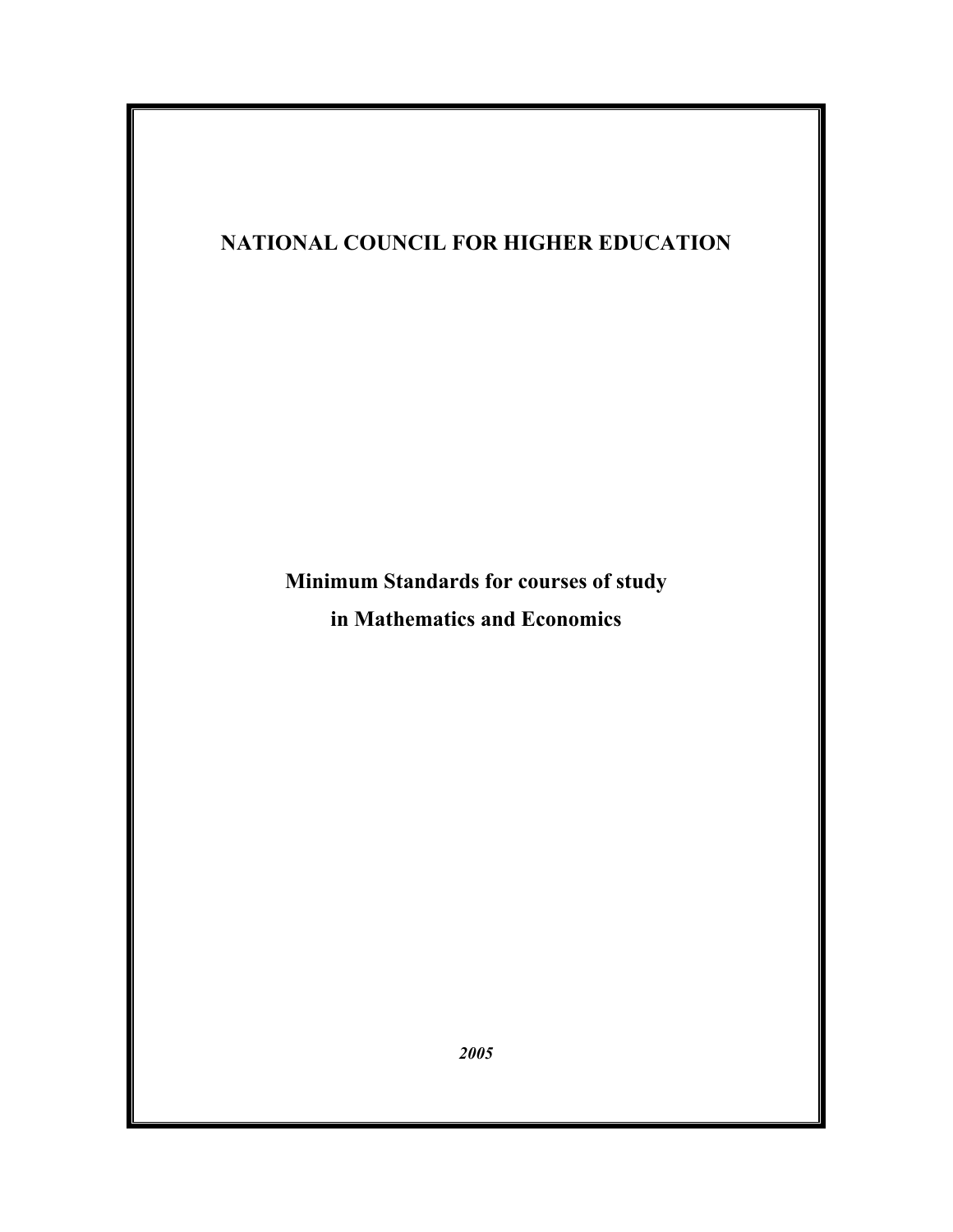| <b>CORE MATHEMATICS PROGRAMMES</b>                    | 3  |
|-------------------------------------------------------|----|
| SUGGESTED CORE COURSES FOR THE MATHEMATICS PROGRAMMES | 5  |
| <b>CALCULUS I</b>                                     | 5  |
| <b>CALCULUS II</b>                                    | 9  |
| <b>ELEMENTS OF PROBABILITY AND STATISTICS</b>         | 15 |
| <b>LINEAR ALGEBRA</b>                                 | 18 |
| DIFFERENTIAL EQUATIONS 1                              | 21 |
| <b>DIFFERENTIAL EQUATIONS 2</b>                       | 23 |
| <b>NUMERICAL ANALYSIS I</b>                           | 25 |
| <b>REAL ANALYSIS I</b>                                | 27 |
| <b>LINEAR PROGRAMMING</b>                             | 30 |
| <b>ABSTRACT ALGEBRA I</b>                             | 32 |
| <b>COMPLEX VARIABLES I</b>                            | 35 |
| <b>ELECTIVES FOR THE MATHEMATICS PROGRAMME</b>        | 38 |
| <b>GRAPH THEORY</b>                                   | 38 |
| <b>NUMBER THEORY</b>                                  | 40 |
| PROBABILITY THEORY/MATHEMATICAL STATISTICS            | 44 |
| <b>ECONOMICS PROGRAMMES</b>                           | 47 |
| <b>MICROECONOMICS 1</b>                               | 47 |

1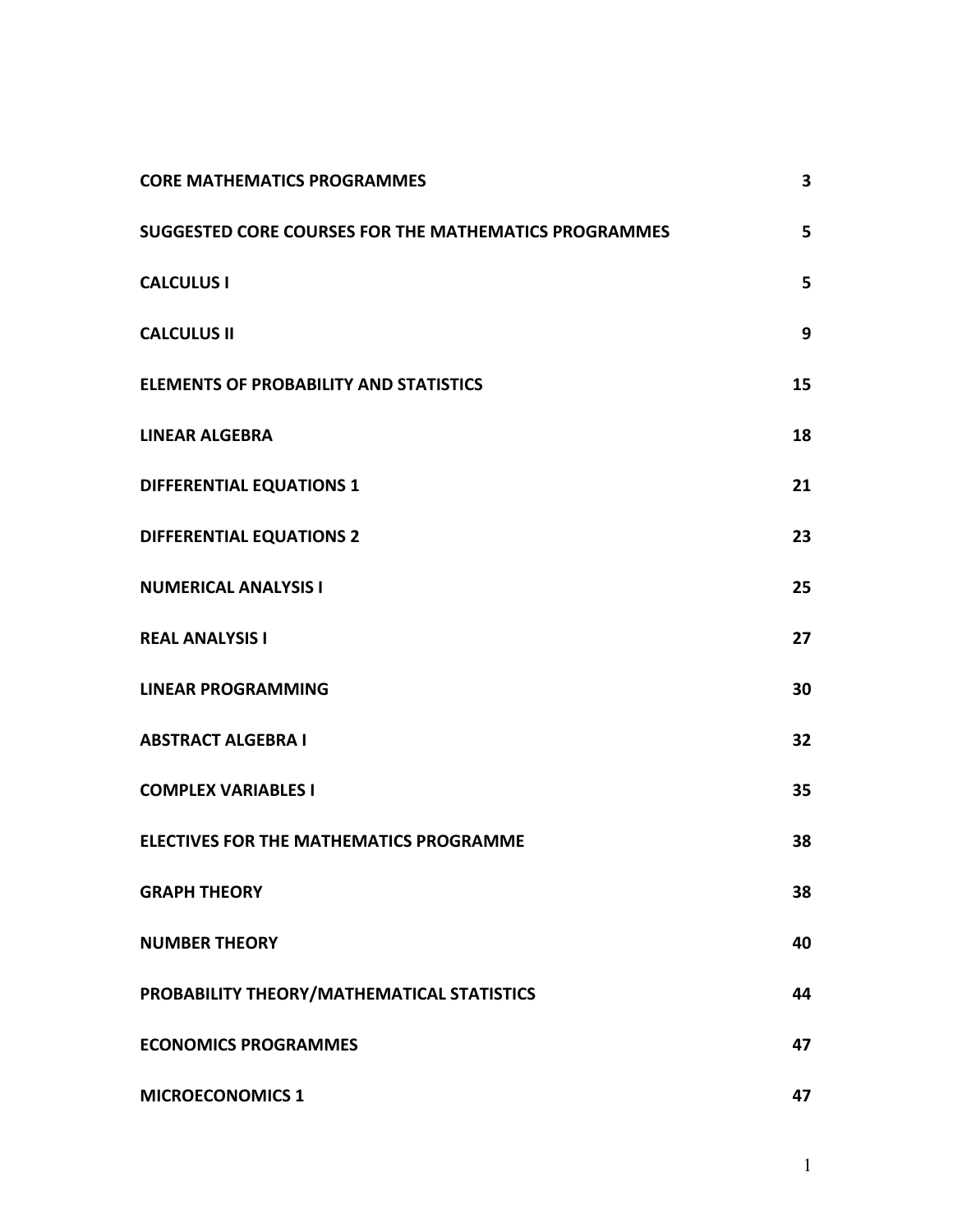| <b>MICROECONOMICS II</b>            | 51  |
|-------------------------------------|-----|
| <b>MICROECONOMICS III</b>           | 55  |
| <b>MACROECONOMICS I</b>             | 58  |
| <b>MACROECONOMICS II</b>            | 63  |
| <b>MACROECONOMICS III</b>           | 67  |
| PUBLIC FINANCE AND FISCAL POLICY    | 71  |
| <b>ECONOMIC RESEARCH METHODS</b>    | 77  |
| <b>MONETARY ECONOMICS</b>           | 78  |
| <b>INTERNATIONAL ECONOMICS</b>      | 80  |
| THE UGANDA ECONOMY                  | 83  |
| HISTORY OF ECONOMIC THOUGHT         | 86  |
| PRINCIPLES OF DEVELOPMENT ECONOMICS | 88  |
| <b>MATHEMATICAL ECONOMICS</b>       | 95  |
| <b>ELECTIVES/OTHER COURSES</b>      | 104 |
| <b>RURAL ECONOMICS</b>              | 108 |
| <b>TRANSPORT ECONOMICS</b>          | 112 |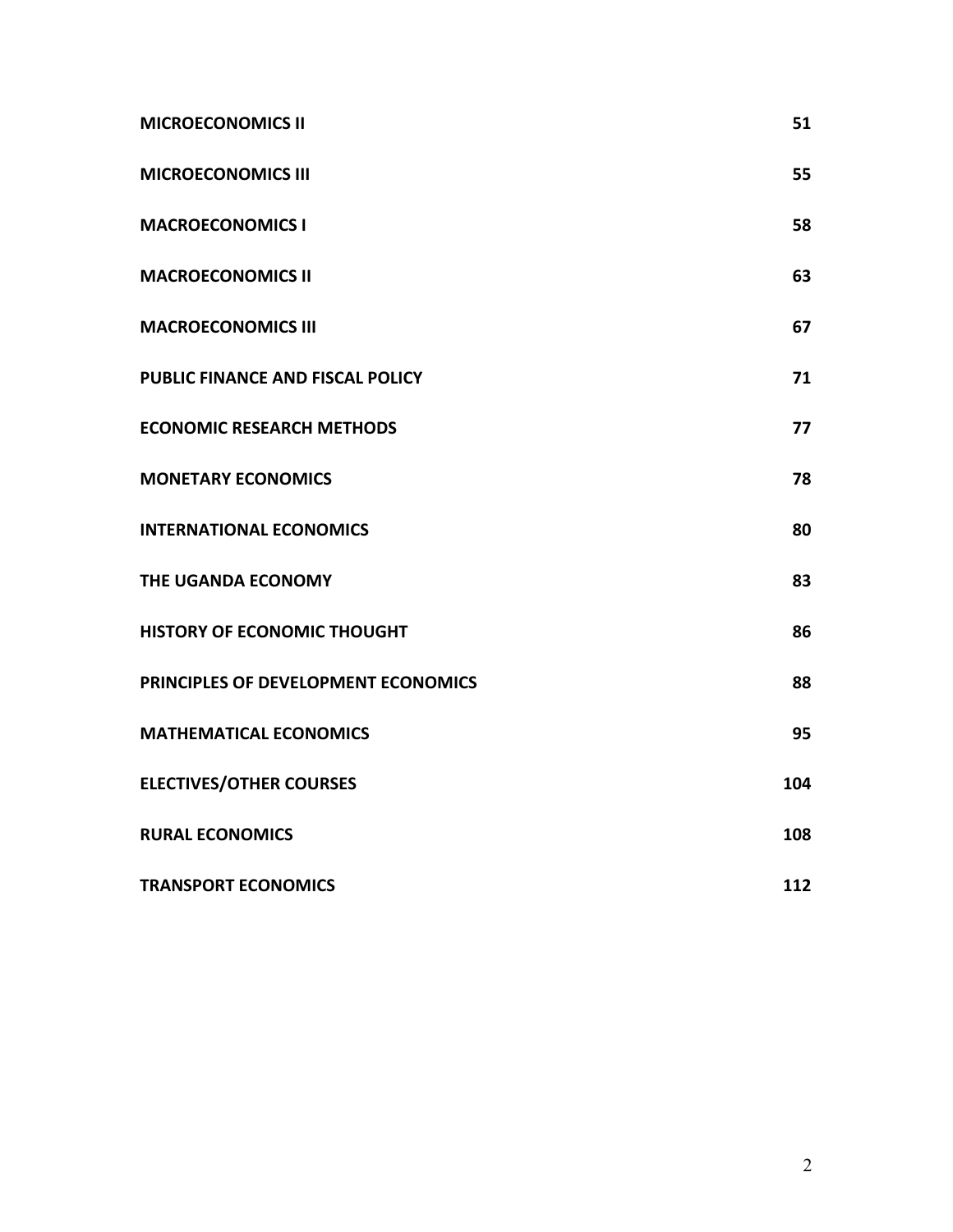#### **Core Mathematics Programmes**

#### **Teaching and Assessment Pattern**

The following were agreed upon:

#### **Duration of Courses**

The contents of the courses will be covered in one 15-week academic semester with three<sup>1</sup> hours of instruction per week and weekly one-hour problem sessions to go over the assignments or homework or tests.

#### **Mode of Instruction**

- $\triangleright$  Most of the instruction will be lecture-oriented, but students can still interrupt the instructor and ask some questions
- $\triangleright$  Students are encouraged to seek help outside the Lecture Room from fellow students, the course instructor, other mathematics instructors or the web/internet.
- $\triangleright$  There will be fortnightly assignments.
- $\triangleright$  There will be at least two major homework assignments and two tests.

#### **Assessment Pattern**

The following instruments will be used to assess the extent of growth in skills, abilities and understanding acquired:

| <b>Requirements No. of units</b> |     | <b>Contribution</b> |  |
|----------------------------------|-----|---------------------|--|
| Homework                         | (3) | 10%                 |  |
| Research Assignment              | (2) | <b>20%</b>          |  |
| Tests                            | (2) | <b>20%</b>          |  |
| Final examination                | (1) | 50%                 |  |
|                                  |     |                     |  |

**Total 100%**

 $\frac{1}{1}$  $1$  Some courses could, however, be covered in less than 15 weeks or 2 hours per week spread over the semester.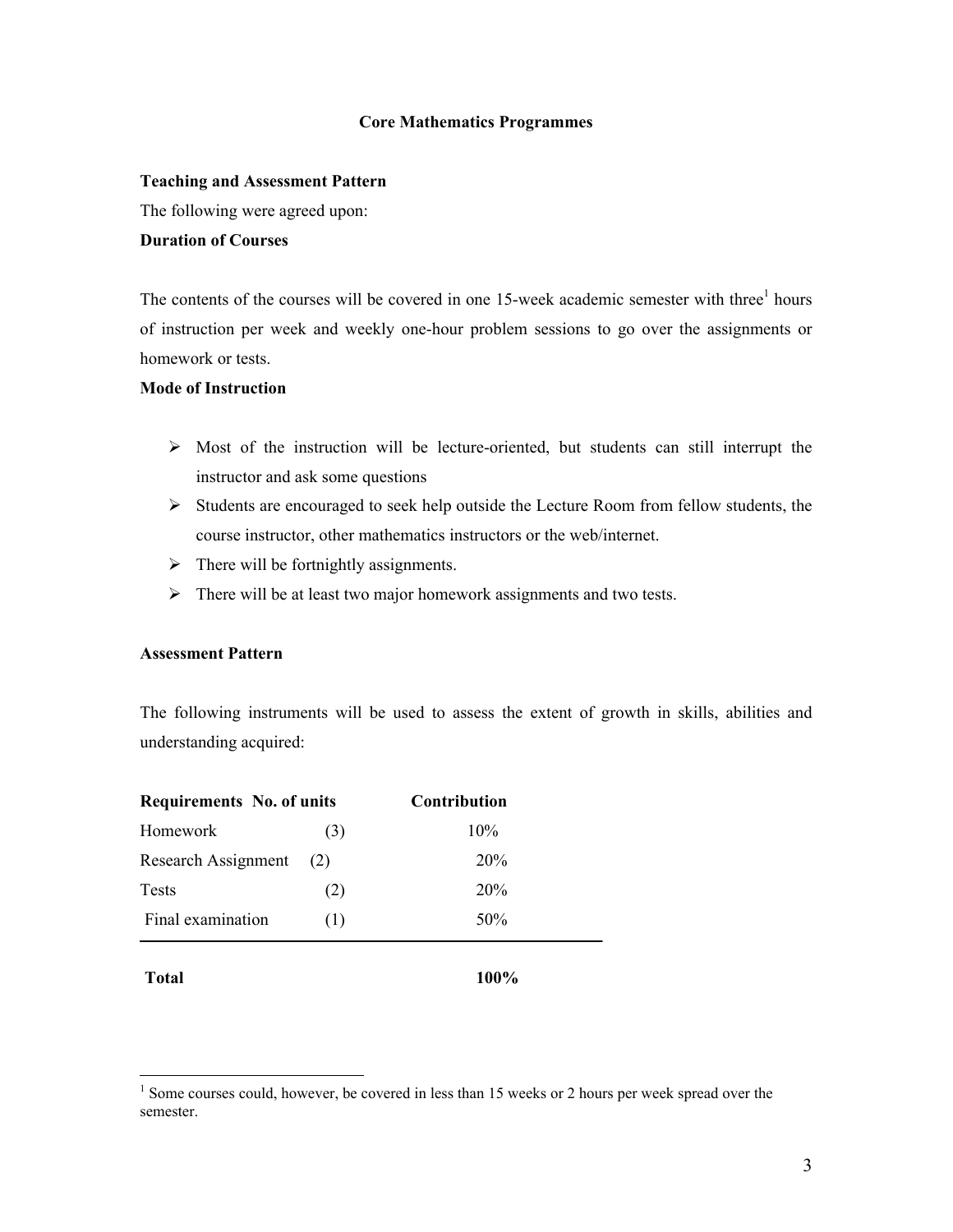All scores will then be converted to letter grades using the system shown below:

| Marks %    | Letter Grade | Grade Point |
|------------|--------------|-------------|
| $80 - 100$ | A            | $4.4 - 5.0$ |
| $70 - 79$  | $B+$         | $4.0 - 4.3$ |
| $60 - 69$  | B            | $3.0 - 3.9$ |
| $50 - 59$  | C            | $2.0 - 2.9$ |
| - 49       | D            | $-1.9$<br>0 |

#### **Responsibility of the Student**

Regular attendance; do all assignments, homework, and tests

#### **Responsibility of the Course Lecturer**

- $\triangleright$  Regular and punctual teaching;
- Accurate and prompt grading of assignments, homework, tests and examinations and
- $\triangleright$  Available to assist students after formal lectures.

#### **Programme Content**

The following were the suggested core courses:

- 1. Calculus 1
- 2. Calculus II
- 3. Elements of probability and Statistics
- 4. Linear Algebra
- 5. Differential Equations I
- 6. Differential Equations II
- 7. Numerical Analysis I
- 8. Real Analysis
- 9. Linear Programming
- 10. Abstract Variable
- 11. Complex Variables I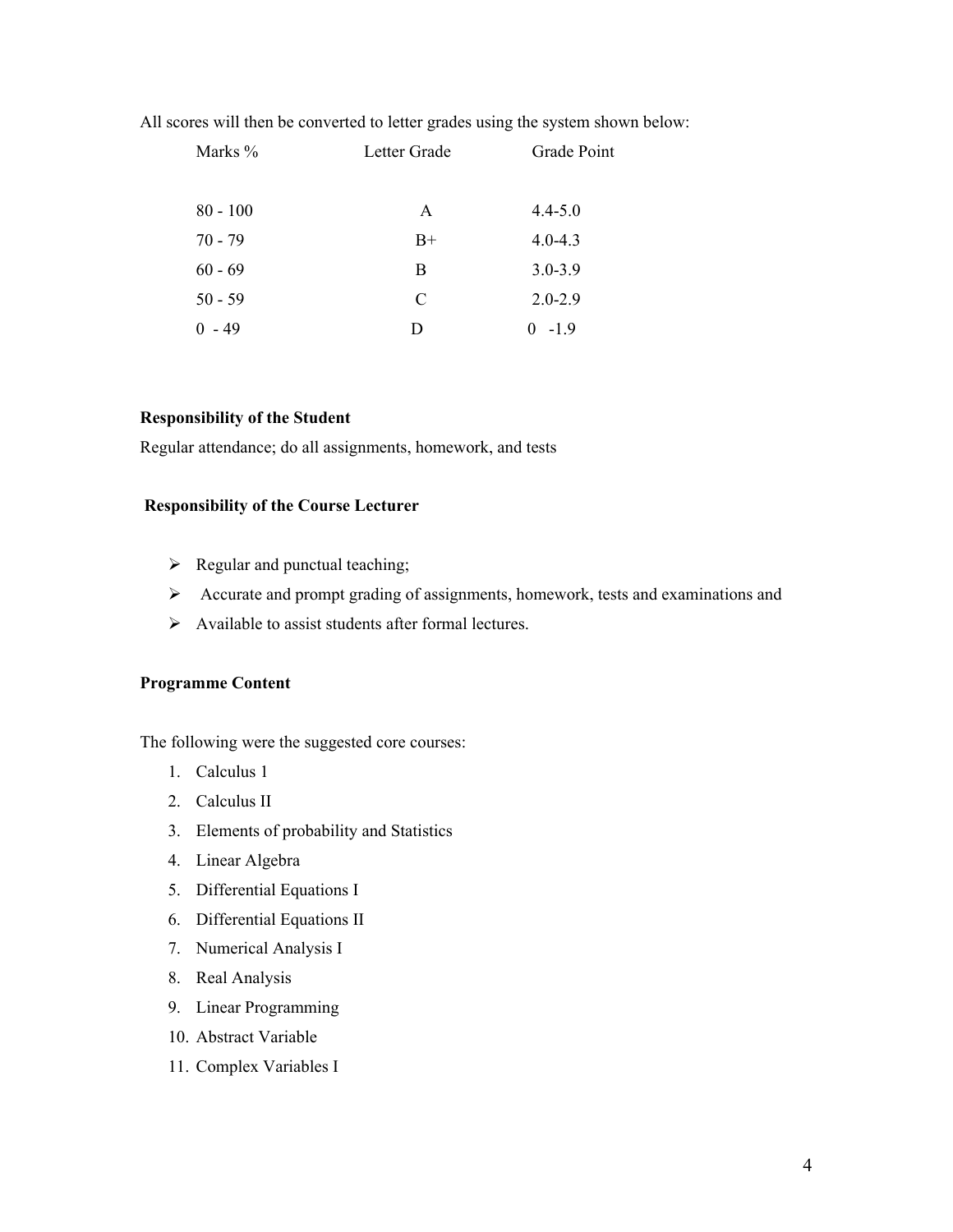The following were the suggested Electives:

- 1. Calculus III
- 2. Graph Theory
- 3. Number Theory
- 4. History of Mathematics
- 5. Classical Mechanics
- 6. Discrete Mathematics
- 7. Graph Theory
- 8. Statistical inference

#### **Suggested Core Courses for the Mathematics Programmes**

#### **Calculus I**

- **1. Course Name:** Calculus I
- **2. Course Code:**

# **3. Course Description**

This is an introductory course that is divided into the following six major topics:

- $\triangleright$  Functions
- $\triangleright$  Limits
- $\triangleright$  Differentiation
- $\triangleright$  Applications of differentiation
- $\triangleright$  Integration
- $\triangleright$  Applications of the definite integral

The content of the course is selected in such way that it assumes no prior knowledge of the subject by the student.

#### **4. Course Objectives**

This course is intended

- $\triangleright$  To impart basic competence in the concepts, principles, procedures and applications of calculus
- $\triangleright$  To encourage orderliness, speed and accuracy in the presentation of mathematics
- $\triangleright$  To assist students to express themselves in proper mathematical language and using mathematical symbols correctly
- $\triangleright$  To help students apply their knowledge of calculus to find solutions to real–life problems.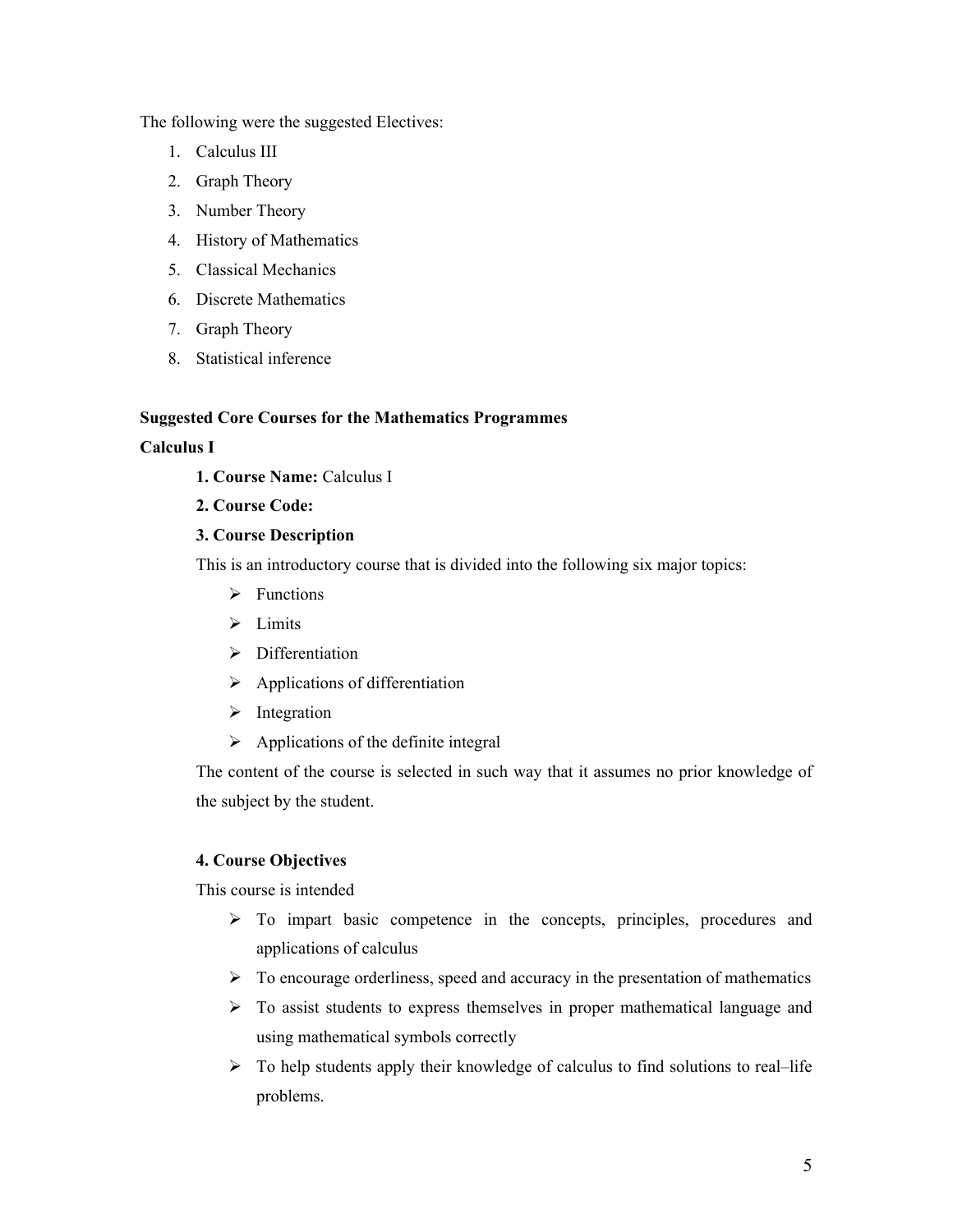#### **5. Course Outline**

#### **Review of Functions and Graphs**

#### **Limits**

The concept of the Limit, Computation of Limits, Continuity and its consequences, Limits involving infinity, Formal definition of the Limit and Applications.

#### **Differentiation**

Tangent Lines and Velocity, the Derivative, Computation of Derivatives: The Power Rule, the Product and Quotient Rules, Derivatives of Trigonometric Functions, Derivatives of Exponential and Logarithmic Functions, The Chain Rule, Implicit Differentiation, The Mean Value Theorem, Rolles' Theorem.

#### **Applications of Differentiation**

Linear Approximation and Newton's method, Maximum and Minimum Values, Increasing and Decreasing Functions, Concavity, Overview of Curve Sketching, Optimization, Rates of Change and Applications.

#### **Integration**

Anti-derivatives, Riemann Sums and Sigma Notation, Area, The Definite Integral, The Fundamental Theorem of Calculus, Techniques of Integration.

#### **Applications of the Definite Integral**

Area between Curves, Volume, Disc**,** Shell**,** Arc Length and Surface Area,

#### **Introduction (3 Hrs)**

- $\triangleright$  Functions of one variable (domain and range)
- $\triangleright$  Roots, quadratic formula, factor/remainder theorems and synthetic division
- $\triangleright$  Linear equations: general form, slope-intercept, formulating equation, parallel/perpendicular, distance and mid-point
- $\triangleright$  Trigonometric Functions
- $\triangleright$  Simplification of algebraic fractions
- $\triangleright$  Composite functions
- $\triangleright$  Absolute value functions

Limits and their properties (3Hrs)

- $\triangleright$  Introduction
- $\triangleright$  Techniques for evaluating limits
- $\triangleright$  Continuity and one-sided limits

6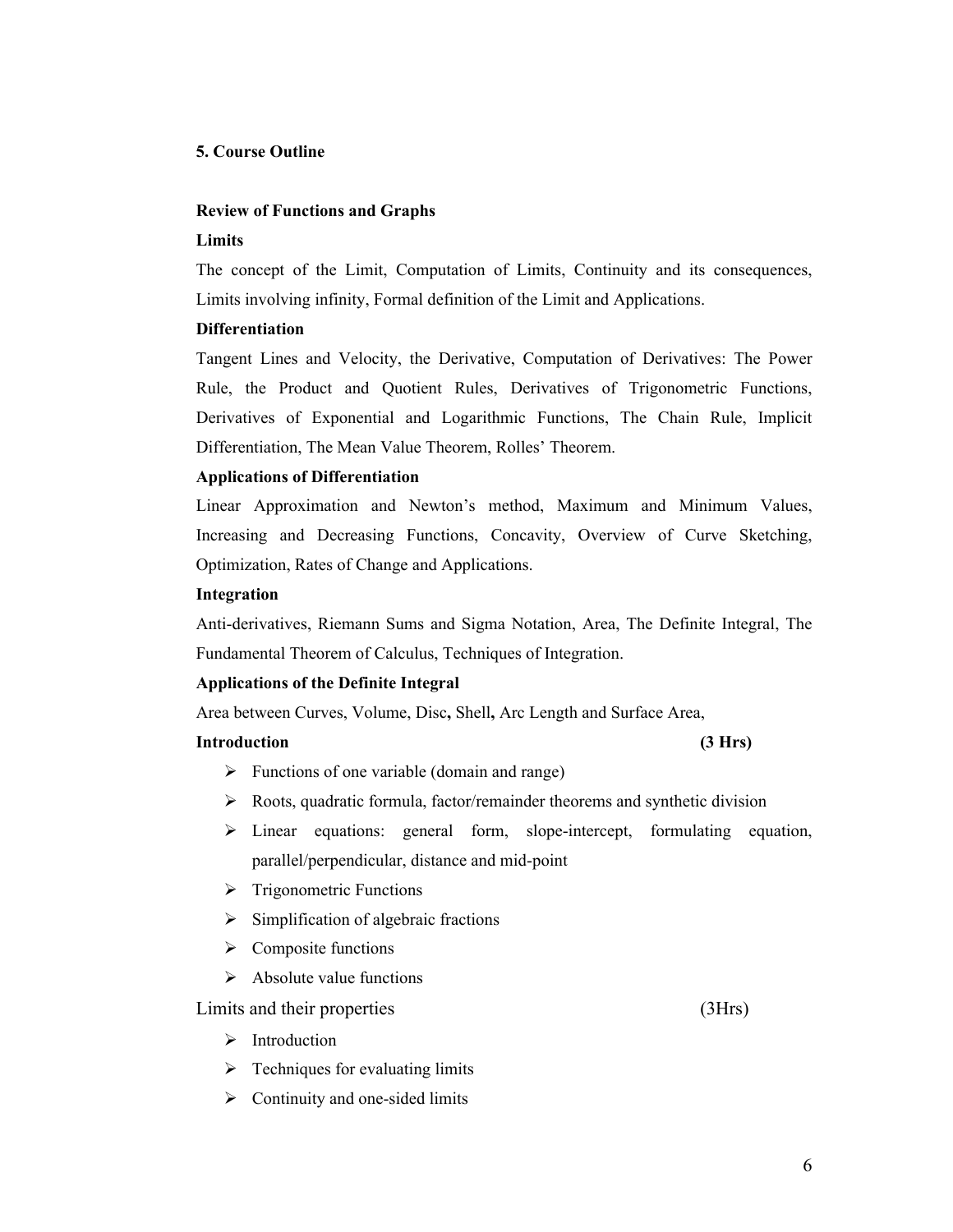#### **Basic Differentiation (3Hrs)**

- $\triangleright$  Definition
- $\triangleright$  Proof of differentiability
- $\triangleright$  Distinguish between continuous and differentiable
- $\triangleright$  Differentiation: Polynomials, constant functions, and sine/cosine functions

# **Differentiation Extended (6Hrs)**

- $\triangleright$  Product Rule
- **►** Quotient Rule
- $\triangleright$  Chain Rule
- $\triangleright$  Trigonometric Functions
- $\triangleright$  Implicit

# **Application of Differentiation (6 Hrs)**

- **►** Related Rates
- $\triangleright$  Curve Sketching
	- **Extrema on an interval**
	- **Mean Value Theorem**
	- Increasing/decreasing functions and  $1<sup>st</sup>$  Derivative Test
	- Concavity and  $2<sup>rd</sup>$  Derivative Test (points of inflection)
	- **EXECUTE:** Limits at Infinity: horizontal asymptotes, oblique asymptotes and vertical asymptotes
- $\triangleright$  Optimisation (applied minimization/maximization problems: sum, distance, area and volume)

#### **Integration (3Hrs**)

- $\triangleright$  Antiderivatives and indefinite integration
- $\triangleright$  Integration by substitution  $\Rightarrow$  change of variable
- $\triangleright$  Area, Remain Sums and the Definite Integral
- $\triangleright$  The Fundamental Theorem of Calculus

#### **Inverse Functions (differentiation/integration) (3 Hrs)**

- $\triangleright$  Exponential (f(x) =  $e^u$ )
- $\blacktriangleright$  Logarithmic
- Exponential ( $f(x) = a^u$ )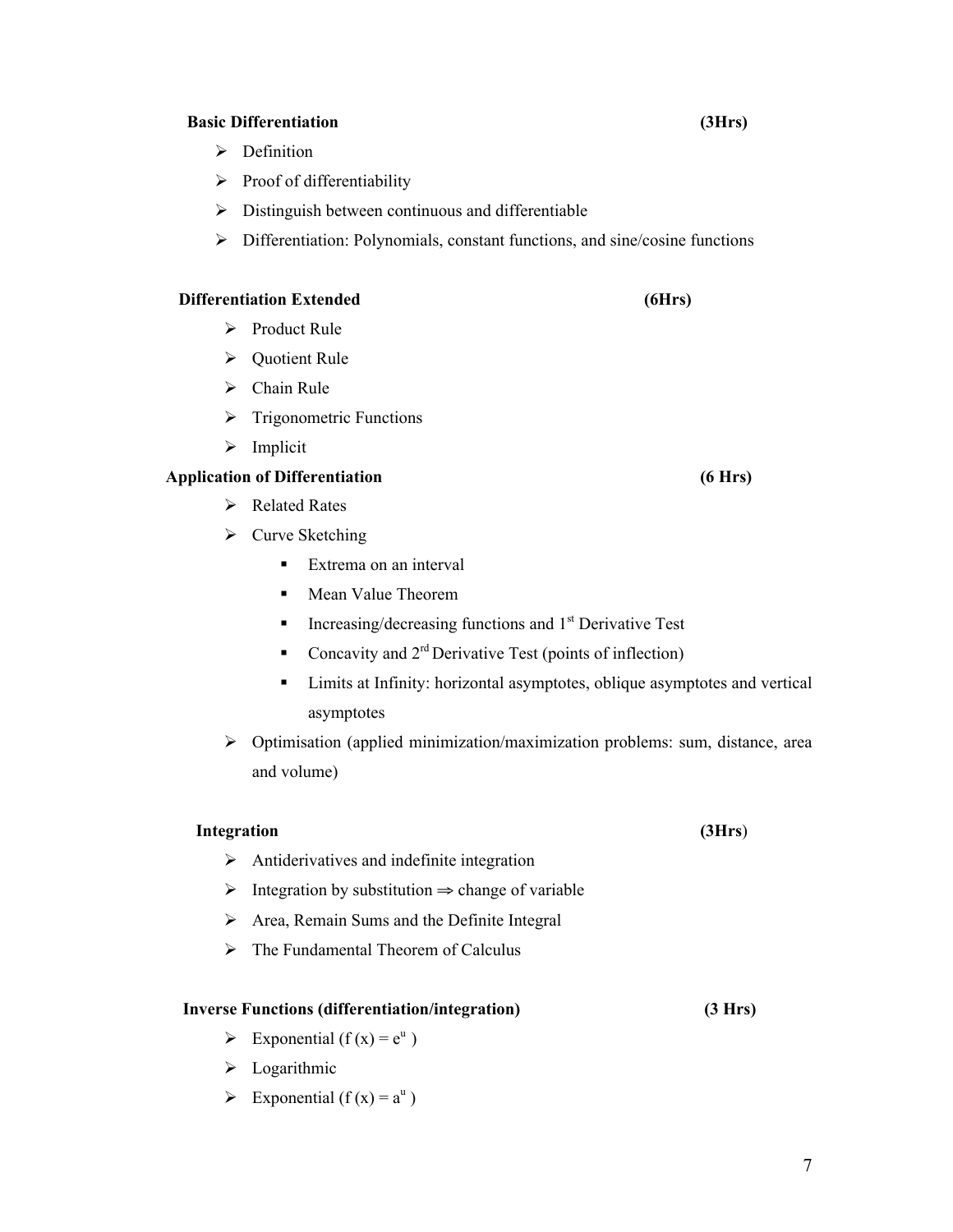$\triangleright$  Inverse Trigonometric (arcsin, arctan, arcsec)

#### **Application of Integration (6 Hrs)**

- Area of a region between two curves (points of intersection, sketch, and representative)
- Volume: Disc/Washer Method
- Volume: Shell Method
- Arc Length and Surfaces of Revolution

#### **Integration Techniques (6 Hrs)**

- $\triangleright$  Review of elementary integration formulae and techniques
- Integration by parts ∫u dv- ∫v du
- $\triangleright$  Trigonometric Integrals
- $\triangleright$  Trigonometric Substitution
- > Partial fractions

#### **6. Reading List**

The reading list will include but not limited to the following texts.

Text: recommended by the course lecturer

Notes prepared by the lecturer

Edwards, C.H. Jr. and Penney, David E. *Calculus with Analytical Geometry*, 4th

Edition, Englewood Cliffs: Prentice Hall Inc., 1994.

Larson, Roland E., Hostetler, Robert P., and Edwards, Bruce H. *Calculus with* 

*Analytical Geometry*, Alt.5<sup>th</sup> Ed., and Lexington: D.C. Heath and Company, 1994.

Howard Anton, Calculus. A New Horizon, John Wiley & Sons, 1999

D. D. Berkey and P. Blanchard, Calculus, Saunders College Publishing, 1992.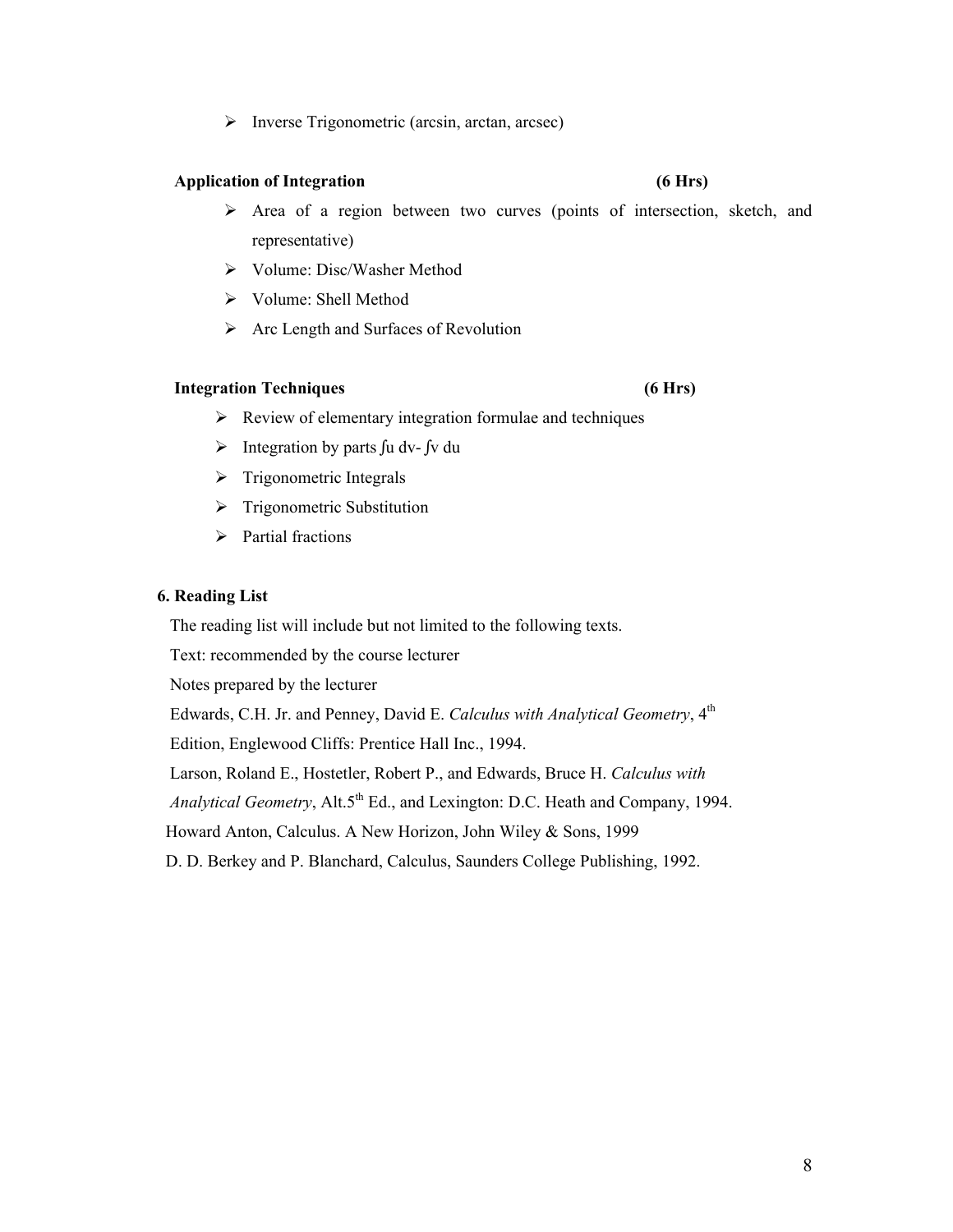#### **Calculus II**

**1. Course Name:** Calculus II

**2. Course Code:** (This is a level 2 course – extension of Calculus I)

# **3. Course Description**

This is an introductory course to Calculus that is divided into the following eight major topics:

- $\triangleright$  Conics and Polar Equations
- $\triangleright$  Parametric Curves
- $\triangleright$  Vectors in the Plane and Space
- $\triangleright$  Lines and Planes in Space
- $\triangleright$  Motion and Vector Valued Function
- $\triangleright$  Partial Differentiation
- $\triangleright$  Multiple Integrals
- $\triangleright$  Vector Analysis

The content of the course is selected in such way that it is a continuation of differentiation and integration taught in Calculus I.

#### **4. Course Objectives**

This course is intended

- $\triangleright$  To impart basic competence in the concepts, principles, procedures and applications of calculus
- $\triangleright$  To encourage orderliness, speed and accuracy in the presentation of mathematics
- $\triangleright$  To assist students to express themselves in proper mathematical language and using mathematical symbols correctly
- $\triangleright$  To help students apply their knowledge of calculus to find solutions to real–life problems.

# **5. Course Description**

#### **Analytical Geometry**

The four conics (parabola, ellipse, circle and hyperbola) and their equivalent representation as polar equations.

#### **Parametric Curves and Vectors in a Plane/Space**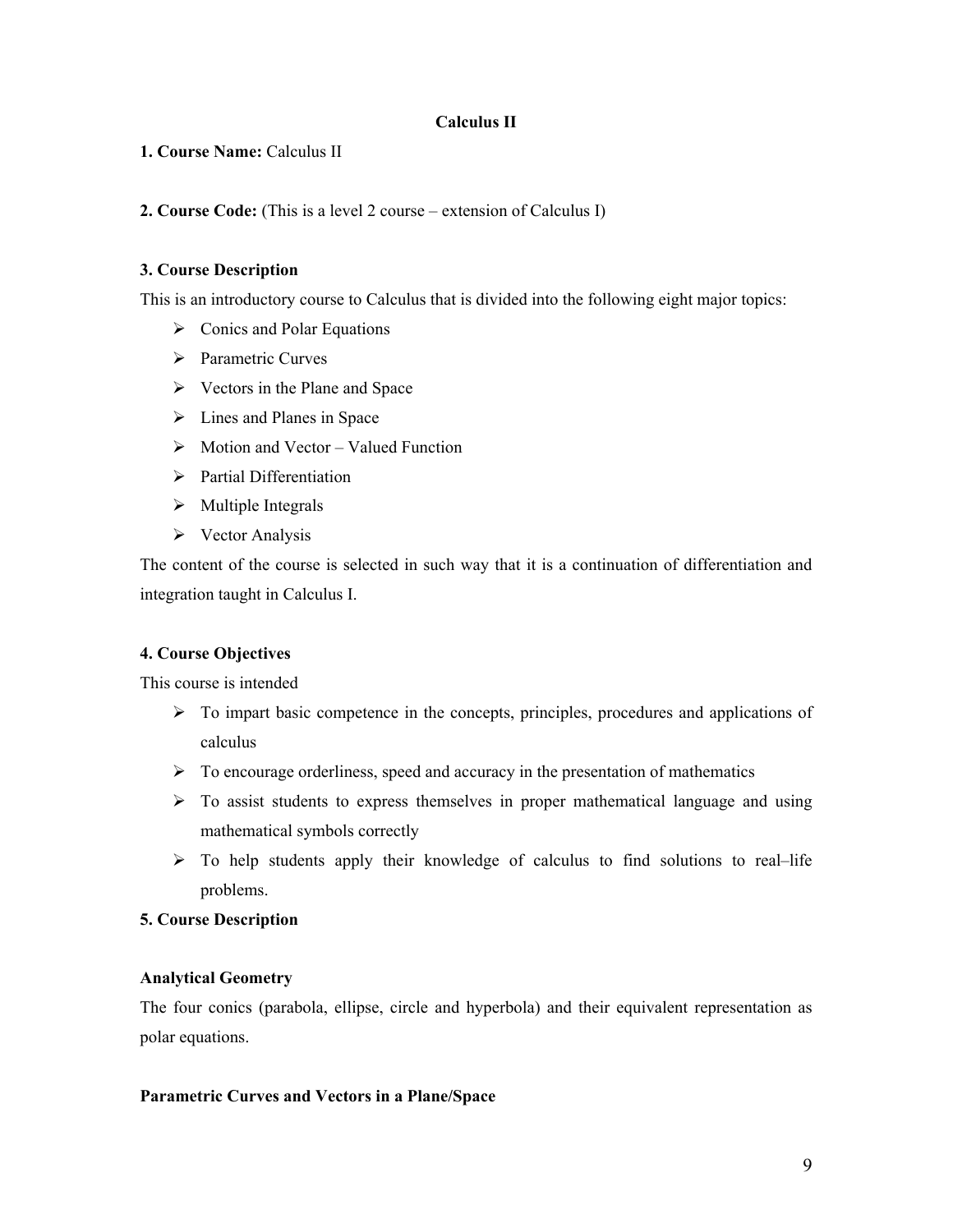Parametric Curve used to find: area, volume, arc length and area of surface of revolution for smooth parametric curves. The arithmetic of vectors and their use in finding area, volume and angles.

#### **Lines and Planes in Space**

Determine the equation of a line, a plane and the angle between lines and planes.

#### **Motion and Vector – Valued Functions**

Define and use position vector, velocity vector and acceleration vector. Fine the derivatives/integrals of vector – valued function. Discuss curature of plane curve and curves in space. Determine: arc length of curves, unit tangent vector, curvature, principal unit normal vector normal/tangential components of acceleration.

#### **Partial Differentiation**

All the main ingredients of single – valued differential calculus (limits, derivatives and rates of change, chain rule computations, and max/min techniques) can be generalized to functions of two or more variables. Determining the gradient at a point on a surface in any direction. Finding the extreme of functions of variables.

#### **Application of the Definite Multiple Integrals (Double and Triple)**

Area between Curves, Volume, Arc Length and surface Area. Given the density functions of a solid: mass, centroid and moments of inertia.

#### **Vector Analysis**

Application of vector fields, line integrals, independence of path, Fundamental Theorem of Line Integrals Green's Theorem and its corollary, surface and integrals, Divergence Theorem, outward normal vectors to a surface, and Stoke's Theorem (giving the relationship between a surface integral over an oriented surface S, and a line integral over a closed space curve C forming the boundary of S )

#### **6. Suggested Teaching Program**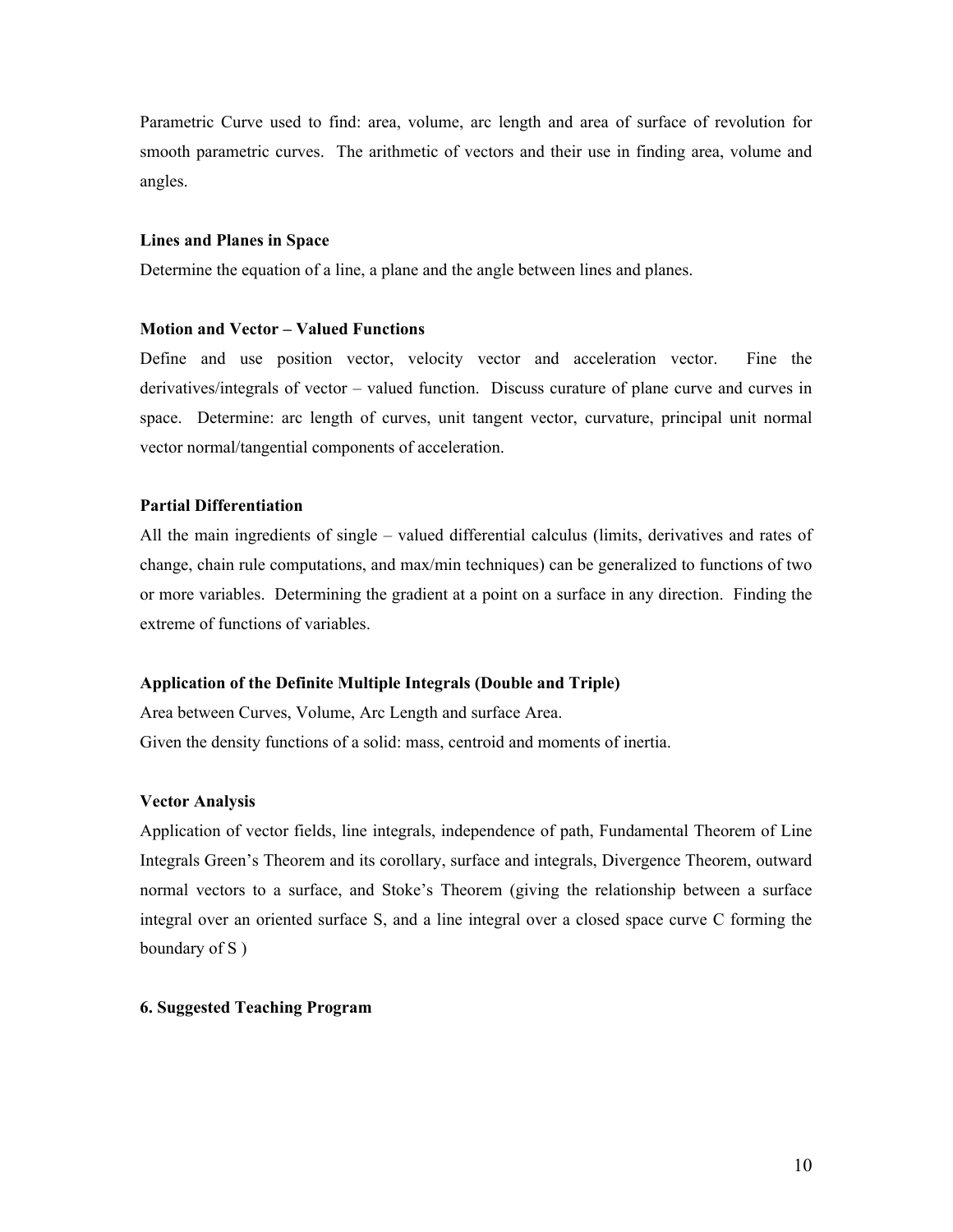# **Assignment 1**

# **Conic Section, Polar Coordinates and Surfaces (Chap 10 and 13.6)**

- $\triangleright$  Define and determine loci of points
- $\triangleright$  Define and sketch each of the conic sections (circle, parabola, ellipse and hyperbola)
- $\triangleright$  Define polar coordinates
- $\triangleright$  Convert from rectangular coordinates/equations to polar coordinates/equations
- $\triangleright$  Given an equation of a surface in space to be able to write in standard form, name, give axis and traces.

# **Parametric Curve (Chap. 12: 1-2)** TEST 1

# **Assignment 2**

- $\triangleright$  Define parametric curve
- $\triangleright$  Use polar curve as parametric curves
- $\triangleright$  Determine tangent line to parametric curves
- $\triangleright$  Find area, volume arc length and area of surface of revolution for smooth parametric curves.

# **Vectors in the Plane and Space (12:3, 13: 1-2)**

# **Assignment 3**

Define vectors, position vector, equality of, addition of, multiplication by a secular, unit vector, length

- $\triangleright$  Define dot product and its interpretation
- $\triangleright$  Test for perpendicular vectors
- $\triangleright$  Determine direction angles
- $\triangleright$  Define and use vector products, scalar triple products (area, volume, angles)

# **Lines and Planes in Space (Chap 13:3)**

#### **Assignment 4**

- $\triangleright$  Write parametric and symmetric equations of straight lines space
- $\triangleright$  Write the equation of a plane
- $\triangleright$  Find the angle between planes

#### **(3Hrs)**

**(3Hrs)**

**(6Hrs)**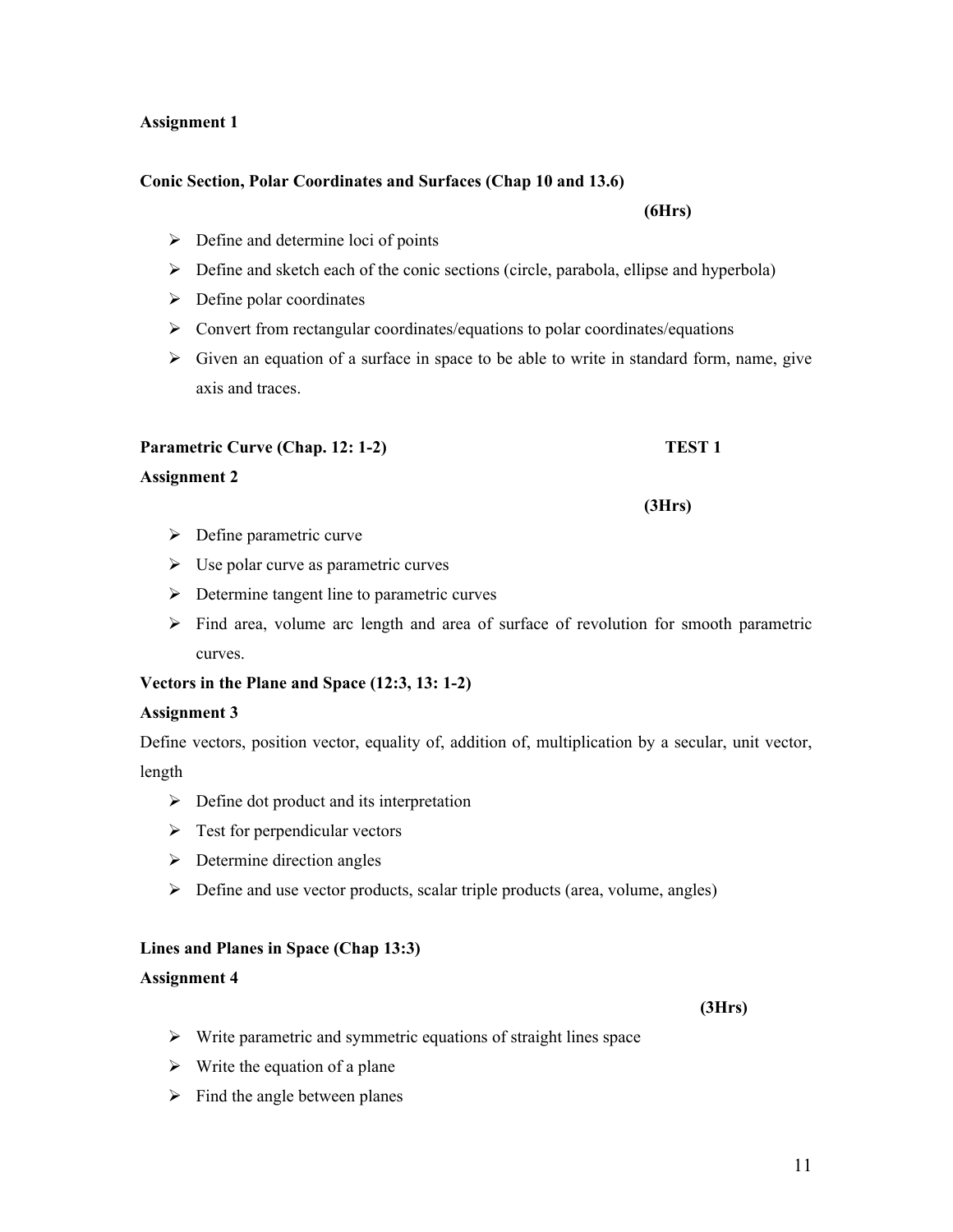#### **Motion and Vector – Valued functions (Chap 12:4, 13:4-5)**

#### **Assignment 5**

- $\triangleright$  Define position vector=r(t); velocity vector=v(t)=r'(t); and acceleration vector=a(t)=r''(t)
- $\triangleright$  Find the derivatives and integrals of vector-valued functions in 2- and 3-dimensions.
- $\triangleright$  Discuss curvature of plane curves, and curves in space
- $\triangleright$  Determine: arc length of curves, unit tangent vector, curvature, principal unit normal unit vector, normal vector, normal and tangential components of acceleration.

# **Partial Differentiation (Chap 14) Test 2, Assignment 6 (9 Hrs)**

(All the main ingredients of single-valued differential calculus {limits, derivatives, rates of change, chain rule computations and max/min techniques} can be generalized to functions to two or more variables).

- $\triangleright$  Determine partial derivatives in general at a point and tangent planes to a surface
- $\triangleright$  Find the maxima and minima of functions of several variables in general and over a closed region
- $\triangleright$  Determine incrementals and differentials
- $\triangleright$  Use the chain rule for the derivative of functions of functions
- $\triangleright$  Define and use implicit partial differentiation
- $\triangleright$  Determine directional derivatives and the gradient at points on a surface in any given direction
- $\triangleright$  Determine the relative extrema of functions of two variables.

#### **Multiple integrals (Chap 15) Assignment 7 (6 Hrs)**

- 1. Double Integrals (15:1-2)
	- $\triangleright$  Determine double integrals over a rectangle
	- $\triangleright$  Determine double integrals over more generalized region
	- $\triangleright$  Sketch the region given a double integral and then reverse the limits of integration
- 2. Area and Volume (15:3)
	- $\triangleright$  Use double integrals to find the area between two curves
	- $\triangleright$  Use double integrals to find the volume below a surface and above a specified bounded region and surface area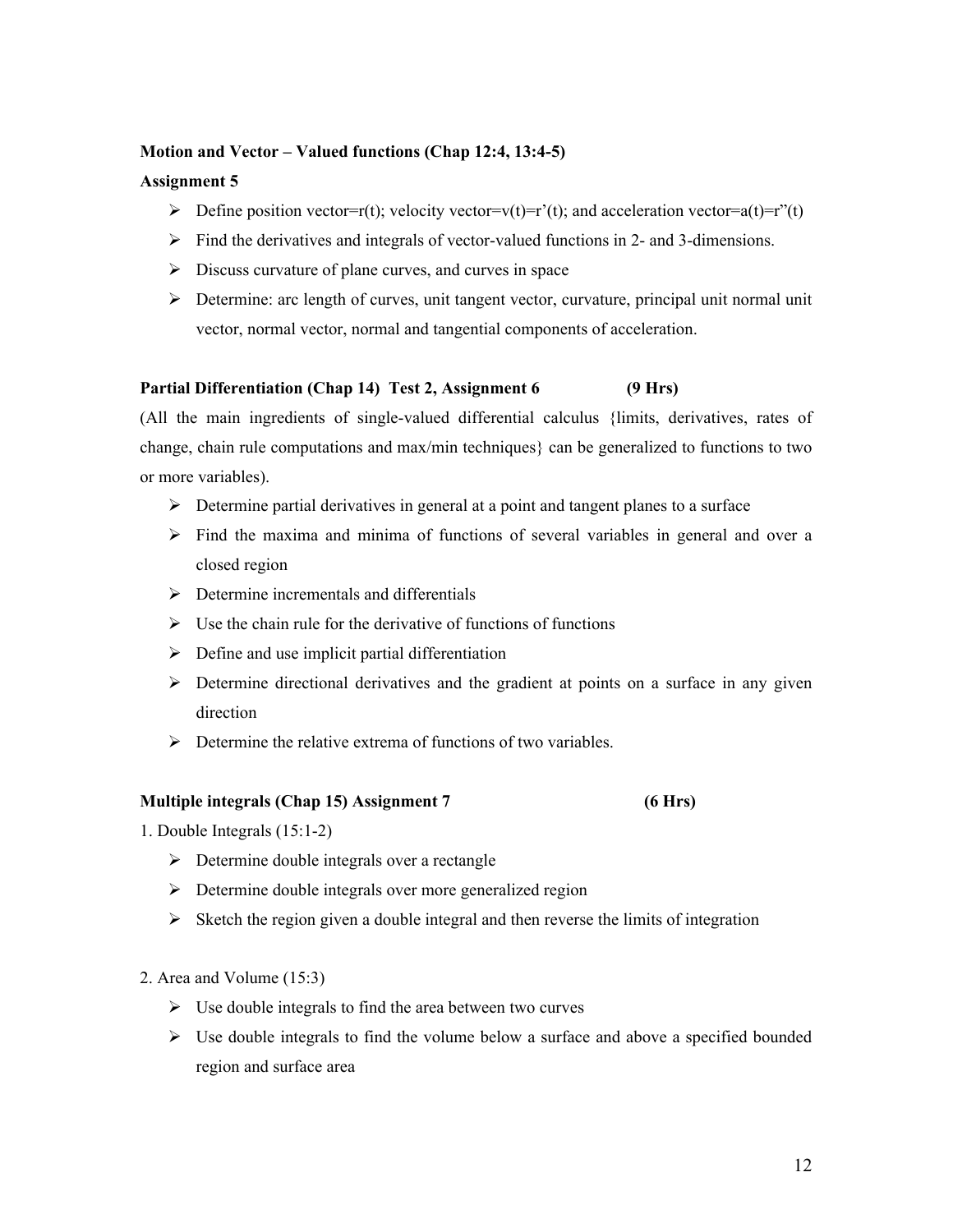- 3. Triple Integral (15:6)
	- $\triangleright$  Find the volume of a solid, or volume between two surfaces
	- $\triangleright$  Find the mass given the density function of a solid
	- $\triangleright$  Find the coordinates of a masses centroid
	- $\triangleright$  Find the moments of inertia about the 3 coordinate axes
	- $\triangleright$  Use of cylindrical and spherical where appropriate

#### **Test 3**

# **Vector Analysis (Chap 16) Assignment 8**

# **(12 Hrs)**

- 1. Vector Field (16:1)
	- $\triangleright$  Study functions that assign a vector to a point in the plane or a point in space
	- $\triangleright$  Sketch the force field with representative vector
	- $\triangleright$  Determine whether a vector field is conservative
	- $\triangleright$  Determine the divergence of a vector field
- 2. Line Integrals (16:2)
	- $\triangleright$  Determine the length of a curve in the plane or space
	- $\triangleright$  Determine the line integral of a vector field
- 3. Independence of Path (16:3)
	- $\triangleright$  Show that the line integral is independent of path if the vector field is conservative
	- $\triangleright$  Determine and use the Fundamental Theorem of Line Integrals
- 4. Green's Theorem in a Plane (16:4)
	- $\triangleright$  Use Green's Theorem to evaluate line integrals
	- $\triangleright$  Use the corollary to Green's Theorem to evaluate area of a region bounded by piecewise closed curve
- 5. Surface Integrals (16:5)
	- $\triangleright$  Sketch and determine the surfaces of a solid
	- $\triangleright$  Determine the surface area of a solid using its projections
- 6. The Divergence Theorem (16:6)
	- $\triangleright$  Discuss the extension of Green's Theorem to three-dimensions
	- $\triangleright$  Use and verify the Divergence Theorem given solids and a force field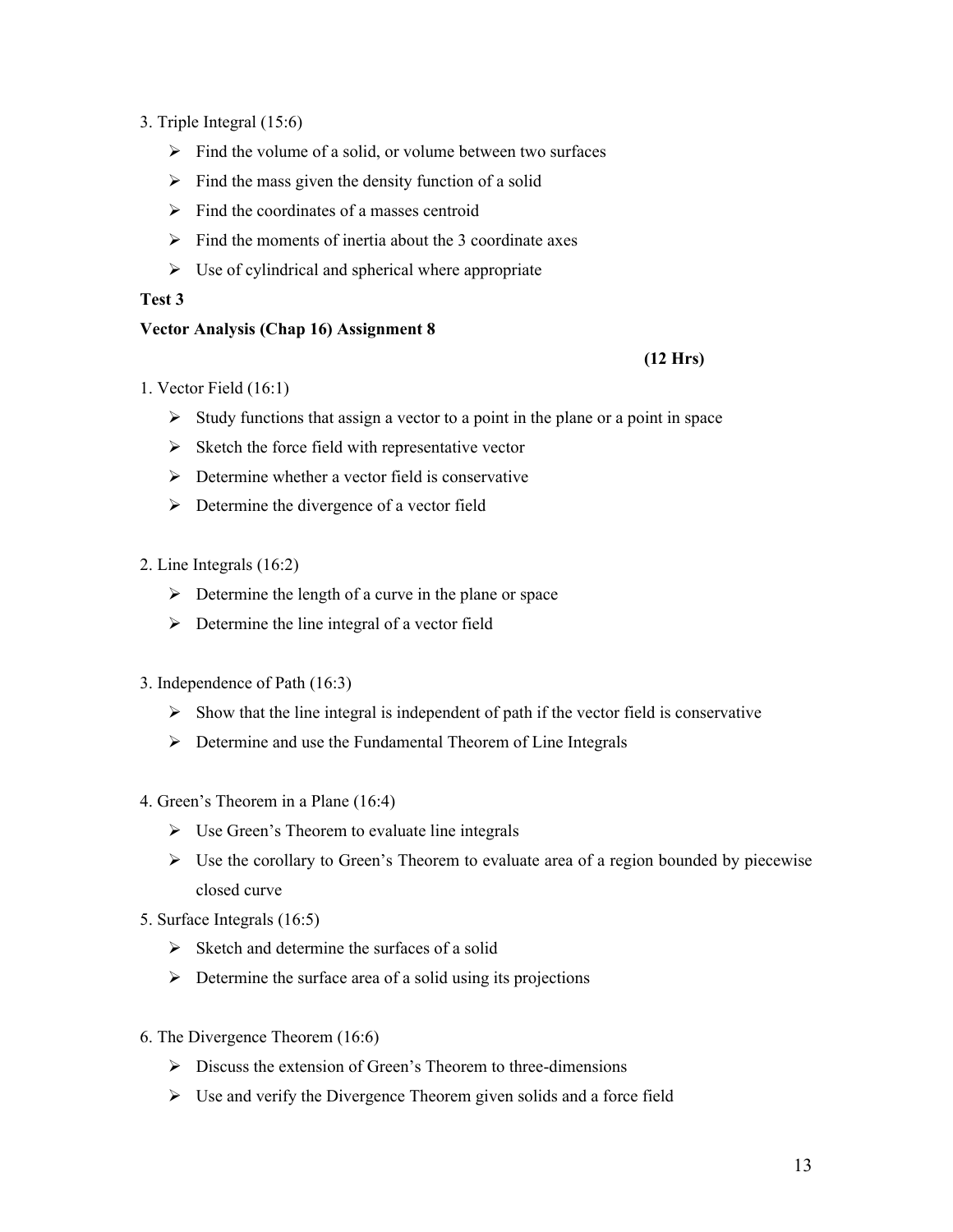- $\triangleright$  Find outward normal vectors to a surface
- 7. Stokes Theorem (16:7)
	- Illustrate the a Theorem as an analogue of Green's Theorem
	- $\triangleright$  Show that the line integral over a closed space is equal to the surface integral over an oriented surface

#### **6. Reading List**

The reading list will include but not limited to the following texts.

Text: recommended by the course lecturer

Notes prepared by the lecturer

Edwards, C.H. Jr. and Penney, David E. *Calculus with Analytical Geometry*, 4<sup>th</sup> Edition, Englewood Cliffs: Prentice Hall Inc., 1994.

Larson, Roland E., Hostetler, Robert P., and Edwards, Bruce H. *Calculus with Analytical Geometry*, Alt.5<sup>th</sup> Ed., Lexington: D.C. Heath and Company, 1994.

Any other relevant textbooks, website and resources in the library or else where.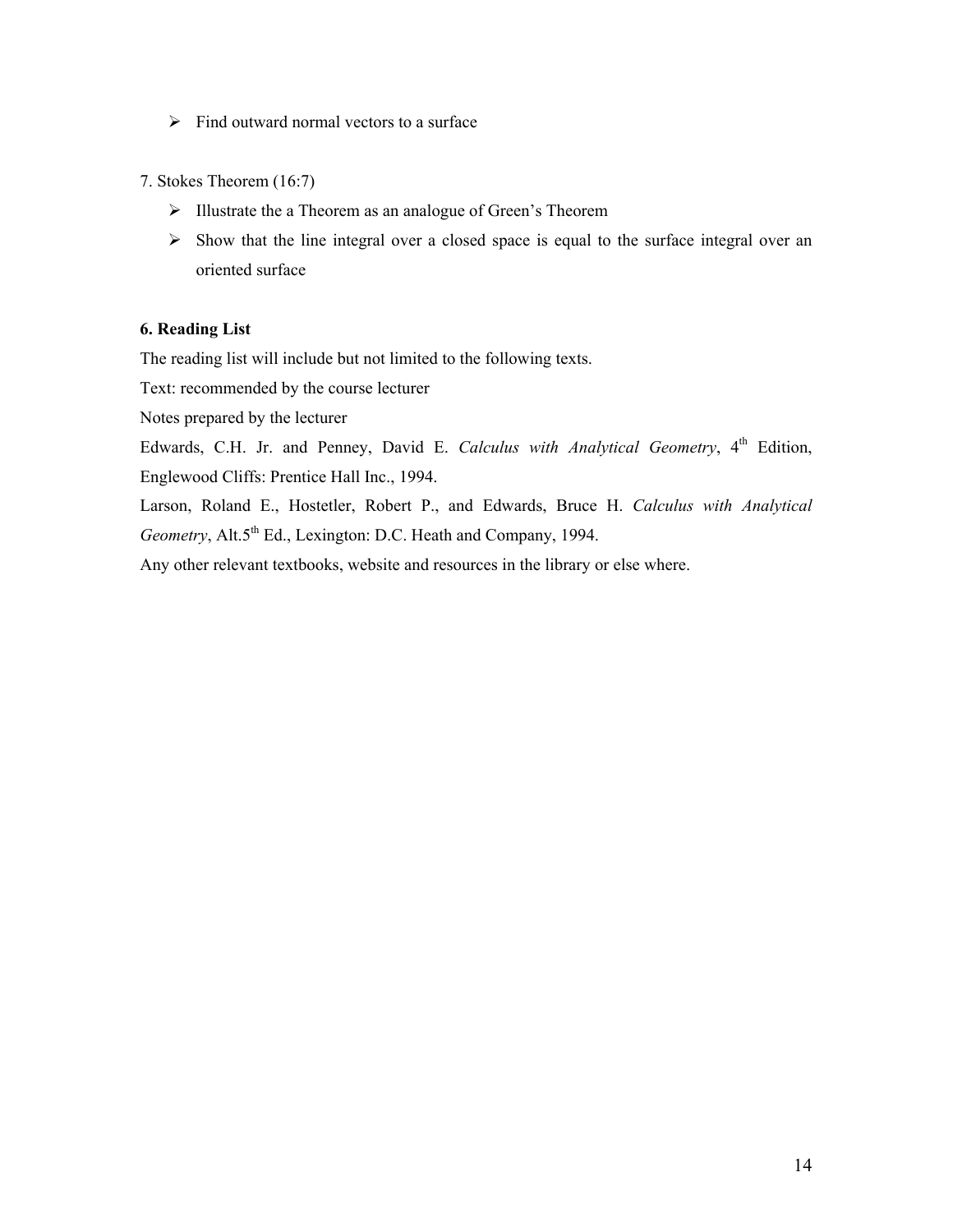#### **2. Course Code:** (this is a level 1 course)

**Elements of Probability and Statistics**

**1. Course Name:** Elements of Probability and Statistics

#### **3. Course Description**

Probability is measured in the scale from  $0$ (=impossible) to 1(=certainty). If two events are equally likely to occur, the probability assigned to each event is 0.5. Statistics on the hand has no single definition. Statistical techniques provide descriptive procedures for classifying and converting a mass of quantitative data into a comprehensible form. Statistics also provides inductive techniques for using principles of mathematical probability to obtain generalizations from sample data that may be applied to the lager population. Probability and statistics have wide application in virtually all aspects of human endeavour such as industrial processes, telecommunication, aviation industry, commerce, politics, environment, health and demography just to cite a few examples.

#### **4. Course Objectives**

The purpose of this course is to introduce students at an early stage in a university program to many of the important concepts and procedures they are likely to need in order to:

- $\triangleright$  Improve their ability to make better decisions over a wide range of topics
- $\triangleright$  Improve their ability to measure and cope with changing conditions both at home and on the job
- $\triangleright$  Explain statistical procedures and interpret the resulting conclusions
- $\triangleright$  Help students apply their knowledge of statistics to find solutions to real life problems.

# **6. Detailed Course Curriculum**

#### **1 Descriptive Statistics (3Hrs)**

Definition: data, statistics, elements, variables etc.

Data representing tabular and graphical i.e bar graph, pie chart, frequency distribution, relative frequency, histogram, cumulative distribution, ogive – explanatory data analysis: stem and leaf plot measures of location: mean media mode, percentiles quartiles.

#### **2. Introduction to Probability (6Hrs)**

 $\triangleright$  Experiment, sample space and counting rule

#### 15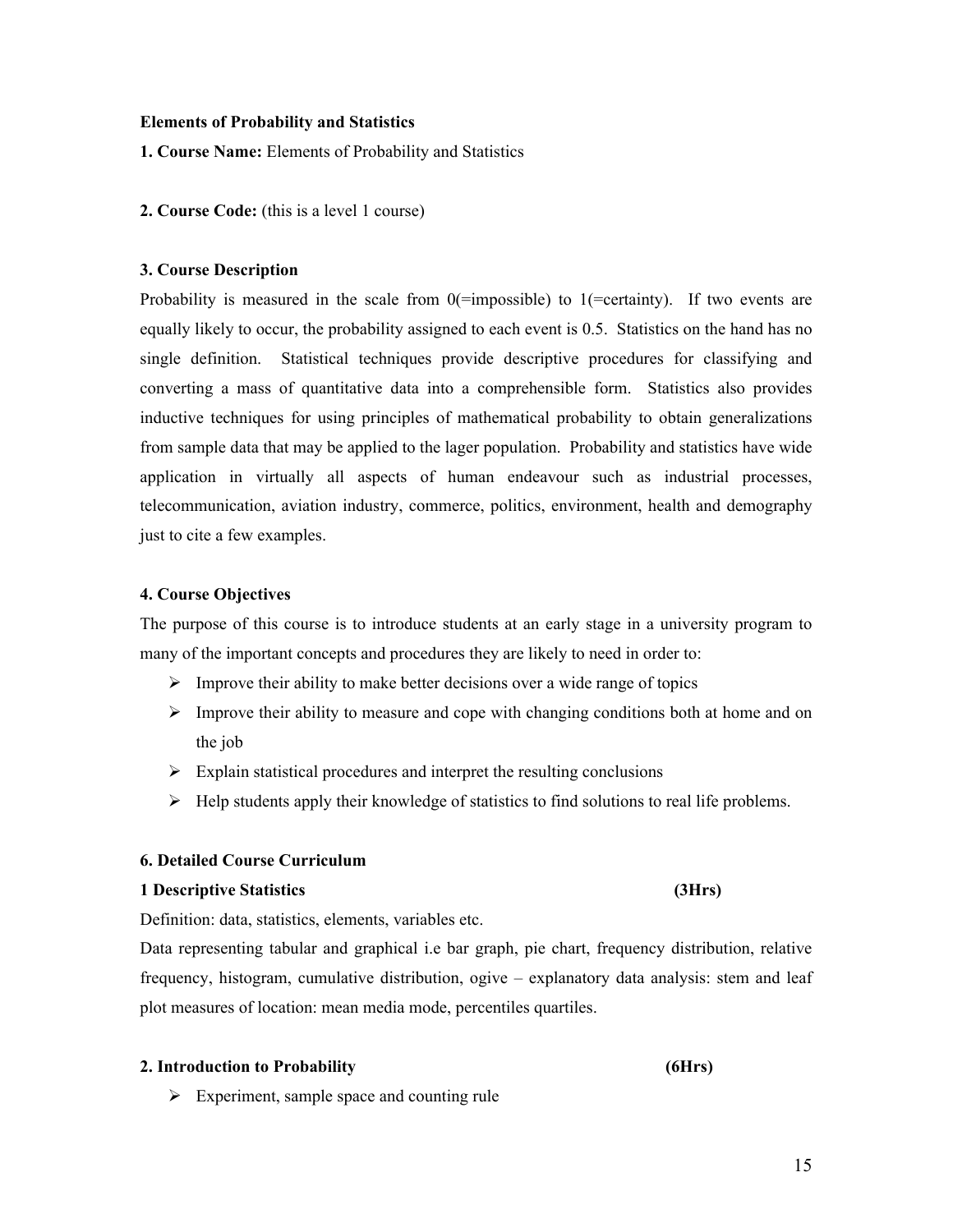- $\triangleright$  Events and their probabilities
- $\triangleright$  Relationship of probability: component, addition law
- $\triangleright$  Conditional probability: independent events, multiplication law

|                       | 3. Probability Distributions                            | (6Hrs)  |
|-----------------------|---------------------------------------------------------|---------|
| ⋗                     | Random variables                                        |         |
| ⋗                     | Discrete probability distribution binominal, poisson    |         |
| ➤                     | Expected value, variance, permutation and combinations  |         |
| ➤                     | Continuous probability distributions                    |         |
| ➤                     | Uniform probability, Normal probability distribution    |         |
|                       | 4. Estimation and Sampling Theory Distribution          | (6Hrs)  |
| ➤                     | Definitions: population, sample                         |         |
| ≻                     | Simple random sampling: finite and infinite populations |         |
| ➤                     | Point estimation                                        |         |
| ➤                     | Interval estimation: population mean                    |         |
|                       | 5. Hypothesis Tests                                     | (9 Hrs) |
| ➤                     | Development of null and alternative hypothesis          |         |
| ➤                     | Type I and II errors                                    |         |
| ➤                     | One tailed test about a population mean                 |         |
| ➤                     | Two tailed test about population mean                   |         |
| $\blacktriangleright$ | Hypothesis testing and decision making                  |         |
|                       | <b>6. Regression and Correlation</b>                    | (9 Hrs) |
| ➤                     | Scatter plots                                           |         |
| ➤                     | Regression line and regression equation                 |         |
| ➤                     | Correlation: Spearman's rank of correlation             |         |

 $\triangleright$  Kendal's rank of correlation

# **7. Reading List**

The reading list will include but not limited to the following texts

Wapole, R.E, and Myers, R.H, (1989). Probability and Statistics for Engineers and Scientists. Macmillan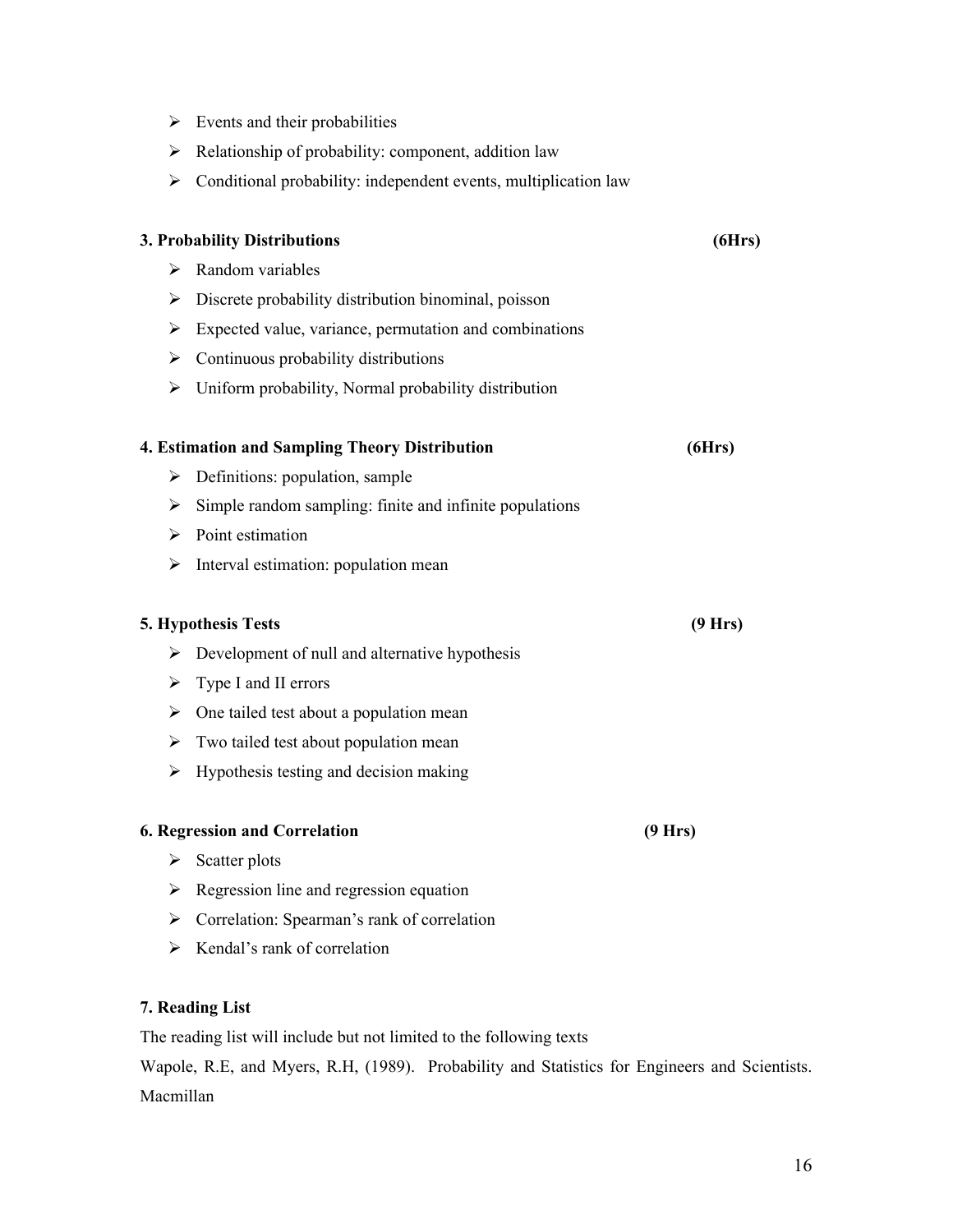Fruend ,J.E (1992). Mathematical Statistics. Prentice Hall Text recommended by the course lecturer Notes prepared by the lecturer Any other relevant textbooks, website and resources in the library or else where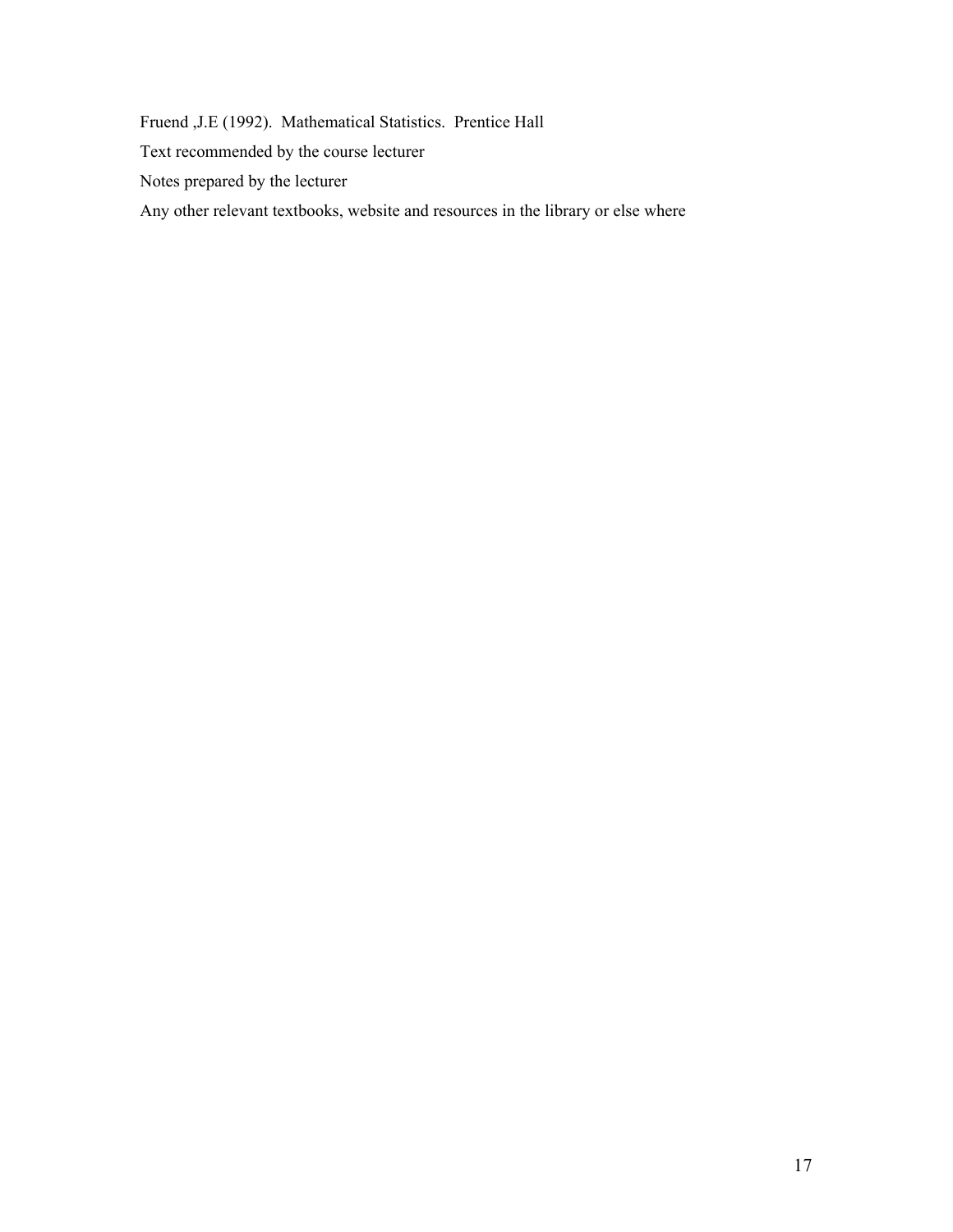#### **Linear Algebra**

**1. Course Name:** Linear Algebra

#### **2. Course Code:**

#### **3. Course Description**

Linear Algebra is an essential part of the mathematical background required of mathematicians, economists, engineers, physicists and other scientists.

- $\triangleright$  Systems of Linear Equations and Matrices
- $\triangleright$  Determinants
- $\triangleright$  Vector Spaces
- > Linear Transformations
- $\triangleright$  Orthogonality

#### 4. **Course Objectives**

By the end of this course, students should be able to

- $\triangleright$  find solutions to systems of linear equations using a number of methods
- $\triangleright$  explain the concept of vector spaces and their properties
- $\triangleright$  translate appropriate real-life problems into a suitable form to be solved using the knowledge of linear systems, vector spaces, linear transformations, etc.

#### **5. Detailed Course Outline**

# **Matrices and systems of equations** *(6 Hrs)*  $\triangleright$  Systems of Linear Equations Row Echelon Form  $\triangleright$  Matrix Algebra Elementary Matrices > Partitioned Matrices  **Assign 1 Determinants** *(3Hrs)* The Determinant of a Matrix  $\triangleright$  Properties of Determinants ► Cramer's Rule Assign 2  **Test 1**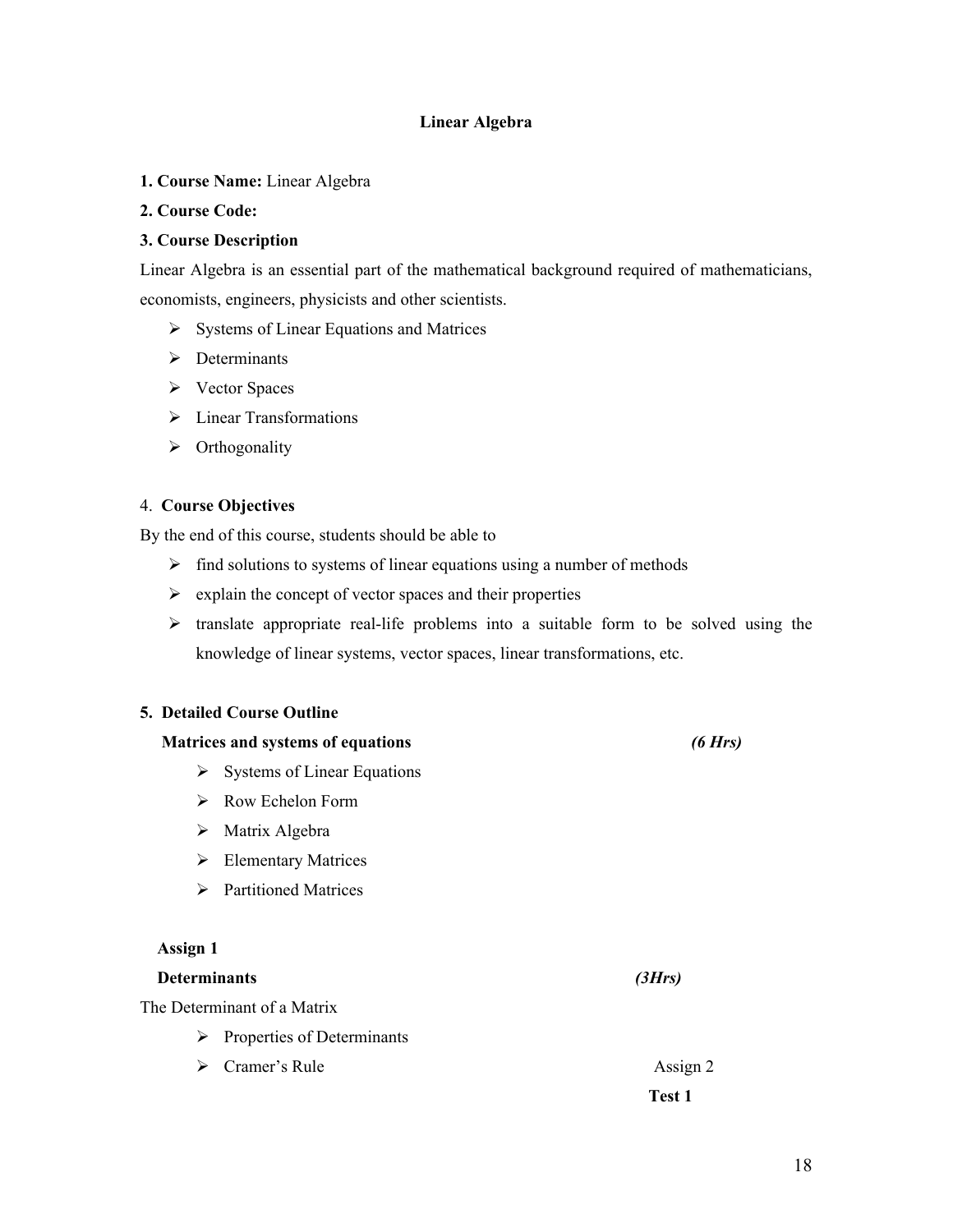# *Vector spaces*

 *(9 Hrs)*

- $\triangleright$  Definition and Examples
- $\triangleright$  Subspaces
- > Linear Independence
- $\triangleright$  Basis and Dimension
- $\triangleright$  Change of Basis
- Row Space and Column Space

Assign 3

|                     | <b>Linear transformations</b>                               | (6Hrs)   |
|---------------------|-------------------------------------------------------------|----------|
| ➤                   | Definition and Examples                                     |          |
| ➤                   | Matrix Representations of Linear Transformations            |          |
| ➤                   | Similarity                                                  | Assign 4 |
|                     |                                                             | Test 2   |
| Orthogonality       |                                                             |          |
|                     |                                                             | (9Hrs)   |
| ➤                   | The Scalar Product in Rn                                    |          |
| ≻                   | Orthogonal Subspaces                                        |          |
| ➤                   | <b>Inner Product Spaces</b>                                 |          |
| ➤                   | <b>Least Squares Problems</b>                               |          |
| ➤                   | Orthonormal Sets                                            |          |
|                     | $\triangleright$ The Gram-Schmidt Orthogonalisation Process | Assign 5 |
| <b>Eigen Values</b> |                                                             | (6Hr)    |
| ➤                   | Eigenvalues and Eigenvectors                                |          |
| ➤                   | Systems of Linear Differential Equations                    |          |
| ➤                   | Diagonalisation                                             | Assign 6 |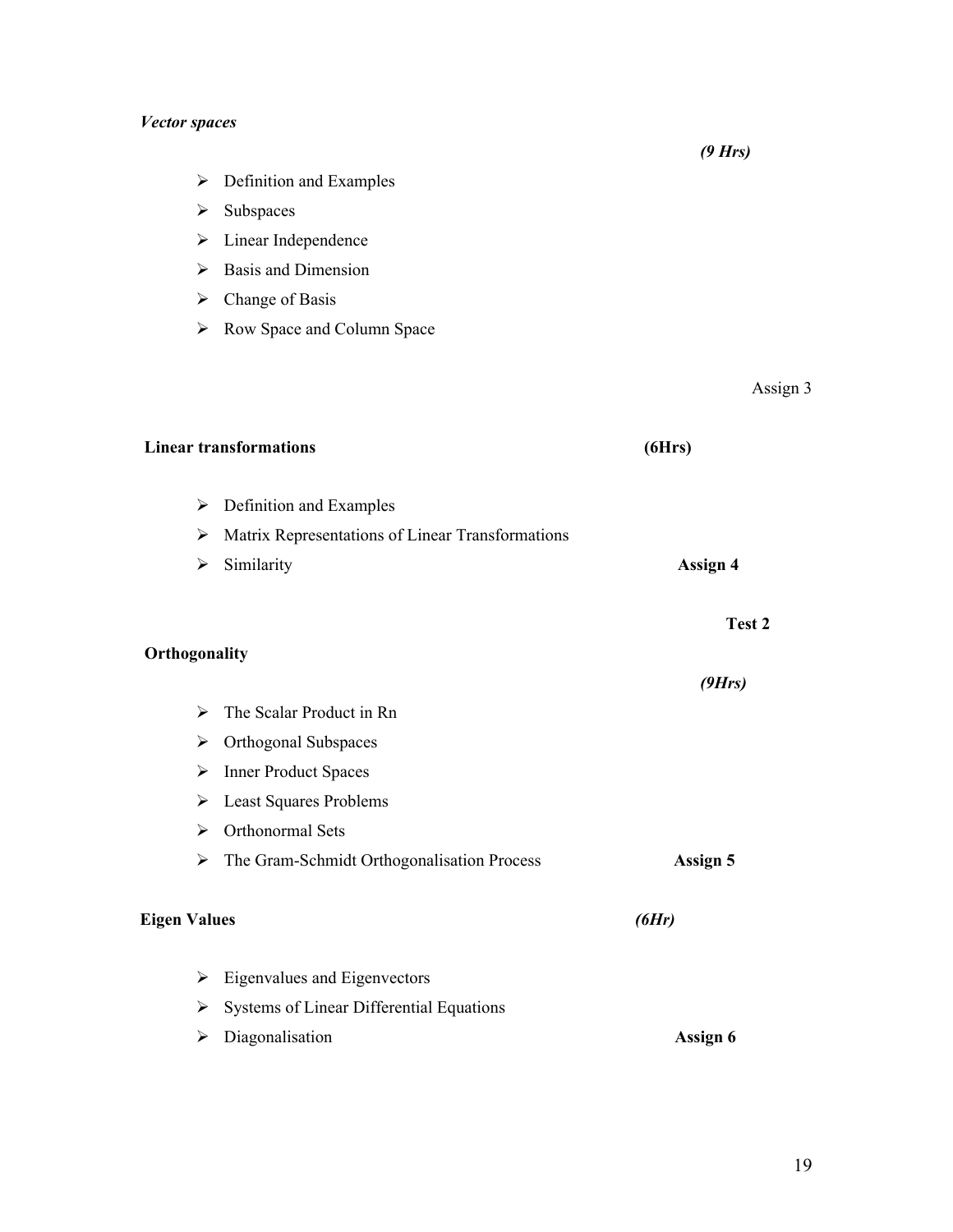# *6. Suggested Reading List*

The reading list will include but not limited to the following texts.

Lipschutz, S. (1968), Theory and Problems of Linear Algebra: Schaum's Outline Series, McGraw Hill Company, New York, London, Toronto.

Anton, H. and Rorres, C. (1987), Elementary Linear Algebra with Applications, John Wiley & Sons, Inc., New York, Singapore, Toronto.

Georgi E. Shilov (1977), Linear Algebra, …

Steven J. Leon, (1998), Linear Algebra with Applications, …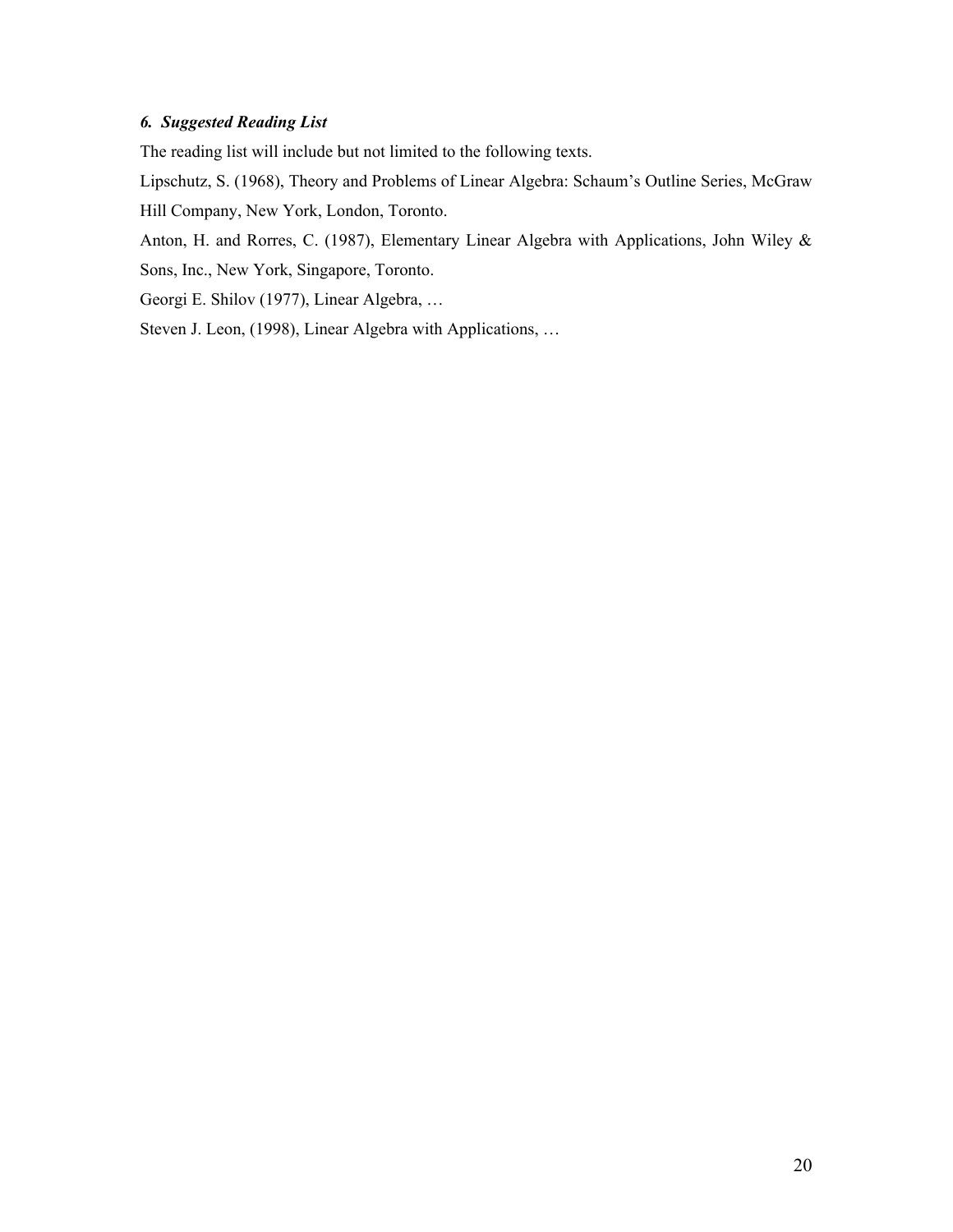# **Differential Equations 1**

**1. Course Name:** Differential Equations 1

# **2**. **Course Code:**

# **3. Course Description**

# Pre-requisite: Calculus I

This is an introductory course to ordinary differential equations including related topics. It is divided into the following 5 major topics:

- $\triangleright$  First Order Differential Equations
- $\triangleright$  Second Order Differential Equations
- $\triangleright$  Higher Order Differential Equations
- $\triangleright$  Power series & its Applications
- $\triangleright$  Introduction to Systems of Linear Differential Equations

The content of the course is selected in such way that it assumes no prior knowledge of the subject by the student.

# **4. Course Objectives**

This course is intended to enable students;

- $\triangleright$  Engage in logical and critical thinking
- $\triangleright$  Acquire a proficiency in the topics covered in the course
- $\triangleright$  Translate written languages into mathematical statements, interpret information, analyze given information and formulate appropriate mathematical statements.

# **5**. **Detailed Course Curriculum**

# **First Order Differential Equations** & **their Applications (9Hrs)** Classification of

DE; exact, separable, Homogeneous

Linear & Non linear differential equations

Integrating factors.

Examples include; physical process,

Chemical process like radioactive process and Biological process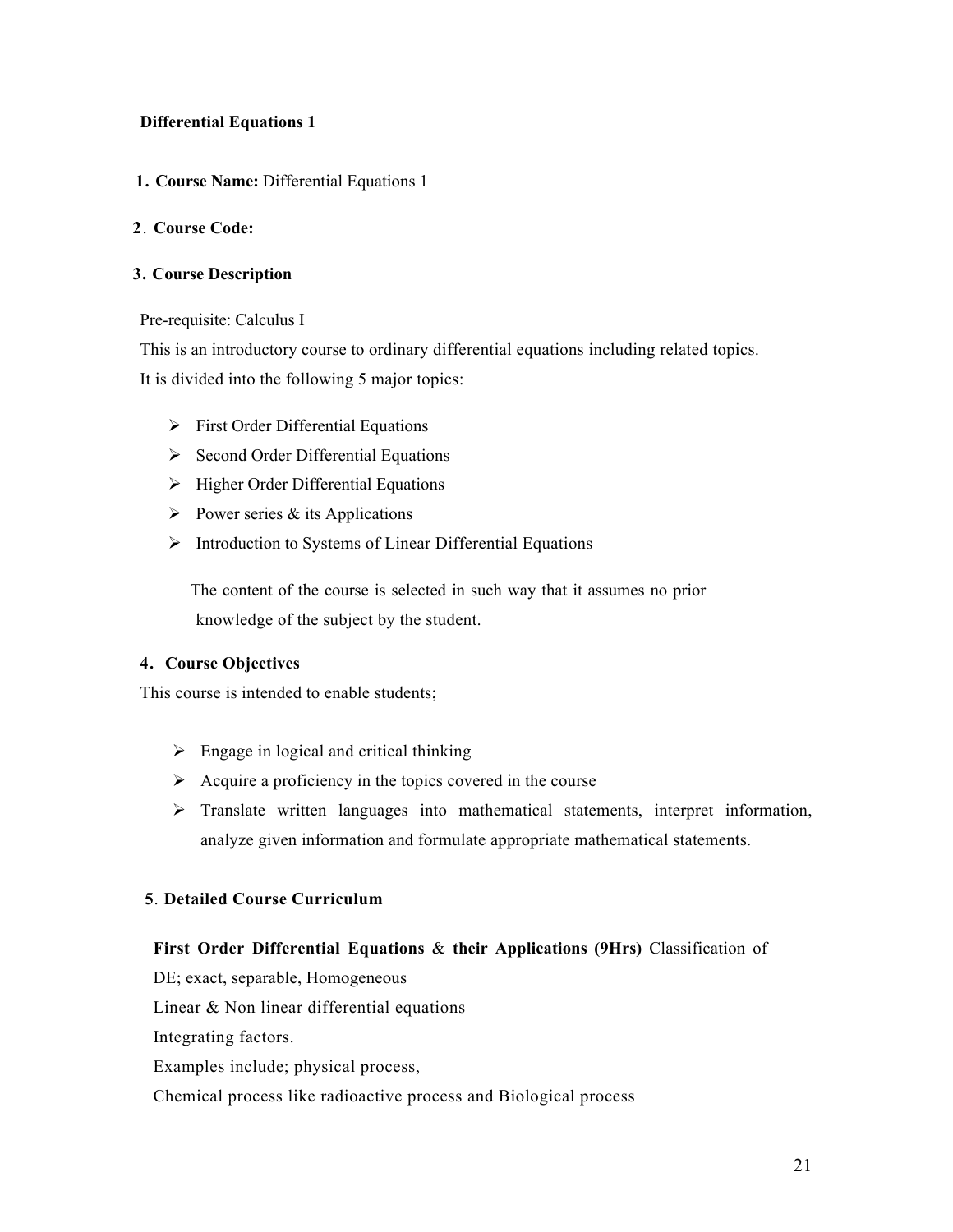| Second Order Differential Equations & their Applications     | (9 Hrs) |
|--------------------------------------------------------------|---------|
| Real roots, Complex roots, Uniqueness and Existence Theorem. |         |
| Undetermined Coefficients; Difference Equations.             |         |

# **Higher Order Differential Equations (9Hrs)** Constant coefficients, Method of under determinant co-efficiency,

Variation of parameters. Linear independence and the wronskian method of order reduction

| Power series & its applications                             | (9 Hrs) |
|-------------------------------------------------------------|---------|
| Power series solutions of first and Second order equations. |         |
| Linear equations of nth order.                              |         |
| <b>Introduction to Systems of Differential Equations;</b>   | (9Hrs)  |

# Theory of Systems of differential Equations. Homogeneous systems of differential equations. Application to Eigen Values

# **6. Suggested Reading List**

 The reading list will include but not limited to the following texts. Richard. K. Miller (1991). Introduction to Differential Equations  $2<sup>nd</sup>$  Edition, Prentice Hall New Jersey USA

Martin Braun (1993). Differential Equations and their applications  $4<sup>th</sup>$  Edition Verlay New York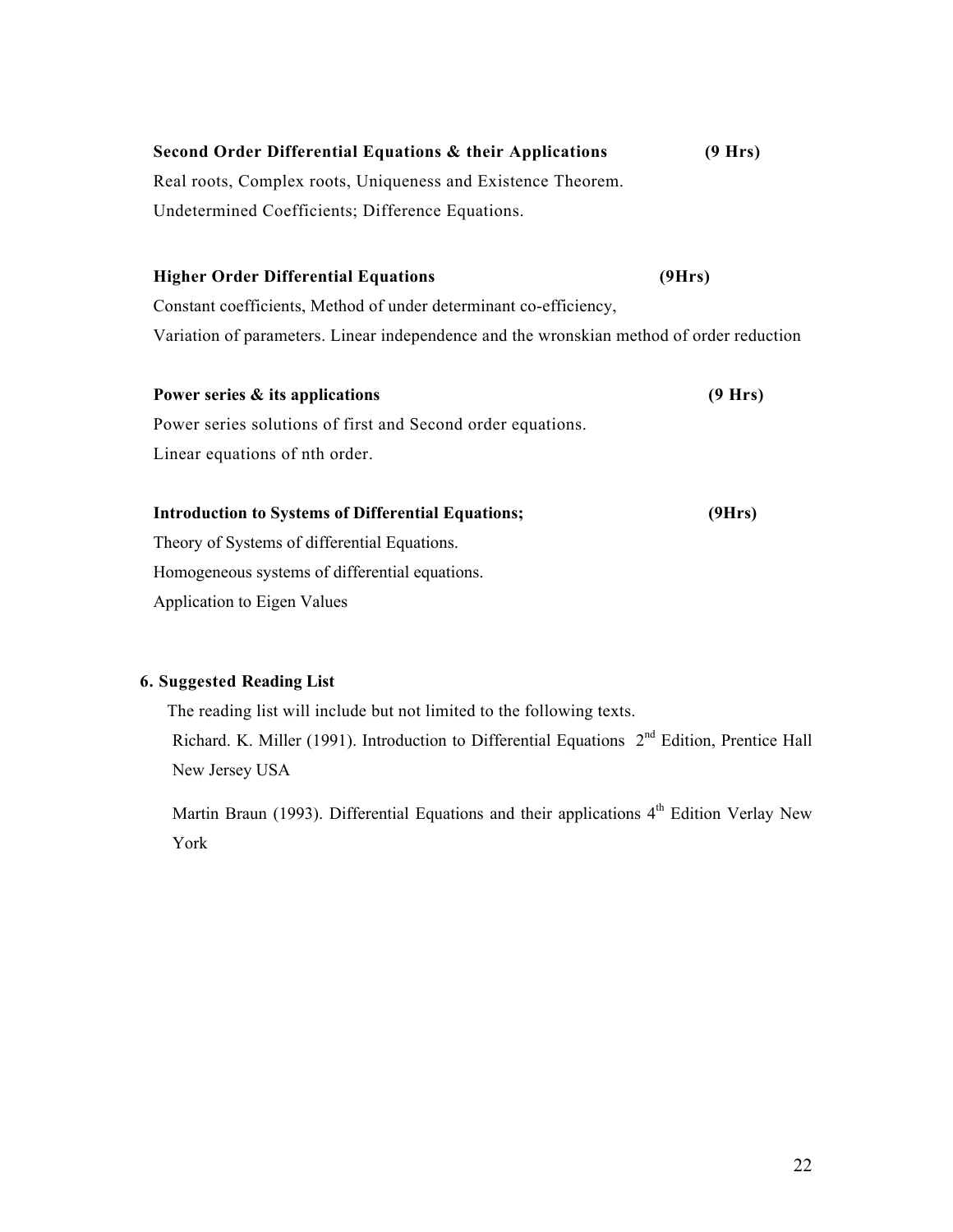# **Differential Equations 2**

- **1. Course Name:** Differential Equations 2
- **2**. **Course Code:**

#### **3. Course Description**

# **Pre-requisite: Differential Equations 1**

This course is an extension of the first course in Ordinary Differential Equations to Partial Differential Equations:

It is divided into the following 5 major topics:

- Power series  $& \text{Lap}$  lace Transform
- **First Order Partial Differential Equations**
- $\triangleright$  Second Order Partial Differential Equations
- $\triangleright$  Application of Partial Differential Equations
- > Boundary Value Problems

The content of the course is selected in such way that it assumes no prior knowledge of the subject by the student.

#### **4. Course Objectives**

This course is intended to enable students;

- $\triangleright$  Identify methods for finding particular solutions to PDEs that are needed in physical applications.
- $\triangleright$  Choose the right initial conditions and boundary conditions required to obtain a particular solution to a PDE.

# **5**. **Detailed Course Curriculum**

#### **Introduction (1 week)**

- $\triangleright$  Definitions
- $\triangleright$  Remarks on PDEs.
- $\triangleright$  Classification of PDEs.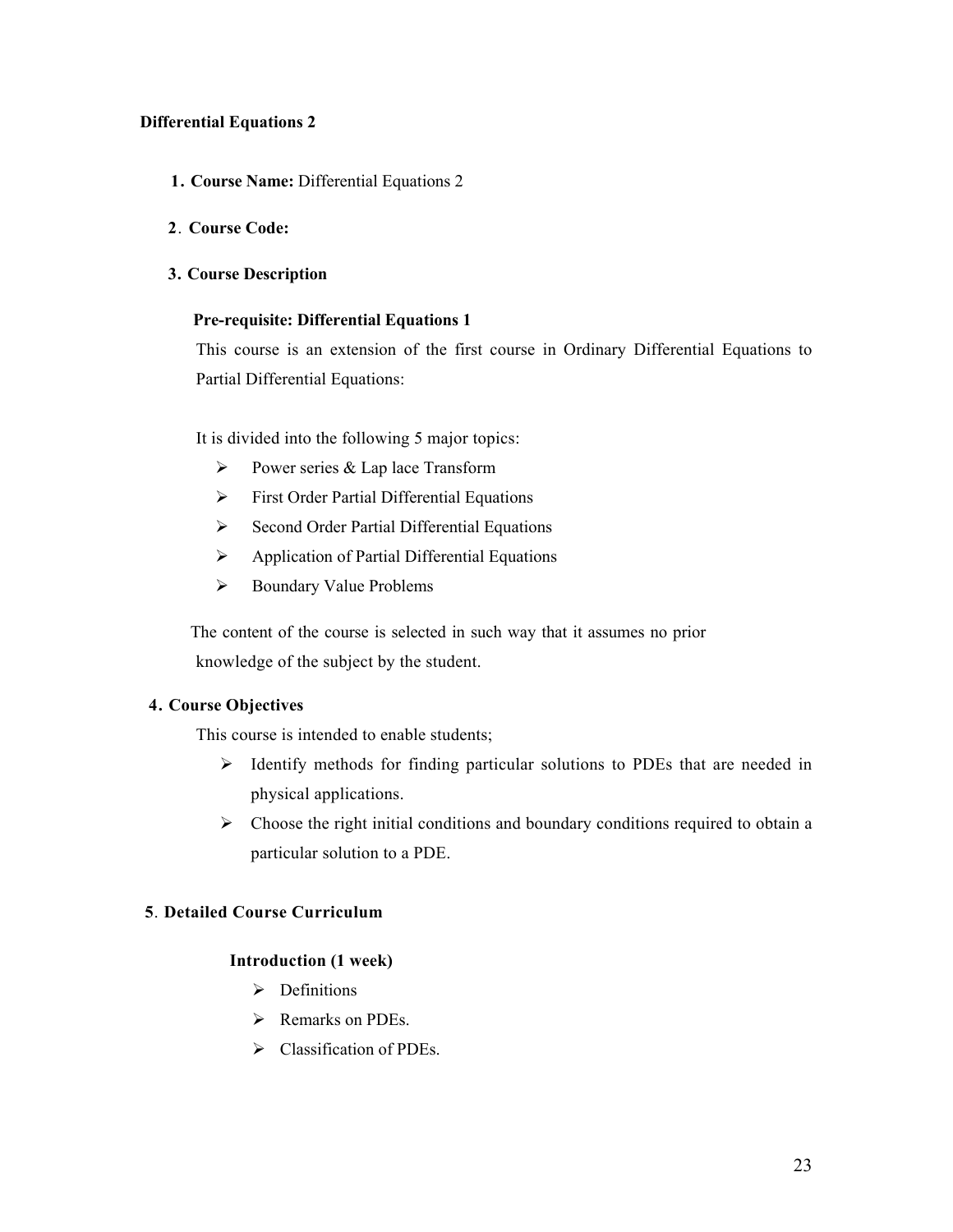#### **Power series & Lap lace Transform; (6Hrs)**

- $\triangleright$  Fourier Series & Applications
- $\triangleright$  Orthogonal polynomials
- $\triangleright$  Lap lace transform and application to solving differential equations.

# **First Order Partial Differential Equations; (9 Hrs)**

- $\triangleright$  Characteristic/ Auxiliary equations
- Boundary conditions and Formation of PDE.
- $\triangleright$  Non-linear first order PDEs
- $\triangleright$  Separation of variables

# **Second Order Partial Differential Equations; (9 Hrs)**

- $\triangleright$  Characteristic Equations
- $\triangleright$  Constant coefficients
- $\triangleright$  Boundary conditions
- $\triangleright$  Separation of variables
- $\triangleright$  Hyperbolic, Parabolic, and Elliptic Equations.

#### **Application of Partial Differential Equations; (9 Hrs)**

- $\triangleright$  Wave Equation
- $\triangleright$  Heat/Diffusion equation.
- $\triangleright$  Lap lace equation

#### **Boundary Value Problems; (3 weeks)**

- $\triangleright$  Solutions by Fourier Series
- $\triangleright$  Solutions by Bessel/Legendary functions

#### **6. Reading List**

The reading list will include but not limited to the following texts.

Richard. K. Miller (1991). Introduction to Differential Equations  $2<sup>nd</sup>$  Edition, Prentice Hall New Jersey USA

Nagle,R. Kent. Staff. Fundamentals of D.E and boundary value problems

Lawrence. C. Evans. Partial Differential Equations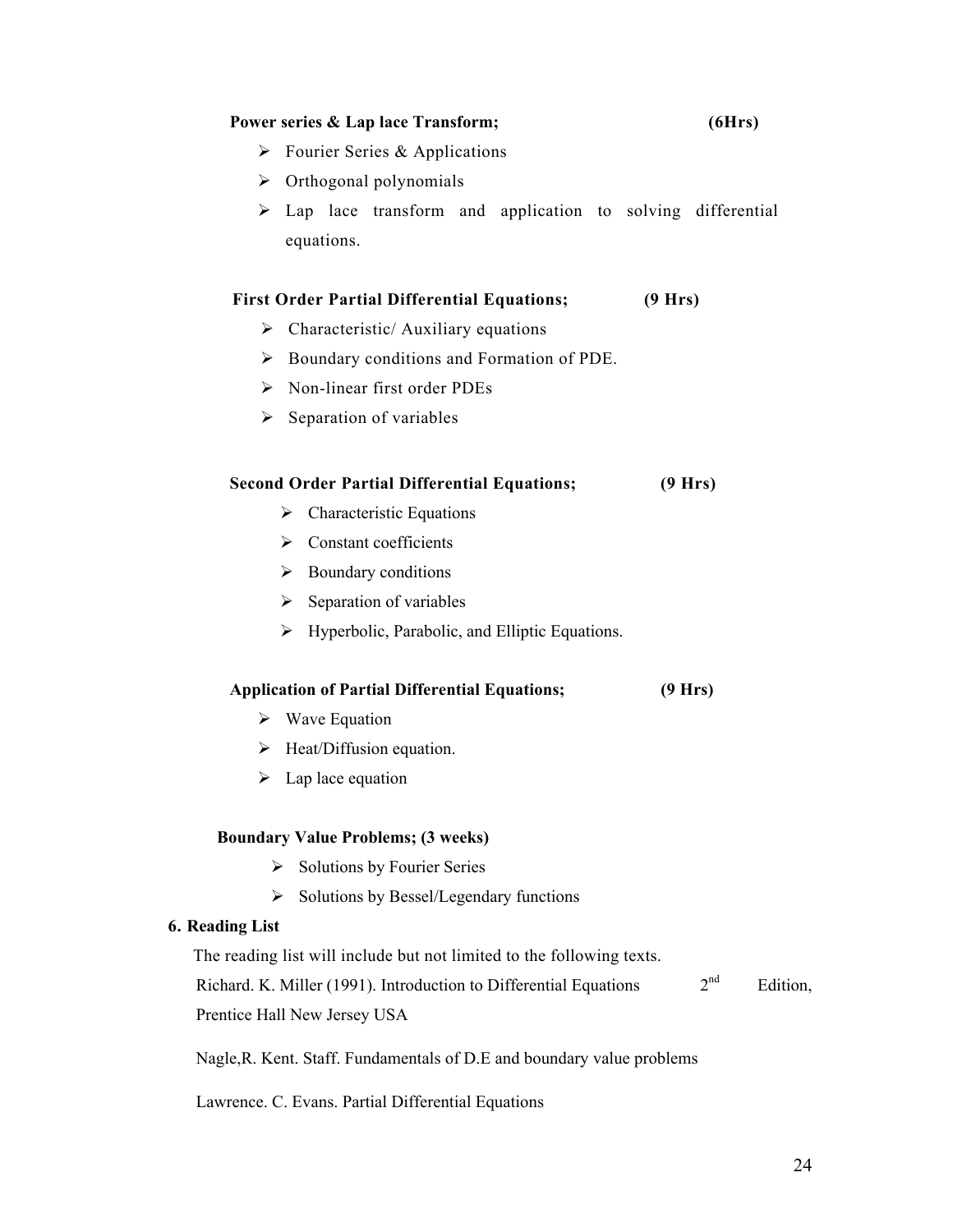#### **Numerical Analysis I**

- **1. Course Name:** Numerical Analysis I
- **2. Course Code:**

#### **3. Course Description**

This is an introductory course that is divided into seven major topics:

- > Errors
- $\triangleright$  Solution of Nonlinear Equations
- $\triangleright$  Finite Difference Operations
- $\triangleright$  Polynomial Interpolation
- $\triangleright$  Numerical Differentiation
- $\triangleright$  Numerical Integration
- $\triangleright$  Solution of Systems of Linear Equations

#### **4. Course Objectives**

This course is intended:

- $\triangleright$  To impart basic competence in numerical methods of solving mathematical problems
- $\triangleright$  To enable students to determine the level of accuracy of numerical approximations
- $\triangleright$  To help students appreciate the complexity of numerical computations

#### **5. Course outline**

#### **Errors (3 Hrs)**

- $\triangleright$  Sources of errors
- Round-off errors
- $\triangleright$  Absolute errors
- $\triangleright$  Percentage errors

#### **Solution of Nonlinear Equations (9 Hrs)**

- $\triangleright$  Need for numerical solution
- $\triangleright$  Definition and location of root
- Methods of solution: Bisection method, Newton's method, Secant method, Method of False Position.
- $\triangleright$  Order of convergence of the iterative methods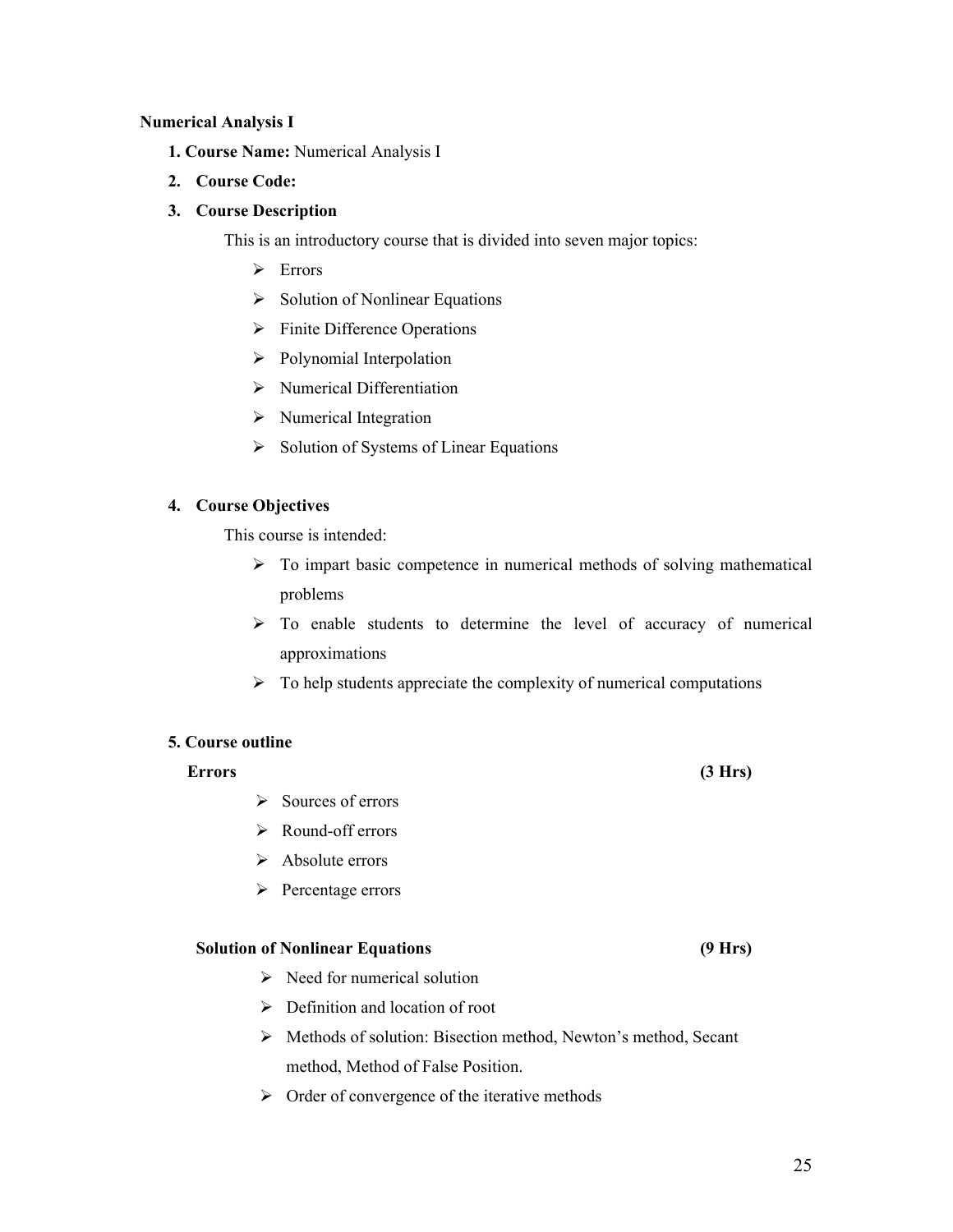#### **Finite Difference Operations (6 Hrs)**

# Definition and properties of Forward, Backward and Shift operators.

- $\triangleright$  Construction of Difference Tables
- Use of Difference Tables to detect/correct errors

#### **Polynomial Interpolation (6 Hrs)**

- $\blacktriangleright$  Lagrange interpolating polynomial
- Finite difference interpolating polynomials: Newton forward difference formula, Newton backward-difference formula, Centered-difference formulas e.g. Stirling's formula.

#### **Numerical Differentiation (6 Hrs)**

- Forward/Backward-difference formula
- Derivatives from Lagrange's interpolating polynomials: Three-point formulas, Five-point formulas

#### **Numerical Integration (9 Hrs)**

- $\triangleright$  Newton-Cotes formulas
- $\triangleright$  Trapezoidal rule
- $\triangleright$  Simpson's rule
- $\triangleright$  Simpson's three-eights rule
- $\triangleright$  Composite trapezoidal rule
- $\triangleright$  Composite Simpson's rule

#### **Solution of Systems of Linear Equations (9Hrs)**

- $\triangleright$  Gaussian Elimination
- $\triangleright$  Triangular decomposition
- $\triangleright$  Jacobi iteration
- **►** Gauss-Seidel iteration

# **6. Suggested reading List**

Richard L. Burden, J. Dauglas Faires, Albert C. Reynolds (1981) Numerical Analysis, Weber & Schmidt, Boston Massachusetts

B.D. Gupta (1992) Numerical Analysis, New York, USA.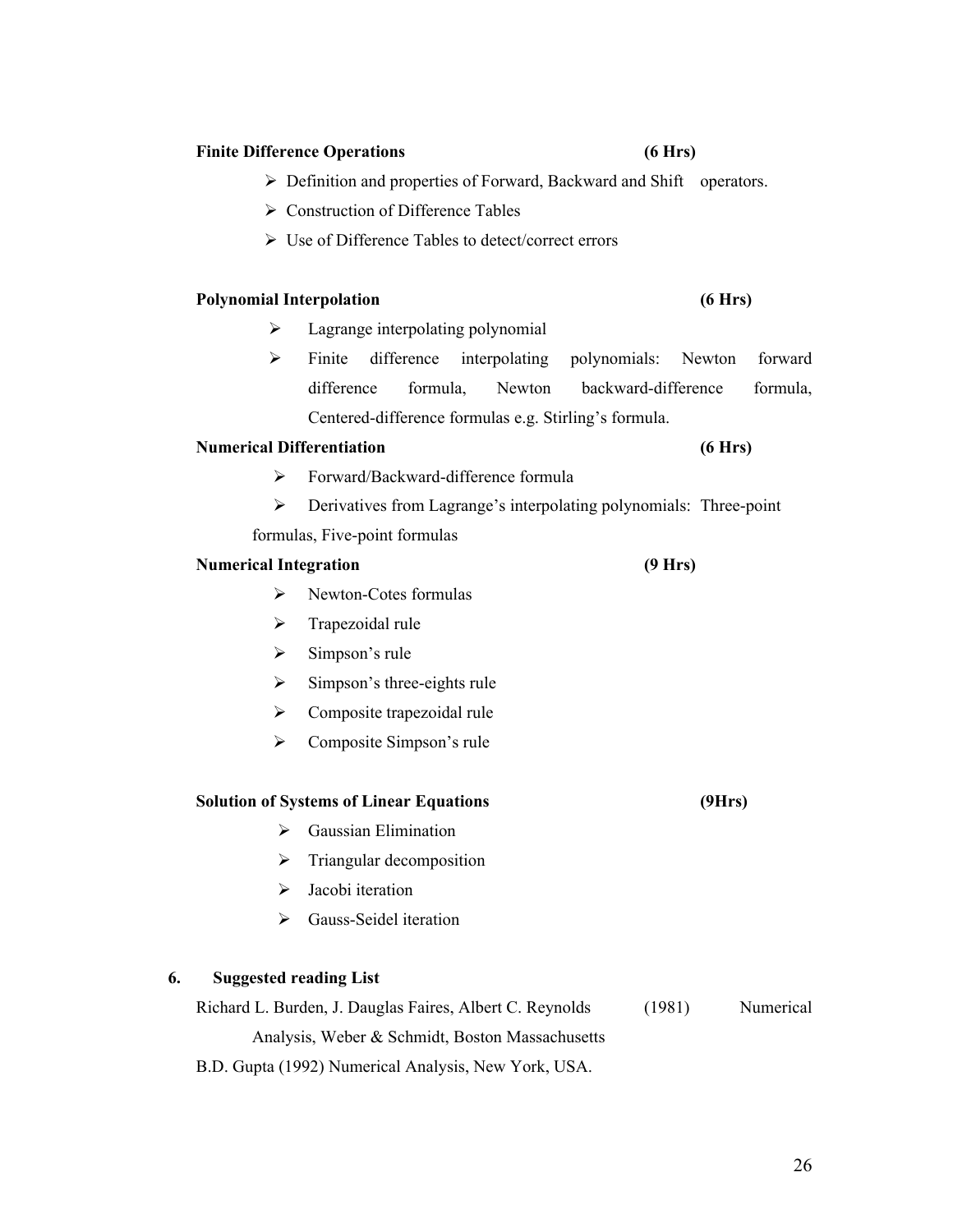#### **Real Analysis I**

**1. Course Name:** Real Analysis I

# **2. Course Code:**

# **3. Course Description**

This is an introductory course that is divided into the following six major topics:

- $\triangleright$  Real Numbers
- $\triangleright$  Sequences of Real Numbers
- $\triangleright$  Limits and Continuity
- $\triangleright$  Differentiation
- $\triangleright$  Series of Real Numbers
- $\triangleright$  Sequence and Series of Functions

The content of the course is selected in such way that it assumes prior knowledge of an introductory course in calculus.

# **4. Course Objectives**

This course is intended

- $\triangleright$  To impart basic competence in the concepts, principles, procedures and applications of real analysis
- $\triangleright$  To assist students to use mathematical language and mathematical symbols correctly in formulating abstract concepts
- $\triangleright$  To help students apply their knowledge of analysis to find solutions to real–life problems.

# **5. Course Outline**

# **Real Numbers**

- $\triangleright$  What is a real number?
- $\triangleright$  Absolute values, intervals, inequalities
- $\triangleright$  The Completeness Axiom
- $\triangleright$  Countable and Uncountable sets
- $\triangleright$  Real valued functions
- $\triangleright$  Subsets of R open, closed, bounded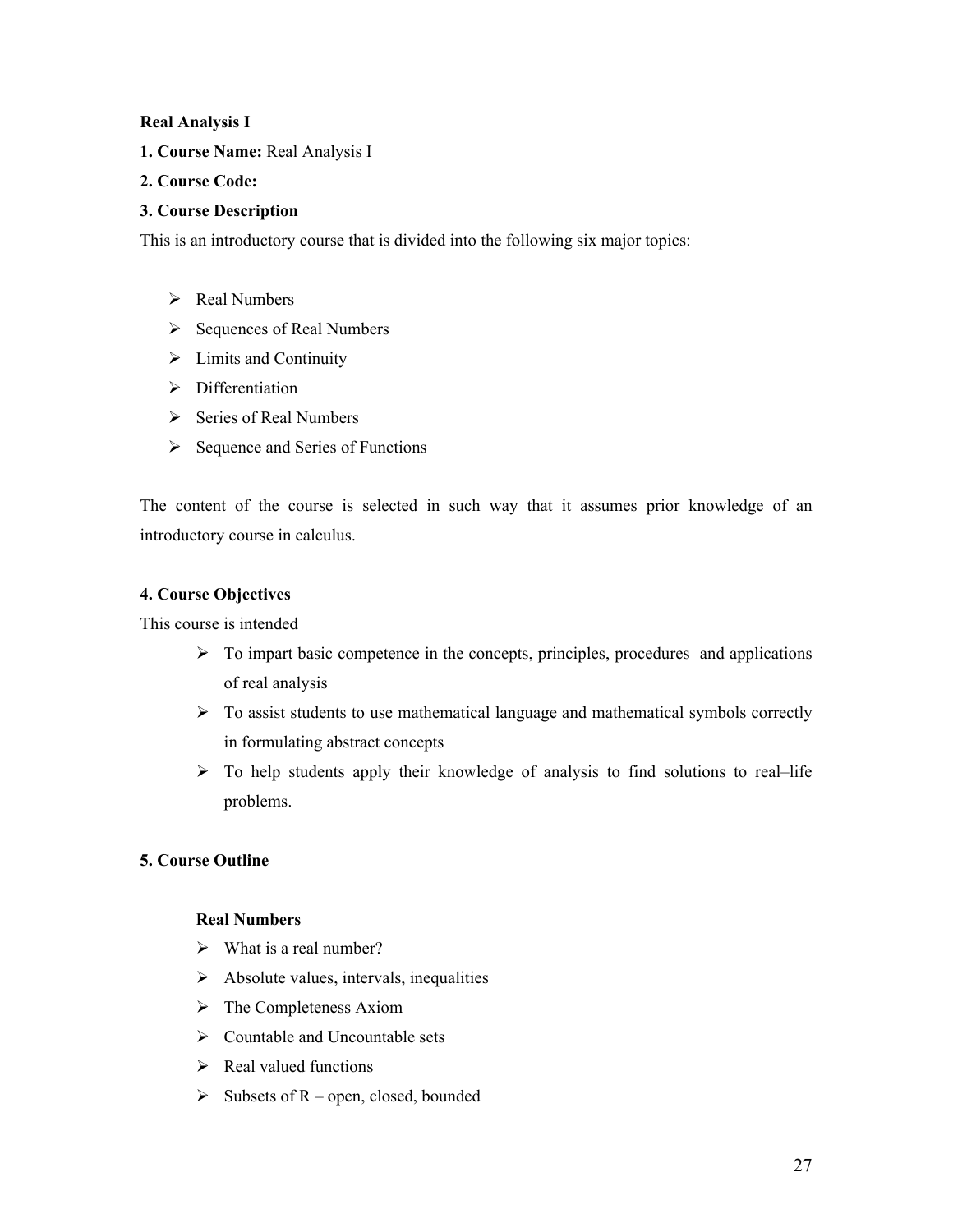- > Neighborhoods
- $\blacktriangleright$  Limit points

#### **Sequences of Real Numbers**

- $\triangleright$  Convergent sequences
- $\triangleright$  Limit theorems
- $\triangleright$  Monotone sequences
- $\triangleright$  Cauchy sequences
- $\triangleright$  Subsequences

#### **Limits and Continuity**

- $\triangleright$  Formal definition of a limit
- $\triangleright$  Continuous functions
- $\triangleright$  Intermediate and extreme value theorems
- $\triangleright$  Uniform continuity
- $\triangleright$  Monotone functions and inverses

#### **Differentiation**

- $\triangleright$  The derivative of a function
- $\triangleright$  Mean value theorems
- > L'Hospital's rule
- $\triangleright$  Derivatives of higher order
- > Taylors's theorem

#### **Series of Real Numbers**

- $\triangleright$  Convergence of infinite sequences
- $\triangleright$  Convergence tests
- $\triangleright$  Absolute and conditional convergence
- $\triangleright$  Rearrangements and products
- $\triangleright$  Square summable sequences

#### **Sequence and Series of functions**

- $\triangleright$  Pointwise convergence
- $\triangleright$  Uniform convergence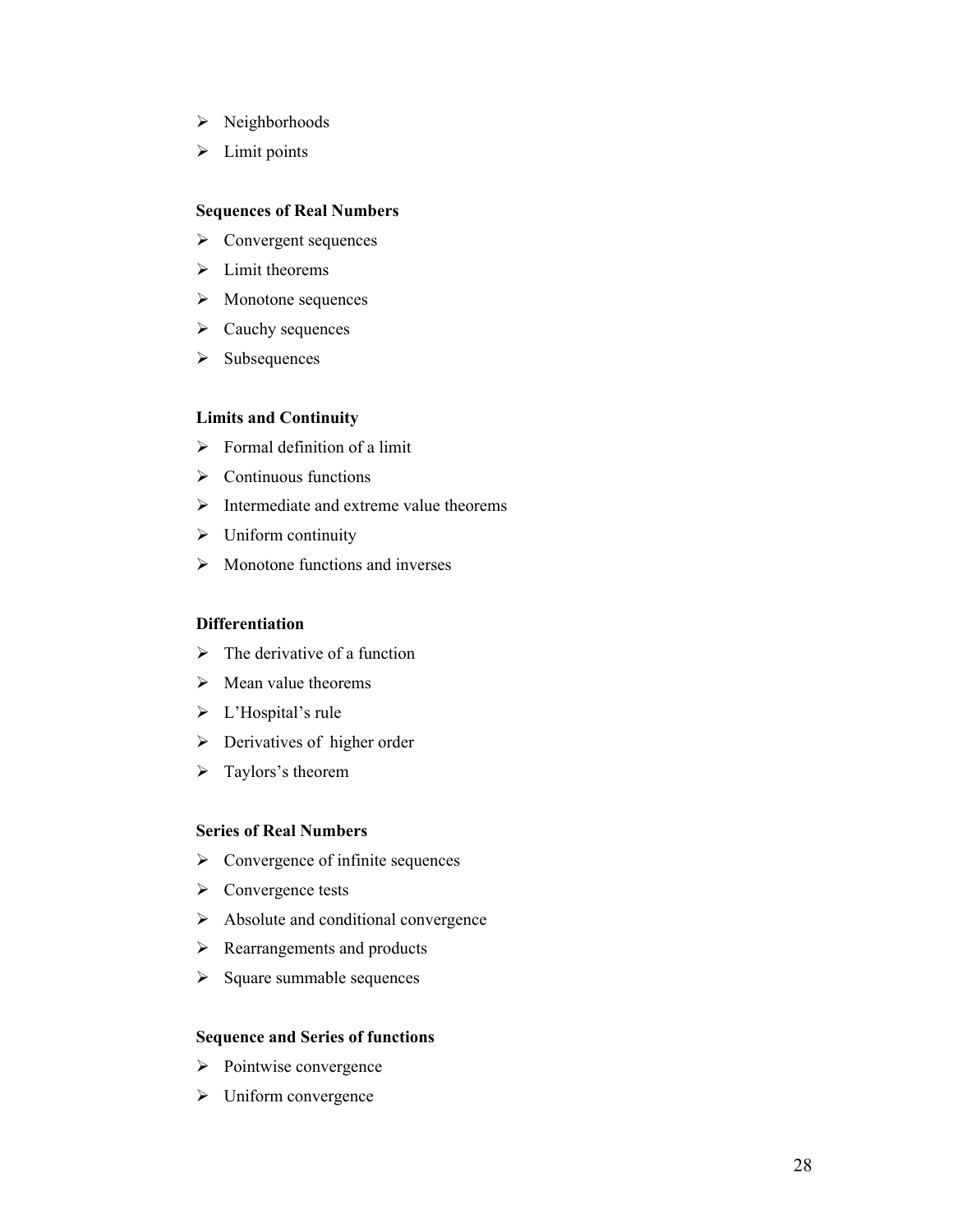- $\triangleright$  Uniform convergence and continuity
- $\triangleright$  Uniform convergence and integration
- $\triangleright$  Uniform convergence and differentiation
- $\triangleright$  Power series
- $\triangleright$  Differentiation and Integration of Power series
- $\triangleright$  Taylor and Maclaurin series

# **6. Reading List**

The reading list will include but not limited to the following texts.

Main Text: recommended by the course lecturer

Notes prepared by the lecturer

Russell Gordon, Real Analysis: A First Course, Addison-Wesley, 2002

Manfred Stoll, Introduction to Real Analysis, Addison- Wesley, 2000

K. G. Binmore, Introduction to Mathematical Analysis, Cambridge University Press,

R. Haggarty, Fundamentals of Mathematical Analysis, Addison- Wesley, 1993

C. Clark, Elementary Mathematical Analysis, Wadsworth,

S. H. Nsubuga, Lecture Notes: Analysis I Handbook, 1995

Walter Rudin, Principles of Mathematical Analysis, McGraw-Hill, 1976.

F. Mary Hart, Guide to Analysis, Macmillan, 1988.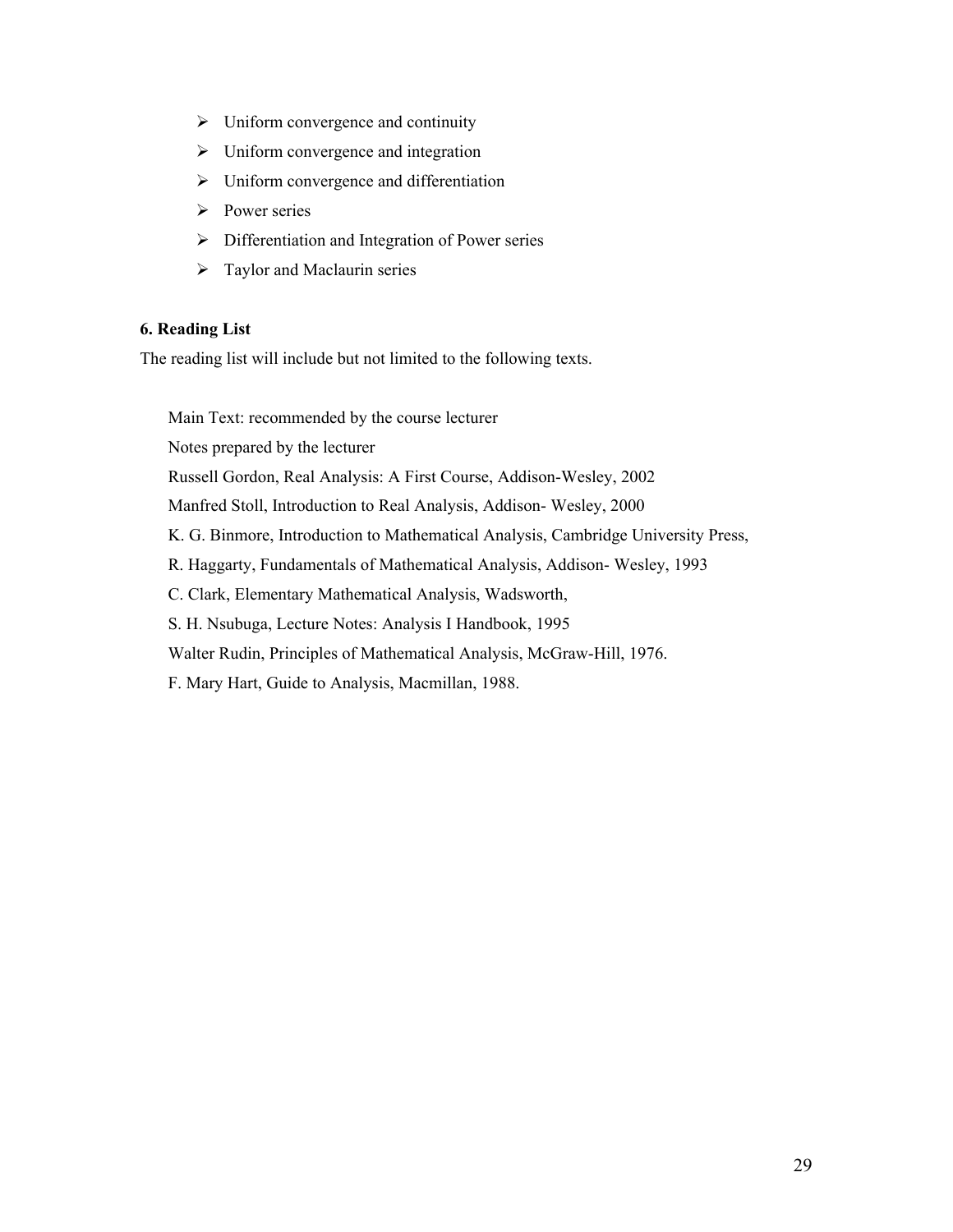#### **Linear Programming**

#### **1. Course Name:** Linear Programming

# **2. Course Code:**

#### **3. Course Description**

Linear Programming deals with the allocation limited resources to competing activities. This introductory course covers mathematical formulation of Linear Programming models, solving of the Linear Programming models, and Post Optimality Analysis. The content is divided into six major topics:

- $\triangleright$  Introduction
- $\triangleright$  The Algebra of Linear Programming Models
- $\triangleright$  The Simplex Method
- $\triangleright$  Starting Solution and Convergence
- $\triangleright$  Duality
- $\triangleright$  Post Optimality Analysis

#### **4. Course Objectives**

This course is intended

- $\triangleright$  To impart basic competence in formulating Linear Programming models
- $\triangleright$  To help students solve Linear Programming Problems
- $\triangleright$  To enable student to carry out Post Optimality Analysis

# **5. Course Outline**

#### **Introduction (6 Hrs)**

- $\triangleright$  The Linear Programming (LP)
- $\triangleright$  Problem Linear Programming Modeling and Examples

#### **Geometric Solution (6 Hrs)**

- $\triangleright$  Solution Space
- $\triangleright$  Unique finite optimal solution
- $\triangleright$  Bounded region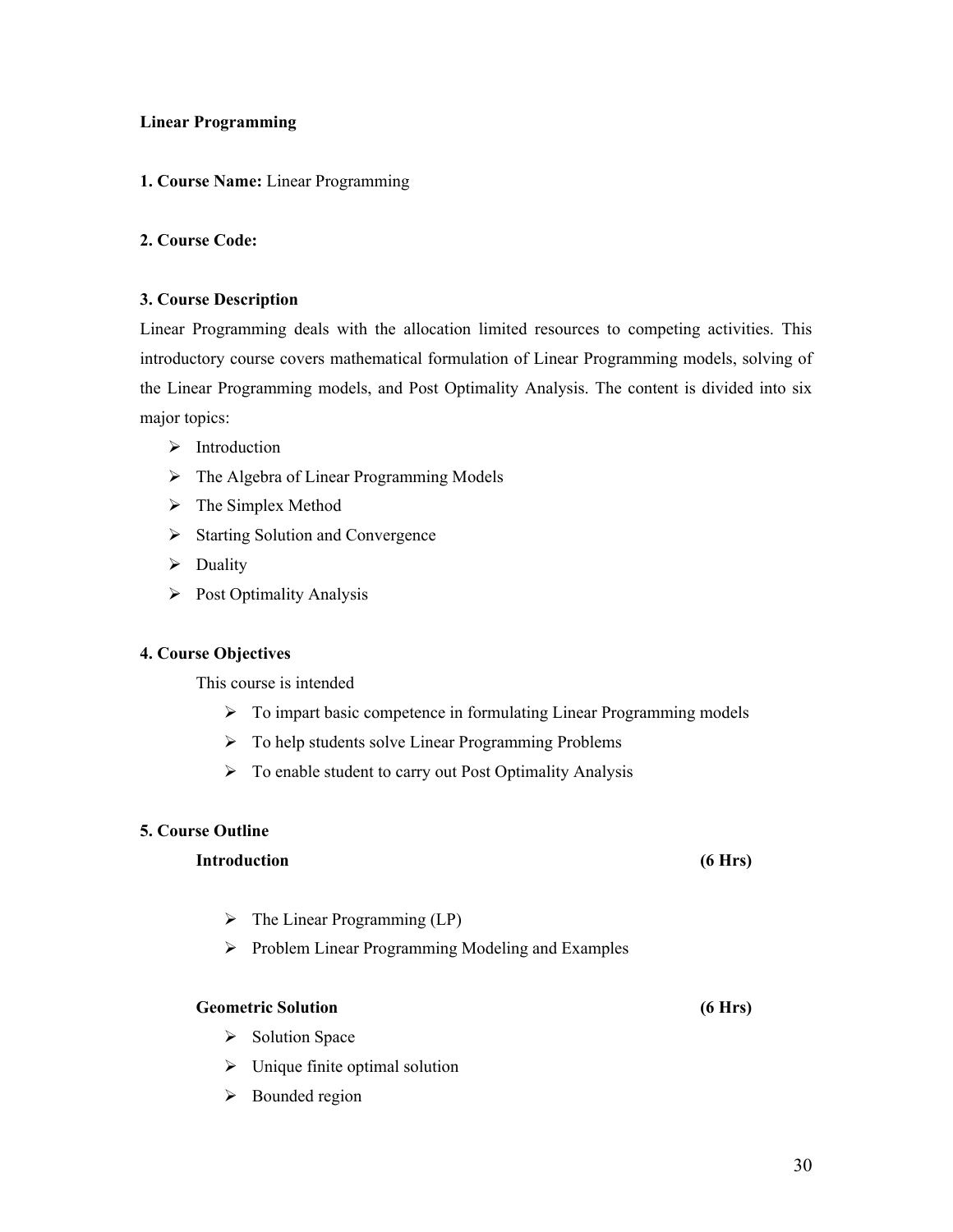# $\triangleright$  Unbounded region

 $\triangleright$  Basic and optimal solutions to an LP problem

#### **The Algebra of LP models (6 Hrs)**

- $\triangleright$  Convex Sets and convex functions
- $\triangleright$  Polyhedral sets
- $\triangleright$  Polyhedral cones
- $\triangleright$  Extreme points
- $\triangleright$  Connection between basic solutions and Extreme points

#### **The Simplex Method (9 Hrs)**

- $\triangleright$  Extreme Points and Optimality
- $\triangleright$  Basic Feasible Solutions
- $\triangleright$  The Simplex Method
- $\triangleright$  Derivation of conditions for existence and optimality of the solution
- $\triangleright$  The Simplex Method in Tableau format

# **Starting Solution and Convergence (6 Hrs)**

- $\triangleright$  The Initial Basic Feasible Solution
- $\triangleright$  The Big-M Method
- $\triangleright$  Degeneracy, Cycling and Stalling

#### **Duality (6 Hrs)**

- $\triangleright$  Formulation of the Dual Problem
- $\triangleright$  Primal-Dual Relationships
- $\triangleright$  Economic Interpretation of the Dual
- > The Dual Simplex Method
- > The Primal-Dual Method

#### **Post Optimality Analysis (6 Hrs)**

Investigation of how changes in the objective function and the constraint sets of an LP problem would affect the current solution

- $\triangleright$  Changes in Objective Function
- $\triangleright$  Changes in Constraint Sets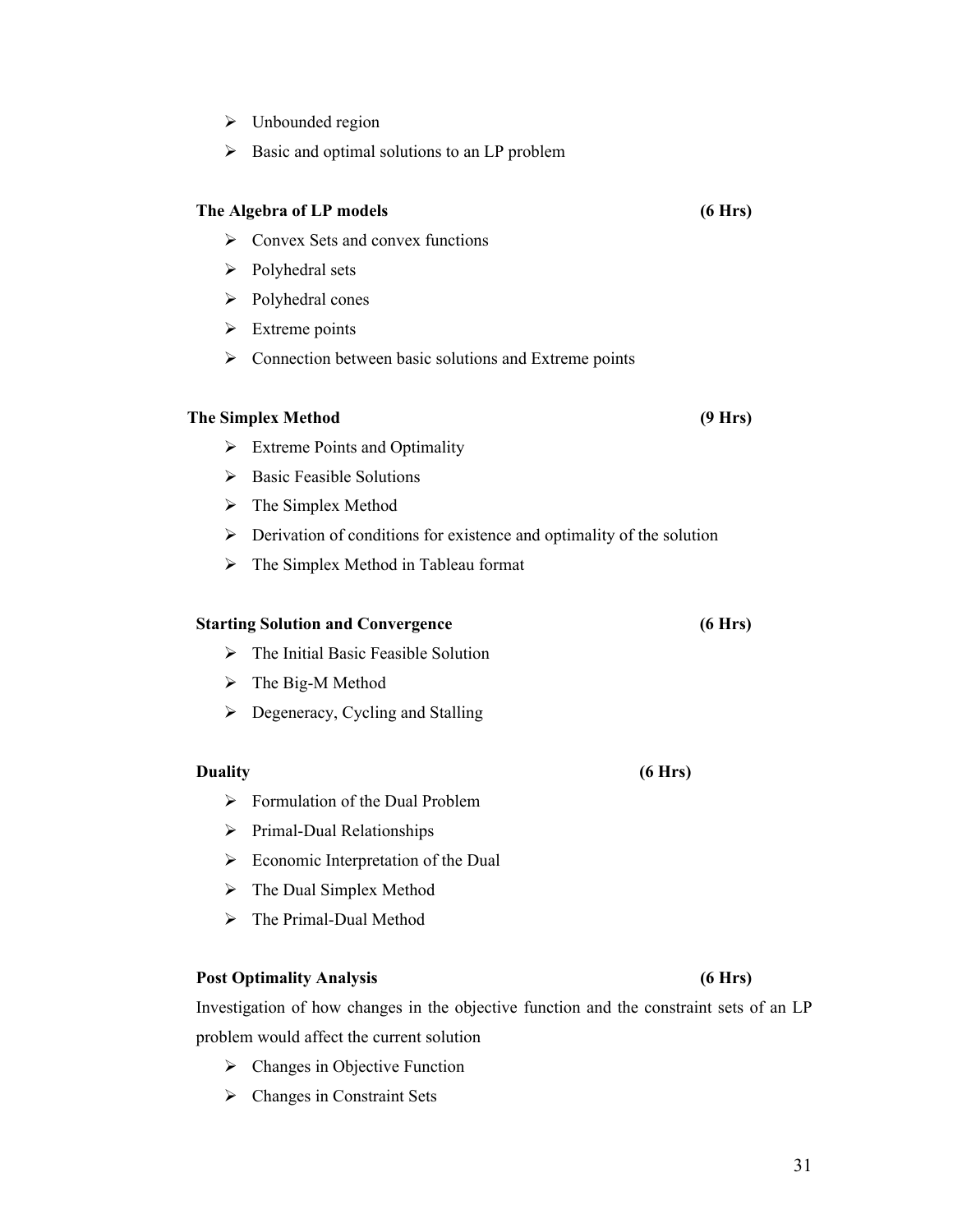- $\triangleright$  Changes in right hand side vector
- $\triangleright$  Addition of new constraint

# **6. Suggested reading List**

The reading list may include

Mokhtar S. Bazaraa, John J. Davis, Hanif D. Sherali(1990) Linear Programming and Network Flows, John Wiley & Sons, New York, USA Saul I. Gass (1985) Linear Programming, McGraw-Hill Inc, Singapore

# **Abstract Algebra I**

#### **1. Course Name:** Abstract Algebra I

#### **2. Course Code:**

#### **3. Course Description**

This is an introductory course that is divided into the following major topics:

- $\triangleright$  The Basics of Sets and Logic
- $\triangleright$  Introduction to Group Theory
- $\triangleright$  Homomorphisms of Groups
- $\triangleright$  Introduction to the Classification of Finite Groups
- $\triangleright$  Introduction to Rings and Fields

The content of the course is selected in such way that it assumes no prior knowledge of the subject matter by the student.

#### **4. Course Objectives**

This course introduces the student to the basic ideas that form the foundations of modern abstract algebra. The key ideas in group theory, rings and fields are introduced, illustrated and applied to develop basic competencies in the concepts, principles, and applications of algebra.

This course seeks:

- $\triangleright$  To impart basic competence in the concepts, principles, procedures and applications of abstract algebra
- $\triangleright$  To train students to express themselves in abstract mathematical language and using mathematical symbols correctly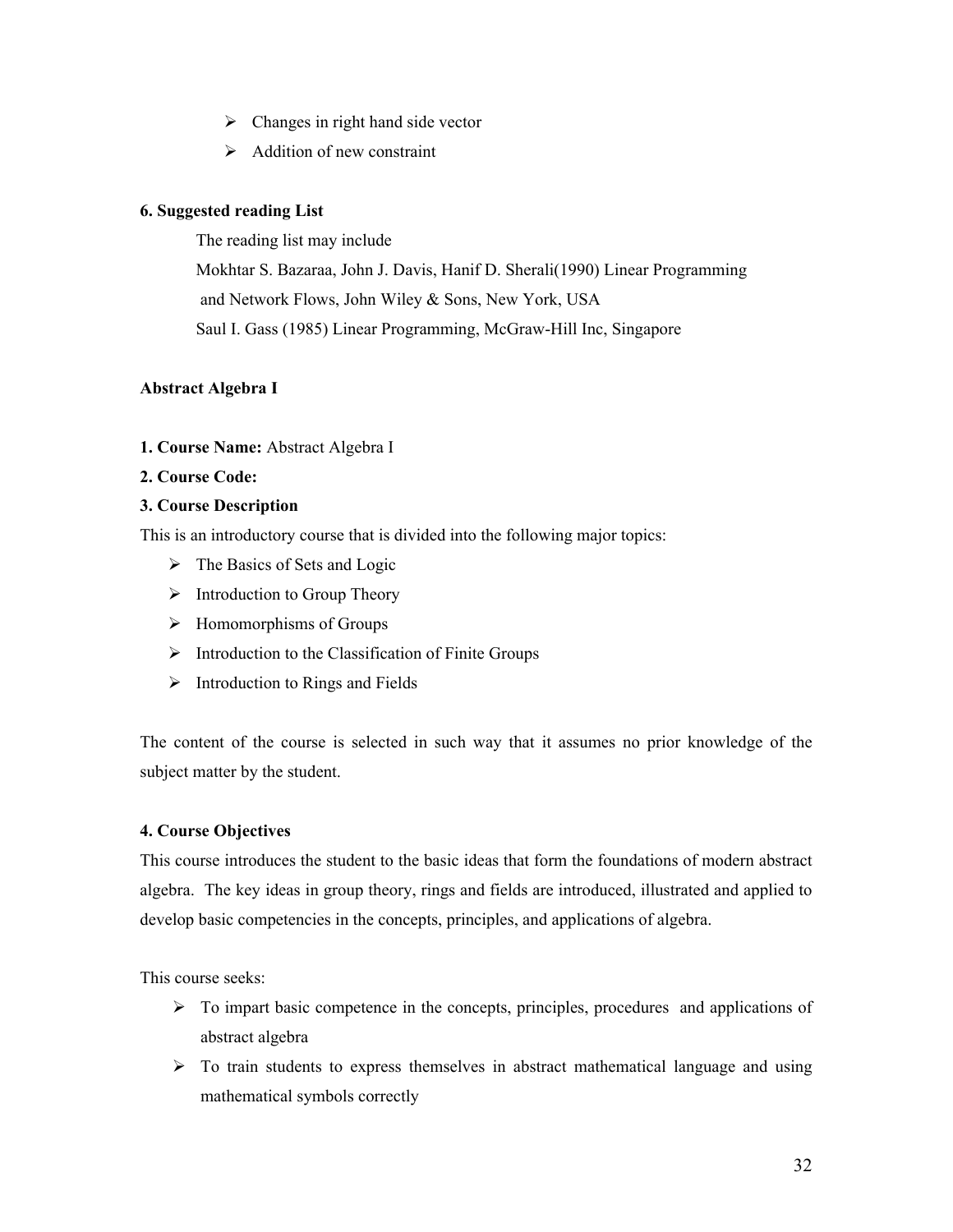$\triangleright$  To help students apply their knowledge of abstract algebra to find solutions to problems in mathematics and related subjects.

#### **5. Course Outline**

#### **The Basics of Sets and Logic**

Elementary, Set Theory; Sets, relations, equivalence relations, mappings. Logic Methods of Proof.

#### **Introduction to Group Theory**

Group Theory: binary operations, groups, order of a group and order of an element, Subgroups, Cyclic groups, lattice diagrams, Cosets, Lagrange's Theorem. Permutations: cycles, transpositions, even and odd permutations, symmetric and alternating groups, dihedral groups.

#### **Homomorphisms of Groups**

Normal subgroups and Homomorphisms: Conjugacy, Centralisers, Centre, Normalisers, normal subgroup, Homomorphisms, kernel, image.

Quotient groups: Fundamental Homomorphism Theorem, The isomorphism Theorems.

#### **Introduction to the Classification of Finite Groups**

Cauchy's Theorem. Sylow's Theorems. Fundamental Theorem of Finite Abelian Groups. Simple and solvable groups. Applications

#### **Introduction to Rings and Fields**

Rings with examples. Fields with examples. Integral Domains. Basic Theorems. Applications in Number Theory e.g Fermat and Euler Theorems. Field of Quotients. Polynomial Rings. Factorization Theorems.

#### **6. Reading List**

The reading list will include but not limited to the following texts: Main Text: recommended by the course lecturer Notes prepared by the lecturer M. A. Armstrong, Groups and Symmetry (Undergraduate Texts in Mathematics), Springer J. B. Fraleigh, A First Course in Abstract Algebra, Addison-Wesley, 1988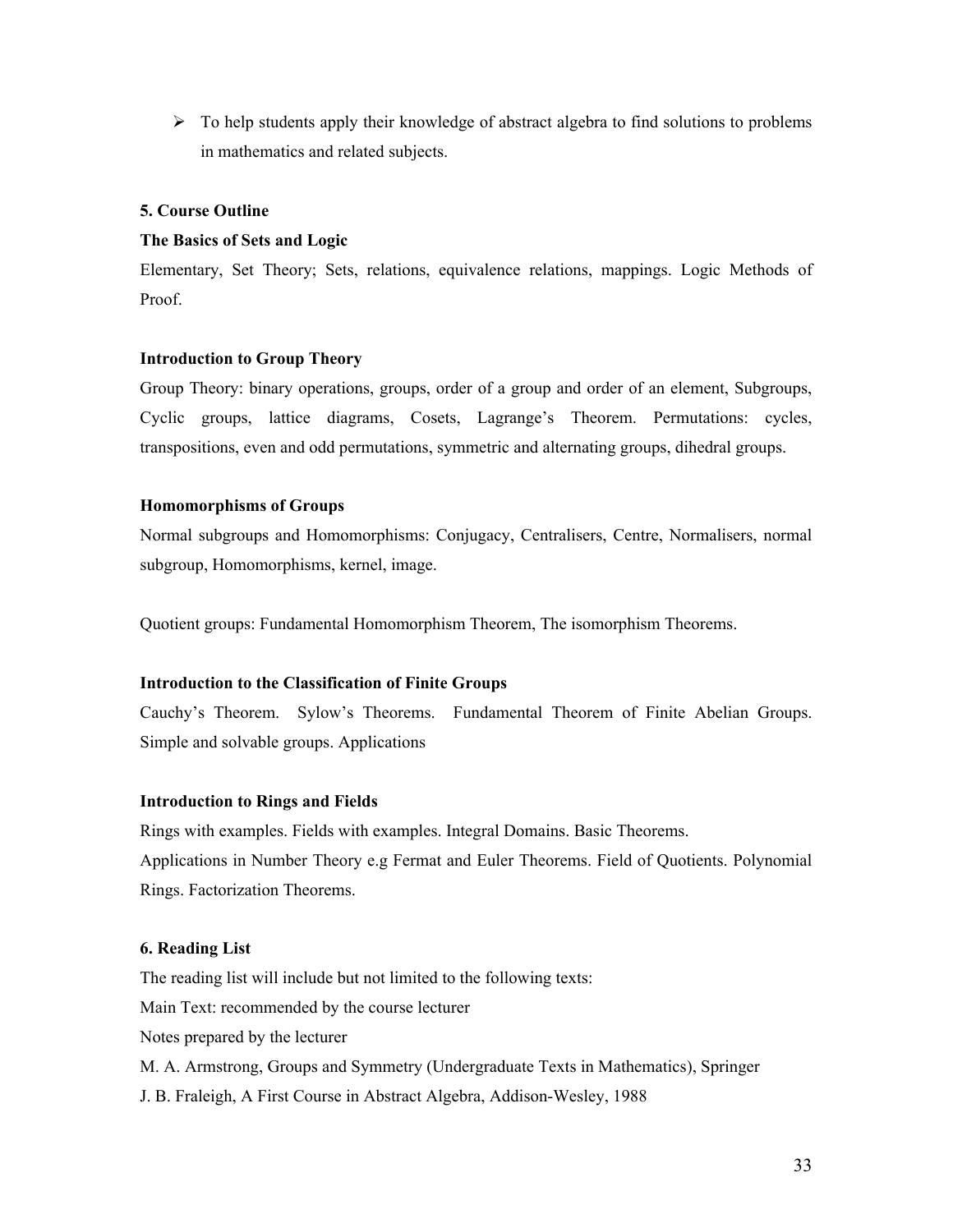- J. A. Green, Sets and Groups, A First Course in Algebra, 1988
- W. Lederman, Introduction to Group Theory, Longman Scientific & Technical, 1973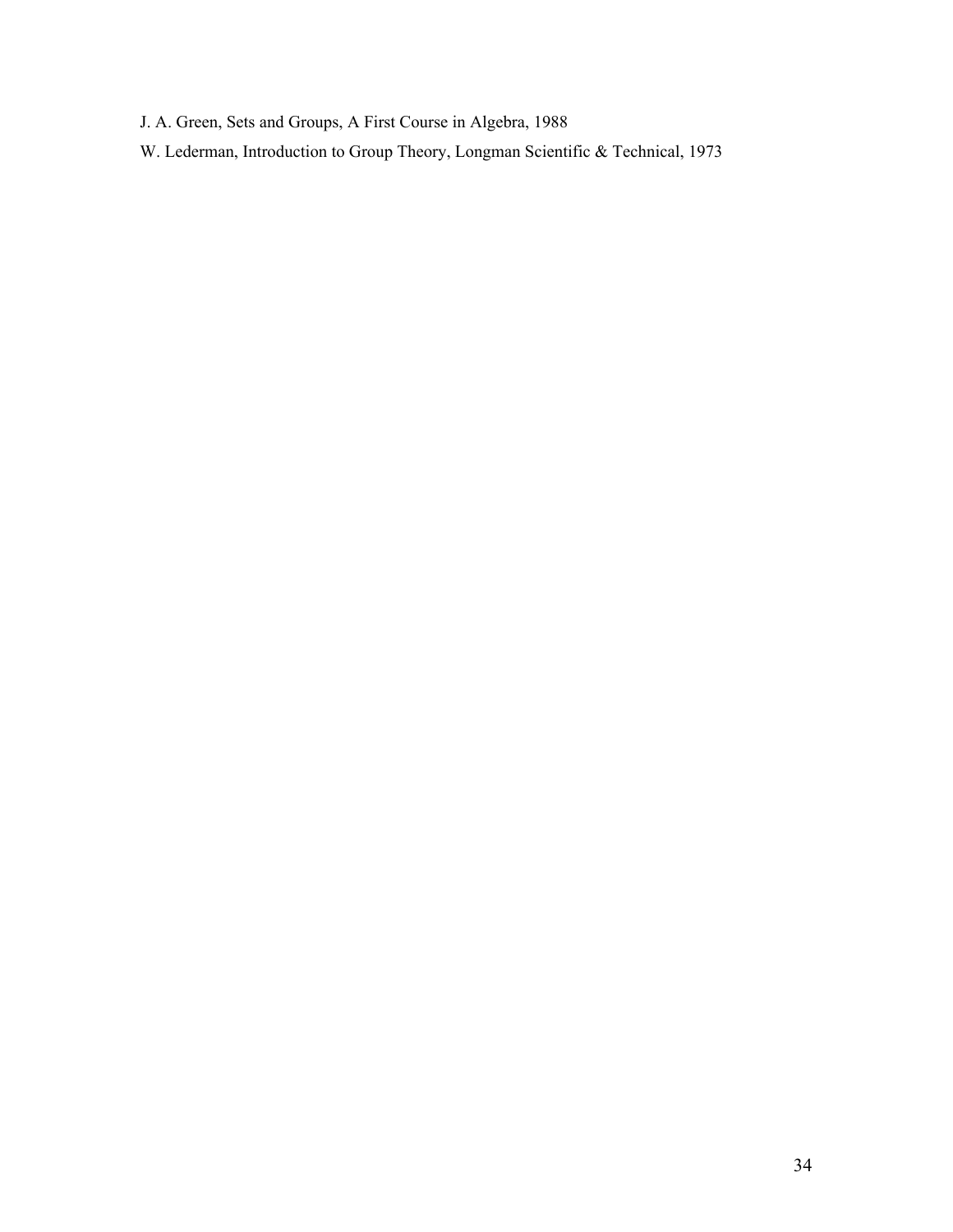# **Complex Variables I**

- **1. Course Name:** Complex Variables I
- **2**. **Course Code:**

# **3. Course Description**

Complex Variables I is a course basically on complex variables and their properties. This is another useful and delightful field of mathematics. It is intended for prospective teachers of secondary mathematics and laboratory and non-physical scientists. The course is divided into the following five major topics:

 $\triangleright$  Complex Numbers and their Geometrical Representation Point Sets, Sequences, and Mappings Single-Valued Analytic Functions of a Complex Variable Elementary Functions Integration

# **4. Course Objectives**

This course is intended:

- $\triangleright$  To introduce to the students to yet another exciting field, of Complex Variables,
- $\triangleright$  To assist students develop the habit to express themselves in proper mathematical languages and in using mathematical

symbols correctly,

- $\triangleright$  To provide a solid mathematical background for students majoring in Mathematics,
- $\triangleright$  To guide students in how to apply their knowledge of Complex Variables to find solutions to real-life problems.

# **5. Detailed Schedule/ Course Outline**

#### **Complex Numbers and Their Geometrical Representation Series**

- $\triangleright$  Complex Numbers
- $\triangleright$  Subtraction and Division of Complex Numbers
- $\triangleright$  Conjugate and Absolute Value of a Complex Numbers
- $\triangleright$  Geometric Representation of Complex Numbers
- $\triangleright$  Polar Form of Complex Numbers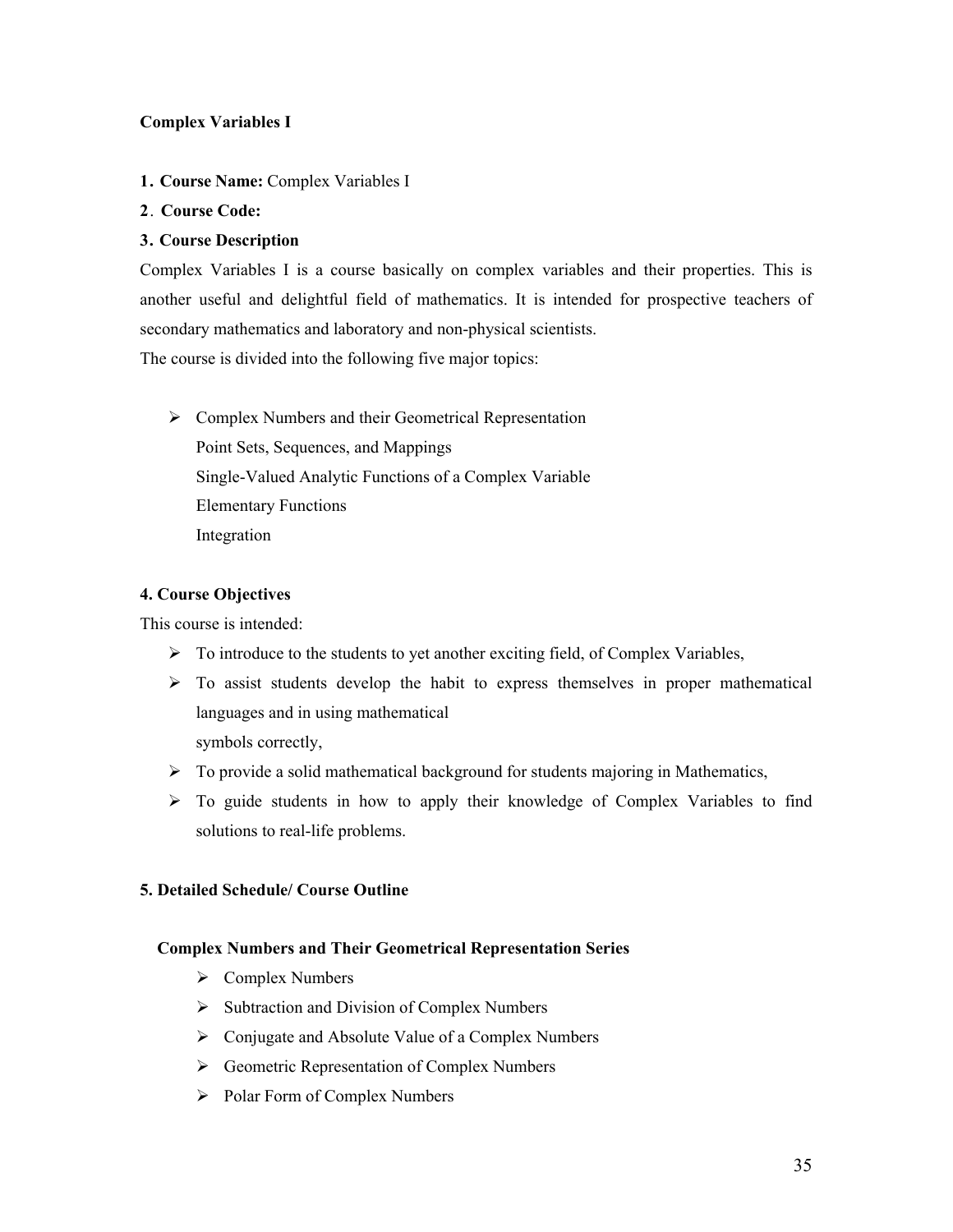- $\triangleright$  Products and Quotients of Complex Numbers
- Powers and Roots of Complex Numbers
- $\triangleright$  The nth Root of Unity

#### **Points Sets, Sequences, and Mappings**

- $\triangleright$  Points Sets on the Real Line and in the Complex Plane
- Open, Closed, and Connected Sets
- $\triangleright$  Sequences
- $\triangleright$  Some Fundamental Properties of the Real and Complex
- > Numbers System
- Compact Sets
- $\triangleright$  Algebraic Operation with Sequences
- $\triangleright$  Series of Complex Numbers
- $\triangleright$  Upper and Lower Limits
- $\triangleright$  Continuous Mappings
- ▶ Continuous Curves
- $\triangleright$  Sets of Points in k-dimensional Euclidean Space
- $\triangleright$  Stereographic Projection
- Stereographic Projection from the Point  $S(0,0,0)$

#### **Single –Valued Analytic Functions of a Complex Variable**

- $\triangleright$  Functions of a Complex Variables
- $\triangleright$  Limits of Functions
- $\triangleright$  Continuity
- $\triangleright$  The Derivative of a Function
- > The Cauchy-Riemann Condition
- $\triangleright$  The Laplace Partial Differential Equation
- $\triangleright$  Level Curves

#### **Elementary Functions**

- $\triangleright$  The Exponential Function
- $\triangleright$  The Trigonometric Functions
- $\triangleright$  The Logarithmic Function
- $\triangleright$  Multiple-Valued Functions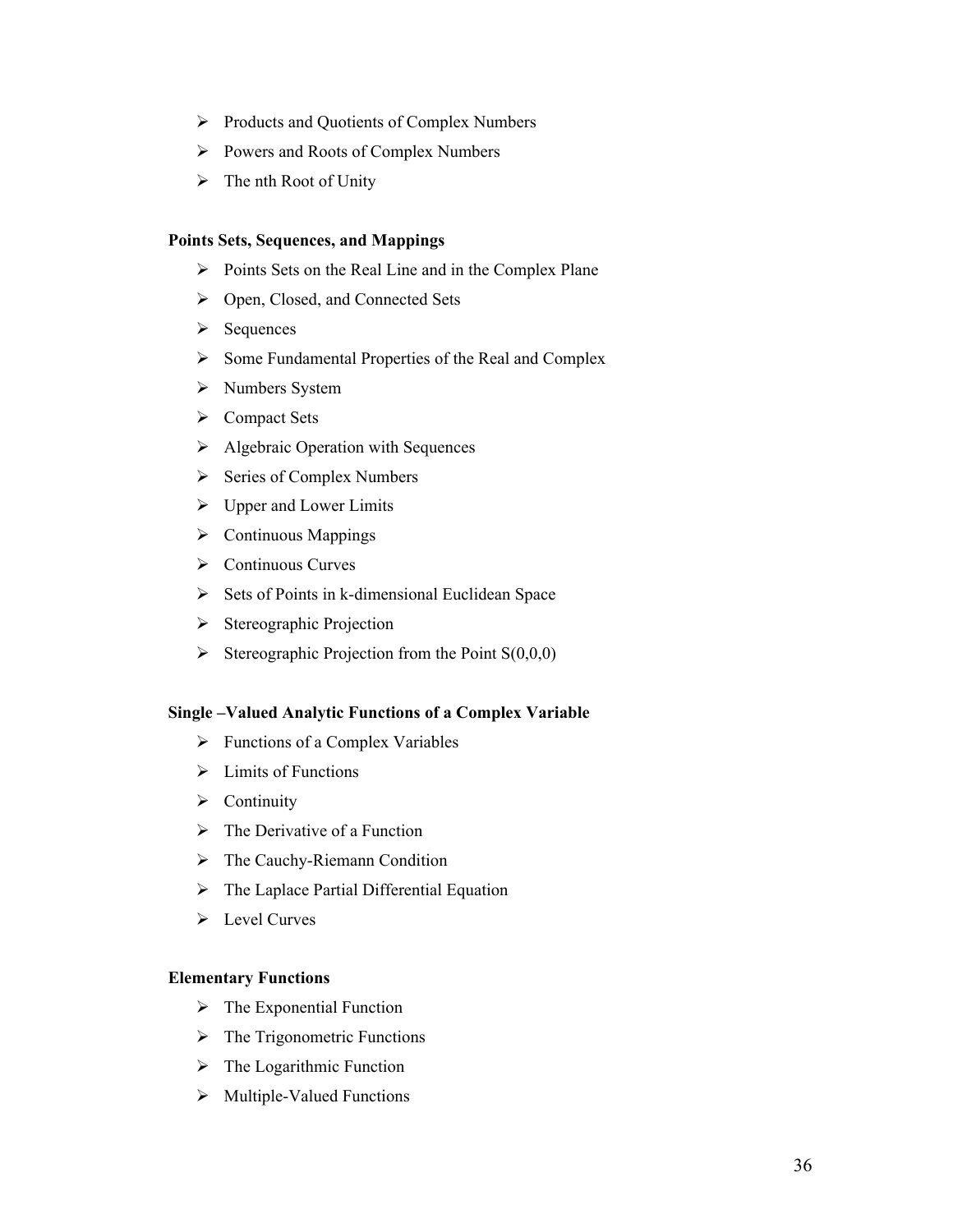- $\triangleright$  The Inverse Trigonometric Functions
- $\triangleright$  The Elementary Operation and Elementary Functions

#### **Integration**

- $\triangleright$  Definition
- $\triangleright$  Contour Integration
- $\triangleright$  Variation of the Logarithm along the Contour
- $\triangleright$  The Winding Number
- $\triangleright$  Simple Closed Contours
- $\triangleright$  The Positive Direction along a Simple Closed Contour
- $\triangleright$  Simply Connected Domains
- $\triangleright$  Cauchy's Integral Theorem for the Interior of a Circle
- $\triangleright$  Integrals around Closed Contours in a General Domain
- $\triangleright$  The Cauchy Integral Theorems
- $\triangleright$  Indefinite Integrals
- $\triangleright$  The Cauchy Integral Formula
- $\triangleright$  Derivatives of Analytic Functions

### *6. Suggested Reading List*

The reading list will include but not limited to the following texts.

Hamilton, Hugh J., (1989), A Primer of Complex Variables with and Introduction to Advanced Techniques, Brooks/ Cole

Publishing Company, Belmont, California.

Pennisi, Louis L., (1983), Elements of Complex Variables, , Holt, Rinehart and Winston, New York.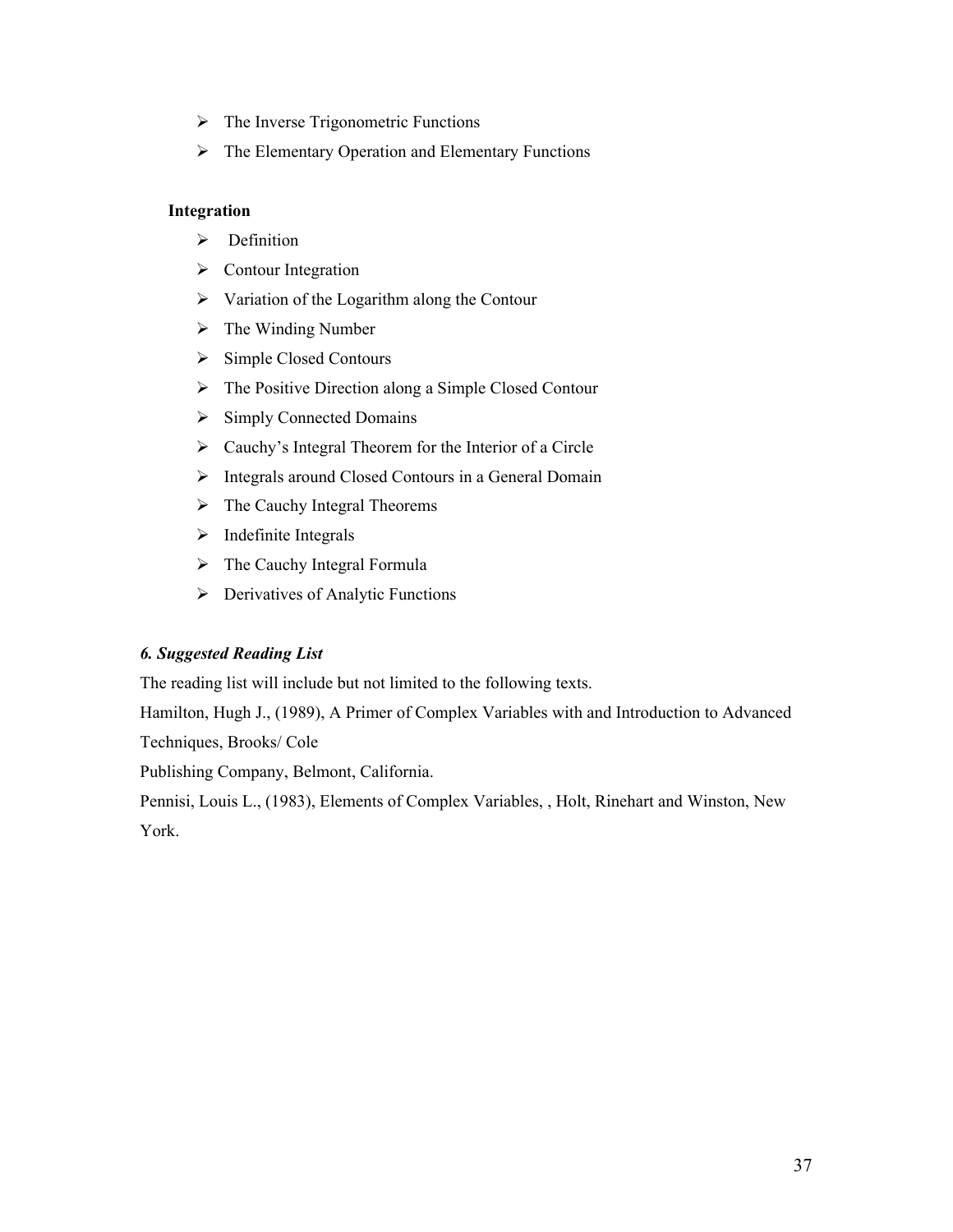#### **Electives For The Mathematics Programme**

#### **Graph Theory**

- 1. **Course Name**: Graph Theory
- 2. **Course code:**

#### 3. **Course Objectives:**

This course is intended

- $\triangleright$  To impart students with basic competence in graph theory
- $\triangleright$  To help students to solve graph theoretic problems
- $\triangleright$  To teach students the usability and importance of graphs

#### 4. **Course Description**

This course deals with following major topics

- $\triangleright$  The Basics Of Graphs
- $\triangleright$  Paths
- $\triangleright$  Trees, Spanning Trees and connectivity
- Rooted Trees
- $\triangleright$  Planner Graphs and Graph colouring

#### **5. Detailed Course Outlines**

#### **The Basics: (9 Hrs)**

- $\triangleright$  Introduction to Graphs, multigraphs , the koeinsberg bridges , bipartite graphs
- > Terminology; directed and undirected graphs, graph representation
- Matrices of graphs: incidence matrix, circuit matrix, adjacency matrix, cut matrices ,isomorphism

#### **Paths (9 Hrs)**

- $\triangleright$  walks, paths and circuits
- $\triangleright$  Euler paths and circuits, Eulerian graphs
- $\triangleright$  Hamiltonian paths and circuits, directed Hamiltonian graphs,
- > Directed graphs; graphs and relations, directed trees,
- $\triangleright$  Shortest paths and transitive closure

#### 38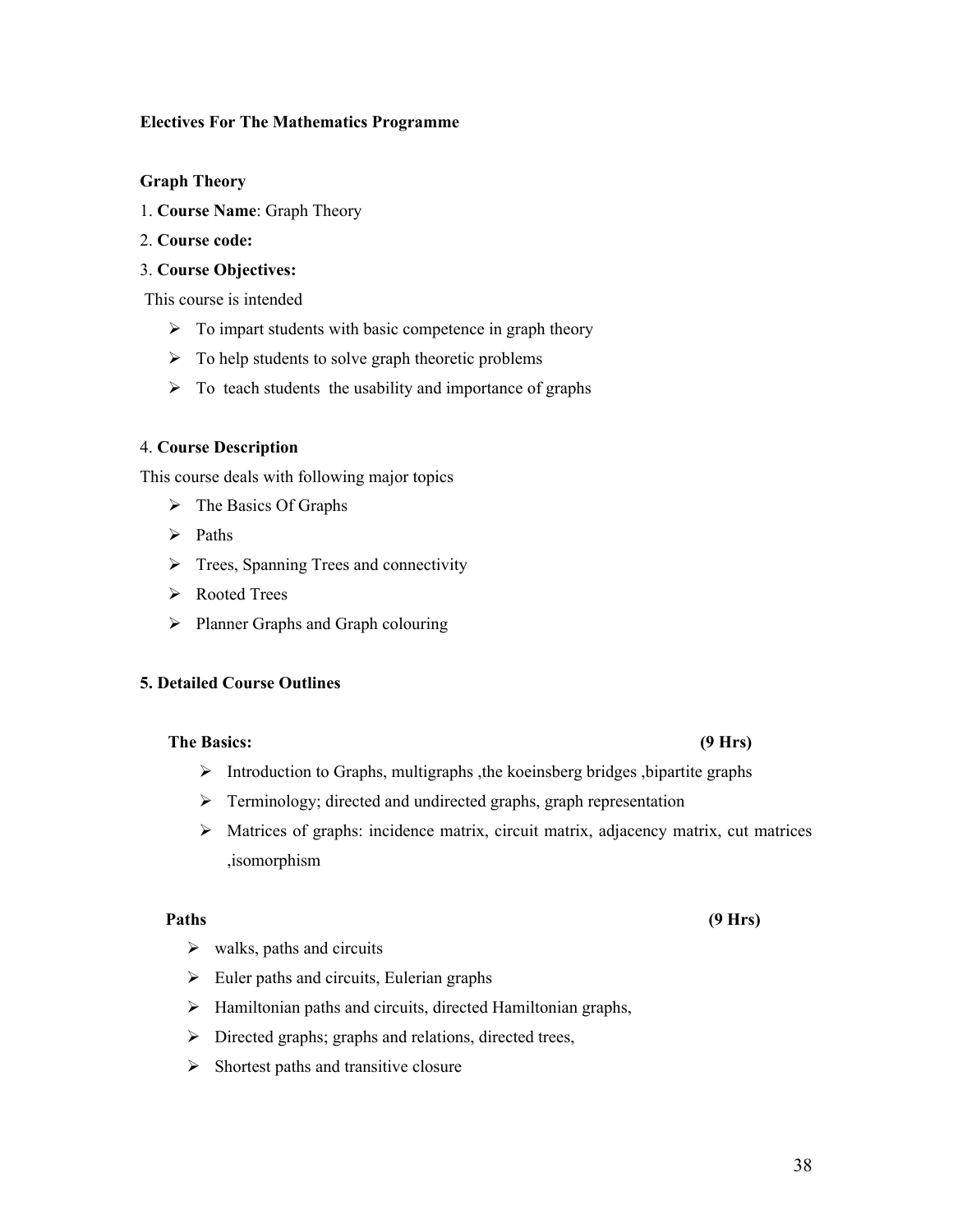#### **Trees ,Spanning Trees and connectivity (12 Hrs)**

- $\triangleright$  Introduction to trees, application of trees, trees traversal,
- Spanning trees; introduction, depth first search, breadth-first search, minimum cost spanning trees and forests, cuts sets and cuts, cycle basis,
- $\triangleright$  Connectivity, connectedness and components of a graph, operations on graphs, cut vertices and separable graphs, special graphs

### **Rooted Trees (6 Hrs)**

- $\blacktriangleright$  terminology
- $\triangleright$  properties
- $\triangleright$  The number of binary trees

### **Planer Graphs, homomorphic graphs, colouring and chromatic number**

 **(9 Hrs)**

Planar graphs; introduction, Euler's formula, Kuratowski's Theorem, Graph coloring; introduction, the four color theorem, the chromatic number application of graph coloring matchings cliques and independent sets

### **6. Suggested Readings**

Graph Theory F Hararay reading Massachusetts concepts in Discrete Mathematics second edition Sartaj Sahni Kenneth H. Rosen Discrete Mathematics and its applications Fundamentals of computer algorithms, by E,Horowitz and s sahni, computer science press, Maryland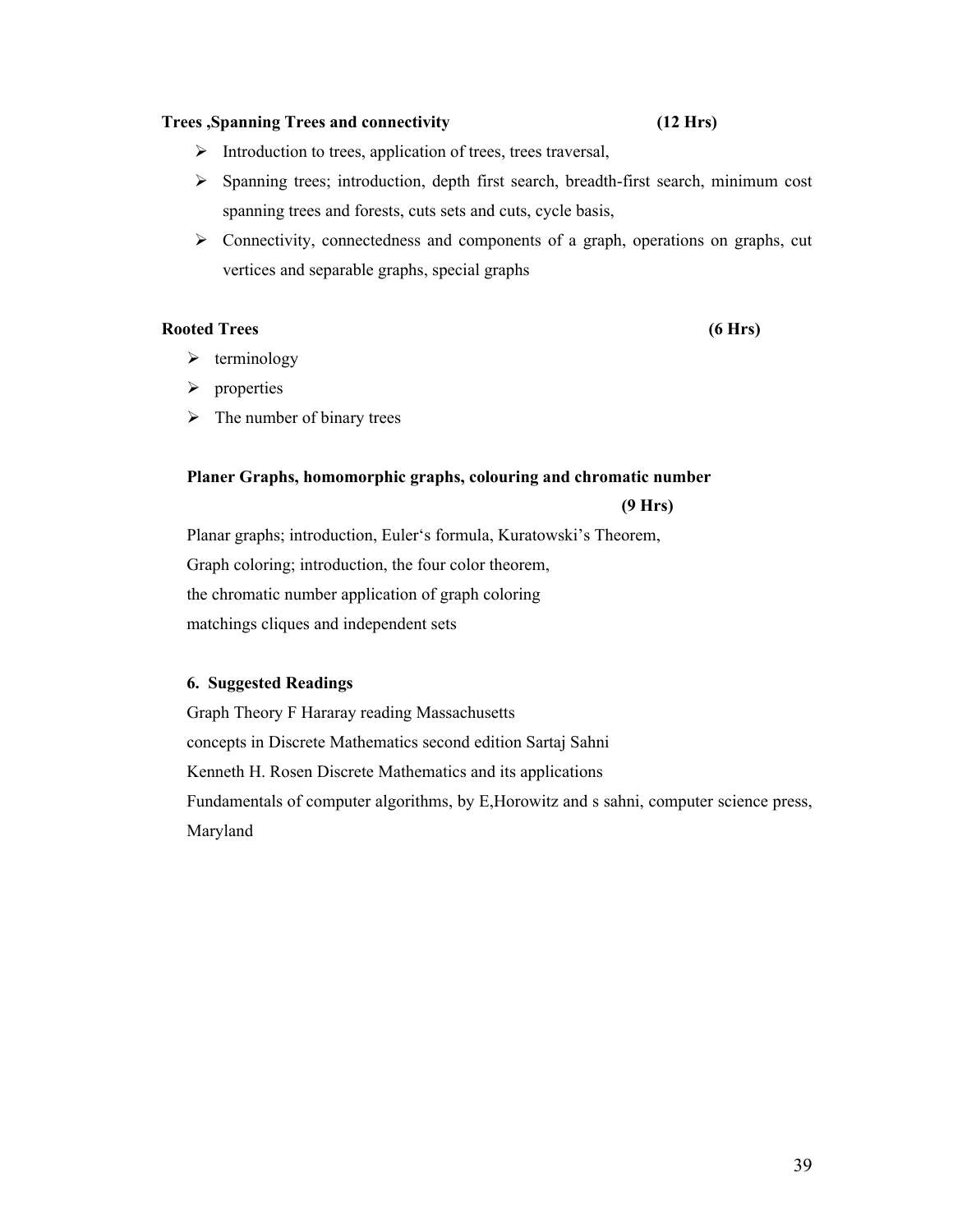#### **Number Theory**

1. **Course Name**: Number Theory

#### 2. **Course code:**

#### 3. **Course Objectives:**

By the end of this course, students should be able to discover and prove;

Some of the simple rules regarding numbers.

- $\triangleright$  Solve real-life problems using rules from number theory, such as the Chinese remainder theorem.
- $\triangleright$  Apply the theory of numbers o9f games, that leads to finding pleasure out of mathematics.
- $\triangleright$  Appreciate the contribution of both mathematicians and amateurs towards the area of number theory.

#### **4. Course Description**

Number Theory deals with the properties of the series of natural numbers, one of the basic and most essential concepts of Mathematics. In this correct one finds that there exists many simple rules regarding numbers that are quite easy to discover and not too difficult to prove. Topics covered include: the natural numbers, divisors of a number, Fermat's Theorem, Congruence, Diophantine equations, etc.

#### **5. Detailed Contents**

#### **The factorization of integers**

- $\triangleright$  Divisibility
- $\triangleright$  Prime numbers
- $\triangleright$  The greatest common divisor
- $\triangleright$  Unique factorization
- $\triangleright$  Linear Diophantine Equation
- $\triangleright$  Perfect numbers
- $\triangleright$  Mersenne numbers and Fermat's numbers

#### **Congruences**

- $\triangleright$  Definition
- $\triangleright$  Reduced residue system
- $\triangleright$  Euler  $\varphi$ -function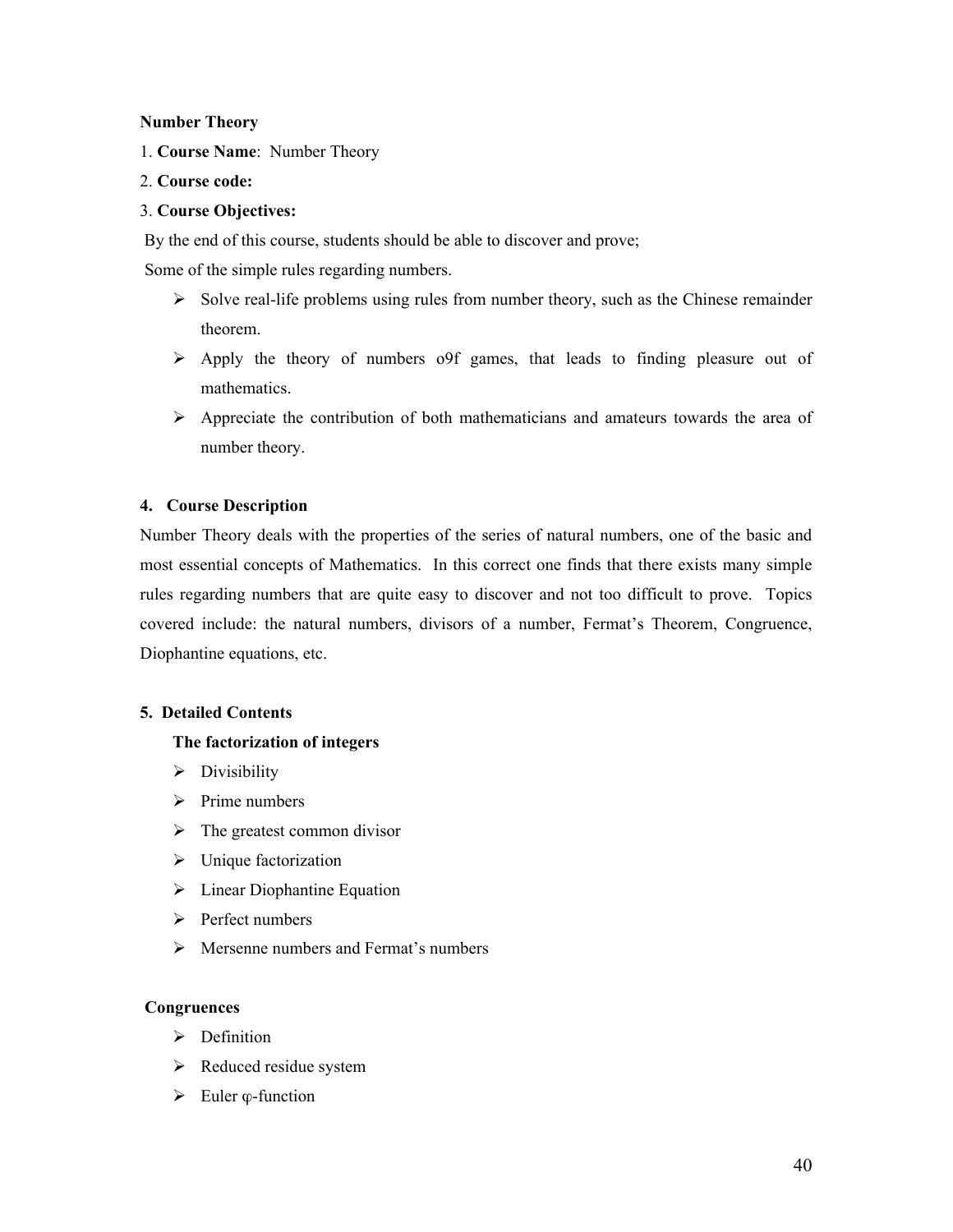- > Congruences
- $\triangleright$  Chinese remainder theorem
- $\triangleright$  Congruences module a prime power

### **Quadratic residues**

- > Legendre symbol
- ▶ Quadratic Reciprocity
- > Jacobi's Symbol
- $\triangleright$  The order of an integer
- $\triangleright$  Primitive roots

### **Continued Fractions**

 $\triangleright$  Simple continued fractions

#### **6. Suggested Reading List**

Uspensky, J.V., and Heaslet, M.A., Elementary Number Theory. New York: Mc-Graw-Hill, 1989.

Hardy, G. H., and Wright, E. M., An Introduction to the Theory of Numbers. Third Edition, New York: Oxford University Press, 1974

Any other relevant material form the library, Internet, study notes by lecturer.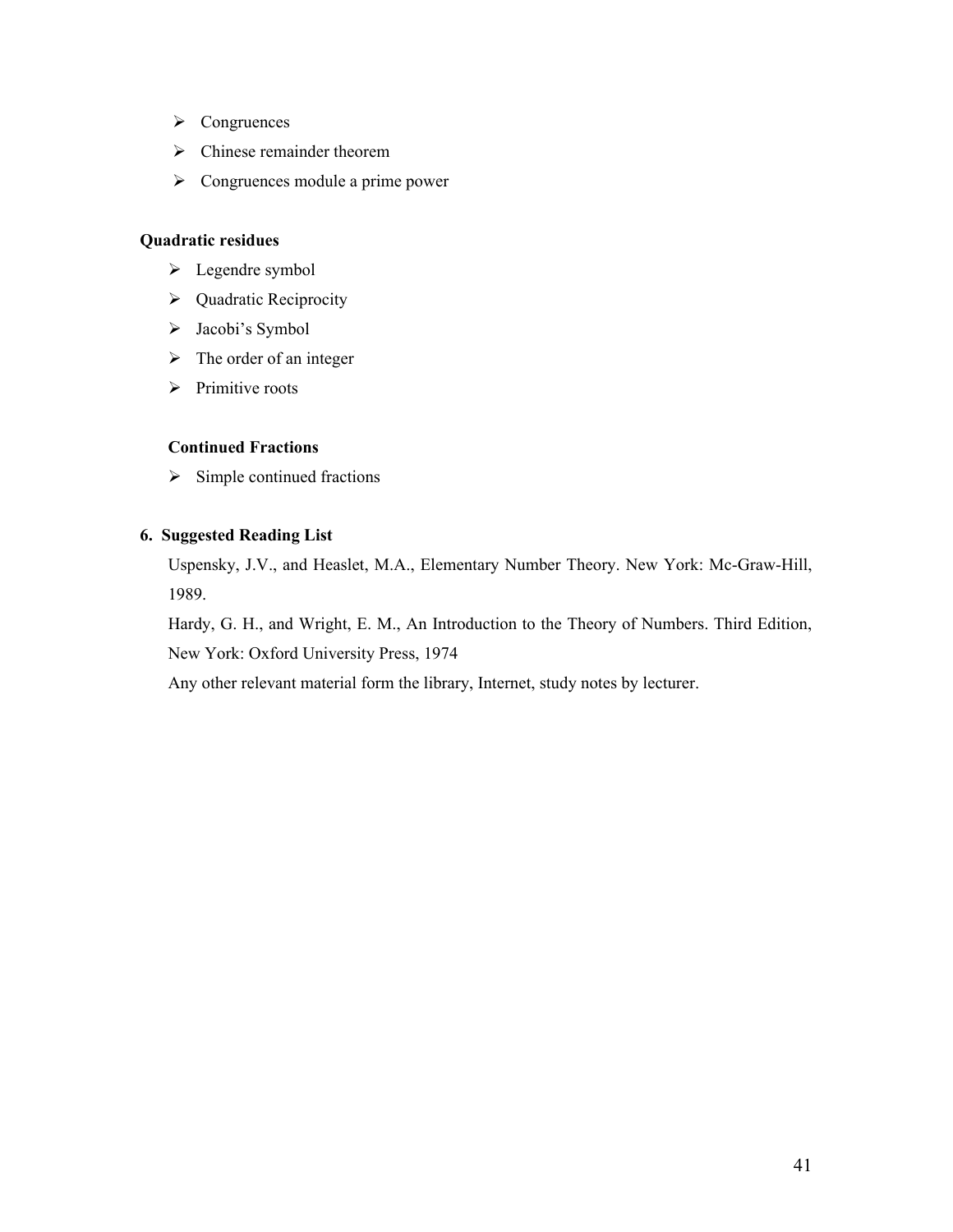#### **History of Mathematics**

- 1**. Course Name**: History of Mathematics
- 2. **Course code:**

### **3. Course Objectives**:

The course is intended

- $\triangleright$  To make the students familiar with the History of Mathematics in ancient cultures and pre –modern era
- $\triangleright$  To make the students familiar with the history of various fields in Mathematics
- $\triangleright$  To introduce the students with the names of great mathematicians of the world

#### **4. Course Description:**

This course is historical course without going into much details of Mathematical formulas.

We subdivide the course into four major topics

Regional mathematics

History of various fields in mathematics

List of mathematicians

**Chronology** 

#### 5. **Detailed Course Outlines**:

#### **Regional Mathematics (12Hrs)**

| Babylonia     | bibliography                                 |
|---------------|----------------------------------------------|
|               |                                              |
| Egypt         | maps and bibliography                        |
| China         | Timeline, chronology of Mathematics and<br>- |
|               | mathematical works.                          |
| Greece        | Chronology, maps and bibliography            |
| Arab sphere - | Chronology and bibliography                  |
| Japan         | Chronology and bibliography                  |
| India         | Chronology and bibliography                  |
| Europe        | Chronology and bibliography                  |

### **Subjects: (24 Hrs)**

- $\triangleright$  The history of numerals and counting
- $\triangleright$  The history of Algebra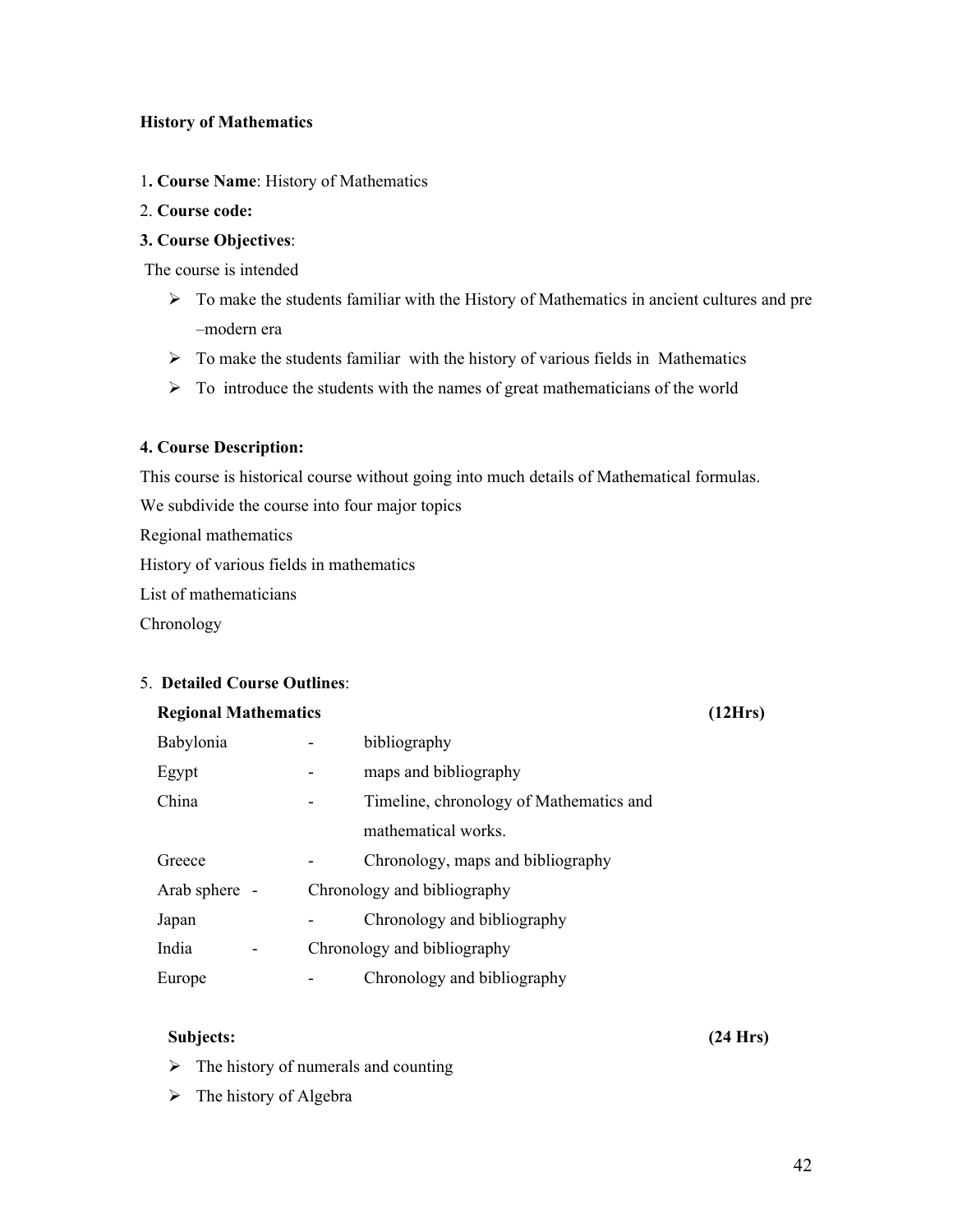- $\triangleright$  The history of Geometry
- $\triangleright$  The history of Arithmetic and Number theory
- $\triangleright$  The history of Mathematical Analysis
- $\triangleright$  The history of Probability and statistics

#### **Chronology: (9 Hrs)**

List of Mathematicians: 1700BCE, 700BCE,600BCE, 500BCE,400BCE, 300BCE,200BCE,100BCE, 1CE,100CE, 200CE,300CE, 400CE, 500CE, 600CE,700CE, 800ce, 900CE, 1000CE,110CE, 1200CE,1300CE, 1400CE, 1500cCE, 1600CE, 1700CE,1800CE,1900CE,1970CE.

#### **6. Suggested Reading:**

Cajori Floria A History of Mathematical Notations Two Volumes Chelsea New York

A History of Algebra, from Alkhwarzmi to Emmy Noether ,Springenverlag, Berlin New York 1988

Braumuhl, Anton Von, Verlesungen uber Gdt Two Volumes Leipzig 1900-1903

On the Web. Mathematical Archives, Index to Number Theory, Fermat's Last Theorem, History of Fermat's Last Theorem

Baron Margaret, E. The Origin Infinitesimal Calculus, Pergmamon Press Oxford-New York1969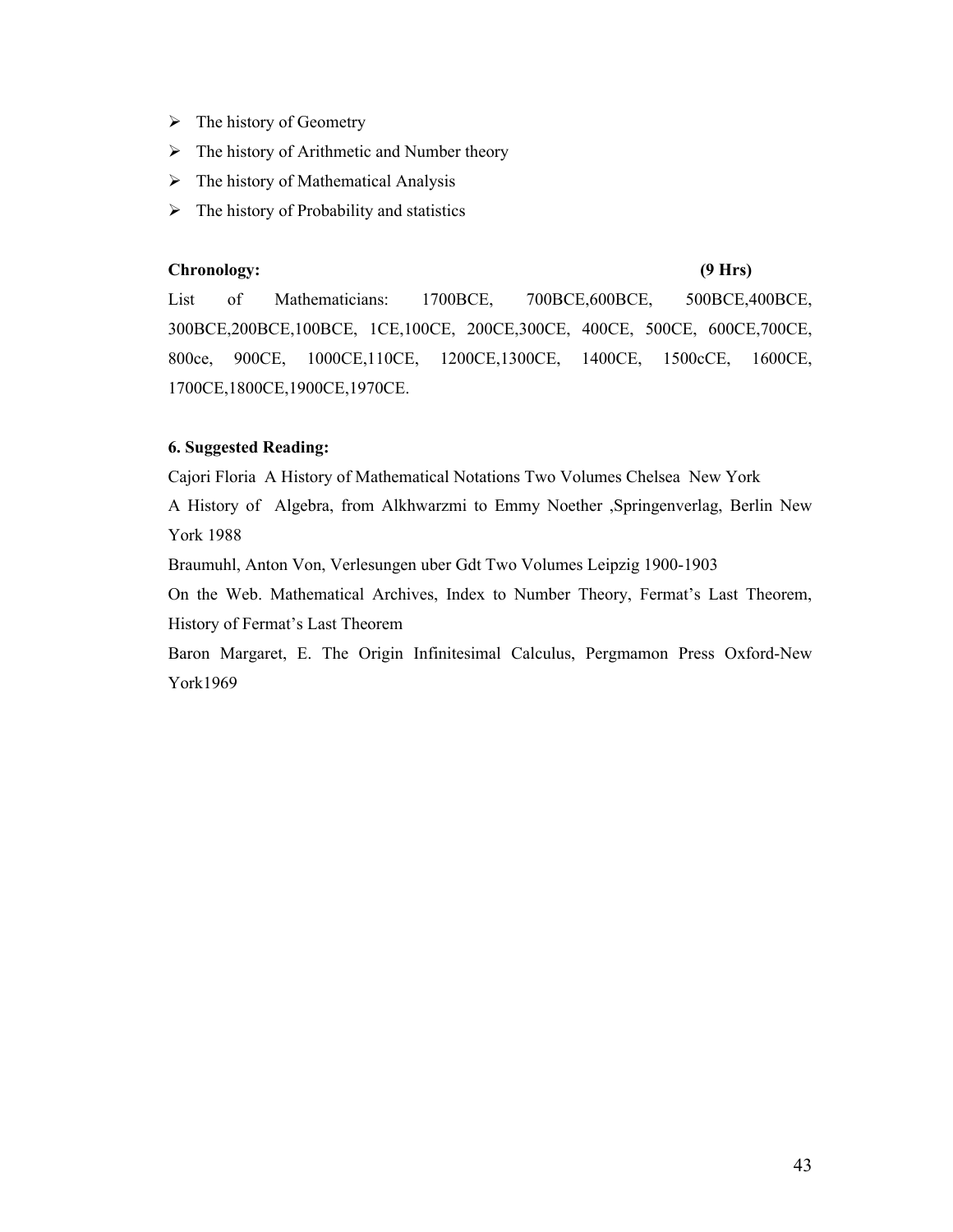#### **Probability Theory/Mathematical Statistics**

- **1. Course Name:** Probability Theory /Mathematical Statistics
- **2**. **Course Code:**
- **3. Course Description**

#### **Pre-requisite: Element of probability and statistics**

This course continues and concretizes concepts pf probability including a more systematic treatment of the concepts using both mathematical and statistical methods.

It is divided into the following 4 major topics:

- $\triangleright$  Review of basic concepts of probability
- $\triangleright$  Probability & moment general functions
- $\triangleright$  Multi dimension random variables
- $\triangleright$  Distribution of functions of random variable

The content of the course is selected in such way that it assumes no prior knowledge of the subject by the student.

#### **4. Course Objectives**

This course is intended to enable students;

- $\triangleright$  Engage in logical problem solving
- $\triangleright$  Acquire a proficiency in the topics covered in the course

#### **5. Detailed Course Curriculum**

#### **Review of the basic concepts of probability theory (6 Hrs)**

- $\triangleright$  General Multiplicative rule, Boole's inequality & Bayes theorem
- $\triangleright$  Mathematical expectations; mean, variance  $\&$  other moments.

#### **Probability and moment generating functions** (12 Hrs)

- $\triangleright$  Markov and Chebychev inequalities
- $\triangleright$  Derivation of common moments (third moment, fourth moment)
- $\triangleright$  Illustration of common distribution; Binomial, Bernoulli, Poisson, Normal, Geometric, Exponential, Weibull, Hyper geometric, gamma, and beta distributions.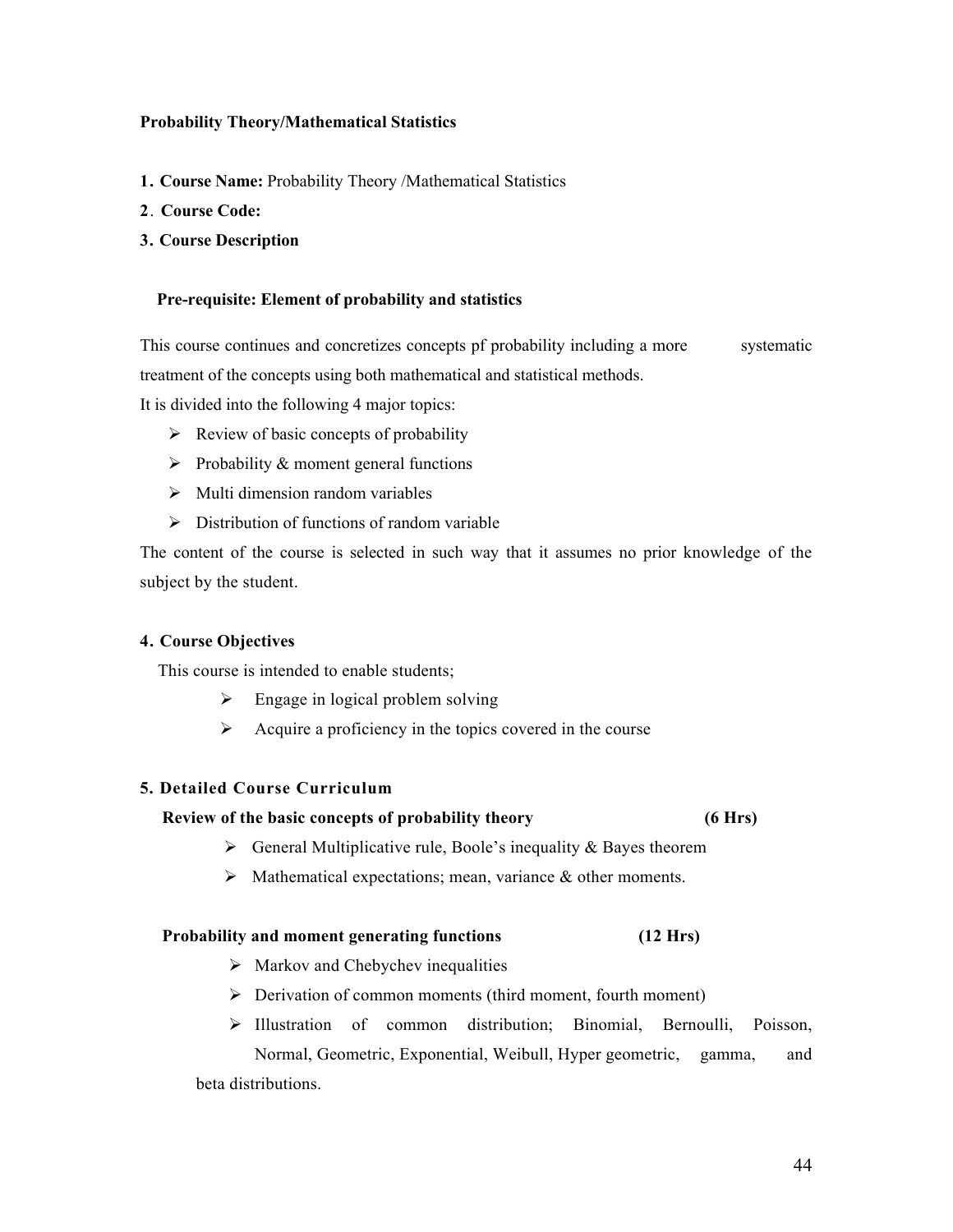# **Multi dimensional random variable (15Hrs)**  $\triangleright$  Bivariate & Trivariate random variables  $\triangleright$  Joint marginal & Conditional distribution  $\triangleright$  Independence of random variable  $\triangleright$  Covariance & Correlation  $\triangleright$  Conditional expectations, Variance.  **Distribution of functions of random variables (12 Hrs)**

- $\triangleright$  Using the definition of a distribution function.
- $\triangleright$  Change of variable technique.
- $\triangleright$  Jacobean technique.
- $\triangleright$  Limitations of the Jacobean methods.
- $\triangleright$  Mgf Technique
- $\triangleright$  Central limit theorem

### **6. Reading List**

 The reading list will include but not limited to the following texts. Mathematical statistic by John E Freund

An Introduction to Mathematical Statistics and its Application by Richard J. Larsen, Morris L Marx 2<sup>nd</sup> edition 1986 Prentice -Hall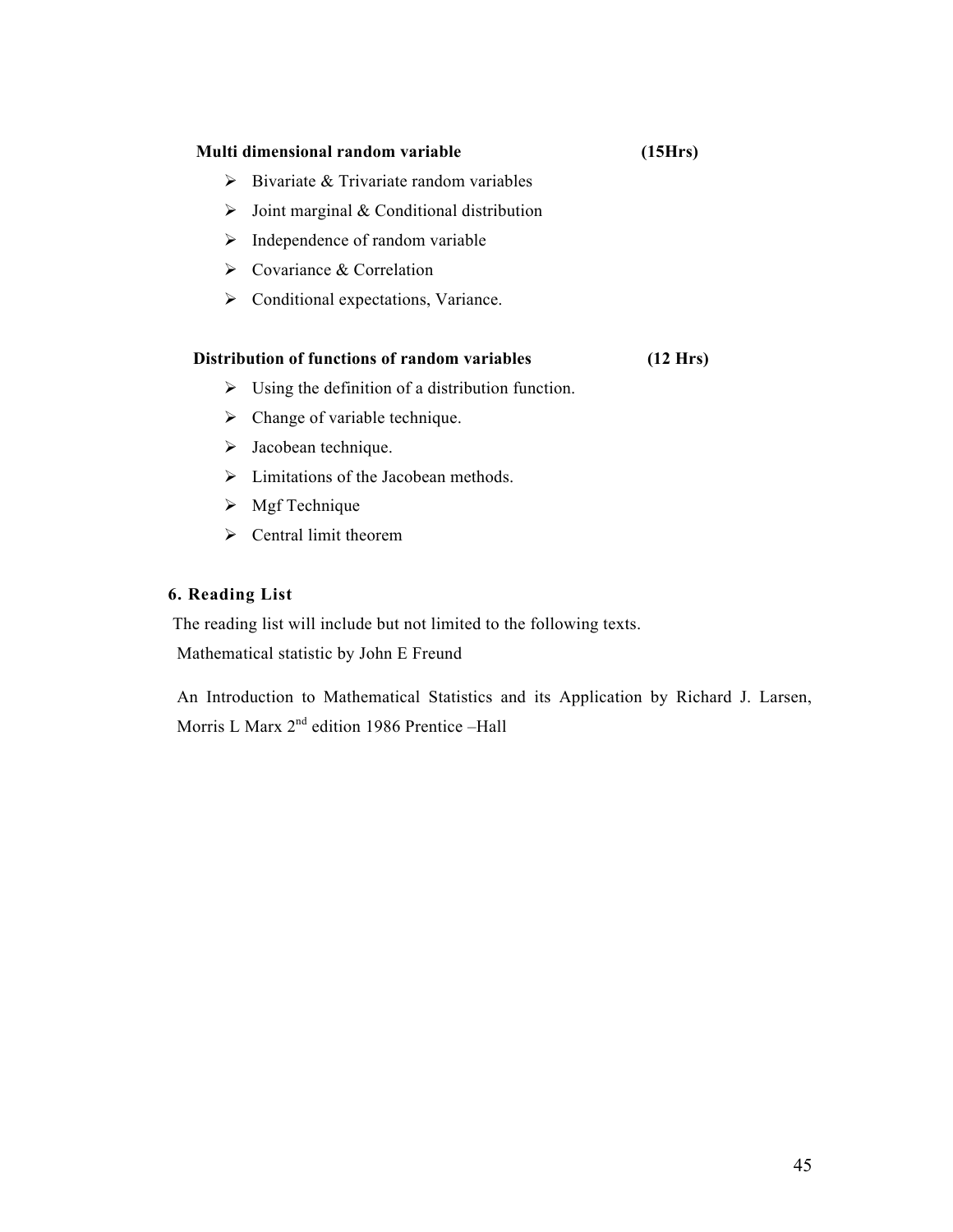#### **Classical Mechanics**

- **1. Course Name:** Classical mechanics
- **2**. **Course Code:**

### **3. Course Description**

This is an introductory course divided into six topics

- **EXECUTE:** Rectilinear Motion
- $\triangleright$  Forces and Energy
- $\triangleright$  Newton's Law of Motion
- $\triangleright$  Two Dimensional Problems
- $\triangleright$  Projectiles
- $\triangleright$  Kinematics of assembles of particles and rigid bodies

#### **4. Course Objectives**

The course is intended:-

To provide the student with the basic concepts and principles in mechanics

 $\triangleright$  To enable students apply their knowledge of elementary mechanics to solve solutions to real life problems

### **5. Suggested Teaching Programme**

**EXECUTE:** Rectilinear Motion

Uniformly accelerated motion **(3 Hrs)** 

| ➤ | Force, energy, momentum, conservative force, impulsive forces | (6 Hrs) |
|---|---------------------------------------------------------------|---------|
| ➤ | Newton's law of motion                                        |         |
|   | Resisted motion under gravity                                 | (9 Hrs) |
| ➤ | Hookes law, Simple Harmonic motion                            | (9 Hrs) |
| ➤ | Projectiles                                                   | (6 Hrs) |
| ➤ | Kinematics of assemblies of particles and rigid bodies        | (6 Hrs) |
| ➤ | Problems in 2 dimensions                                      | (6 Hrs) |

### **6. Suggested Reading List**

Lecturer will recommend their textbooks. This will vary from one institution to another. Possible texts are:-

Murray R. Spiegel (1992). Theoretical mechanics, Schaum outline series, New York, USA Anwar Kamal (1995). Mechanics of particles, waves and Oscillation, New Delhi, India Hans H.S & Puri S.P (1997). Mechanics. New Delhi, India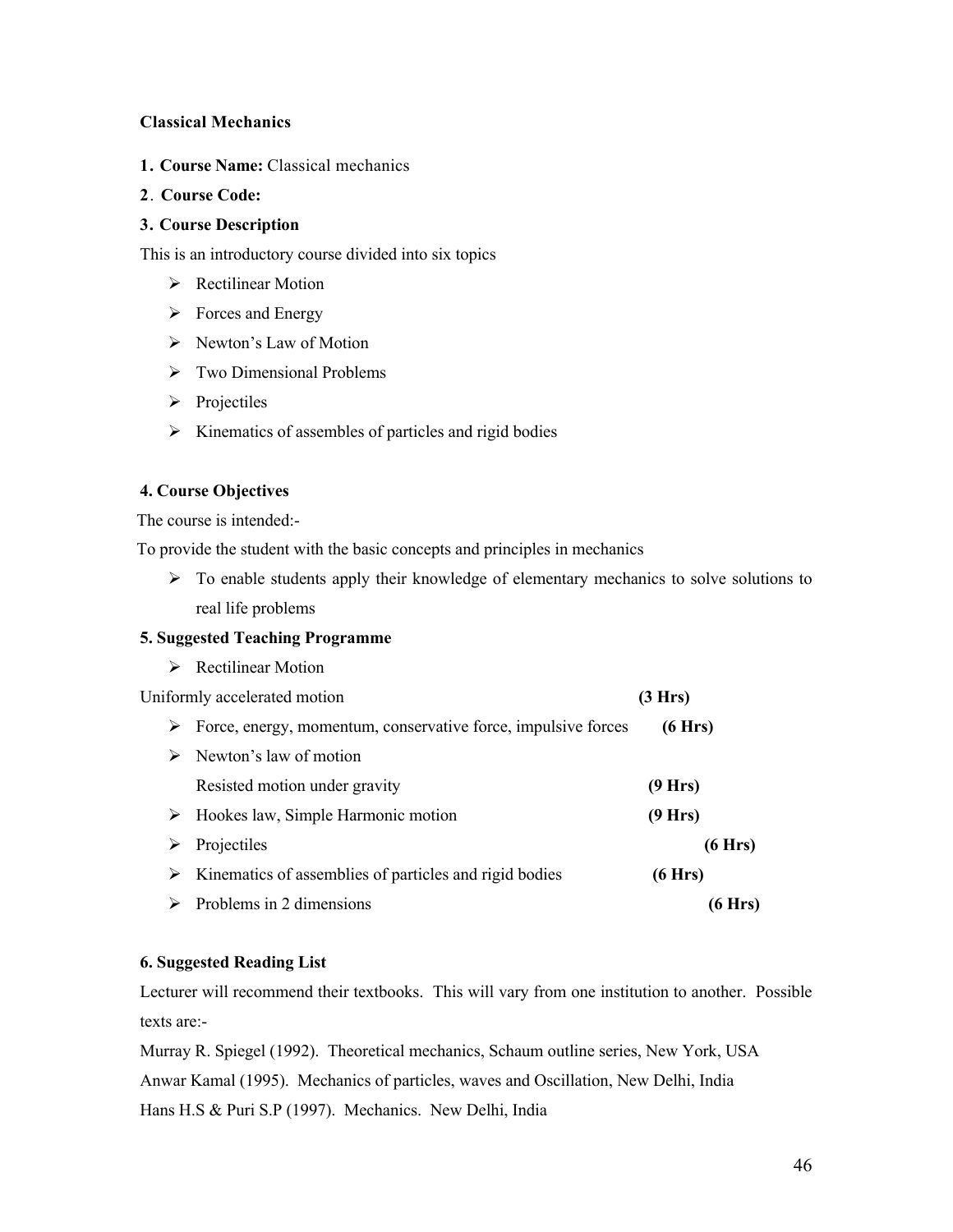#### **Economics Programmes**

#### **Microeconomics 1**

- **1. Course Name:** Microeconomics 1
- **2. Course Code:** This is a level I course for first students

#### **3. Course Description**

The course presents in a systematic way, some of the basic analytical techniques or "tools of analysis" of economics. This course is divided into the following topics: Introduction to concepts and definitions

- $\triangleright$  Demand and Supply
- $\triangleright$  Theory of consumer behaviour
- $\triangleright$  Theory of production
- $\triangleright$  Theory of costs
- $\triangleright$  Market structures

#### **4. Course Objectives**

This course is intended to:

- **Provide a good treatment of modern introductory economics. The students will be facilitated to build a firm background upon which to learn and understand the modern economic principals.**
- $\triangleright$  Expose the student to the basic understanding of the operation of the economic **system and explain the roles of demand and supply in determining prices**
- **Help the student to suggest solutions to the economic problems in the real world today.**

#### **5. Detailed Course outline**

#### **a) Introduction (6Hrs)**

- $\triangleright$  An explanation of what Microeconomics is
- $\triangleright$  Evolution of economic theory
- $\triangleright$  Purpose and principles of economic theory
- $\triangleright$  Positive and normative economics
- $\triangleright$  Scarcity, choice and opportunity cost
- $\triangleright$  Markets, functions and Equilibrium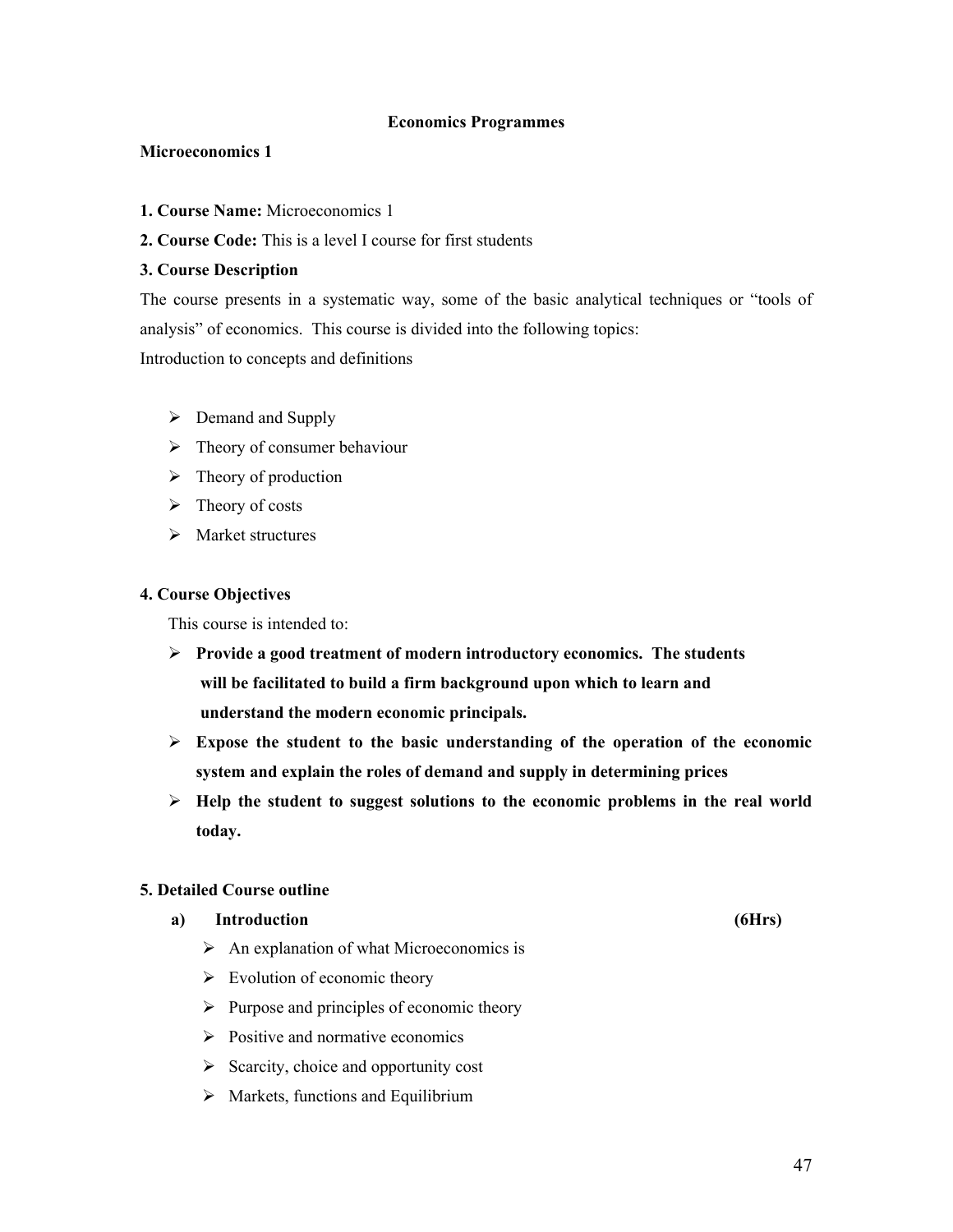- $\triangleright$  Comparative statistics and dynamics
- $\triangleright$  Partial and general equilibrium
- $\triangleright$  Economic systems and economic questions
- $\triangleright$  Price mechanism and resource allocation

### **b) Demand, Supply and Equilibrium (8Hrs)**

- $\triangleright$  Individual's demand for a commodity
- $\triangleright$  The law of negativity sloped demand curve
- $\triangleright$  Shifts in the individual's demand curve
- $\triangleright$  Analysis of the market demand curve for a commodity
- $\triangleright$  Types of equilibra
- $\triangleright$  Elasticities and their measurements: price, arc, point, cross etc

### **c) The theory of Consumer Behaviour (15Hrs)**

Cardinal Utility Approach

- $\triangleright$  Assumptions
- $\triangleright$  Total and marginal utility analysis
- $\triangleright$  Consumer equilibrium
- $\triangleright$  Derivation of an individual's demand curve
- $\triangleright$  Critique of the cardinal utility approach

Ordinal Utility Approach (Indifference Curve Approach)

- $\triangleright$  Assumptions
- $\triangleright$  Properties of indifference curves
- $\triangleright$  Marginal rate of substitution (MRS) and its application
- $\triangleright$  Consumer equilibrium
- $\triangleright$  Income consumption curve, price consumption curve and the Engel curve
- $\triangleright$  Substitution and price effects
- $\triangleright$  Separation of substitution and price effects
- $\triangleright$  Price consumption curve and consumer curve
- $\triangleright$  Critique of the indifference curve approach
- **d) The theory of Production (8Hrs)**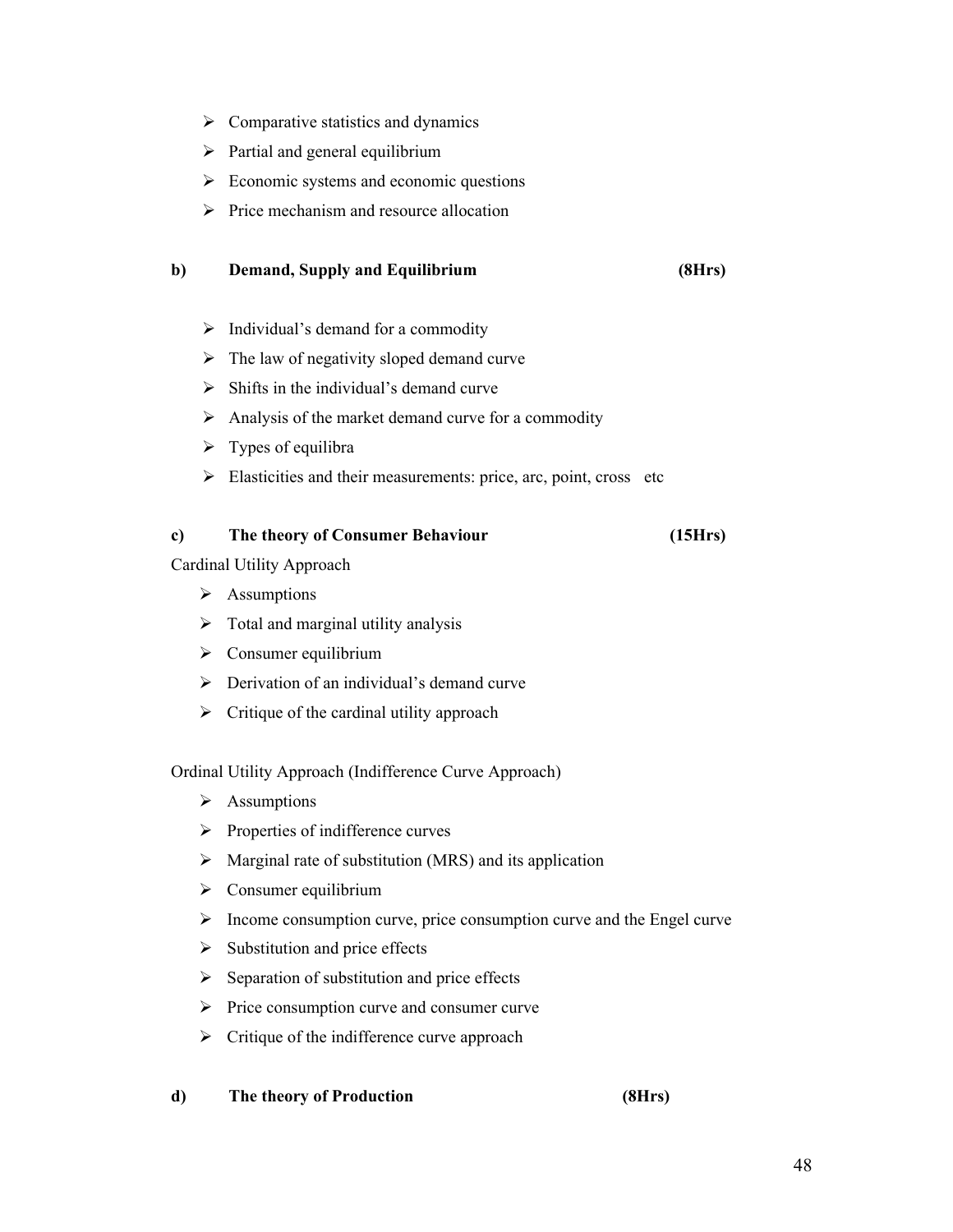- $\triangleright$  Production with one variable input: total Production (TP), Average Production (AP), and marginal Production (MP)
- $\triangleright$  Shapes of the AP and MP curves
- $\triangleright$  Stages of production
- $\triangleright$  Production with two variable inputs
- $\triangleright$  Isoquants their properties and characteristics
- $\triangleright$  Marginal rate of technical substitution
- $\triangleright$  Isocosts and their characteristics
- $\triangleright$  Production equilibrium
- $\triangleright$  Expansion path concept and the regions of production
- $\triangleright$  Factor substitution and the elasticity of technical substitution
- $\triangleright$  Increasing, constant and decreasing returns to scale

#### **e) The Theory of Costs (8hrs)**

- $\triangleright$  Understanding cost functions, implicit and explicit costs
- $\triangleright$  Short run and long run average cost curves
- $\triangleright$  Shape of the LAC curve and its link with economies and diseconomies of scale and externalities
- $\triangleright$  LAC curve as an envelop curve
- $\blacktriangleright$  Long run MC
- > Long run TC
- $\triangleright$  Tabulation and derivation different cost of production
- $\triangleright$  Production functions and cost curve i.e. total production and marginal product

#### **f) Market Structures (15Hrs)**

- $\triangleright$  Perfect Competition
- $\triangleright$  Factors for classifying markets
- $\triangleright$  Price and output under perfect competition
- $\triangleright$  Characteristics of perfect competition
- $\triangleright$  Price determination
- $\triangleright$  Short run equilibrium of a firm
- $\triangleright$  Short run profit and loss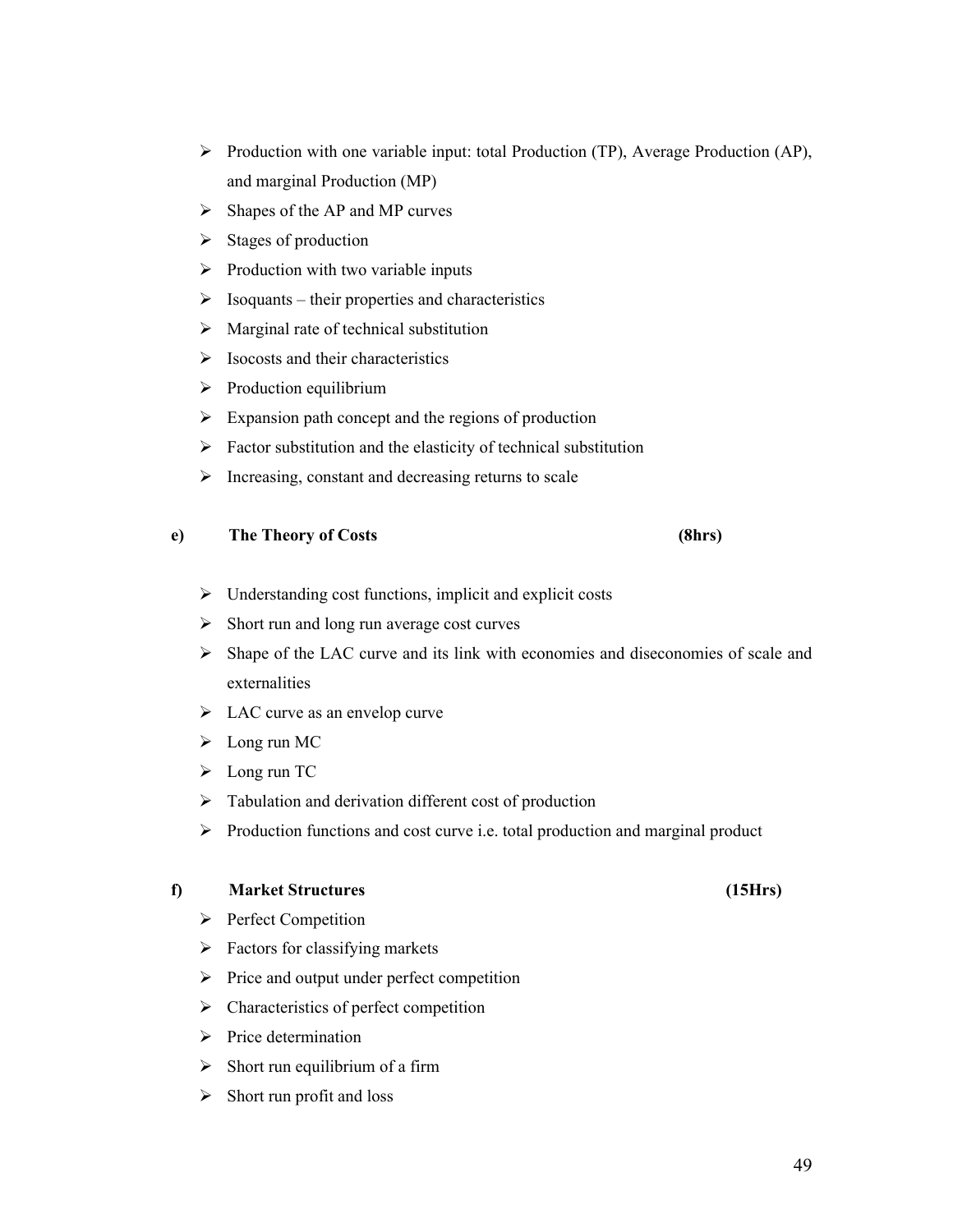- $\triangleright$  Long run equilibrium of a firm
- $\triangleright$  Firm and industry analysis
- $\triangleright$  Constant, increasing and decreasing cost industries

#### **Monopoly**

- $\triangleright$  Price and operation under pure monopoly
- $\triangleright$  Basis of monopoly powers
- $\triangleright$  MR curve and elasticity
- $\triangleright$  Short run equilibrium
- $\triangleright$  Regulation of monopoly (price control, lamp sum and per unit taxes)
- $\triangleright$  Price discrimination

#### **Monopsony**

Monopolistic competition

- $\triangleright$  Understanding monopolistic competition
- $\triangleright$  Conditions necessary for monopolistic competition to succeed
- $\triangleright$  Short run and long run equilibrium
- $\triangleright$  Excess capacity analysis

#### **Oligopoly**

- $\triangleright$  Understanding oligopoly
- $\triangleright$  Characteristics of oligopoly
- $\triangleright$  Equilibrium position
- $\triangleright$  Kinked demand curve

#### **6. Suggested Reading List**

The references include but not limited to the following:

- $\triangleright$  Baumol W.J (1999), Economic Theory and operations Analysis, Third Ed. Prentice Hall
- Leftwich, Richard (1986), The Price System and recourse Allocation, Fifth ed. Dry den Press
- Mansfield Edwin (2000), Microeconomics, Theory and Application, New York
- > Thigan M.L.: Advanced Economic theory, Eight Ed.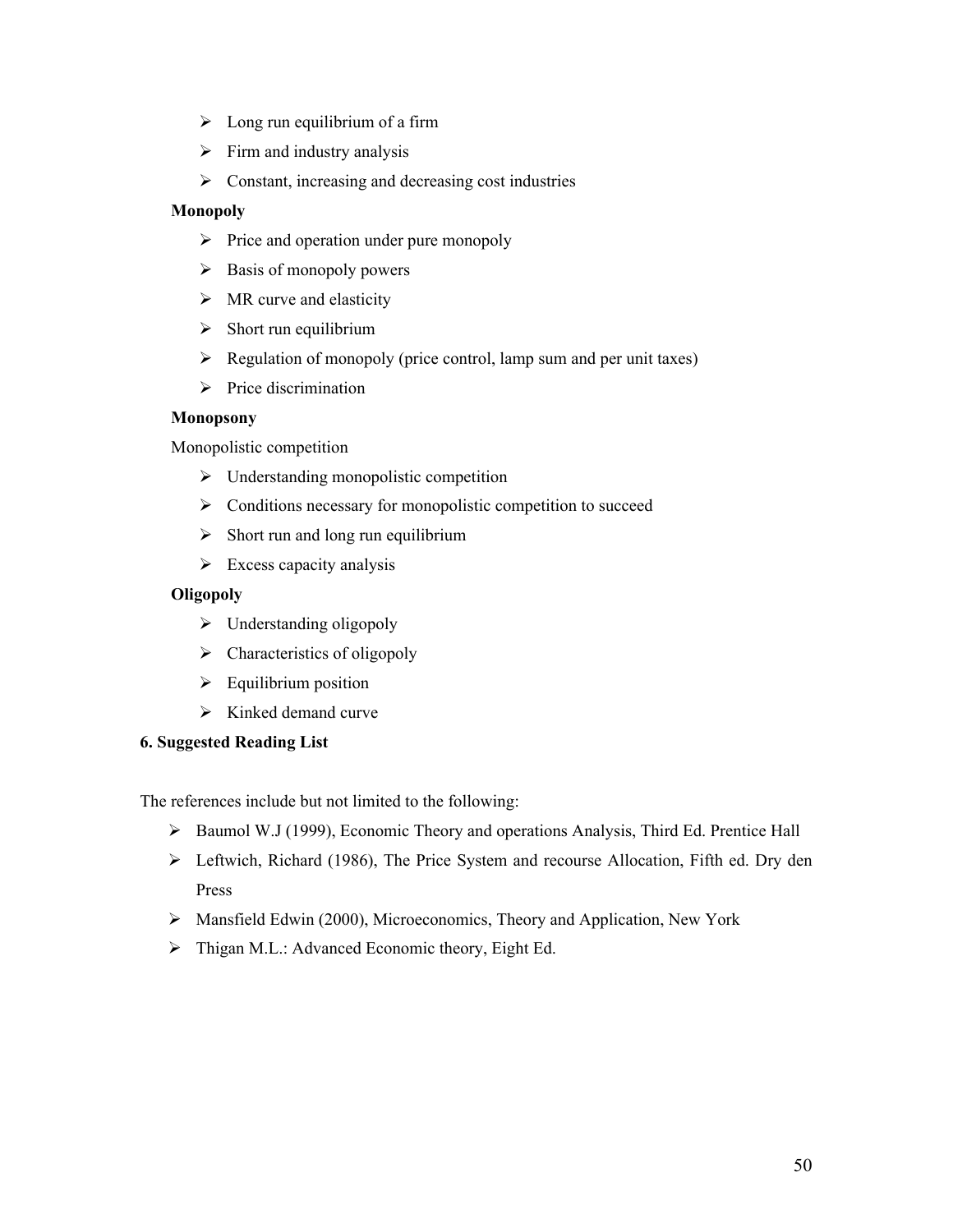#### **Microeconomics Ii**

**1. Course Name:** Microeconomics II

### **2. Course Code:** This is a level II course for second year students

#### **3. Course Description**

This is an extension of Microeconomics I. This course is divided into the following topics: Introduction to concepts and definitions

- Understanding intermediate microeconomics
- $\triangleright$  Theory of consumer behaviour
- > Market demand
- $\triangleright$  Theory of market demand in the present contex
- $\triangleright$  Theory of production behaviour
- $\triangleright$  Theory of costs
- $\triangleright$  Market structures

#### **4. Course Objectives**

**The objective of this course is to facilitate the student to have a deeper insight into Microeconomics.**

#### **5. Detailed Course outline**

#### **Introduction (4Hrs)**

- $\triangleright$  Review of basic concepts
- $\triangleright$  Scarcity, choice and resource optimization
- $\triangleright$  Choice, benefit and cost
- $\triangleright$  Review of what equilibrium is, type of equilibra, determinants of equilibrium price and quality and the bizarre situations

#### **The Theory of Consumer Behaviour (14Hrs)**

The cardinal Utility Approach

- $\triangleright$  Total and marginal utility analysis
- $\triangleright$  Review of the equilibrium position of consumer
- $\triangleright$  Derivation of demend for a consumer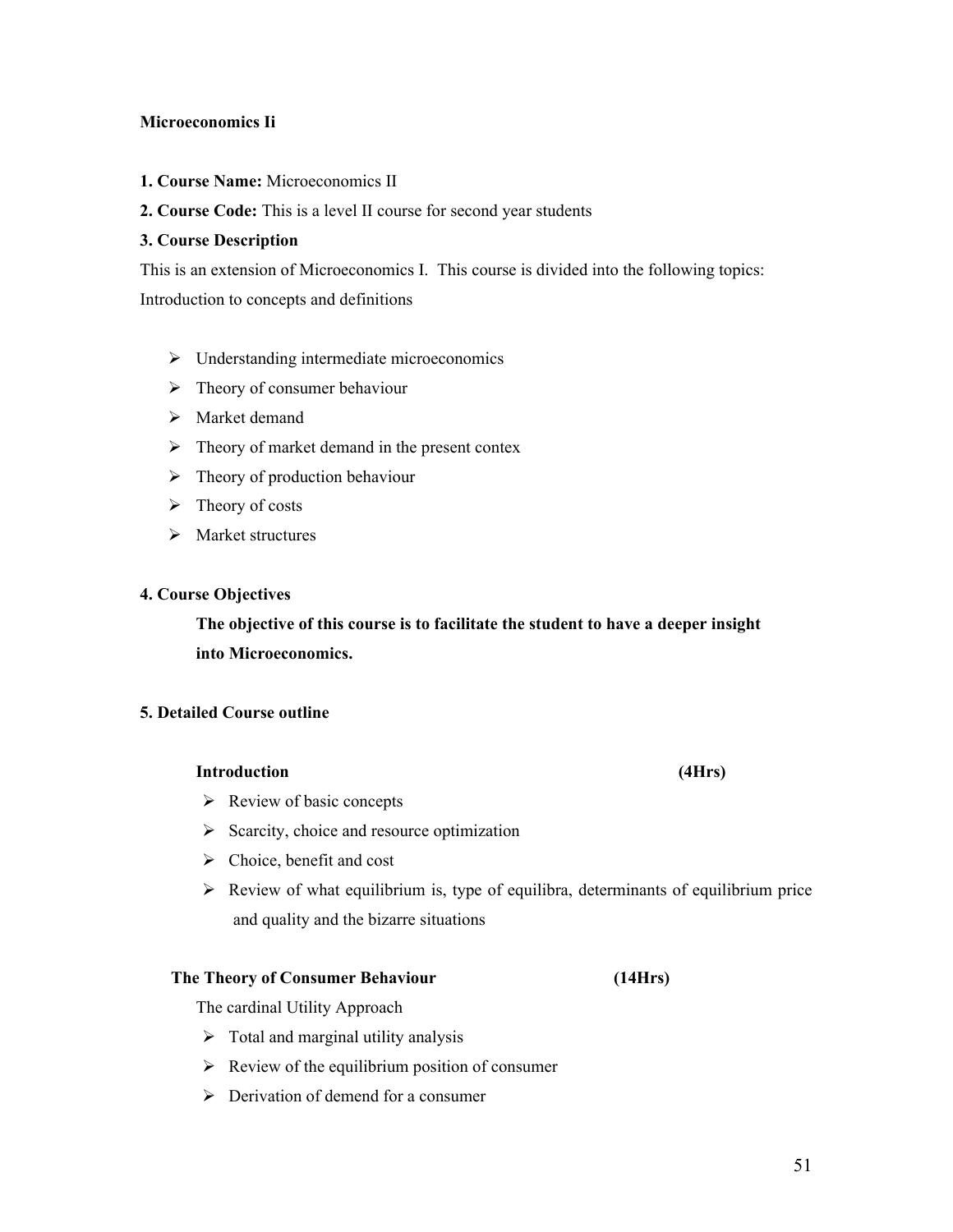# 52

### **The Ordinal Utility Approach (Indifference Curve Approach)**

- Analysis of the indifference curve approach and its link to the consumer budget constraint
- $\triangleright$  Mathematical derivation of consumer equilibrium
- $\triangleright$  Analysis of substitution, income and total price effects
- $\triangleright$  The ordinary demand curve
- $\triangleright$  The Hicksian income compensated demand curve for a normal good
- $\triangleright$  Slutsky's income compensated demand curve for a normal good
- $\triangleright$  Bandwagon, snob and veblen effects
- $\triangleright$  Mathematical derivation of the demand curve

### **Consumer's Surplus**

- $\triangleright$  Marshallian surplus
- $\triangleright$  Determination of the value of consumer surplus using integral calculus
- $\triangleright$  An alternative measure of consumer's surplus

### **Applications of the Indifference Curves Analysis**

- $\triangleright$  The leisure income trade off and the need for overtime rates higher than the normal wage rate
- $\triangleright$  Application of the indifference curves approach to the alternative government policies
- $\triangleright$  Indifference curves analysis and the theory of exchange (Edgeworth's Contract Curve)
- $\triangleright$  Indifference curve analysis of the cost of living

### **Market Demand (4Hrs)**

- $\triangleright$  Derivation of market demand
- $\triangleright$  Determinants of market demand
- $\triangleright$  Analysis of the elasticity, expenditure and revenue
- $\triangleright$  Analysis of market demand, total revenue and marginal revenue: relationship between demand and total revenue; relationship between marginal revenue and price elasticity of demand; relationship between total revenue, marginal revenue and price elasticity of demand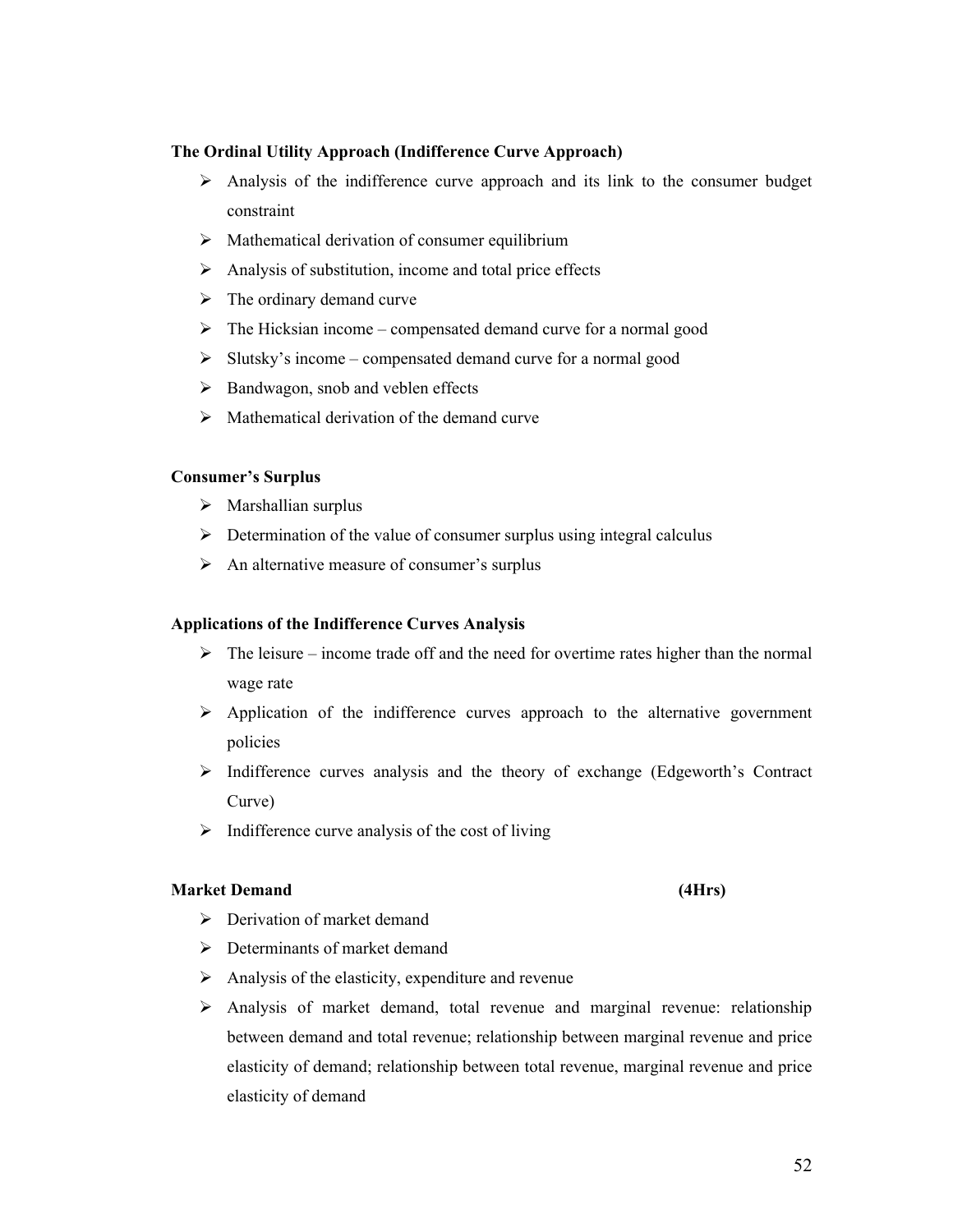#### **The Theory of Market in the Present Context (6Hrs)**

- $\triangleright$  The pragmatic approach to demand analysis
- $\triangleright$  Constant elasticity demand function
- $\triangleright$  Dynamic versions of demand function: distributed- -lag models of demand (derivation of Nerlove's stock adjustment principle and the Houthakker – Taylor dynamic model)

#### **The theory of Production Behaviour (10Hrs)**

- Mathematic derivation of total product; average product and marginal product
- $\triangleright$  Analysis of isoquents: rates of technical substitution, elasticity of substitution, factor intensity and the Cobb – Douglas production function
- $\triangleright$  Analysis of law of production: law of returns to scale and the law of variable proportions
- $\triangleright$  Technological progress and the production function: Capital deepening, labour deepening and neutral technical progress
- $\triangleright$  Growth of the firm and the decision to invest: Baumol's model of sales revenue/profit maximization
- $\triangleright$  Price fluctuation and their causes, the cobweb cycles types and the mathematical derivations
- Markets analysis: Walrasian and Marshallian assumptions of market behaviour
- $\triangleright$  Analysis of economic models: Graphical and mathematical models

#### **The Theory of Costs (4hrs)**

- $\triangleright$  Critical minimum cost analysis
- $\triangleright$  Short run costs of the traditional theory: The U shapes of the AVC and the ATC curve, relationship between AVC and ATC curves and the relationship between MC and ATC curve

#### **Market Structures (14Hrs)**

Perfect Competition

- $\triangleright$  Mathematical analysis of equilibrium
- $\triangleright$  Losses and the shut down decision
- $\triangleright$  Calculating the shut down price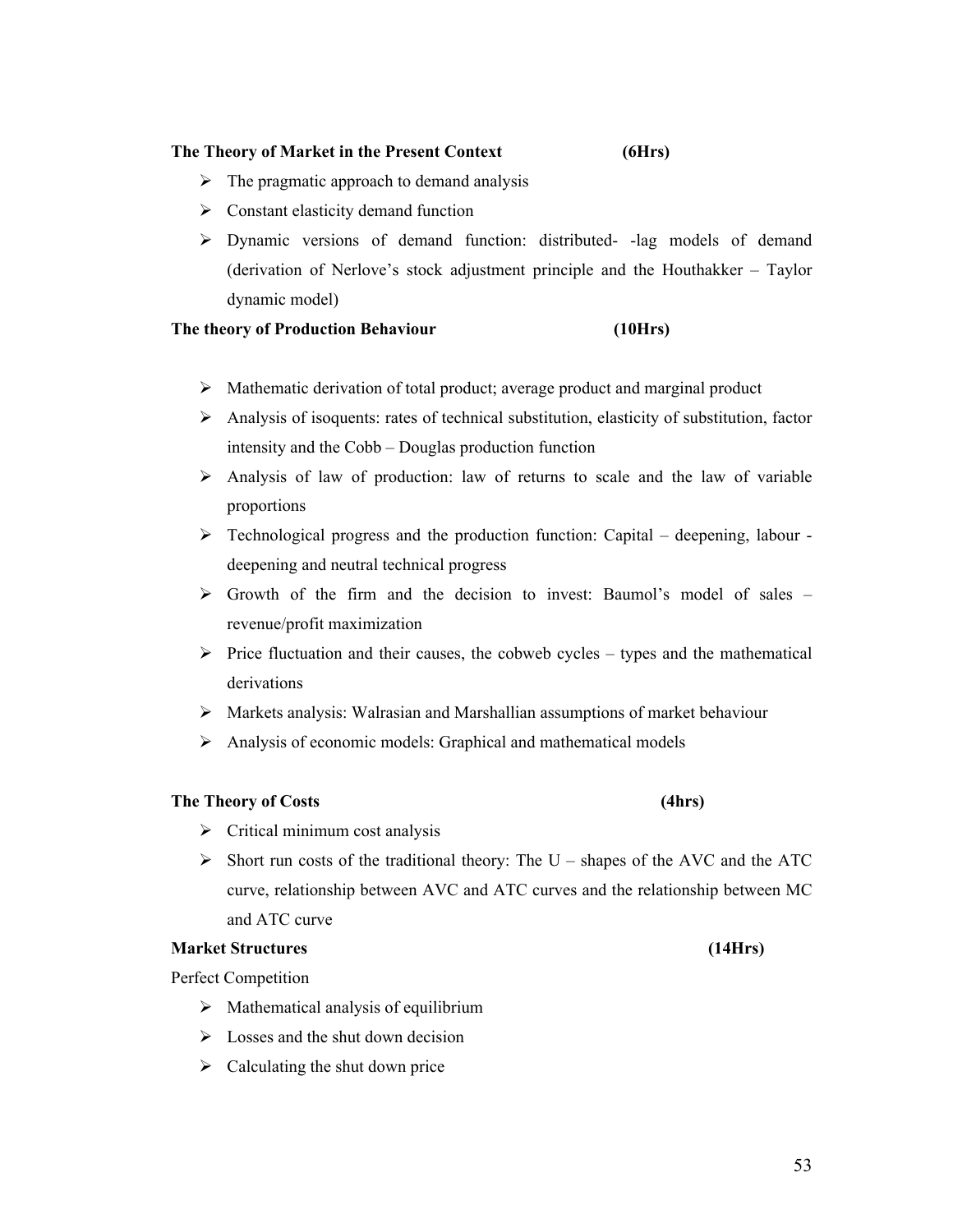#### **Monopoly**

- $\triangleright$  Computing the profit maximization price and output for a monopolist
- $\triangleright$  Diagrammatical illustration of price discrimination (first, second and third degree)
- $\triangleright$  Allocative inefficiency under monopoly
- $\triangleright$  Technical inefficiency and rent seeking
- $\triangleright$  Relevancy of monopoly to the Ugandan context

#### **Monopolistic Competition**

- $\triangleright$  Review of profit maximization in the short run and the long run
- $\triangleright$  Evaluation of monopolistic competition in Uganda

#### **Oligopoly**

- $\triangleright$  Oligopoly and strategic behaviour: Decision making under oligopoly (output quantity, product quality and advertising)
- $\triangleright$  Price leadership model: Cournot model, dominant firm price leadership the stackelberg model and the hotelling
- $\triangleright$  Games theory and strategic behaviour

#### **General equilibrium and welfare economics**

- $\triangleright$  Cartels
- $\triangleright$  Formalities for the formation of a cartel
- $\triangleright$  Organizational difficulties
- $\triangleright$  Private cartels, government sponsored national cartels and international cartels
- $\triangleright$  Case study: OPEC

### **6. Suggested Reading List**

The references include but not limited to the following:

- *Baumol W.J (1999),* Economic Theory and operations Analysis, Third Ed. Prentice Hall
- *Leftwich, Richard (1986)*, The Price System and recourse Allocation, Fifth ed. Dry den Press
- *Mansfield Edwin (2000),* Microeconomics, Theory and Application, New York
- *Thigan M.L.*: Advanced Economic theory, Eight Ed.
- *Watson and Donald.S (2000),* price theory and Its uses, Houghton Mifflin, Boston
- *Wates C.J*: A Visual Approach to Economics Analysis
- *Varian (2000)*, Intermediate Microeconomics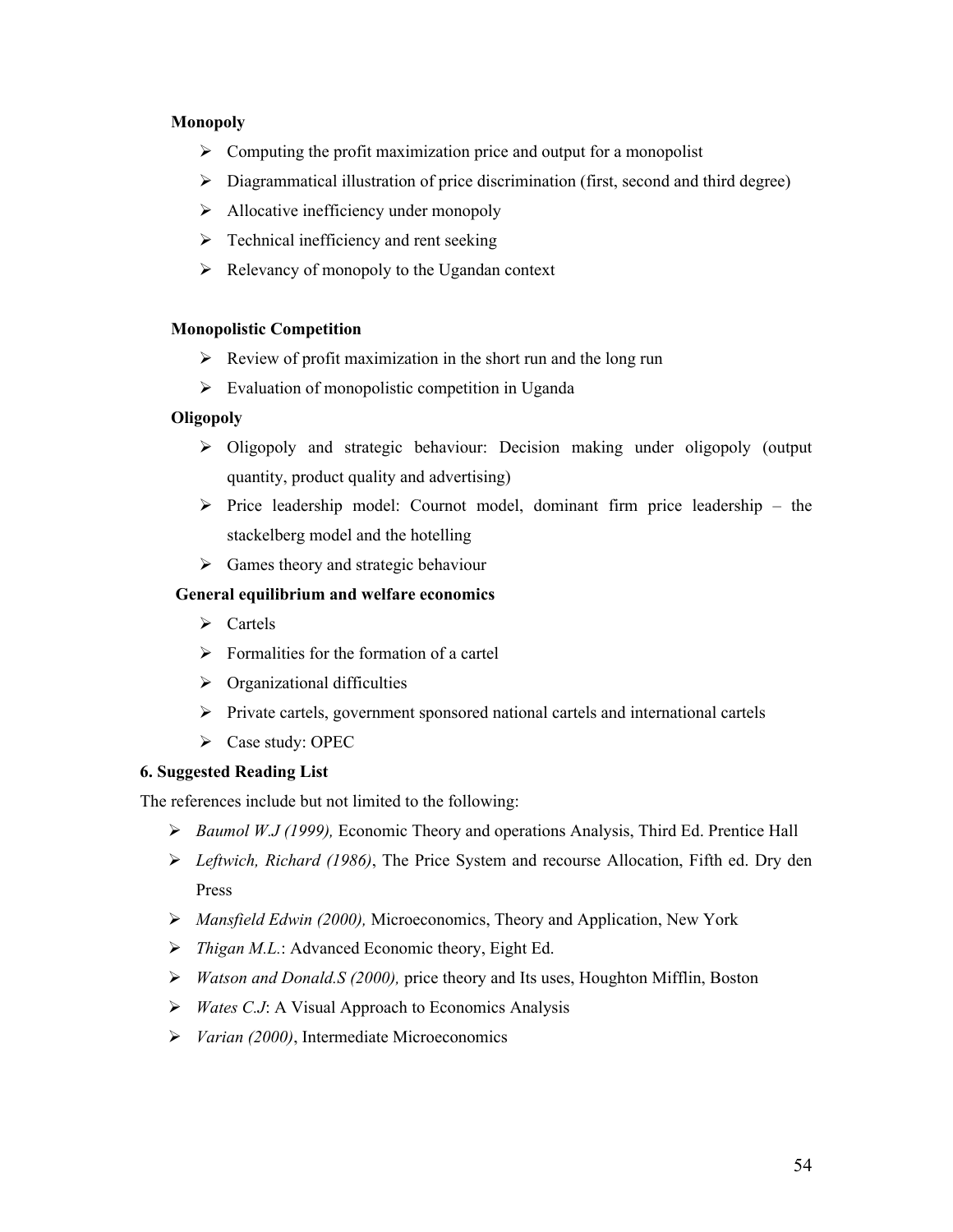#### **Microeconomics Iii**

**1. Course Name:** Microeconomics III

### **2. Course Code:** This is a level III course for third year students

#### **3. Course Description**

This is an extension of the previous microeconomics course taken i.e. Intermediate Microeconomic I. it is divided into the following topics:-

- $\triangleright$  Theory of consumer behaviour
- $\triangleright$  Theory of producer behaviour
- $\triangleright$  Taxes and economic decision making
- $\triangleright$  Antitrust and regulation
- $\triangleright$  General equilibrium
- $\triangleright$  Welfare economics

#### **4. Course Objectives**

**The objective of this course is to facilitate the student to have a deeper insight into Microeconomics. The course further highlights the fundamental concepts in Microeconomics at a third level.**

#### **5. Detailed Course outline**

#### **The theory of Producer Behaviour (16Hrs)**

Analysis of Local and localization of industries

- $\triangleright$  Market area determination i.e. equal production and equal transport costs as well as unequal production and unequal transport costs.
- $\triangleright$  Selecting an industrial location i.e. primary and secondary location factors

Pricing and Employment of Factors Production

Perfect competition in the product and factor markets

 $\triangleright$  Profit maximization and least-cost factor combinations. Equilibrium of the firm: choice of optimal combination of factor of production – maximization of output subject to a cost constraint and minimization of cost for a given level of output.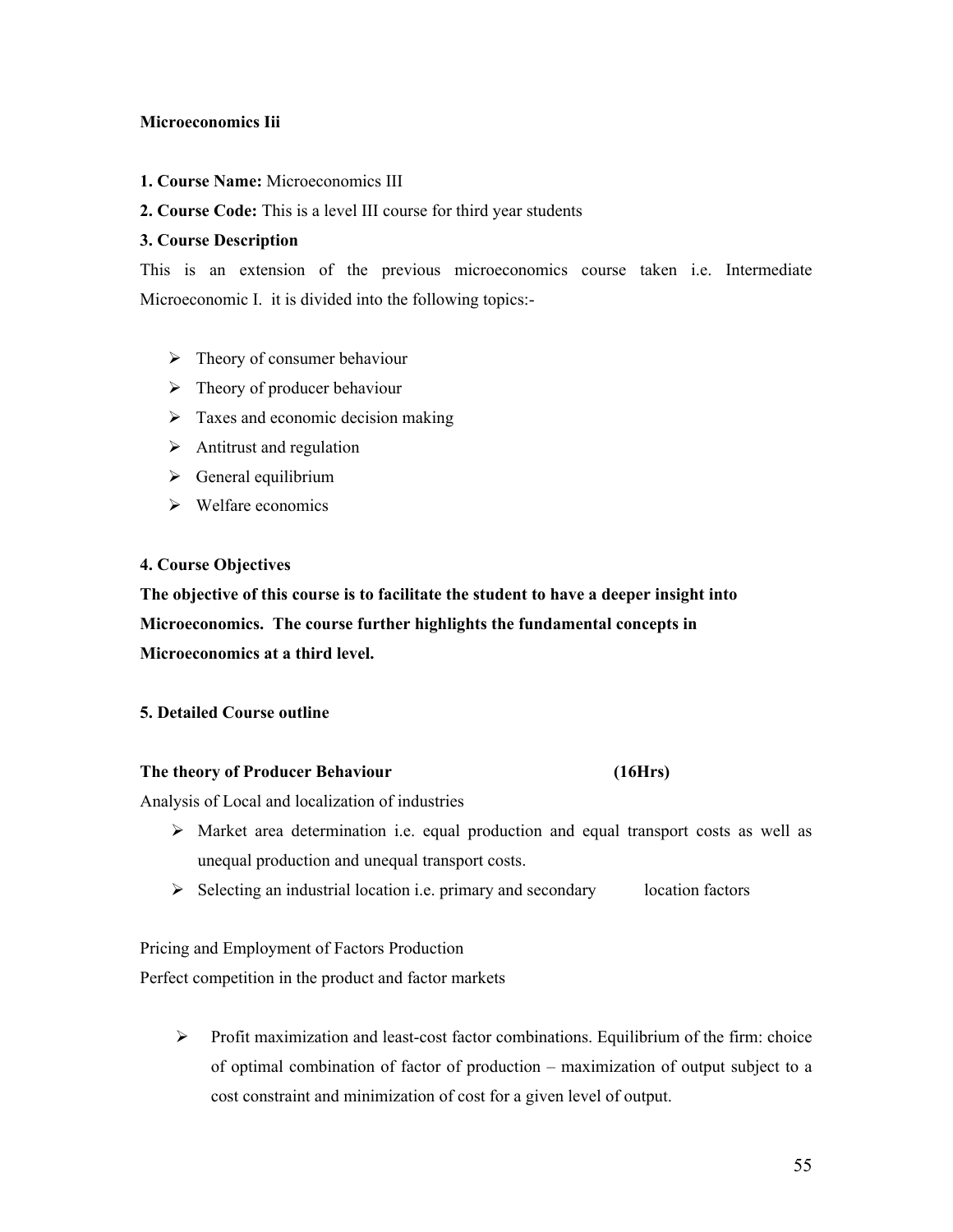- $\triangleright$  The demand curve of the firm for one variable factor
- $\triangleright$  Demand curve of the firm for one of several variable factors
- $\triangleright$  The marketing demand curve for a factor
- $\triangleright$  The market supply curve for a factor
- $\triangleright$  Pricing and level of employment of a factor
- $\triangleright$  Rent and quasi-rent

Perfect competition in the factor market and monopoly in the product market

- $\triangleright$  Profit maximization and least-cost factor combinations
- $\triangleright$  The demand curve of the firm for one variable factor
- $\triangleright$  The demand curve of the firm for one of several factors
- $\triangleright$  The market demand curve and factor pricing

#### **Monopoly**

- $\triangleright$  Factor supply curve and marginal factor costs
- $\triangleright$  Pricing and employment for one variable factor
- $\triangleright$  Pricing and employment of several variable factors

#### **Taxes and Economic Decision Making (8Hrs)**

- $\triangleright$  Profit Maximization and profit taxes
- $\triangleright$  Revenue and profit taxes
- $\triangleright$  Taxes on input i.e. cost maximization and input taxes, affluent taxes e.t.c
- $\triangleright$  Property taxes e.g. fixed property taxes and mobile profit taxes
- $\triangleright$  Tax preference i.e. interest deductions, tax exempt fringe benefits, investment tax credits e.t.c.

#### **General Equilibrium (10Hrs)**

- $\triangleright$  Partial and general equilibrium analysis
- $\triangleright$  General equilibrium of exchange
- $\triangleright$  General equilibrium of production
- $\triangleright$  The transformation curve
- $\triangleright$  The slope of the transformation
- $\triangleright$  General equilibrium of production and exchange

### **Welfare Economics (14Hrs)**

#### 56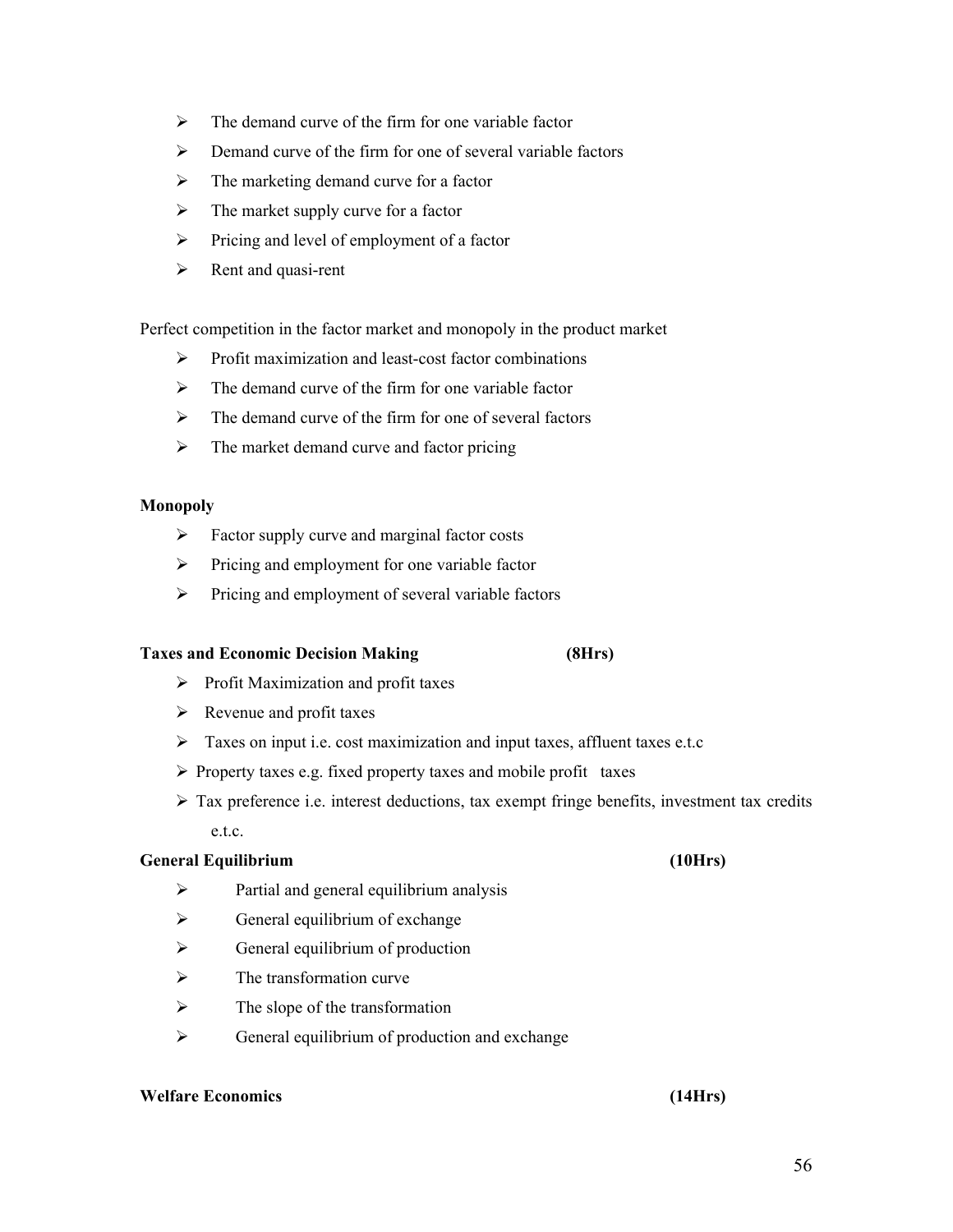- $\triangleright$  Welfare economics defined
- $\triangleright$  The utility-possibility curve
- $\triangleright$  The grand utility-possibility curve
- $\triangleright$  The social welfare function
- $\triangleright$  The point of maximum social welfare
- Maximum social welfare and perfect competition
- $\triangleright$  Externalities and market failure

#### **6. Suggested Reading List**

The references include but not limited to the following:

- *Baumol W.J (1999),* Economic Theory and operations Analysis, Third Ed. Prentice Hall
- *Leftwich, Richard (1986),* The Price System and recourse Allocation, Fifth ed. Dry den Press
- *Mansfield Edwin (2000),* Microeconomics, Theory and Application, New York
- *Thigan M.L*.: Advanced Economic theory, Eight Ed.
- *Watson and Donald.S (2000),* price theory and Its uses, Houghton Mifflin, Boston
- *Wates C.J*: A Visual Approach to Economics Analysis
- *Varian (2000),* Intermediate Microeconomics
- *Kohler. H, (1990)*, Intermediate Microeconomics, third Ed, Scott, Foresman and Company
- *Koutsoyiannis, (1979),* Modern Microeconomics; Macmilan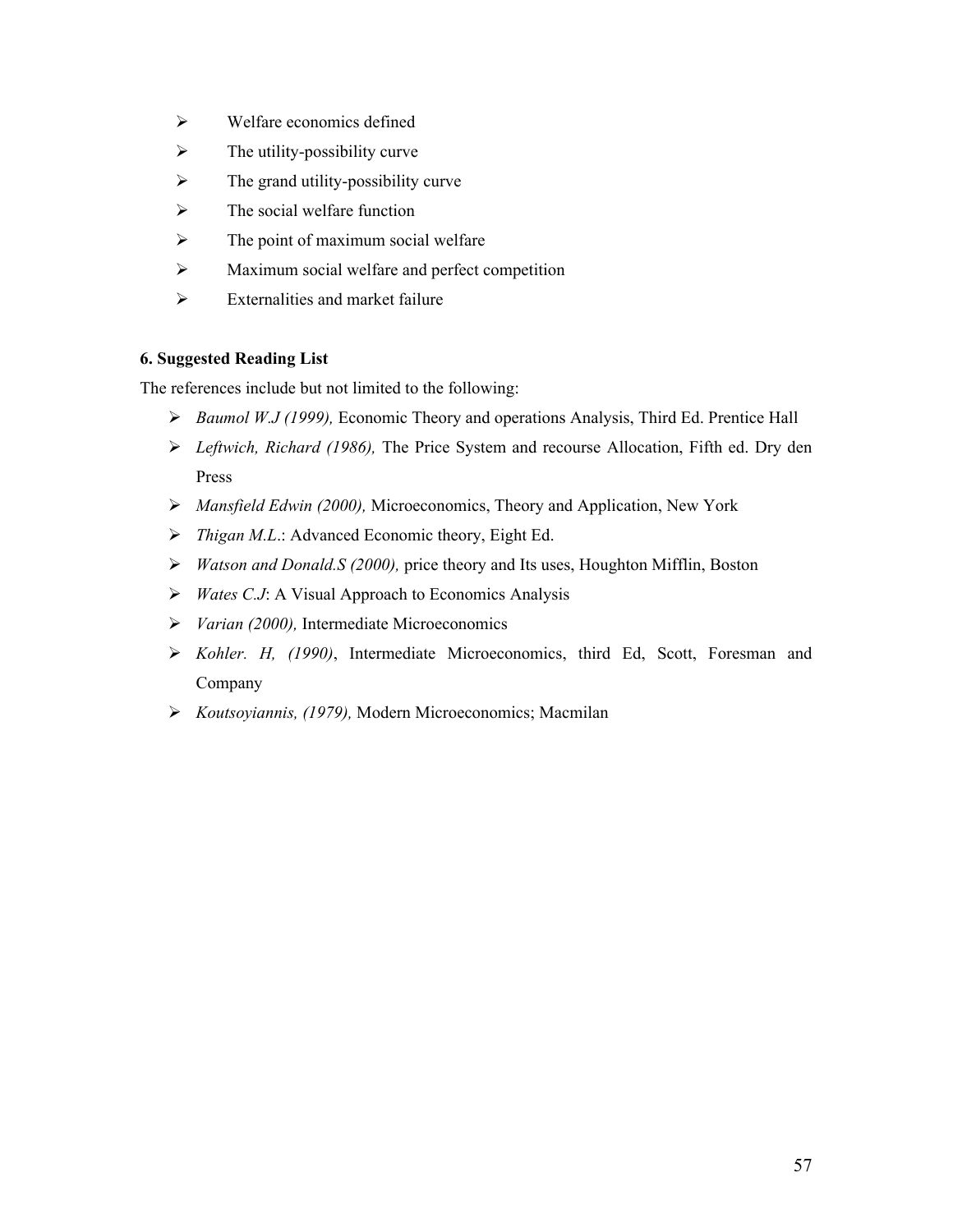#### **Macroeconomics I**

- **1. Course Name:** Microeconomics III
- **2. Course Code:** This is a level I course for first year students
- **3. Course Description**
- **4. Course Objectives**
	- **To introduce students to basic concepts and theories of Macroeconomics**
	- **To help students appreciate how the major Macroeconomics variables influence the economic growth and development of nations**
	- **To help students apply their knowledge of Macroeconomics to the challenges of economic growth and development of their country**
	- **To equip the learner with Macroeconomics tools that can be used to analyze and appreciate the level at which our countries are in terms of economic growth and development**
- **5. Detailed Course outline**

#### **National Income: Concept and measurement (8Hrs)**

- $\triangleright$  Introduction to Macroeconomics variables
- $\triangleright$  Definitions of National Income
- Three Methods of GNP i.e. Income Method of GNP, expenditure method of GNP and product method
- $\triangleright$  Net national product at market prices
- $\triangleright$  NNP at factor cost
- Relation between NNP at market price and NNP at factor cost
- $\triangleright$  Net domestic product at factor cost
- $\triangleright$  Value added method to GNP
- $\triangleright$  Personal income
- $\triangleright$  Disposable income
- $\triangleright$  Real income
- $\triangleright$  Per capita income
- $\triangleright$  Method of measuring national income
- $\triangleright$  Difficulties in the measurement of national income
- $\triangleright$  Importance of national income analysis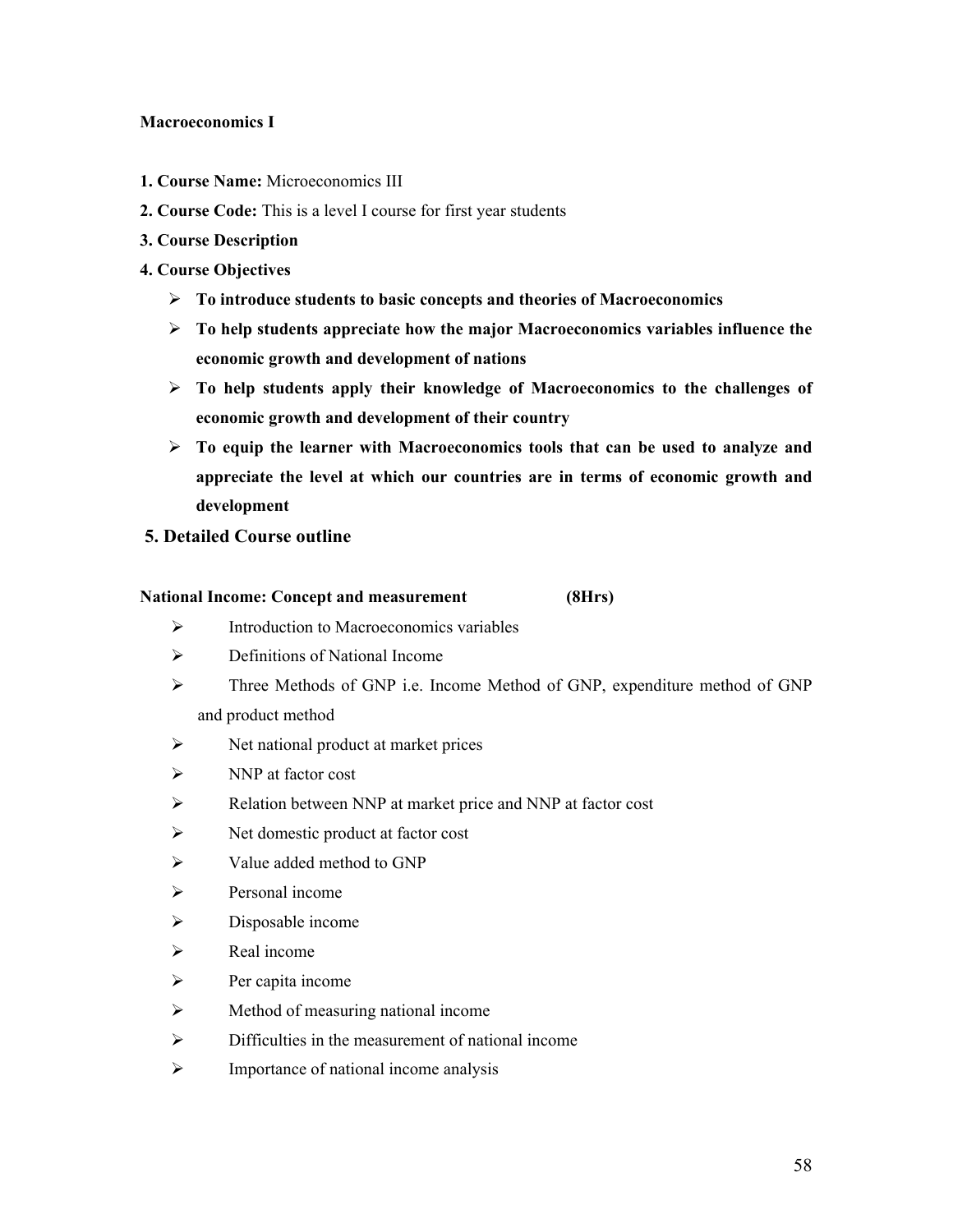#### **National Economic Accounting (2Hrs)**

- $\triangleright$  Social accounting
- $\triangleright$  Presentation of social accounts
- $\triangleright$  Importance of social accounting
- $\triangleright$  Difficulties of social accounting

#### **The Classical Theory of Income, Output and Employment**

#### **(2Hrs)**

- $\triangleright$  Introduction and analysis of the classical theory
- $\triangleright$  Say's law of markets
	- Say's law
	- Propositions and implications of the law
	- Criticism of Say's law

#### **The Principle of Effective Demand: Aggregated demand and Aggregate Supply**

#### **(2Hrs)**

- $\triangleright$  Measuring of the principle
- $\triangleright$  Aggregate demand price
- $\triangleright$  Aggregate supply price
- $\triangleright$  Determination of effective demand
- $\triangleright$  Importance of effective demand

#### **The Consumption Function (4Hrs)**

- $\triangleright$  Measuring of consumption function
- $\triangleright$  Properties of technical attributes of the consumption function
- $\triangleright$  Significance of MPC
- $\triangleright$  Keynes' psychological law of consumption
- $\triangleright$  Implication of Keynes' law of importance of the consumption function
- $\triangleright$  Determinants of the consumption function
- $\triangleright$  Measures to rise the propensity of consume

#### **The Investment Function (4Hrs)**

- $\triangleright$  Measuring of capital and investment
- $\triangleright$  type of investment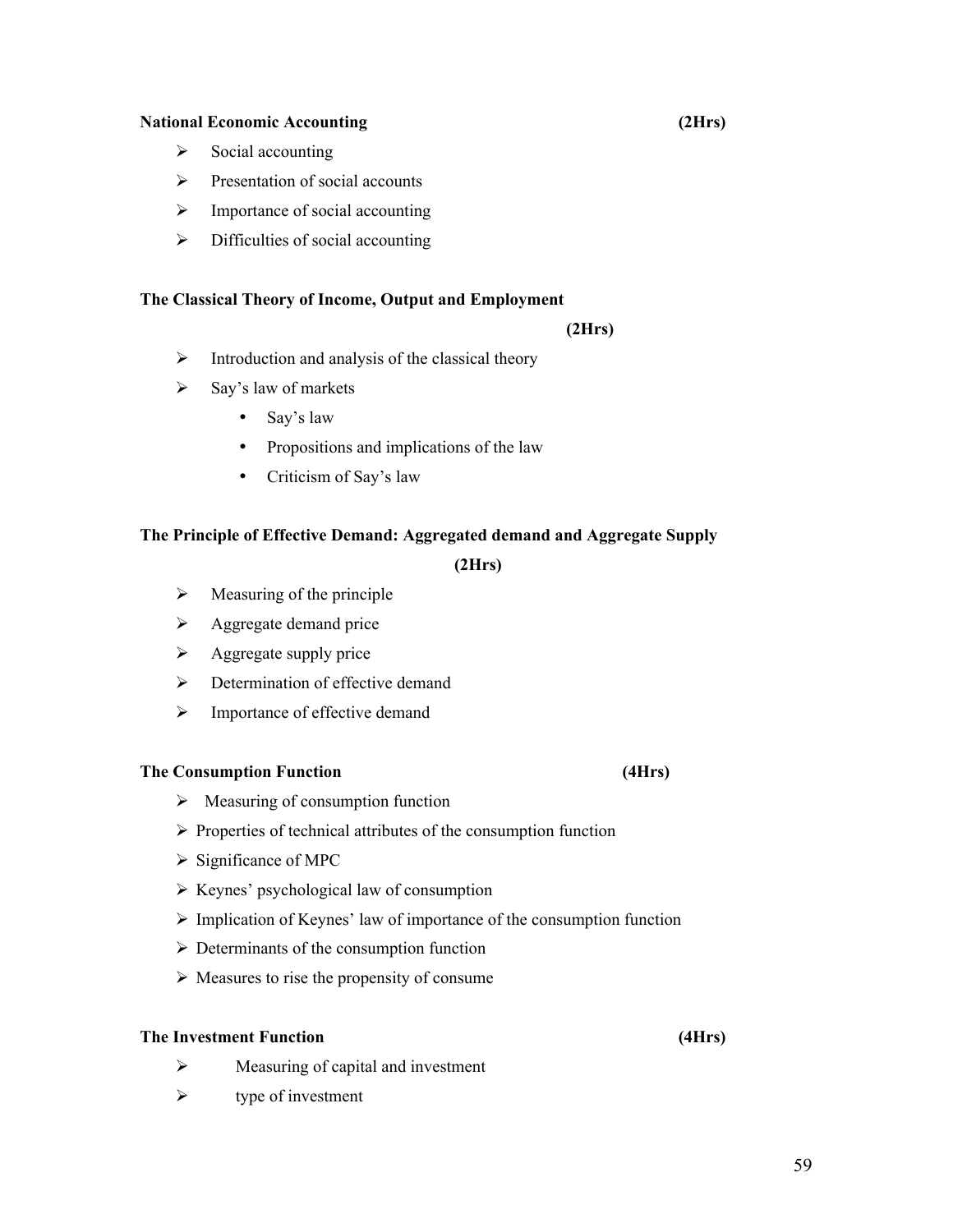- $\triangleright$  induced Vs autonomous
- $\triangleright$  Determinants of the level of investment
- $\triangleright$  The marginal efficiency of investment (MEI)
- $\triangleright$  Distinction between MEC and MEI
- $\triangleright$  Factor other than the interest rate affecting inducement to invest
- $\triangleright$  Saving and investment equality
- $\triangleright$  Saving and investment equality i.e. the Keynesian view

#### **The Concept of Multiplier (4Hrs)**

- $\triangleright$  Measuring and derivation of investment multiplier
- $\triangleright$  Working of the multiplier
- $\triangleright$  Assumption of multiplier
- $\triangleright$  Leakages of multiplier
- $\triangleright$  Criticisms of multiplier
- $\triangleright$  Importance of multiplier
- $\triangleright$  Multiplier in an underdeveloped country
- $\triangleright$  The Keynesian theory of income, output and employment i.e. the Keynesian theory of income, output and employment

#### **Balanced Budget Multiple and Foreign Trade Multiplier**

- $\triangleright$  Balanced budget multiplier
- $\triangleright$  Its assumption
- $\triangleright$  Its criticisms
- $\triangleright$  Foreign trade multiplier accelerator interaction
- $\triangleright$  The principle of acceleration and the super-multiplier
	- The principles of acceleration
	- Operation of the acceleration principle
	- Assumption
	- Criticisms
	- The super-multiplier or the multiplier acceleration interaction
	- Use of multiplier accelerator interaction in business cycles

#### **Income Determination in Closed and Open Economy (4Hrs)**

Income determination in a closed economy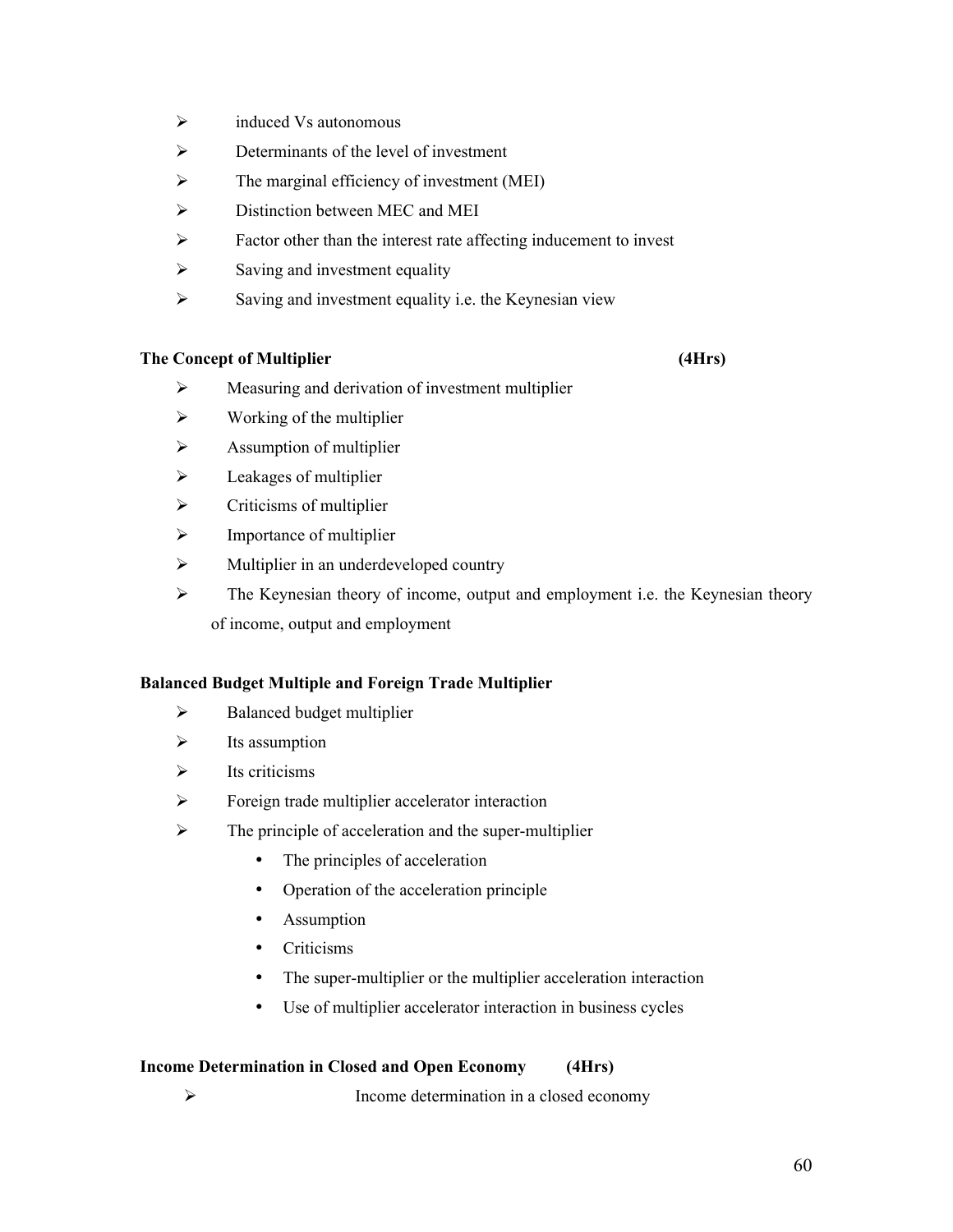- Determination of equilibrium level of income-equality of aggregate demand and aggregate supply
- $\triangleright$  Equality of saving and investment
- $\triangleright$  Income determination in an open economy
- $\triangleright$  Its assumption
- $\triangleright$  Determination of equilibrium level of income

#### **Wage-Price flexibility and Employment (6Hrs)**

- $\triangleright$  Introduction
- $\triangleright$  The classical view
- $\triangleright$  Keynes' criticisms of the classical view
- $\triangleright$  The Keynesian view
- $\triangleright$  The Keynesian view on the money-wage reduction and employment
- $\triangleright$  The Keynes' effect and its criticism
- $\triangleright$  The pigou effect and its criticism
- $\triangleright$  Difference between the pigou effect and real balance effect
- $\triangleright$  Flexible wage policy Vs flexible monetary policy

#### **Inflation (8Hrs)**

- $\triangleright$  Introduction and meaning of inflation
- $\triangleright$  The inflationary gap
- $\triangleright$  Demand-pull or monetary theory of inflation
- $\triangleright$  Cost-push inflation
- $\triangleright$  Demand-pull Vs cost-push inflation
- $\triangleright$  Mixed demand-pull cost push inflation
- $\triangleright$  Sectoral or demand-shift inflation, structural inflation
- $\triangleright$  Mark-up inflation
- $\triangleright$  Open and suppressed inflation

#### **Monetary policy: Instruments and Types (4Hrs)**

- $\triangleright$  Instrument of monetary policy
- $\triangleright$  Expansionary monetary policy
- $\triangleright$  Restrictive monetary policy
- $\triangleright$  Role of monetary policy in a developing economy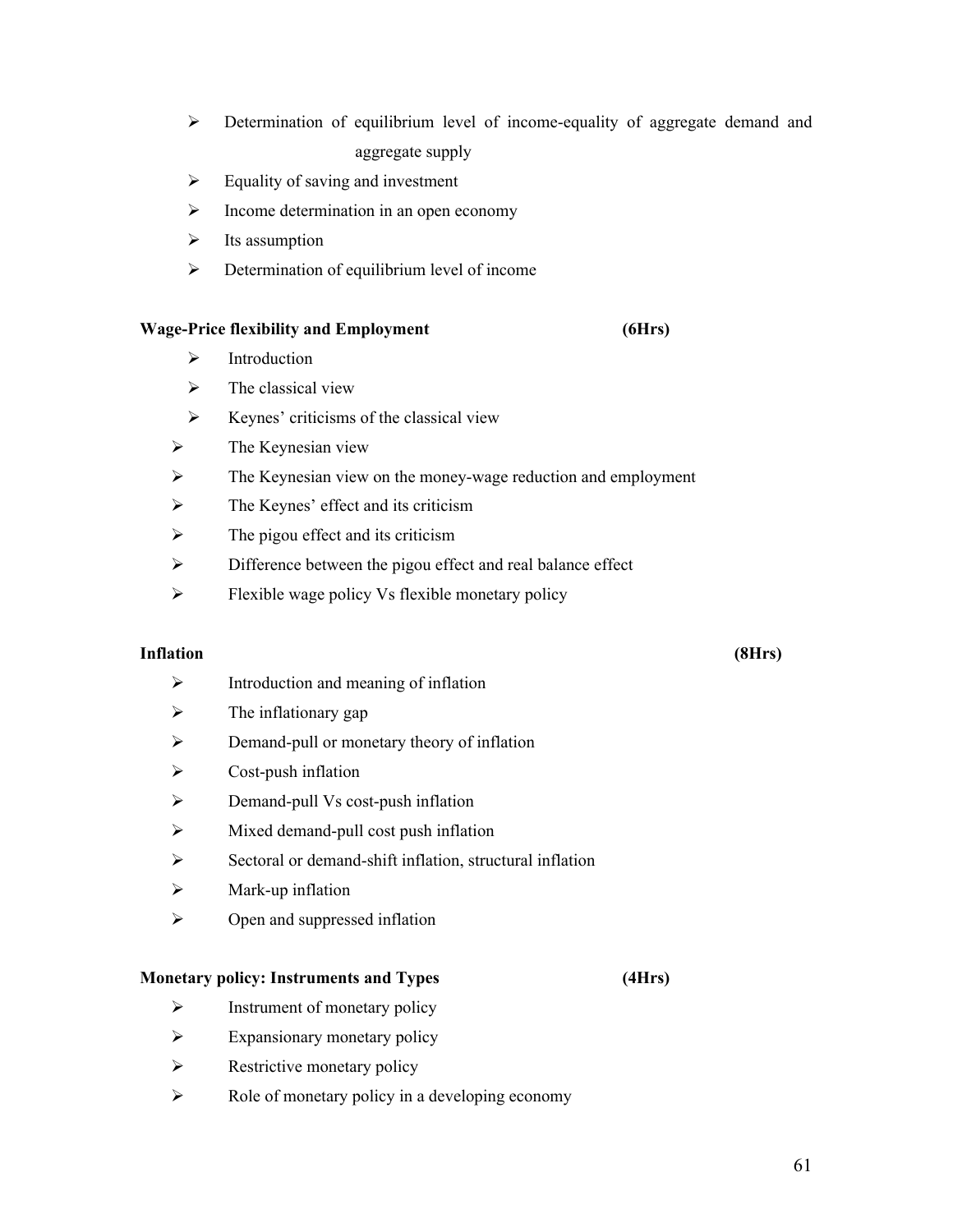#### **6. Suggested Reading List**

The references include but not limited to the following:

- *Baumol W.J and Blinder Alan, (2002)*, Macroeconomics Principles and Policy
- *Abel and Bermake 2001*. Macroeconomics. Library of Congress Cataloging in Publication
- *Baily Neil Martin and Fredman (2003),* Macroeconomics: Financial markets and the International Sector, Richard D. Irwin Inc
- $\triangleright$  *Branson H.W. (1999)*. Macroeconomic Theory and Policy, 2<sup>nd</sup> Ed. Princeton University, New Delhi
- *Edward Shapiro, 2000*, Macroeconomics Analysis
- *Kohn Meri, 2000* Macroeconomics. Library of Congress. Cataloging in publication data
- $\triangleright$  *Lindsey and Dolar, 2002* Macroeconomics 8<sup>th</sup> Ed. Library of Congress. Cataloging in publication
- *Mankilo G.N. 1997*, Macroeconomics 3rd Ed. Harvard University
- *McConnell, Campbell and Brue, 2000*, Macroeconomics principles, Problems and Policies,  $14<sup>th</sup>$  Ed. New York Mcgrew-hill inc
- *Jingan 2001*, macroeconomics Theory A-18, Rana pratapBagh, Delhi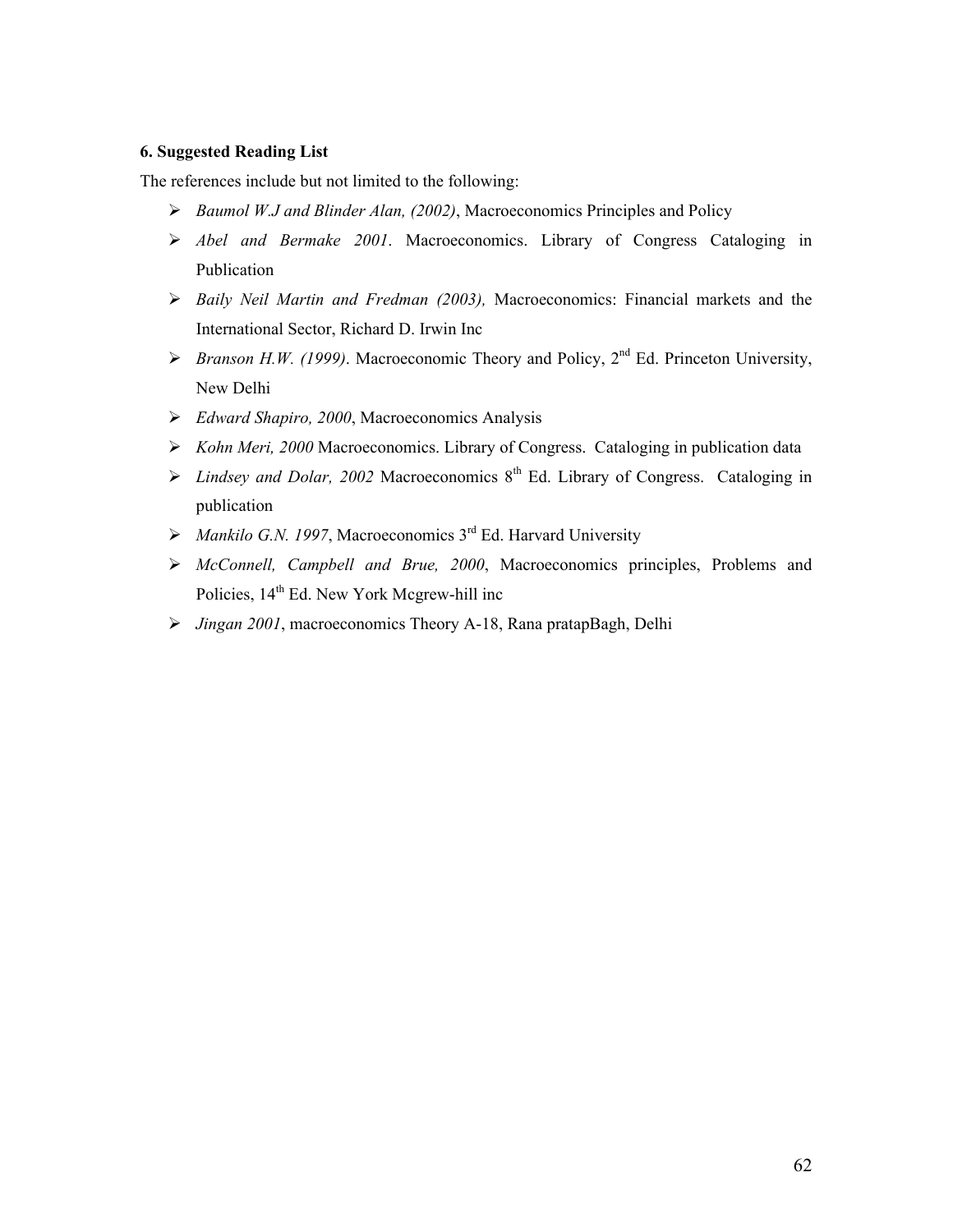#### **Macroeconomics II**

- **1. Course Name:** Microeconomics II
- **2. Course Code:** This is a level II course for second year students
- **3. Course Description**
- **4. Course Objectives**

**This course is an extension of Macroeconomics stage I. Therefore the objective is to help the student to understand Macroeconomic theory in detail and how its parts interact before we get into controversies in part III. The course focuses on the contribution of different models to the persisting macroeconomic problems such as unemployment.**

#### **5. Detailed Course outline**

|                       | <b>Review of the basic Macroeconomic Models</b>   | (4Hrs) |        |
|-----------------------|---------------------------------------------------|--------|--------|
| ➤                     | Classical model of income and employment          |        |        |
| $\blacktriangleright$ | Say's law of markets                              |        |        |
| ➤                     | Classical savings, investments and interest rates |        |        |
| ➤                     | Classical quantity theory of money                |        |        |
|                       | The supply of Money                               |        | (2Hrs) |
| ➤                     | Definition of money supply                        |        |        |
| ➤                     | Determinants of money supply                      |        |        |
| $\blacktriangleright$ | High-powered money and money multiplier           |        |        |
| ➤                     | Measures of money supply                          |        |        |
| ➤                     | Money supply and liquidity                        |        |        |
| ➤                     | Derivation of money multipliers                   |        |        |
| $\blacktriangleright$ | Velocity of money                                 |        |        |
| ➤                     | Quantity theory of prices                         |        |        |
| $\blacktriangleright$ | Friedman theory of money and their implications   |        |        |
|                       |                                                   |        |        |

#### **Keynesian model (4Hrs)**

- $\triangleright$  Determination of equilibrium income
- $\triangleright$  Limitations in the Uganda context
- $\triangleright$  The classical of interest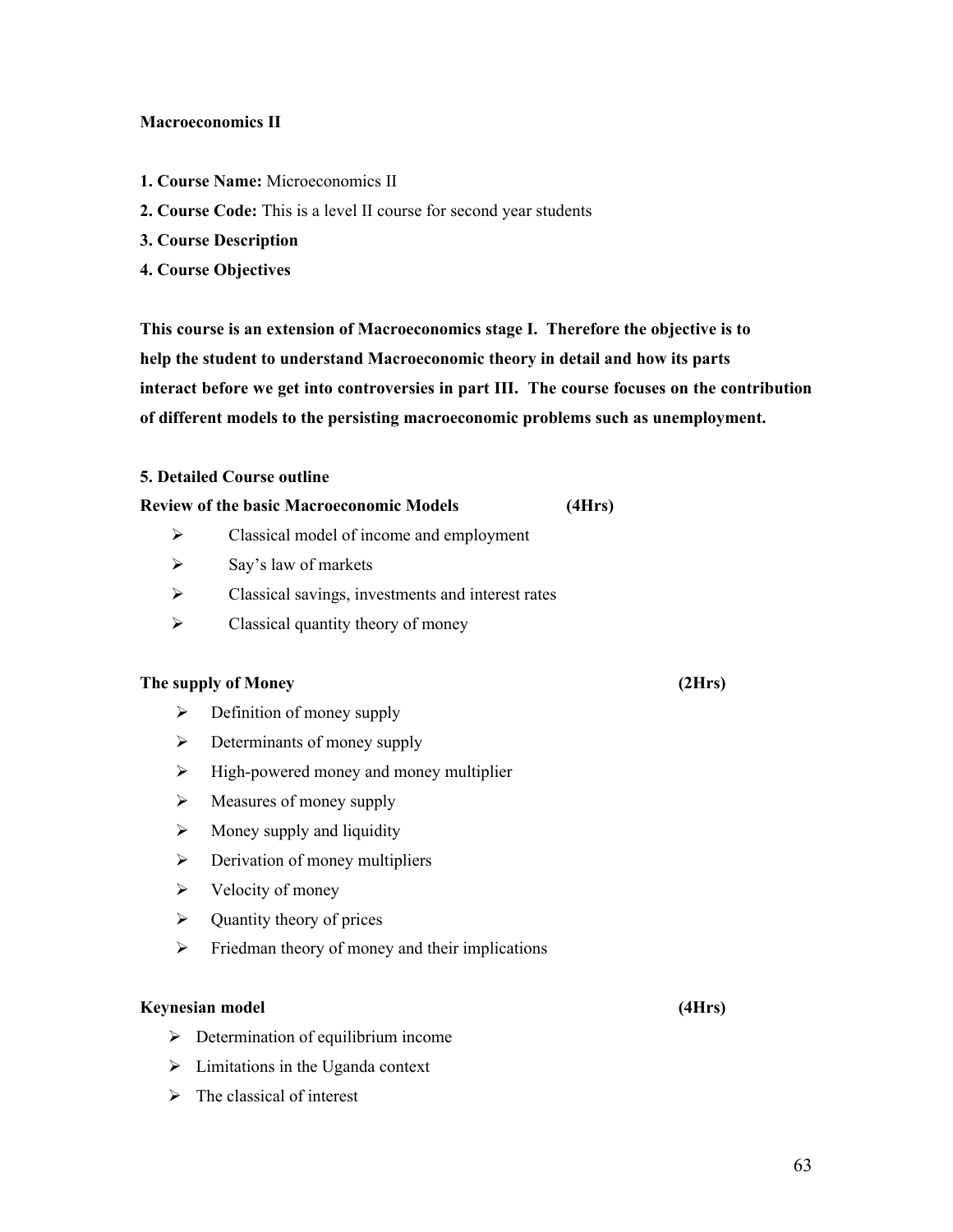- $\triangleright$  The loanable funds theory of interest
- $\triangleright$  Keynes's liquidity preference theory of interest
- Indeterminacy of the classical, the loanable funds and the Keynesian theories of interest
- $\triangleright$  Modern theory of interest

## **New Classical School of Macroeconomics of Robert Lucas, Thomas Sargent and Robert Barro (2Hrs)**

- $\triangleright$  Its foundation and practical implications
- $\triangleright$  Rational expectations hypothesis
- $\triangleright$  The illusory Phillips curve
- $\triangleright$  The real business cycle theory

### **The Is-LM model (4Hrs)**

- $\triangleright$  The is Curve
- $\triangleright$  the money market and LM curve
- $\triangleright$  Simultaneous equilibrium in the money and commodity markets
- $\triangleright$  The Is and LM curves as analytical tools to explain the working of the monetary and fiscal policies
- $\triangleright$  Bop and capital flows

### **Budget and Fiscal policy (8Hrs)**

- $\triangleright$  Definition and types of budget
- $\triangleright$  Government/public debt and their implication for LDCs
- $\triangleright$  Government budget policy
	- Discretionary fiscal policy
	- Automatic stabilizers
	- Fiscal deficits structural and cyclical deficits
	- Applications of structural and cyclical budget
- $\triangleright$  How government debt affect the living standards
- $\triangleright$  External and internal debt
- $\triangleright$  Debt servicing

### **Growth Models and their Implications (6Hrs)**

 $\triangleright$  The harrod Domar models and their limitations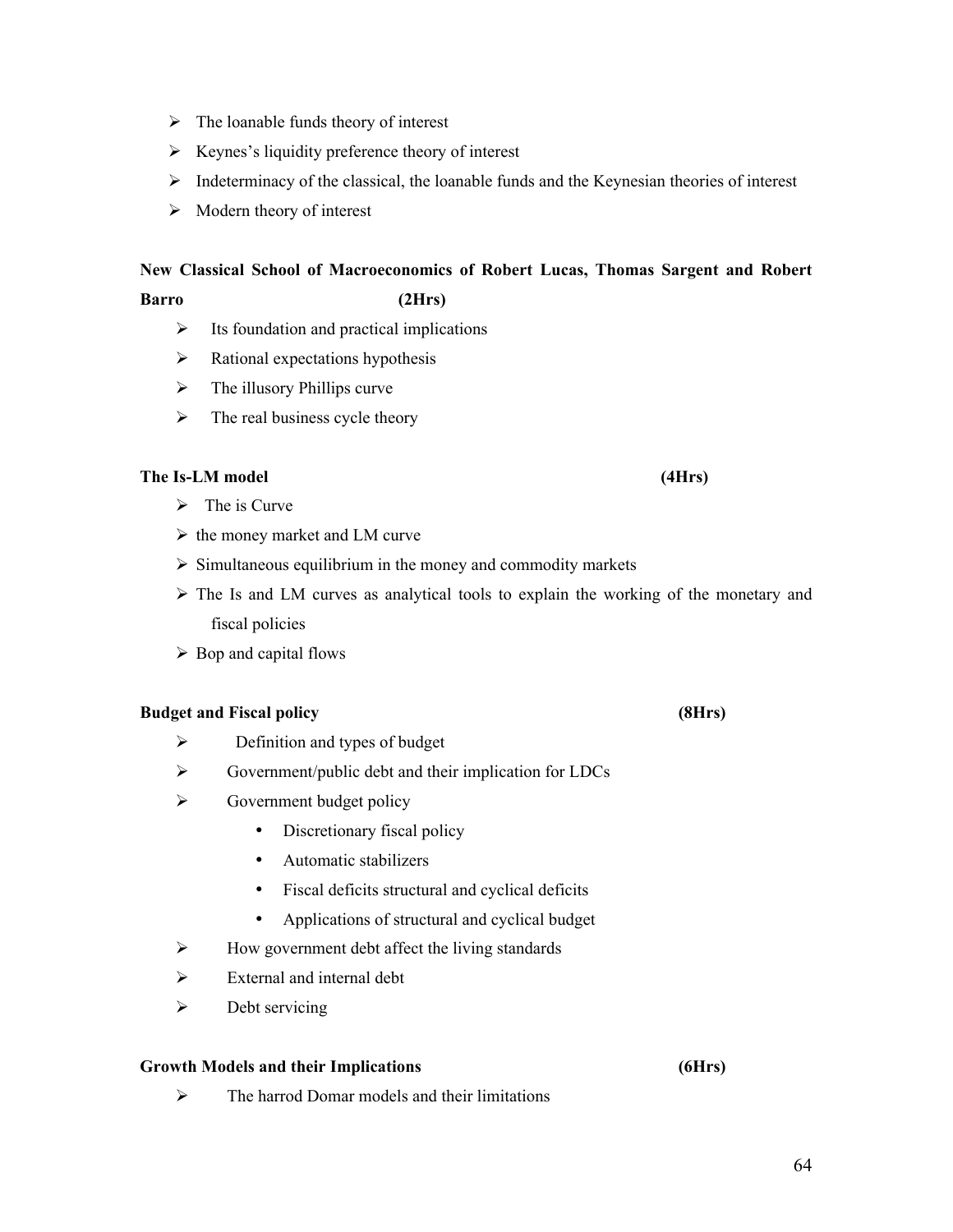- $\triangleright$  The Kaldor model of distribution
- $\triangleright$  Pasinetti model of profit and growth
- $\triangleright$  Assumptions of the models
- $\triangleright$  The Domar model interpretation and analysis
- $\triangleright$  The Harrod model interpretation and analysis
- $\triangleright$  Limitations of these models
- $\triangleright$  Comparison of the models

#### **The Solow Model of Long-Run Growth (2Hrs)**

- $\triangleright$  Assumption s of the model
- $\triangleright$  Possible growth patterns
- $\triangleright$  A critical appraisal of the model

#### **The Model of technical Change (4Hrs)**

- Introduction and interpretation of the technical change concept
- $\triangleright$  Neutral and non-neutral technical change
- $\triangleright$  Hicks neutrality
- $\triangleright$  Harrod neutrality
- $\triangleright$  Disembodies and embodied technical change
- $\triangleright$  A critical appraisal and implications od the model
- $\triangleright$  Its limitations

#### **6. Suggested Reading List**

The references include but not limited to the following:

- *Baumol W.J and Blinder Alan, (2002),* Macroeconomics Principles and Policy
- *Abel and Bermake 2001*. Macroeconomics. Library of Congress Cataloging in Publication
- *Baily Neil Martin and Fredman (2003)*, Macroeconomics: Financial markets and the International Sector, Richard D. Irwin Inc
- $\triangleright$  *Branson H.W. (1999).* Macroeconomic Theory and Policy, 2<sup>nd</sup> Ed. Princeton University, New Delhi
- *Edward Shapiro, 2000*, Macroeconomics Analysis
- *Kohn Meri, 2000* Macroeconomics. Library of Congress. Cataloging in publication data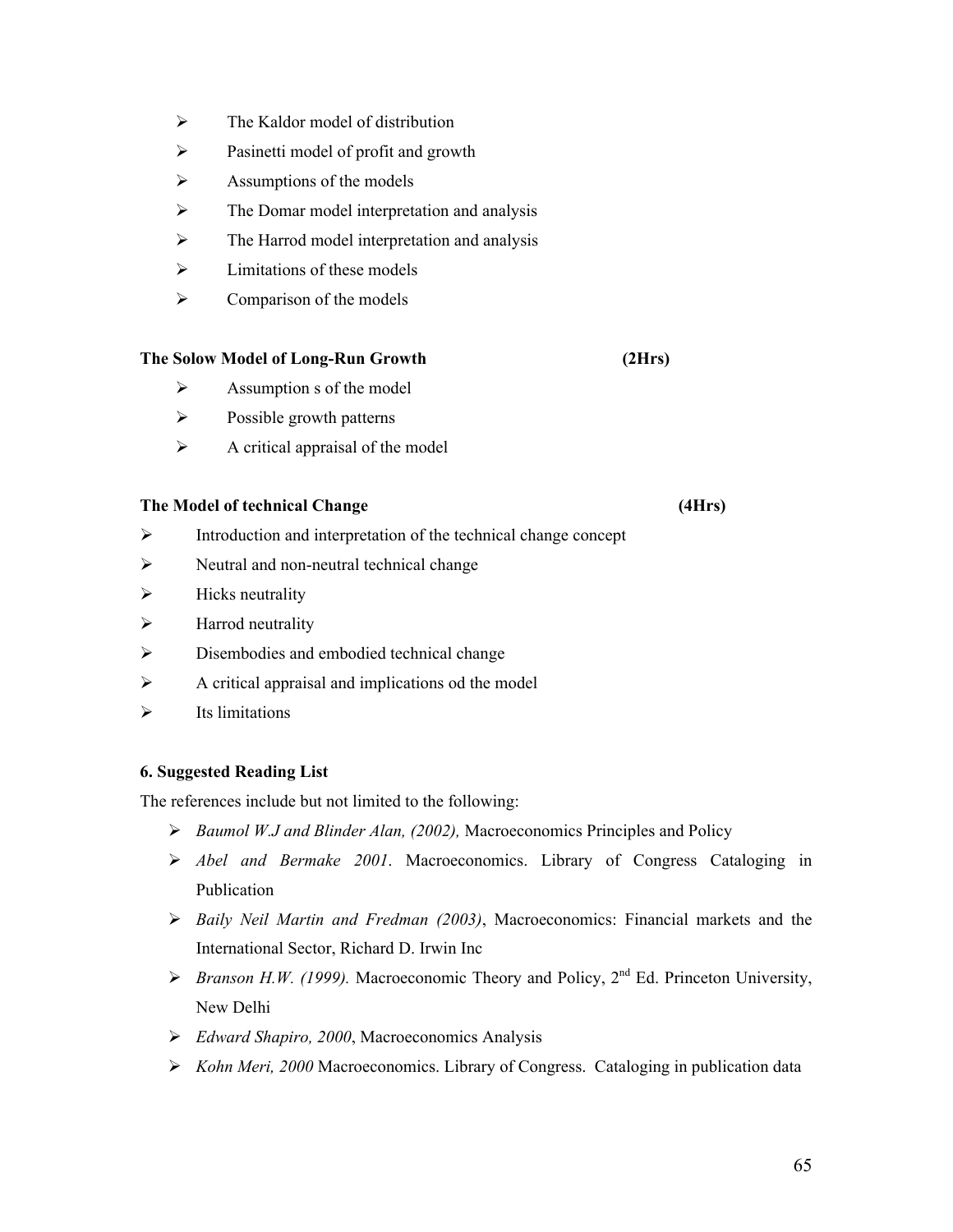- $\triangleright$  *Lindsey and Dolar, 2002* Macroeconomics 8<sup>th</sup> Ed. Library of Congress. Cataloging in publication
- $\triangleright$  *Mankilo G.N. 1997,* Macroeconomics 3<sup>rd</sup> Ed. Harvard University
- *McConnell, Campbell and Brue, 2000*, Macroeconomics principles, Problems and Policies, 14<sup>th</sup> Ed. New York Mcgrew-hill inc
- *Jingan 2001,* macroeconomics Theory A-18, Rana pratapBagh, Delhi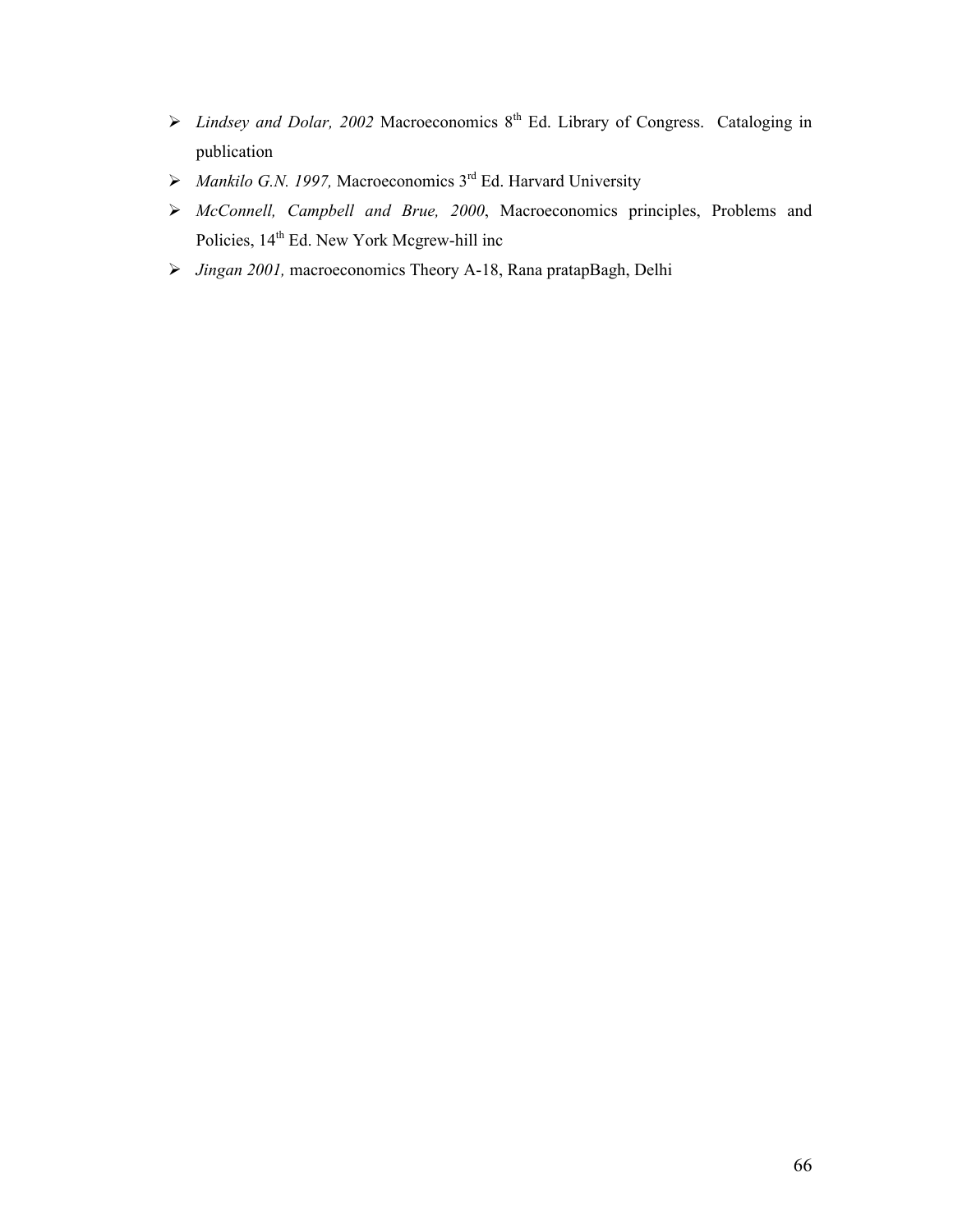#### **Macroeconomics III**

- **1. Course Name:** Microeconomics III
- **2. Course Code:** This is a level III course for third year students
- **3. Course Description**

#### **4. Course Objectives**

**This course is designed to give students a consistent way of approaching the full range of contemporary Macroeconomic issue. At this stage, the needs lots of help in internalizing how formal models can be used to explain the real world economy. Thus the course is dedicated to showing the application of the theory to real events and issues and in helping the student learn how to: think like an "economist". The numerous "Application" are designed to show how theory can be used to understand an important episode or issue such as the impact of tax reform, the causes and effects of the LDC debt crisis, the long run viability of manufacturing in the face of foreign competition, etc.**

#### **5. Detailed Course outline**

#### **Review Major Concepts in Macroeconomics (6Hrs)**

- $\triangleright$  The IS-LM model and aggregate demand and supply curves
- $\triangleright$  The role aggregate demand and supply
- $\triangleright$  Fixable prices and the demand curve
- $\triangleright$  Shifting the aggregate demand curve with monetary and fiscal policy
- $\triangleright$  The aggregate supply curve when the wage rate is constant
- $\triangleright$  Short run

#### **New Keynesian Explanation of the Business Cycle (4Hrs)**

- $\triangleright$  Essential features of the new Keynesian economics
- $\triangleright$  Real sources of wage stickiness
- $\triangleright$  Business cycle in the new Keynesian model
- $\triangleright$  Implications of the new Keynesian model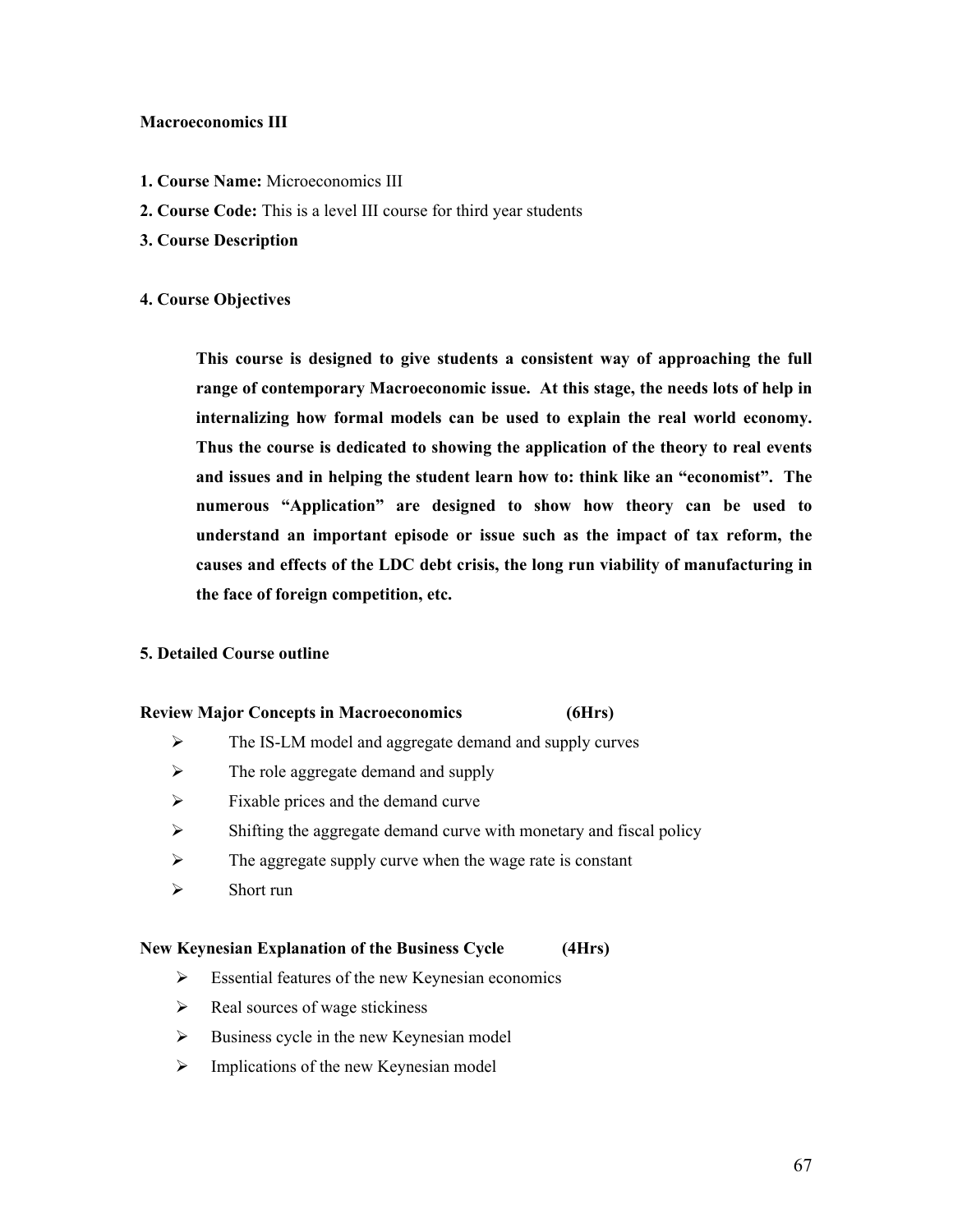## **The Classic and Keynesian Model of Income and Employment: The Nature and Extent of**

### **the Keynesian Revolution (4Hrs)**

- $\triangleright$  General theory
- $\triangleright$  Evolutionary or revolutionary
- $\triangleright$  Criticism of Keynesian theory
- $\triangleright$  Practical implications of the theory

#### **Unemployment and Full Employment (4Hrs)**

- $\triangleright$  Types of unemployment
- $\triangleright$  Meaning of full employment
- $\triangleright$  The classical view of employment
- $\triangleright$  The Keynesian view and implication
- $\triangleright$  Other views on full employment
- $\triangleright$  Measures to achieve and maintain full employment

#### **Applicability of Keynes Theory to Underdeveloped Countries**

#### **(4Hrs)**

- $\triangleright$  Keynesian assumption and underdeveloped countries
- $\triangleright$  The Keynesian tools and underdeveloped countries
- $\triangleright$  Policy measures and LDCs

### **Term Structure of Interest Rate (4Hrs)**

- $\triangleright$  Measuring of interest rate structure
- $\triangleright$  Factors determining the term structure of interest rate
- $\triangleright$  Theories of term structure of interest rate

## **An Extension of an IS and LM Function general Equilibrium of Product and Money Market (4Hrs)**

- $\triangleright$  Introduction of the general equilibrium
- $\triangleright$  The product market equilibrium
- $\triangleright$  The money market equilibrium
- General equilibrium of product and money market changes in general equilibrium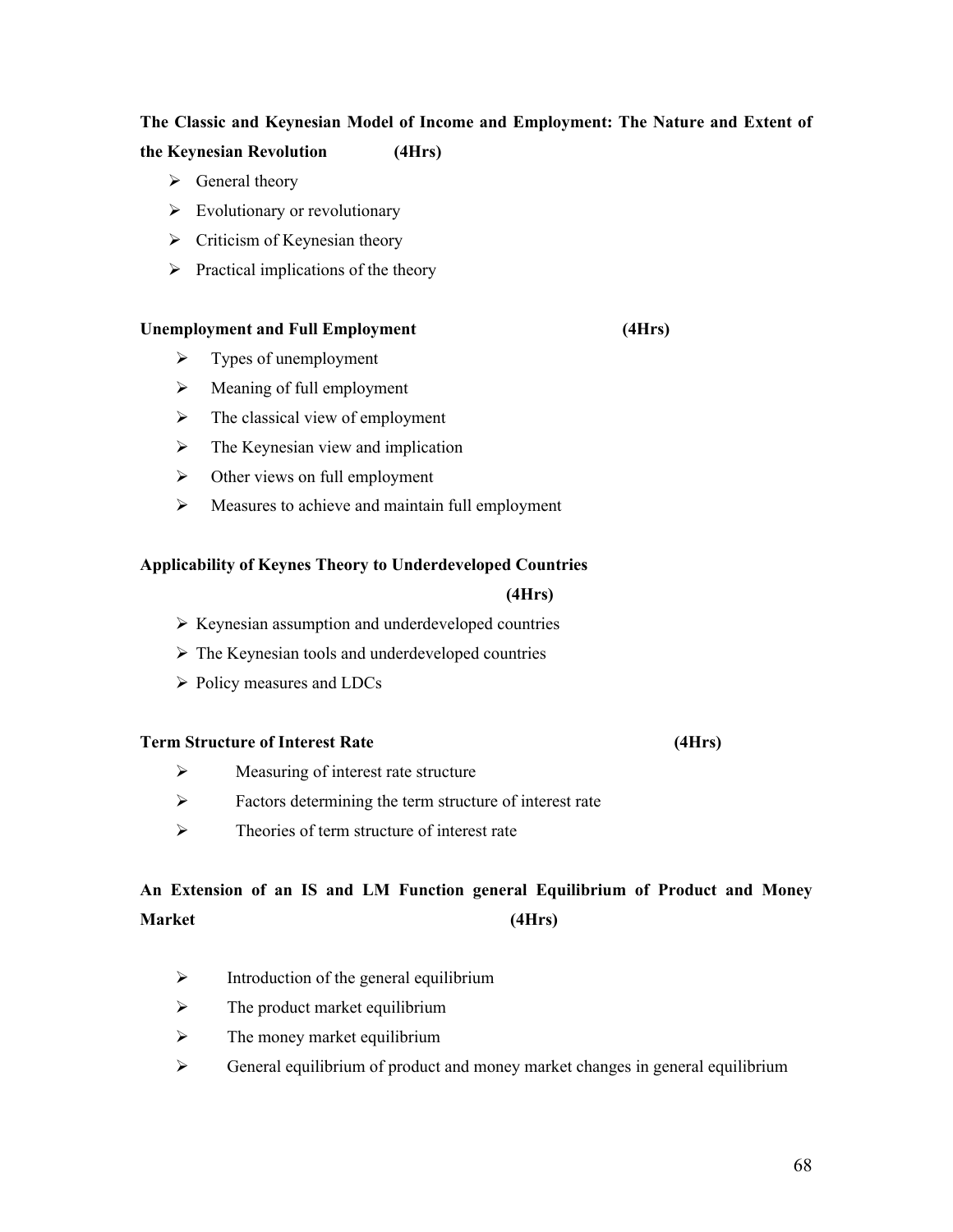#### **Wage-Price Flexibility and Employment (8Hrs)**

- $\triangleright$  Introduction and interpretation of wage and price flexibility
- $\triangleright$  The classical views
- $\triangleright$  Keynes's criticism of the classical view
- $\triangleright$  Keynesian view and interpretation
- $\triangleright$  Keynesian views on money-wage reduction and employment
- $\triangleright$  The Keynes effect and its criticism
- $\triangleright$  The pigou effect and its criticism
- $\triangleright$  Difference between the pigou effect and real balance
- $\triangleright$  Flexible monetary policy

#### **Inflation (8Hrs)**

- $\triangleright$  Introduction and meaning of inflation
- $\triangleright$  The inflationary gap
- **EXECUTE:** Demand-pull or monetary theory of inflation
- $\triangleright$  Cost-push inflation
- $\triangleright$  Demand-pull Vs cost-push inflation
- $\triangleright$  Mixed demand-pull cost push inflation
- $\triangleright$  Sectoral or demand-shift inflation, structural inflation
- $\triangleright$  Mark-up inflation
- $\triangleright$  Open and suppressed inflation
- $\triangleright$  The Philips curve
- $\triangleright$  The relation between unemployment and inflation
- $\triangleright$  Stagflation, its analysis and effects
- $\triangleright$  Friendman's view
- $\triangleright$  The long-run Philips curve
- $\triangleright$  Cases of inflation
- $\triangleright$  Measures to control inflation and how they are applied in Uganda Effects of inflation

#### **Business Cycle: Meaning and Nature (6Hrs)**

- $\triangleright$  Meaning and the reasons for cycles
- $\triangleright$  Types of cycles
- $\triangleright$  Phases of a business cycle
- $\triangleright$  Recovery

### 69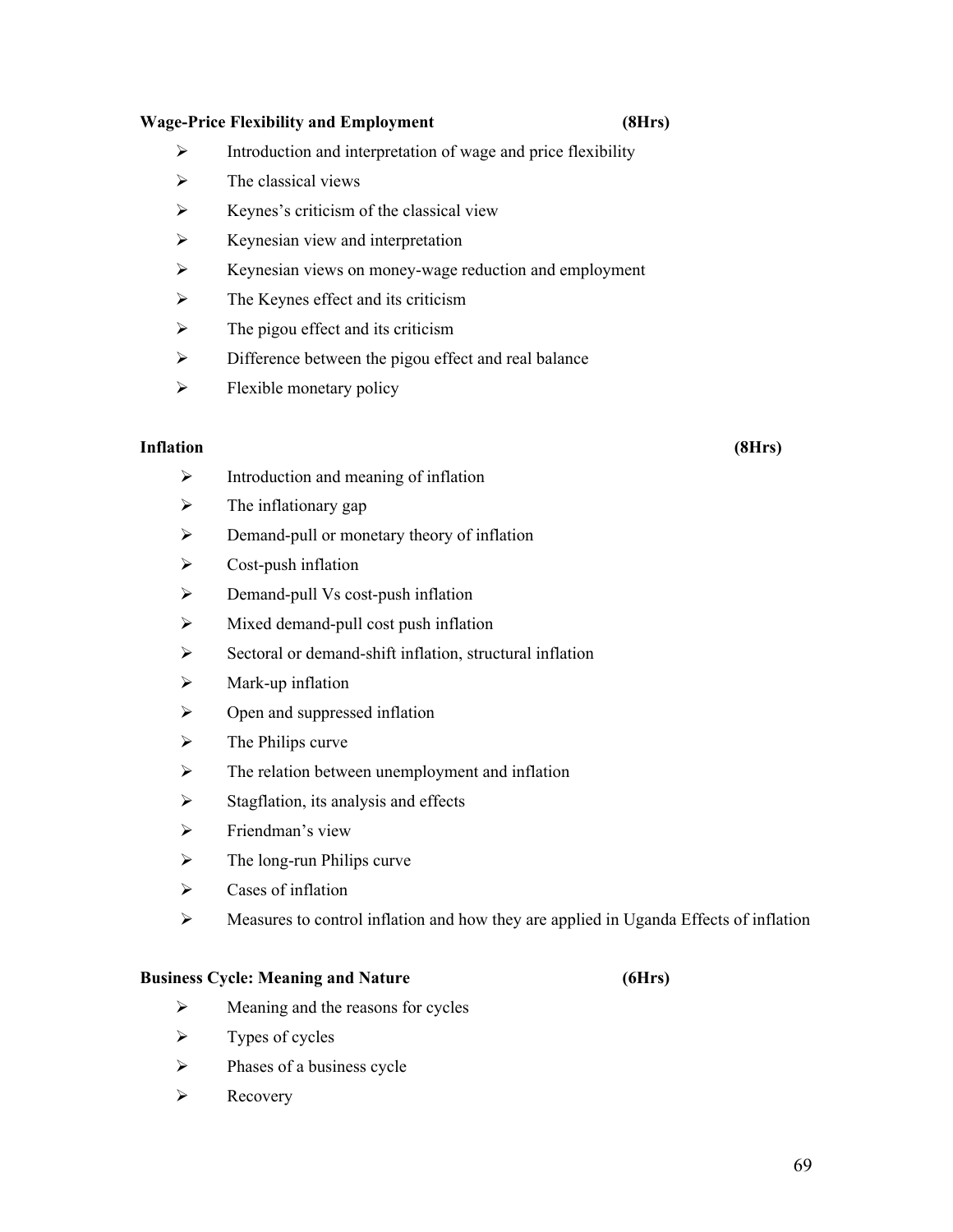- $\triangleright$  Prosperity
- Recession
- $\triangleright$  Depression
- $\triangleright$  Hawtrey's monetary theory of the trade cycle and its criticism
- $\triangleright$  Sehumpeter's theory of innovation and its criticism
- $\triangleright$  Keynesian theory of the trade cycle and its criticism

#### **Managing the Global Economy (8 Hrs)**

- $\triangleright$  International financial system
- $\triangleright$  Pure floating exchange rates
- $\triangleright$  Fixed exchange rates
- $\triangleright$  Classical gold standard
- $\triangleright$  Managed exchange rates
- $\triangleright$  International cooperation
- International institutions: Bretton Woods system, IFM, World Bank, Demise of Bretton Woods system, Today's hybrid system

#### **6. Suggested Reading List**

The references include but not limited to the following:

- *Baumol W.J and Blinder Alan, (2002),* Macroeconomics Principles and Policy
- *Abel and Bermake 2001.* Macroeconomics. Library of Congress Cataloging in Publication
- *Baily Neil Martin and Fredman (2003),* Macroeconomics: Financial markets and the International Sector, Richard D. Irwin Inc
- *Franson H.W. (1999).* Macroeconomic Theory and Policy,  $2^{nd}$  Ed. Princeton University, New Delhi
- *Edward Shapiro, 2000*, Macroeconomics Analysis
- *Kohn Meri, 2000* Macroeconomics. Library of Congress. Cataloging in publication data
- $\triangleright$  *Lindsey and Dolar, 2002* Macroeconomics 8<sup>th</sup> Ed. Library of Congress. Cataloging in publication
- $\triangleright$  *Mankilo G.N. 1997*, Macroeconomics 3<sup>rd</sup> Ed. Harvard University
- *McConnell, Campbell and Brue, 2000*, Macroeconomics principles, Problems and Policies,  $14<sup>th</sup>$  Ed. New York Mcgrew-hill inc
- *Jingan 2001*, macroeconomics Theory A-18, Rana pratapBagh, Delhi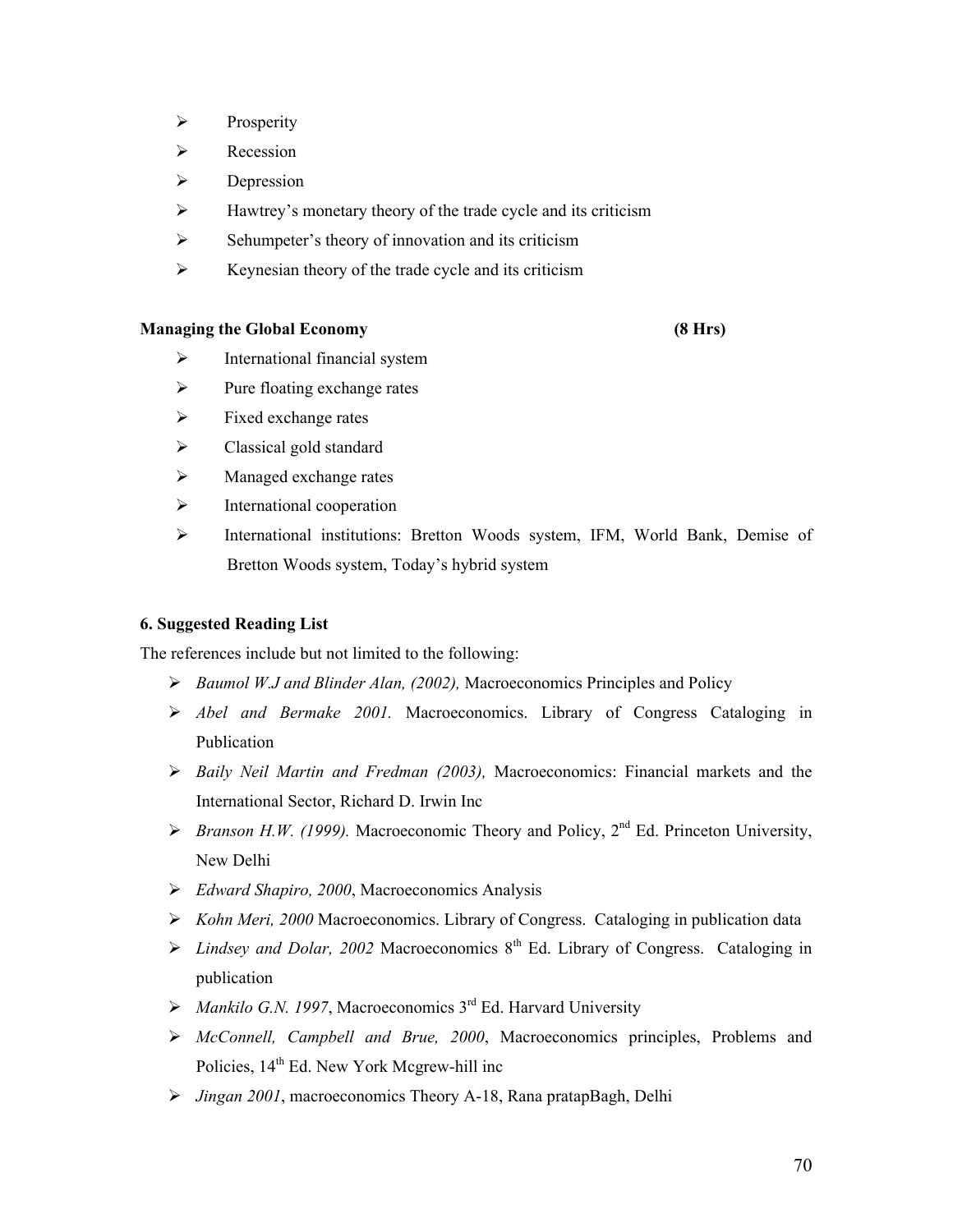#### **Public Finance and Fiscal Policy**

- **1. Course Name:** Public Finance and Fiscal Policy
- **2. Course Code:** This is a level III course
- **3. Course Description**
- **4. Course Objectives**

**This course is to equip learners with issues relating to taxation and public expenditure in developing countries. Students should be able to apply the issues learnt into the practical experience of developing economies.**

#### **5. Detailed Course outline**

#### **Introduction (7Hrs)**

- $\triangleright$  Definition and various types of public sector finance
- $\triangleright$  Similarities and non-similarities
- $\triangleright$  Public finance and economic system
- $\triangleright$  Principle of maximum social advantage

#### **Public Revenue (7Hrs)**

- $\triangleright$  Revenue receipts, capital receipts
- $\triangleright$  What is a tax?, tax base
- $\triangleright$  Buoyancy and elasticity of a tax
- $\triangleright$  Principles of taxation
- Characteristics of a good system and objectives of taxation in LDCs

#### **Tax Burden (8Hrs)**

- > Introduction
- $\triangleright$  Theories; ability to pay theory, objectives indices of ability to pay, subjective indices of ability to pay
- $\triangleright$  Optimal taxation, taxable capacity-short run factors and long run factors
- $\triangleright$  Usefulness of taxable capacity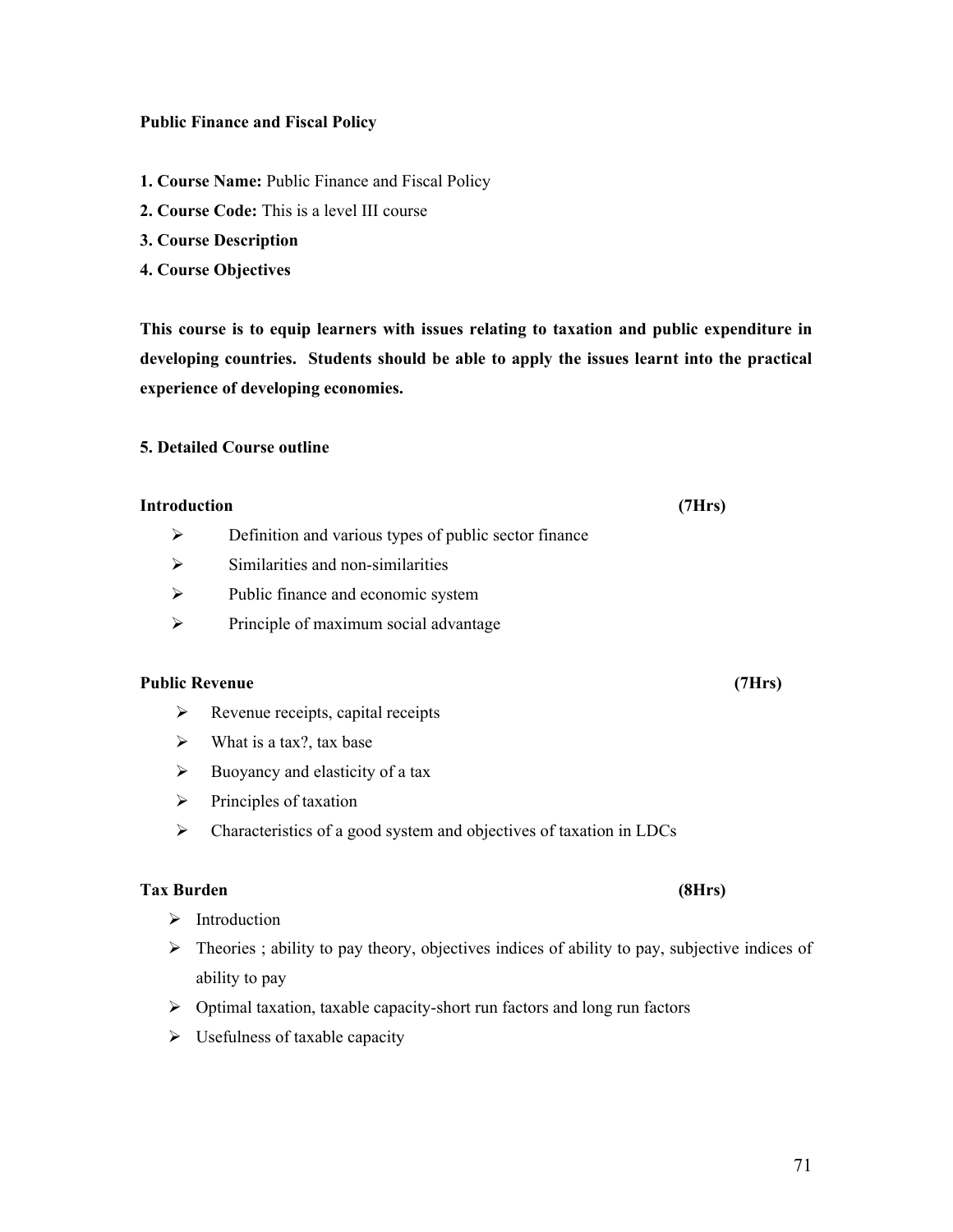## **Incidence of Taxes (14Hrs)**

- $\triangleright$  The impact, incidence and effects of a tax
- Forward and backward shifting theories of tax shifting; concentration theory, diffusion theory, demand and supply theory.
- $\triangleright$  Imposition of a specific tax, adv alorem tax; a tax on monopoly, oligopoly, on profits on income.
- $\triangleright$  Deficit financing as a hidden tax
- $\triangleright$  Problem of double taxation

## **Classification and Choices of Taxes (8Hrs)**

- $\triangleright$  Single Vs Multiple tax system
- $\triangleright$  Proportional Vs progressive tax system (arguments for  $\&$  against)
- $\triangleright$  Direct Vs indirect taxes (arguments for and against)
- $\triangleright$  Effects of taxation (production and growth, different taxes, supply of resources, distribution, inequality, economic stabilisation).

## **Public Debt (4Hrs)**

- $\triangleright$  Meaning of public debt, private debt
- $\triangleright$  public debt and economic growth, inflation, economy regulation
- $\triangleright$  Public debt and taxation

## **Public Expenditure (10Hrs)**

- $\triangleright$  Meaning and nature of public expenditure
- $\triangleright$  Theories of public expenditure; Wagner's law of increasing state activities, Wiseman-Peacock hypothesis, the critical limit hypothesis.
- $\triangleright$  Demand and supply of government service
- $\triangleright$  Comparison between private and public expenditure
- $\triangleright$  Pure theory of public expenditure, kind of public expenditure, canons of public expenditure, effects of public expenditure.

## **Public Budget (4Hrs)**

- $\triangleright$  Introduction
- $\triangleright$  Types of budgets, importance of budgets

72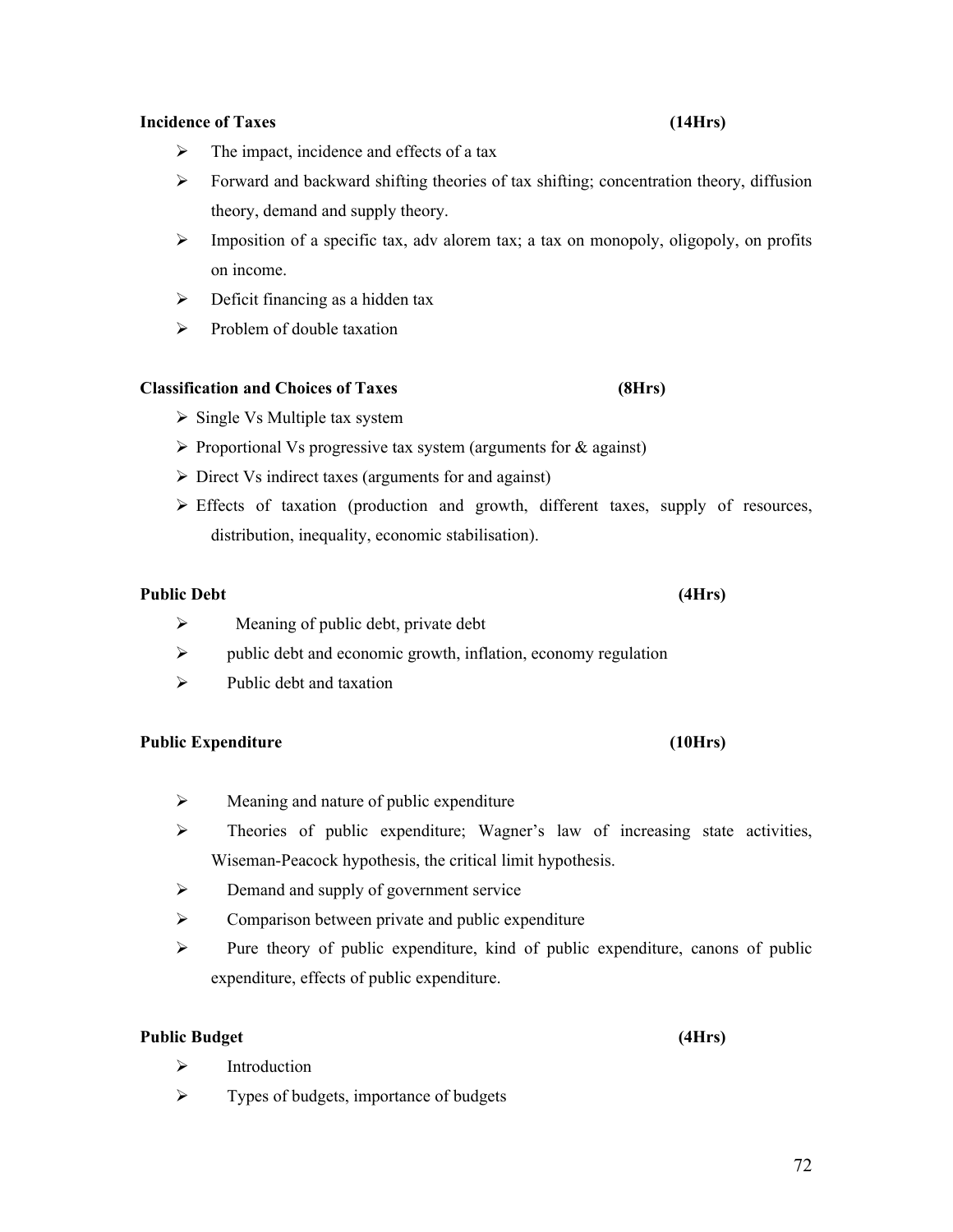$\triangleright$  Causes and implications of budget deficits

## **6. Suggested Reading List**

The references include but not limited to the following:

- *Dr. Bhatia H.L, (2003):* Public finance, Vikas publishing House PVT Ltd, New Delhi,  $24<sup>th</sup>$  Ed.
- *Herber P.B, (1999*): Modern Public Finance. New Delhi
- *Bahemuka K.P, (2001)*: Income Tax in Uganda, Fountain Publishers.
- > *Stuart Wall A.G, (1998):* Applied Economics, An Introductory Course, 7<sup>th</sup> Ed, Longman London and New York.
- *Mushgrave & Mushgrave*: Public Finance, Theory and Practice strings, Public Sector Economics.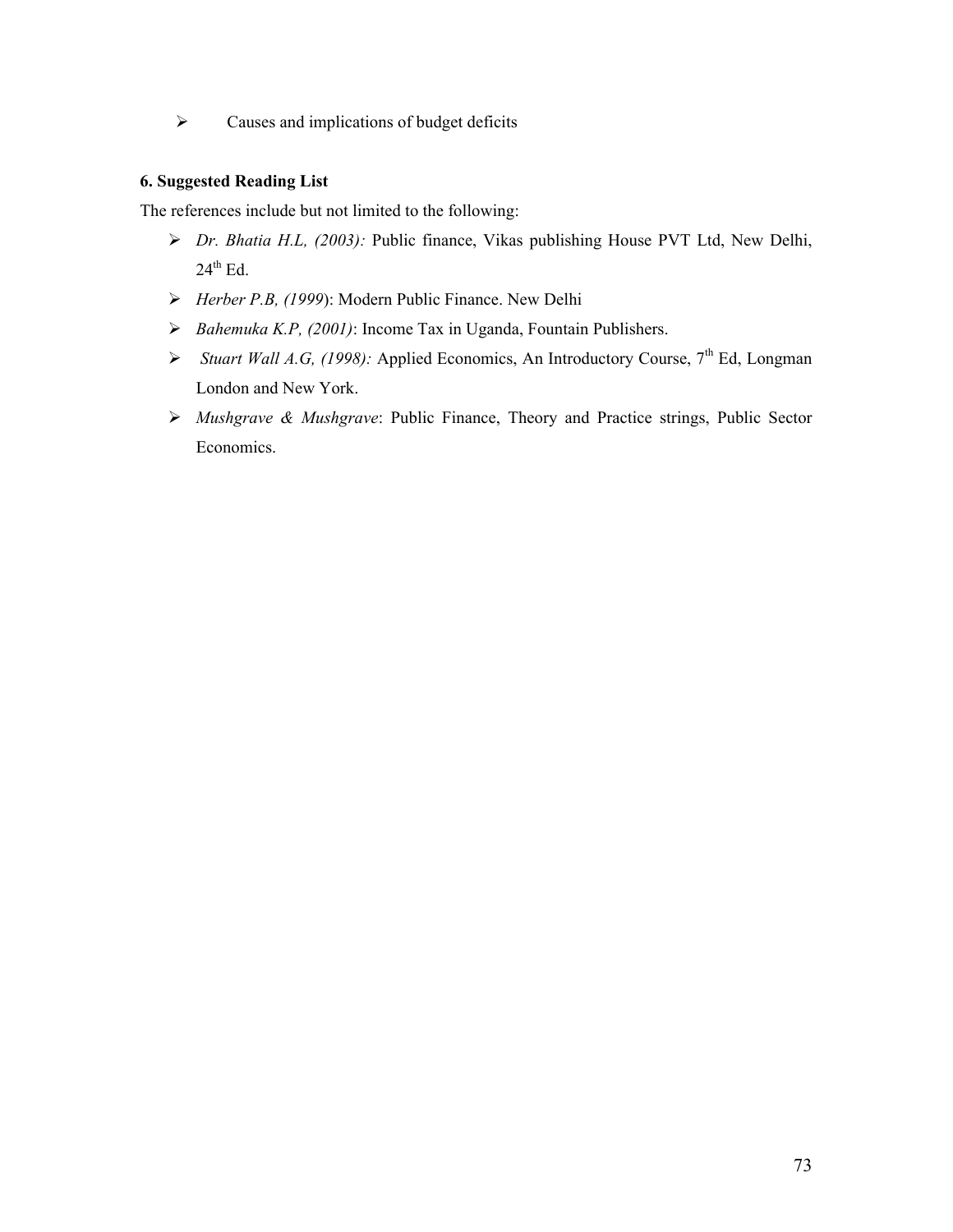### **Economic Planning and Policy**

- **1. Course Name:** Economic Planning and Policy
- **2. Course Code:** This is a level III course
- **3. Course Description**
- **4. Course Objectives**

**The major objectives of the course avail the students with the analytical tools examine the planning techniques and how they influence policies. The focus of the course is on planning theories, models and illustrative examples of planning techniques are reviewed.**

**Additionally the course aims at providing students with an insight on how policies and planning techniques can promote economic stability and sustainability especially in the developing countries.** 

## **5. Detailed Course outline**

#### **Planning (4Hrs)**

Introduction to Economic Planning and policy

- $\triangleright$  Concept of economic planning
- $\triangleright$  Principles of economic planning
- $\triangleright$  Case for and against planning
- $\triangleright$  Characteristics of a sound policy

## **Planning Process (12Hrs)**

- $\triangleright$  The planning process
- $\triangleright$  Process of systematic planning
- $\triangleright$  Plan administration and plan implementation
- $\triangleright$  Plan formulation
- $\triangleright$  Requisites for successful planning
- $\triangleright$  Planning by direction and planning by inducement
- $\triangleright$  Bottom-up versus Top-down approach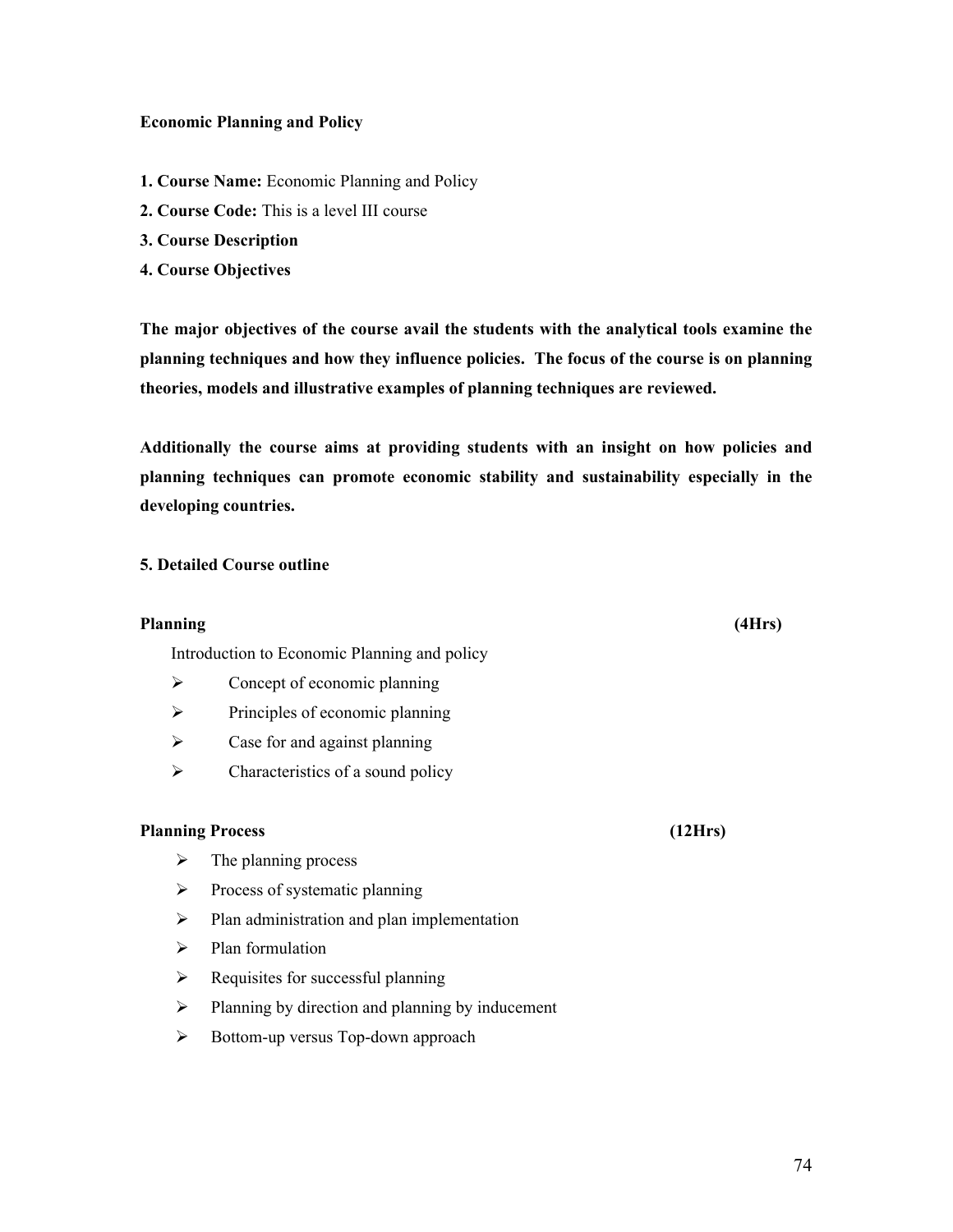| Importance of planning model<br>➤                                                   |  |  |  |  |  |
|-------------------------------------------------------------------------------------|--|--|--|--|--|
|                                                                                     |  |  |  |  |  |
| Aggregate planning model<br>➤                                                       |  |  |  |  |  |
| Sect oral planning model<br>➤                                                       |  |  |  |  |  |
| Inter-industry planning model<br>➤                                                  |  |  |  |  |  |
| Input-output model<br>➤                                                             |  |  |  |  |  |
|                                                                                     |  |  |  |  |  |
| <b>Micro planning</b><br>(8Hrs)                                                     |  |  |  |  |  |
| Cost benefit analysis<br>➤                                                          |  |  |  |  |  |
| Social accounting<br>➤                                                              |  |  |  |  |  |
| Environmental impact assessment<br>➤                                                |  |  |  |  |  |
| Project evaluation<br>$\blacktriangleright$                                         |  |  |  |  |  |
|                                                                                     |  |  |  |  |  |
| <b>Planning Experience</b><br>(8Hrs)                                                |  |  |  |  |  |
| Economic planning in Uganda<br>➤                                                    |  |  |  |  |  |
| The future of economic planning<br>➤                                                |  |  |  |  |  |
| The crisis in Uganda<br>≻                                                           |  |  |  |  |  |
|                                                                                     |  |  |  |  |  |
| <b>Policy</b>                                                                       |  |  |  |  |  |
| Overview of policy instruments and their characteristics<br>(4 Hrs)                 |  |  |  |  |  |
|                                                                                     |  |  |  |  |  |
| Policies related to population and human recourse management                        |  |  |  |  |  |
| (4 Hrs)                                                                             |  |  |  |  |  |
|                                                                                     |  |  |  |  |  |
| Policies related to saving, investment, capital formation foreign capital and trade |  |  |  |  |  |
| (4 Hrs)                                                                             |  |  |  |  |  |
|                                                                                     |  |  |  |  |  |
| Policies related to agricultural and industrial development<br>(4 Hrs)              |  |  |  |  |  |
|                                                                                     |  |  |  |  |  |

Policies related to stabilization, structural adjustment, liberalization and globalization

**(4 Hrs)**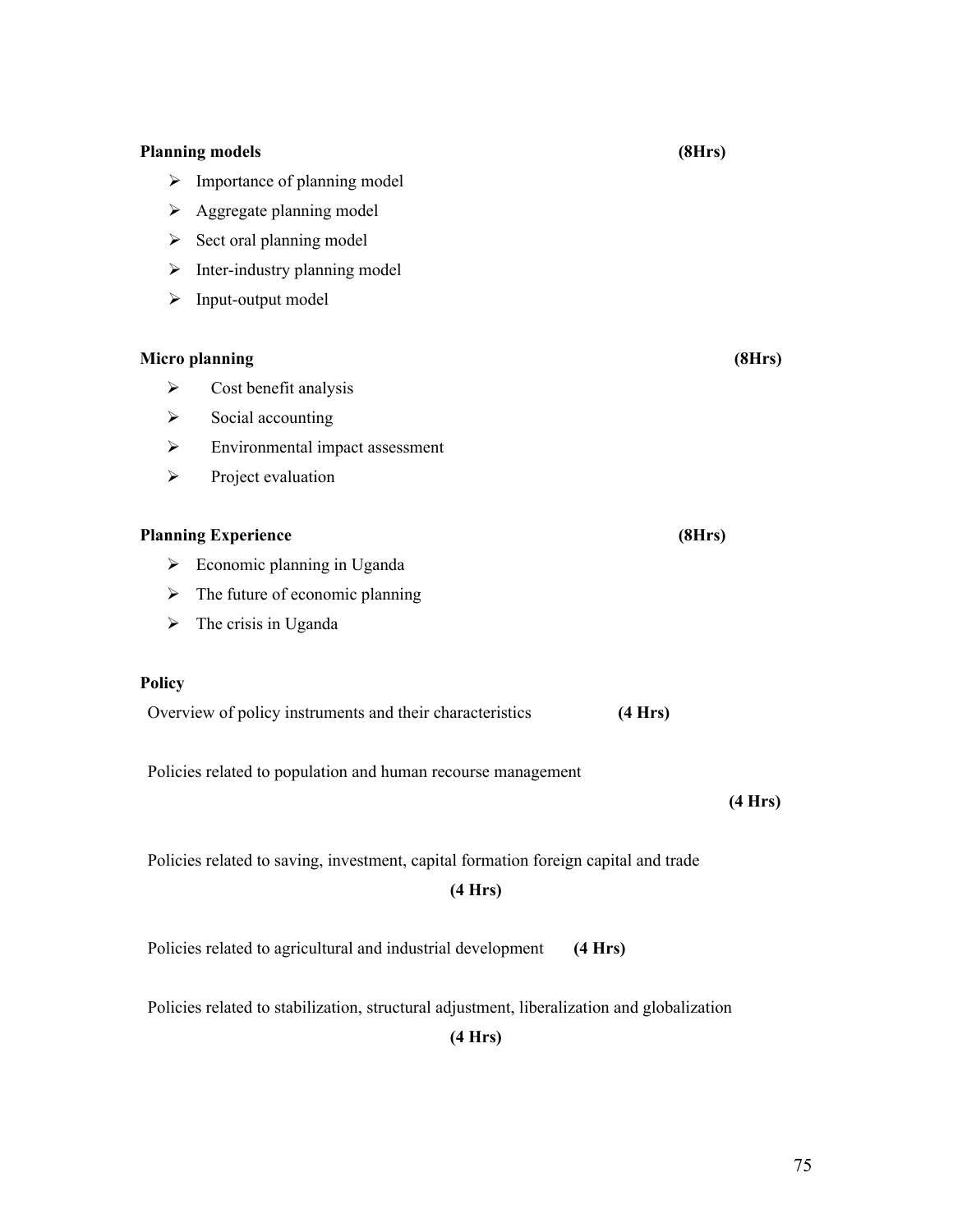# **6. Suggested Reading List**

- Agrawal A.N and Kundan Lal (1977), Economic planning, Vikas publishing House PVT, New Delhi
- $\triangleright$  Tingan M.L ( ), Leading Issue in Economic Development, 6<sup>th</sup> Ed., Oxford University Press, New York
- $\triangleright$  Michael P. Todaro and Stephen C. Smith (2003), Economic Development 8<sup>th</sup> Ed. Addison Wesley, New York
- $\triangleright$  Silverster, Economic Growth, Development and planning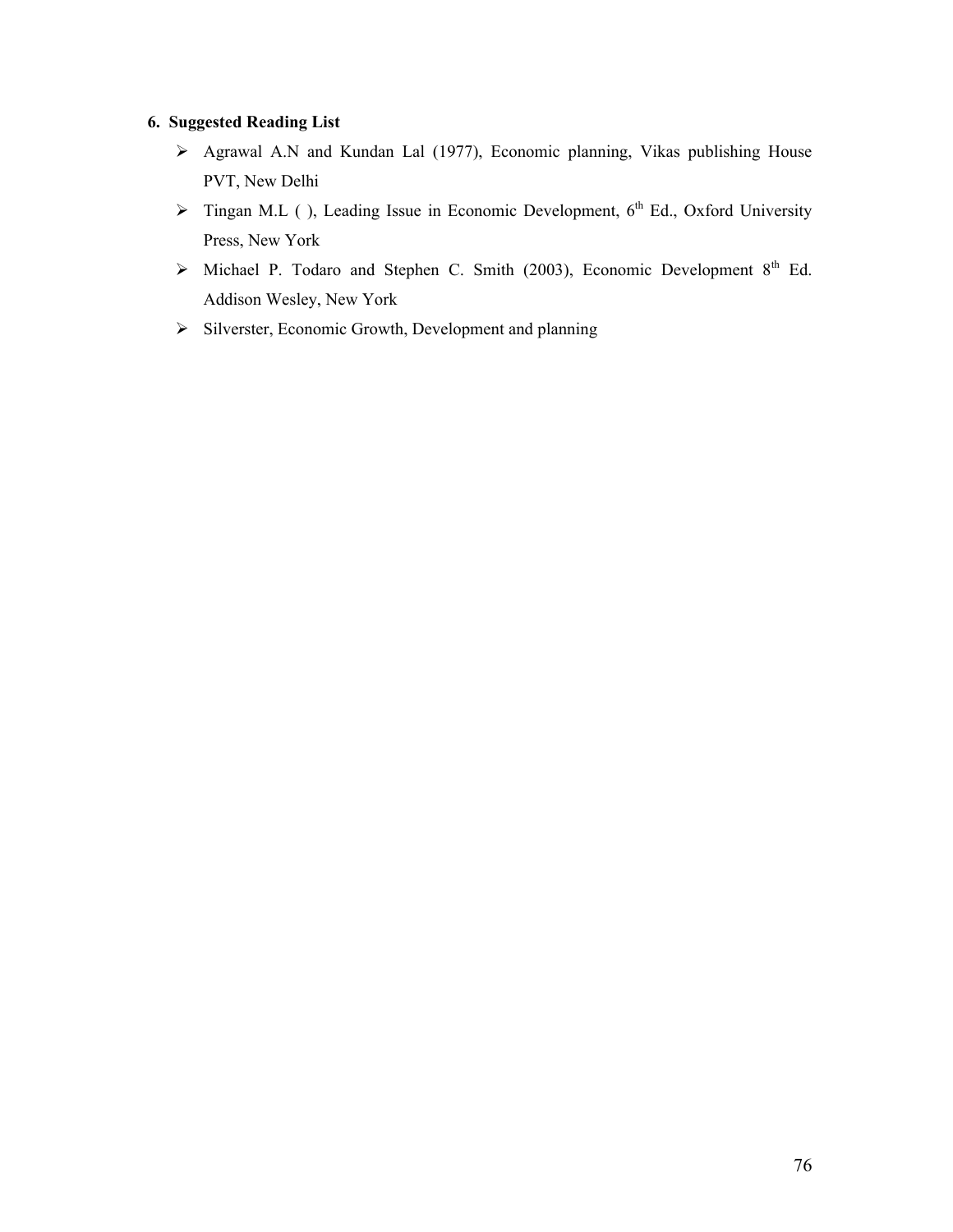### **Economic Research Methods**

- **1. Course Name:** Economic research Methods (4CU)
- **2. Course Code:**
- **3. Course Description**
- **4. Course Objectives**

**The main objective of the course is to equip learners with analytical skills in understanding the basic concepts of research in social sciences. They should be able to write a research proposal and a research report. They should be able to conduct field research apply the skills in the context of action oriented research relevant in solving real life situations.** 

## **5. Detailed Course outline**

| The research process | (8Hrs)                                      |         |
|----------------------|---------------------------------------------|---------|
| ⋗                    | Theory as a foundation of research problem  |         |
| ➤                    | Type of research                            |         |
|                      | <b>Research methodology Foundation</b>      | (12Hrs) |
| ➤                    | The scientific method                       |         |
| ➤                    | The methodology of social science research  |         |
| ➤                    | Research methodology in economics           |         |
|                      | <b>Formulation of a research Proposal</b>   | (8Hrs)  |
| ➤                    | Planning the research                       |         |
| ➤                    | The research problem                        |         |
| ➤                    | Objectives, significance and scope          |         |
| ➤                    | Literature review and conceptual framework  |         |
|                      | <b>Research Methods and procedures</b>      | (16Hrs) |
| ≻                    | Data collection methods and sampling types  |         |
| ➤                    | Research instruments and their construction |         |
| ≻                    | Data coding, entry, cleaning and analysis   |         |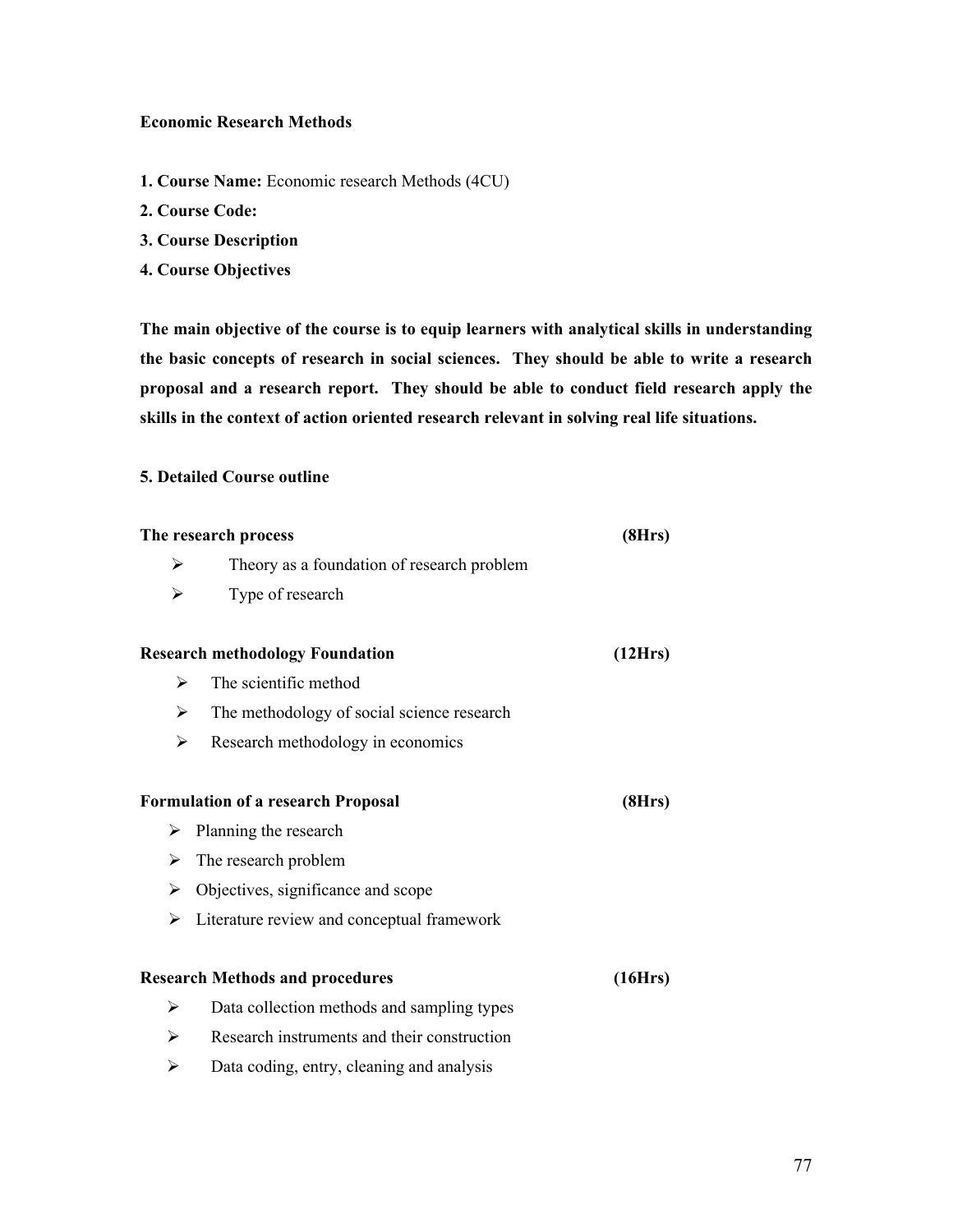### **Production of end Product (16Hrs)**

- $\triangleright$  Presentation of results
- $\triangleright$  Styles of writing the research report and referencing
- $\triangleright$  Dissemination of research findings

## **6. Suggested Reading List**

## **Monetary Economics**

**1. Course Name:** Monetary Economics (4CU)

## **2. Course Code:**

## **3. Course Description**

## **4. Course Objectives**

The main objective of the course is to equip learners with analytical skills in understanding the basic concepts of monetary economics in the context of developing countries. They should be able to apply the skills in developing monetary policies

## **5. Detailed Course outline**

### **Issues in Monetary Economics (8Hrs)**

- 
- $\triangleright$  Definition and functions of money
- $\triangleright$  Evaluation of monetary standards
- Advantages and disadvantages of a monetary economy
- $\triangleright$  The quantity theory of money

## **The Demand of Money (8Hrs)**

- $\triangleright$  The scientific method
- $\triangleright$  The methodology of social science research
- $\triangleright$  Research methodology in economics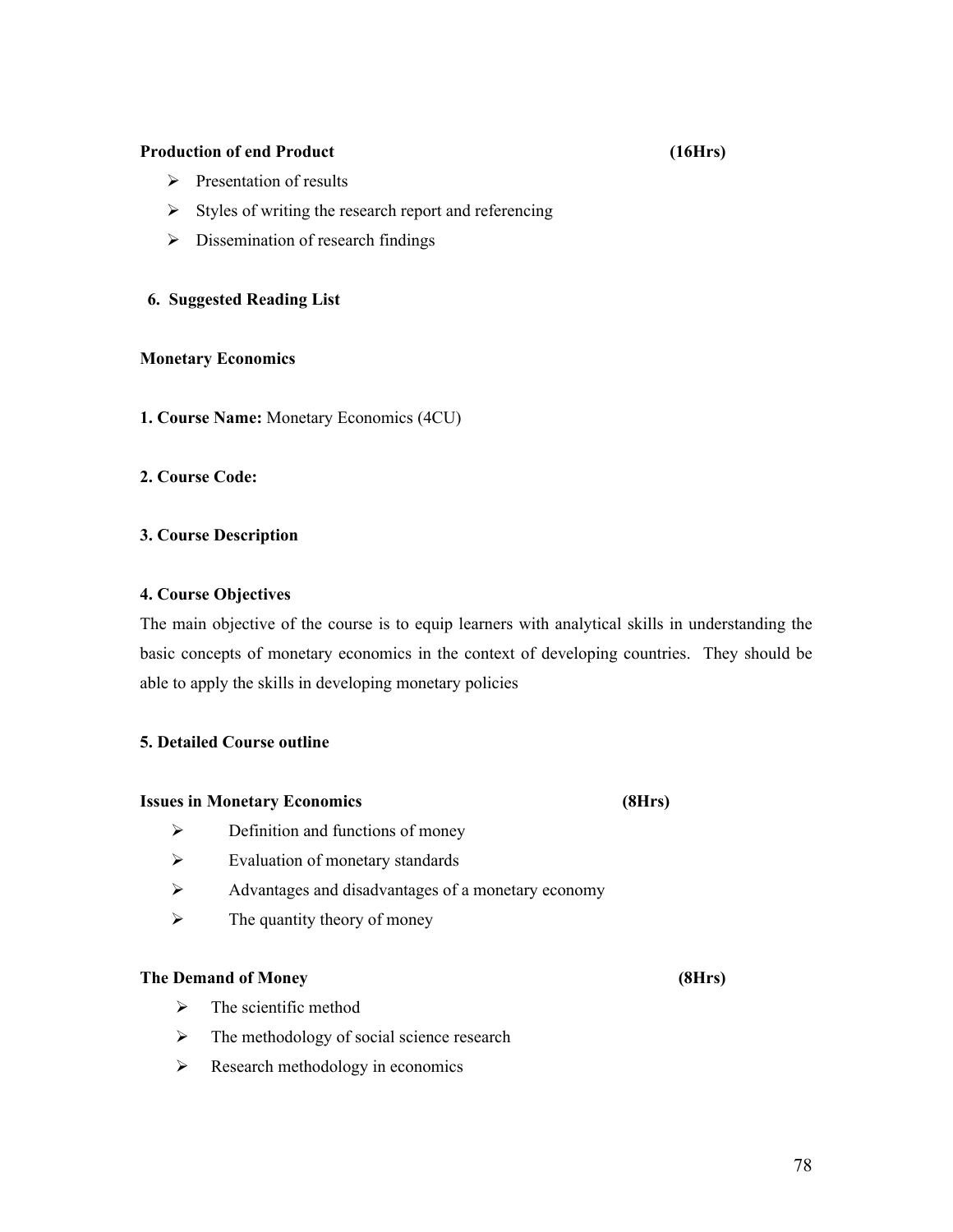## **Formulation of a research Proposal (8Hrs)**

- $\triangleright$  Keynes and transactions theories of demand for money
- $\triangleright$  Portfolio theories of money demand; The Baumol Tobin model
- $\triangleright$  The monetarists views on the demand for money

# **The Hansen Hickisian IS-LM Curve Analysis (12Hrs)**

- $\triangleright$  Equilibrium level of income
- $\triangleright$  Classical and Keynesian analysis

## **Money Supply (8Hrs)**

- $\triangleright$  Balance of payment, fiscal policy, policy mix and balance and money supply process
- $\triangleright$  Instruments for varying money supply like, bank rate, open market operations etc.

# **Financial Intermediation (8Hrs)**

- $\triangleright$  Financial intermediaries contract between banking and non-bank financial intermediaries
- $\triangleright$  Credit markets, money and capital markets
- $\triangleright$  Formal and informal money markets
- $\blacktriangleright$

# **Monetary Institutions (8Hrs)**

- $\triangleright$  Commercial banks and their functions
- $\triangleright$  Central bank and its functions
- $\triangleright$  Bank deposits, credit allocation and money/credit multiplier

## **Money in a Monetary Economy (8Hrs)**

- $\triangleright$  Changing paradigms in monetary economics
- $\triangleright$  Monetary policy in developing countries

## **6. Suggested Reading List**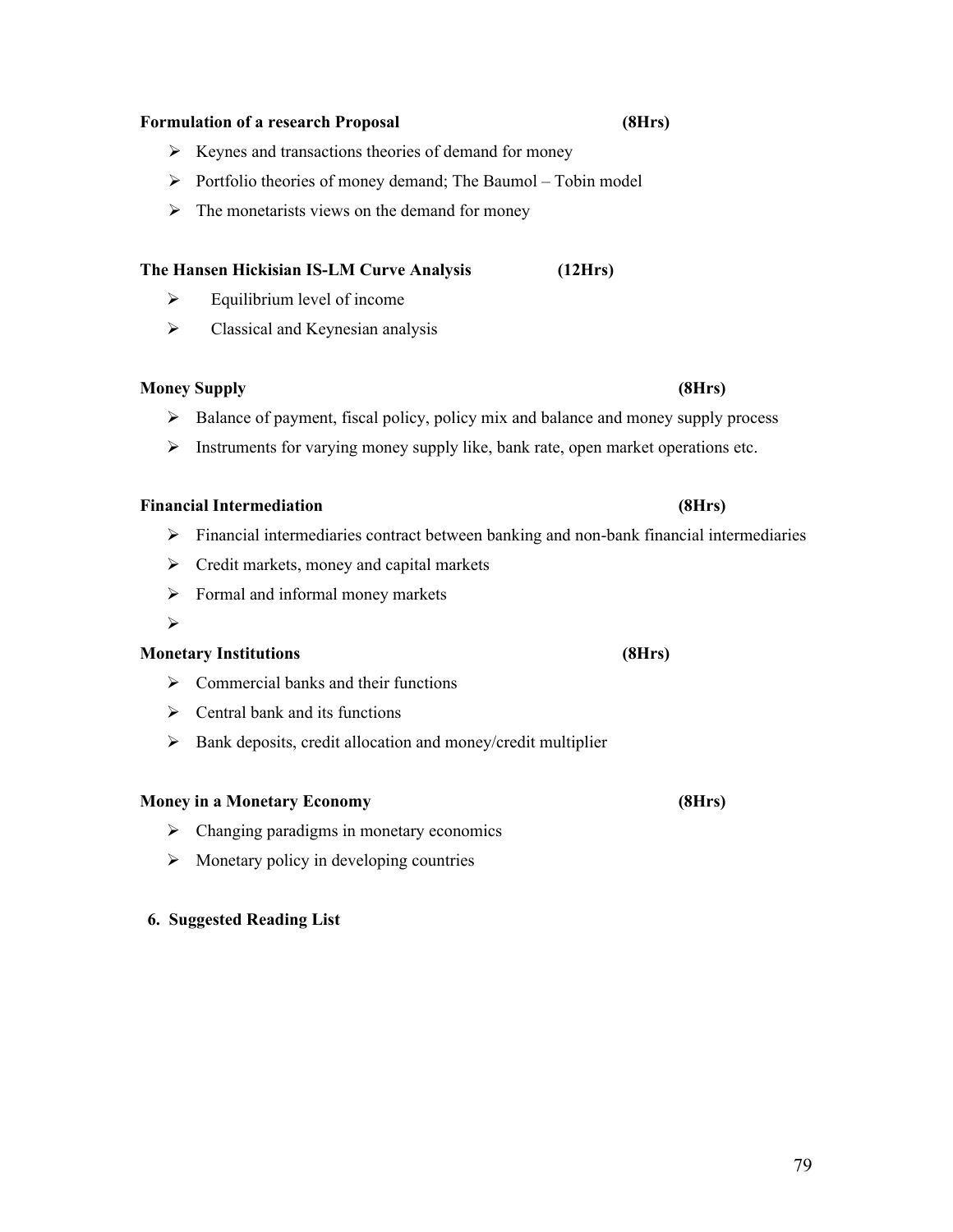### **International Economics**

- **1. Course Name:** International Economics
- **2. Course Code:** This is level II or III course
- **3. Course Description**

### **4. Course Objectives**

**The main objective of the course is to introduce students to various aspects of trade theory and expose them to current issues in international economic relations. It will broaden and sharpen the student's analytical ability. Greater emphasis will be placed on the analysis and application of international economic theories to the problems of developing countries. Special reference will be made to the Ugandan economy.**

**Upon completion of the course, the students should have the theoretical and practical foundations necessary for a more advanced study in the field of international economics or be able to undertake employment that requires some background of international economies.**

#### **5. Detailed Course outline**

#### **Part I**

### **Introduction (2Hrs)**

- $\triangleright$  The basis for, and gains from international trade
- Distinction between internal and international trade
- $\triangleright$  The subject matter of international economics
- $\triangleright$  The purpose of international economic theories and policies
- Current international economic problems

### **The Classical International Trade Theories (2Hrs)**

- $\triangleright$  Absolute advantage
- $\triangleright$  Comparative advantage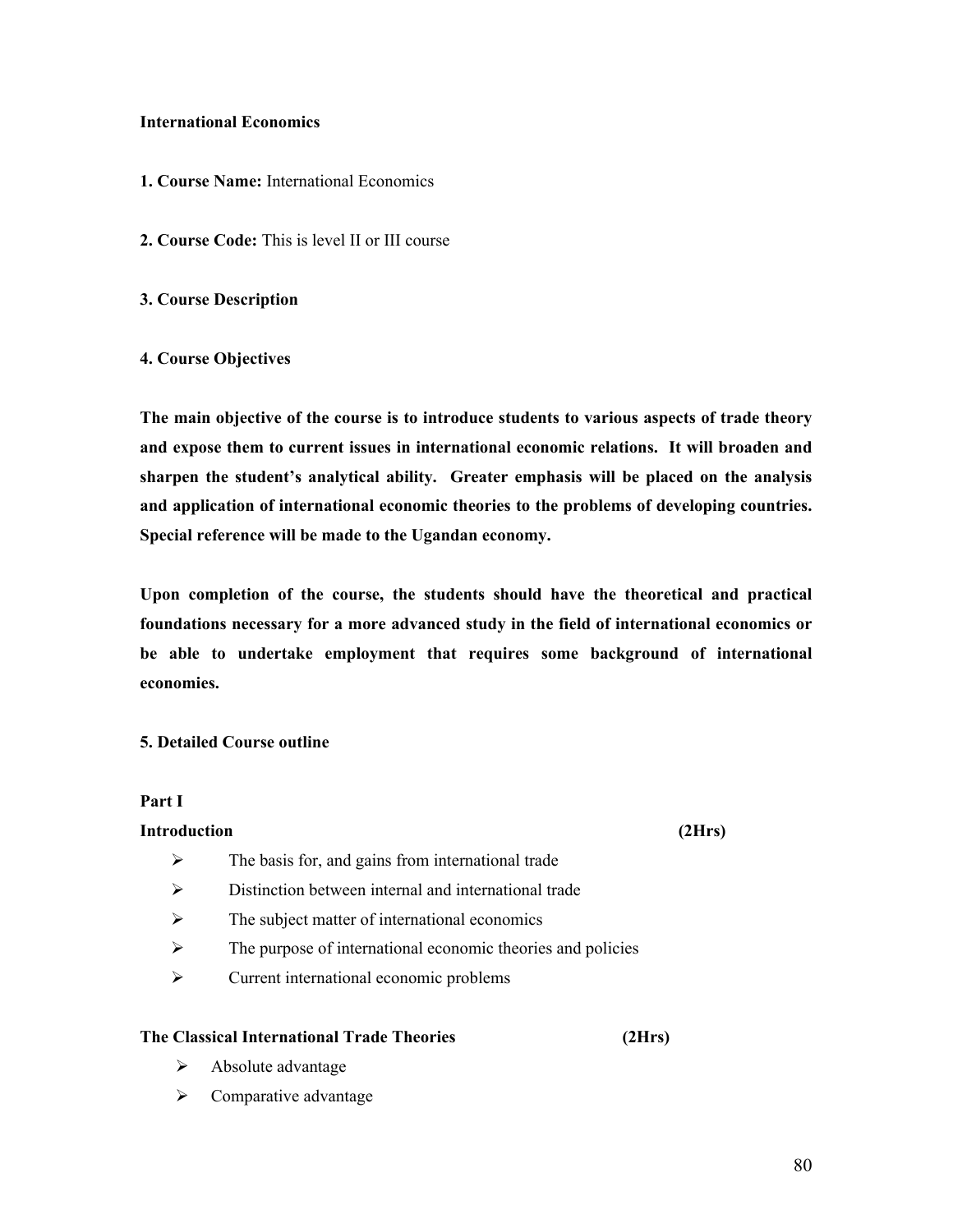## **International Trade Equilibrium: Neo-classical Analysis (8Hrs)**

- $\triangleright$  Trade equilibrium under constant, increasing and decreasing cost conditions
- $\triangleright$  Gains from exchange and gain from specialization
- $\triangleright$  International trade as a substitute for economic growth
- $\triangleright$  Theory of immeserizing growth

#### **The Modern Theory (4Hrs)**

- $\triangleright$  The Heckscher-Ohlin (H-O) theorem
- $\triangleright$  Leontif paradox
- $\triangleright$  Samuelson's factor-price equalization theory
- Rybcynski: factor endowment and relative commodity prices

#### **International Trade Restrictions and Policy (3Hrs)**

- $\triangleright$  Natural obstacles
- $\triangleright$  Man made obstacles
- $\triangleright$  Protectionism tools

#### **WTO, AGOA and IGAD (2Hrs)**

- $\triangleright$  Types of tariffs
- $\triangleright$  Arguments for and against tariffs
- $\triangleright$  Effects of tariffs on general and partial equilibria perspectives
- $\triangleright$  Theory of optimum tariffs

#### **Commercial Policy: The theory of customs Union (6Hrs)**

- $\triangleright$  Partial equilibrium analysis of a customs union
- $\triangleright$  Pre-custom union equilibrium
- $\triangleright$  Post-customs union equilibrium
- $\triangleright$  Net welfare effect of customs union
- $\triangleright$  General equilibrium analysis of a customs union
- $\triangleright$  The Lipsey model

#### **Part II: Open Economy Macroeconomics**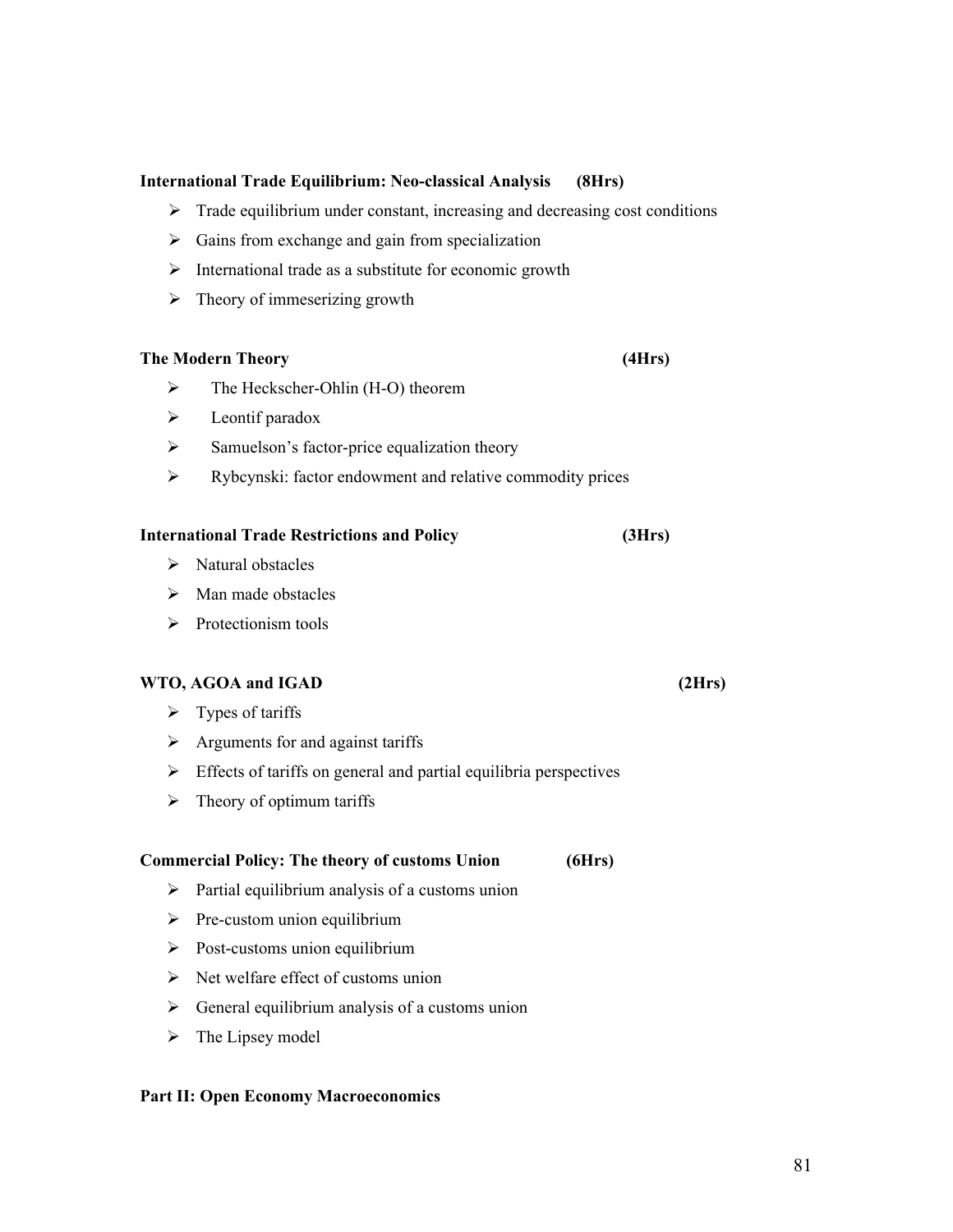# **Balance of Payments (BOPs): Definitions and Concepts (4Hrs)**

- **►** BOP accounts
- $\triangleright$  BOP settlement and adjustment
- $\triangleright$  Full employment equilibrium of true balance
- $\triangleright$  BOP and economic policy

# **Foreign Trade and National Economics (3Hrs)**

- $\triangleright$  Foreign trade multiplier with no foreign repercussions
- $\triangleright$  Feedback foreign trade multiplier model of investment

# **Balance of Payment and Foreign Exchange Rate (4Hrs)**

- $\triangleright$  Foreign exchange rate determination
- $\triangleright$  Falling foreign exchange rate situation
- $\triangleright$  Rising foreign exchange rate situation

## **Balance of Payments Adjustment Mechanisms (7Hrs)**

- $\triangleright$  BOP automatic adjustment with flexibility in prices, interest rates and income levels
- $\triangleright$  BOP automatic adjustment mechanism with flexibility in exchange rates
- $\triangleright$  Exchange rate policies: fixed or pegged, managed, floating

## **Balance of Payments Adjustment: Policy Issue (7Hrs)**

- $\triangleright$  Monetary and fiscal policies
- $\triangleright$  Devaluation
- $\triangleright$  Internal and external balance expenditure-changing and switching policies
- $\triangleright$  Exchange control

## **Optimum Currency Area Theories (4Hrs)**

- $\triangleright$  Factor mobility theory
- $\triangleright$  open economy theory
- $\triangleright$  product diversification theory
- $\triangleright$  propensity to inflation theory
- $\triangleright$  the policy-mix theory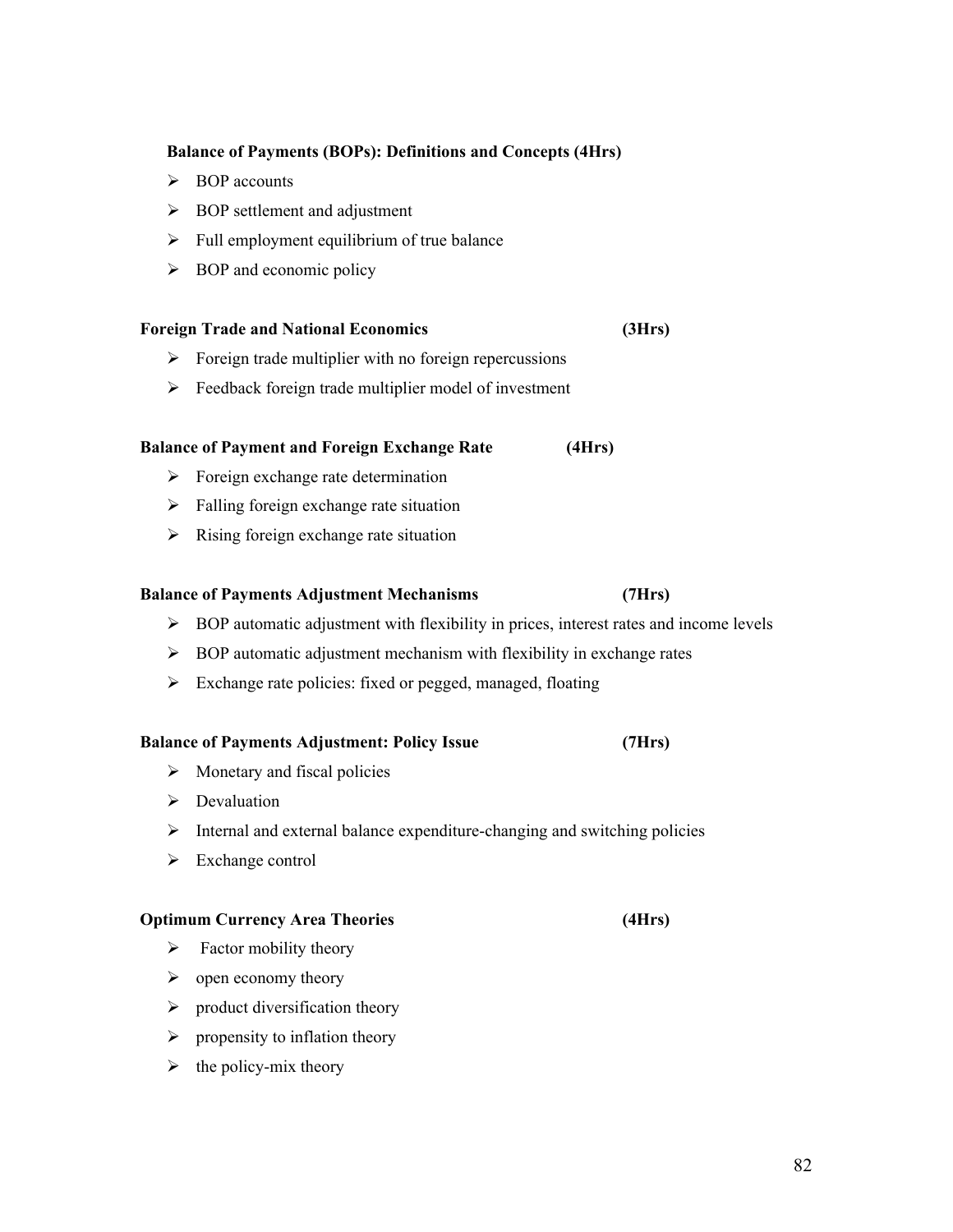## **International Liquidity and World Monetary System (6Hrs)**

- $\triangleright$  International liquidity
- $\triangleright$  Problem of inadequacy
- $\triangleright$  IMF and international liquidity
- $\triangleright$  The need for IMF and the objectives of IMF
- $\triangleright$  The international monetary system

## **6. Suggested Reading List**

## **The Uganda Economy**

- **1. Course Name:** The Uganda Economy
- **2. Course Code:** This is a level IIII course

## **3. Course Description**

This is an applied course in economics to fully utilize the economic theory to explain the Ugandan context.

## **4. Course Objectives**

**The main objective of the course therefore is to give an insight to the students on the performance of the Ugandan economy at the micro and macro levels. The course will cover:**

**All sector of the economy i.e. Agriculture, Industry, Service etc and all the macroeconomic problems such as inflation, unemployment, debt etc.**

**The specific objective therefore is to expose the students to the nature and working of the Ugandan economy as a business environment.**

## **5. Detailed Course outline**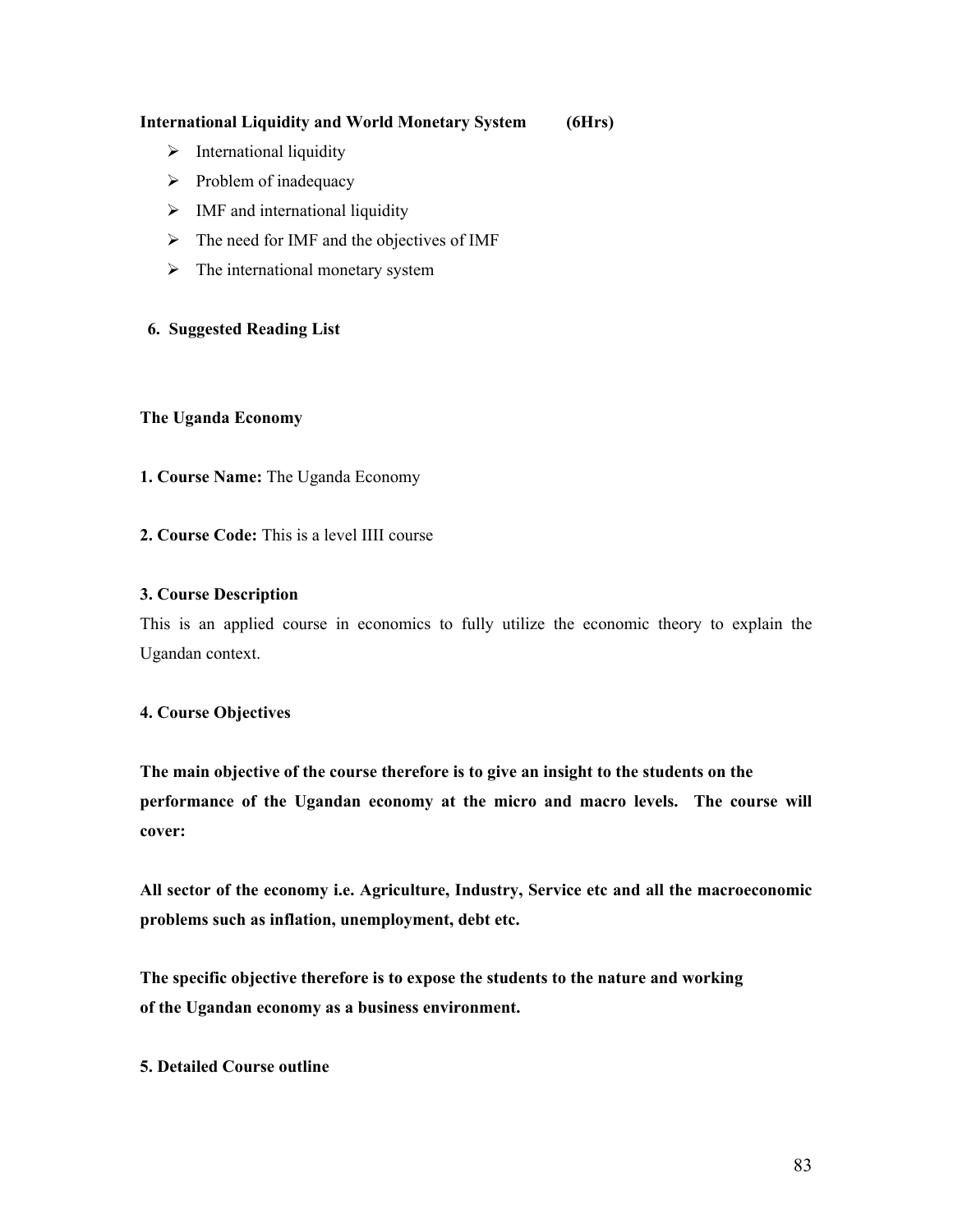## **Micro Dimensions of the Ugandan Economy (5Hrs)**

This will mainly look at poverty and other related indicators. It will give a background to the characteristics of LDC's and specifically the Ugandan case. Historical perspective of the Ugandan economy (before independence, pre liberalization and liberalization era) and the current structure of Ugandan economy.

## **National Income (5Hrs)**

This will mainly look at the performance of the different sectors in the economy e.g. agriculture, industry, service and public sectors in Uganda. Time series information will be collected for a given period of time before and after the economic recovery programme (ERP).

# **Inflation (5Hrs)**

The problem of inflation the Uganda case will be studied and policies that have been implemented to curb the situation will also be covered

# **External sector (5Hrs)**

This will mainly look at the performance of the export sector and debt problem. The exchange rate regime will also be studied and its impact on export and import competitiveness.

## **Monetary Sector (5Hrs)**

An analysis on the movement of monetary variables such as money supply, savings and other financial assets such as treasury bills will be covered using empirical data. Financial intermediate, from the Uganda case will also be examined.

## **Unemployment problems (5Hrs)**

This is a very big problem in the country at the moment. An analysis of the cases and possible solutions will be studied.

# **Structural Adjustment Programme (SAP) (5Hrs)**

These policies were adopted and fairly implemented in 1987 by the NRM government. There is need therefore to look at the policy package and their performance in Uganda.

# **Regional Cooperation/Economic Integration (5Hrs)**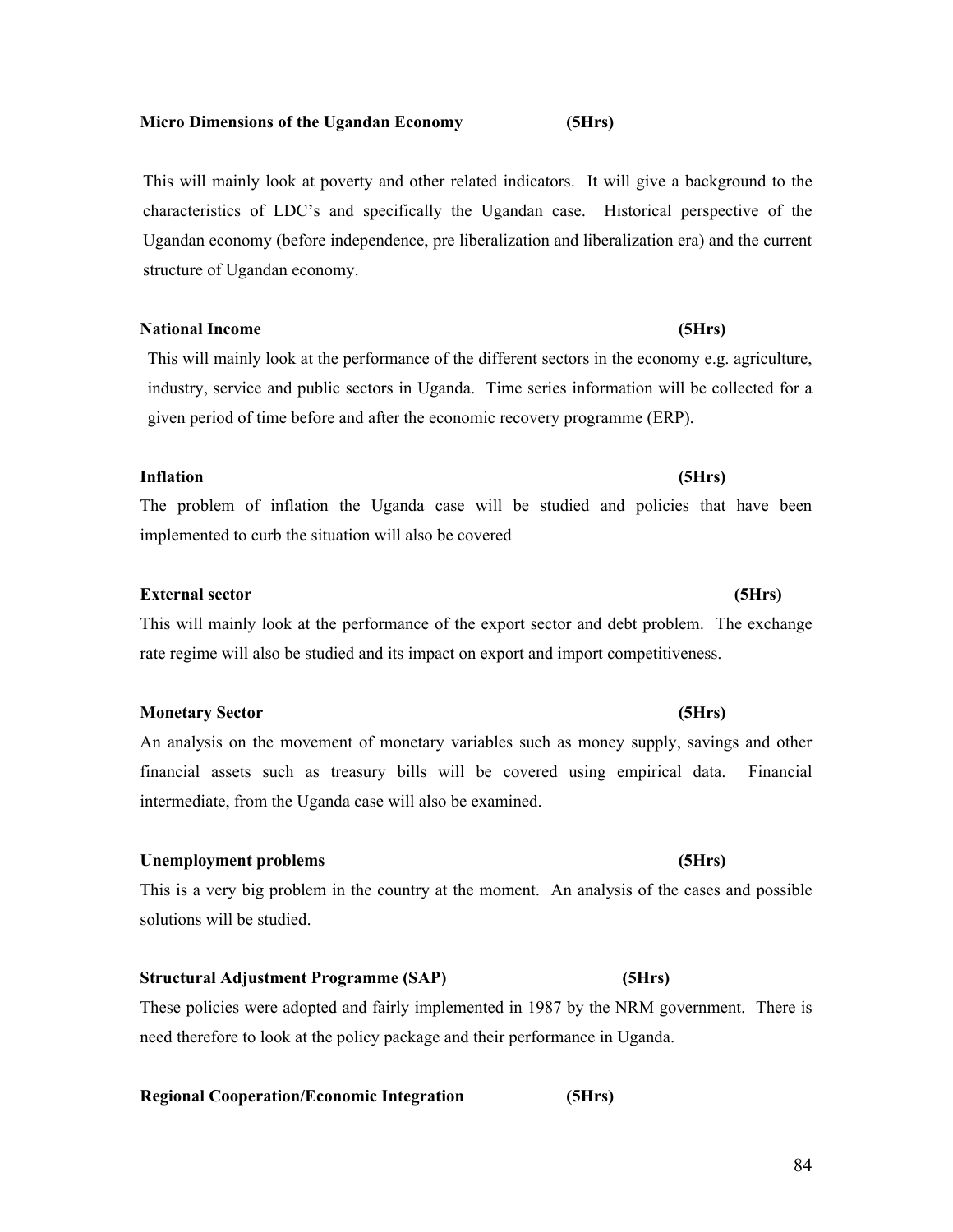This will mainly cover COMESA and newly rejuvenated East African cooperation.

### **Privatization (5Hrs)**

Theory and practice

### **6. Suggested Reading List**

There are no specific texts for this course but more recent papers and publications will be used. This will include:

*Birungi P, (1995),* Output Growth, Money Supply and Inflation in Uganda, an M.A. Dissertation, Makerere university

*Mbiire B. and Watumwa, (1992),* Money Supply, Exchange Rate and Inflation in Uganda: Peper presented at the AERC, Nirobi

*Ssemogerere G. (1995),* Employment and Labour Markets, During Adjustment in East and Southern Africa, the case of Uganda, Paper presented for ILO workshop.

*Fredrick Ebert Foundation, (1995),* Selected public lectures on privatization in Uganda

*Ssemogerere G.n. and Kasekende, L.A (1994),* Constraints to the development and Diversification of non-traditional Export in Uganda, 1981-90: Paper presented at the AERC

*The World Bank, (1993),* Uganda Growing out of Poverty, The World Bank, Washington D.C

………., (1996), Uganda the Challenge of Growth and Poverty Reduction, the Uganda Government, background to the Budget various issues

World Development report

Other relevant texts given by lecturer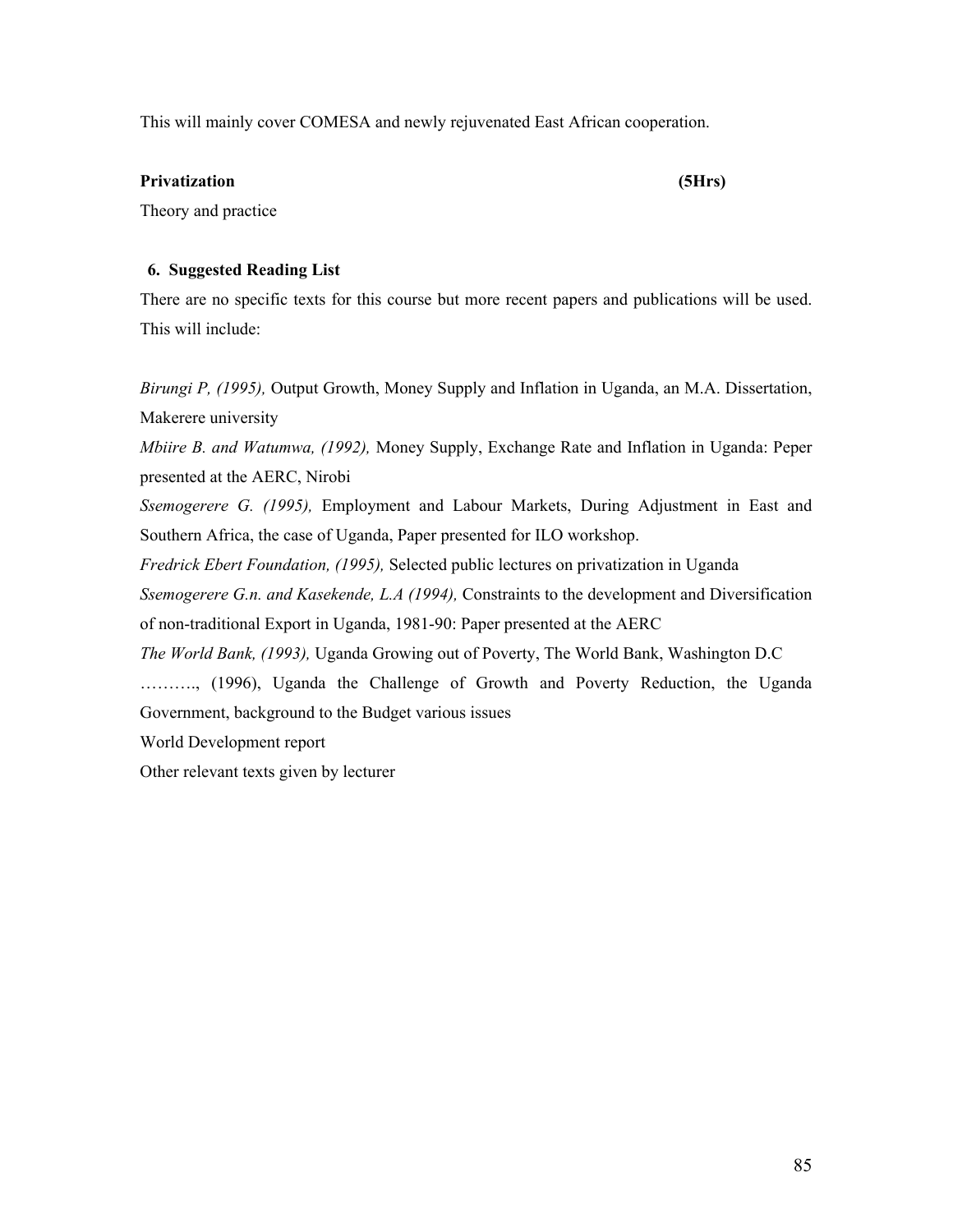## **History of Economic Thought**

- **1. Course Name:** Economic Thought
- **2. Course Code:** This is a  $2<sup>nd</sup>$  and  $3<sup>rd</sup>$  year course

## **3. Course Description**

The main parts of the course are 3

- $\triangleright$  Economic thought before the science of economics
- $\triangleright$  The evolution of economics as science
- $\triangleright$  General account of recent leading schools

### **4. Course Objectives**

- **To give the student a historical perspective of the development of economics as an important subject of study**
- **To help the student to start thinking rationally and help him/her develop his/her intellectual capacity**

## **5. Detailed Course outline**

The subject to be studied under economic thought before the science of economics are:

Economic thought of the Architects

- $\triangleright$  Oriental economic thought, especially the concepts of the Hebrewa and Hindus
- $\triangleright$  The economic thought of Aristotle and Plato
- $\triangleright$  The economic thought of the Romans
- $\triangleright$  The middle ages
- $\triangleright$  mercantilism

#### **Subject to be studied under the Evolution of Economics as a science are:**

- $\triangleright$  The physiocrates and the revolution in social philosophy
- $\triangleright$  Adam Smith, his immediate predecessors and the revolution in industry
- $\triangleright$  Malthus and the theory of distribution, especially the rent doctrine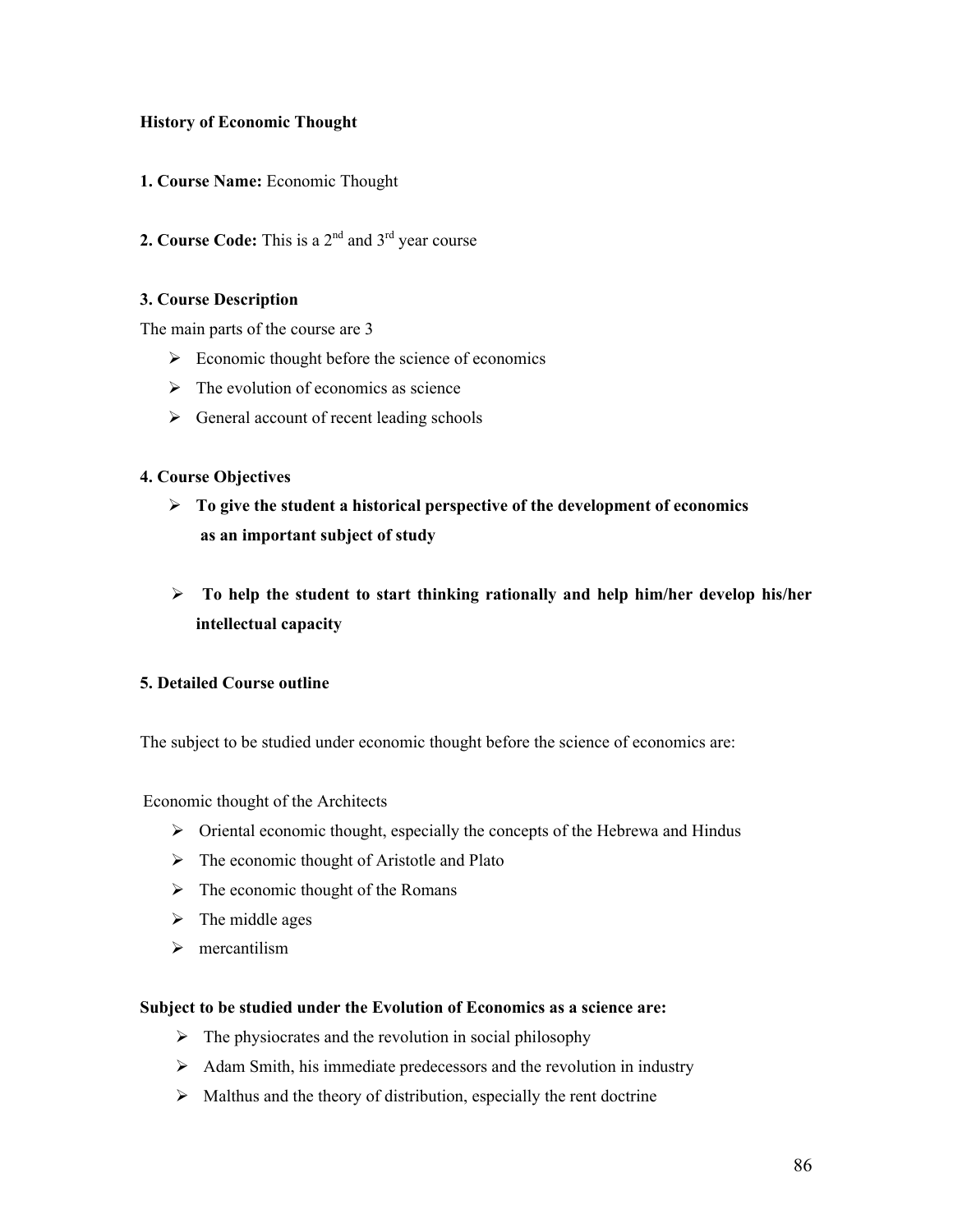- $\triangleright$  Senior and the abstainance theory
- $\triangleright$  Say and other general and French expositors
- $\triangleright$  John Stuart Mill and his principles of political economy
- $\triangleright$  The rise scientific socialism
- $\triangleright$  Jevons, Walras and the mathematical school
- $\triangleright$  Marshall and his system of equilibrium
- $\triangleright$  The development of business cycle theory
- $\triangleright$  Monopolistic and imperfect competition
- $\triangleright$  Veblen and institutionalism
- $\triangleright$  Keynes and his policies
- $\triangleright$  General equilibrium economics and econometrics

## **Subject to be studied under general account of recent leading school are:**

Economic thought in Germany and Austria from 1870 to World War II Economic thought in France (and Benelax) from 1870 to World War II Economic thought in England from 1870 to about 1936 Economic thought in the United State: 1870 – 1946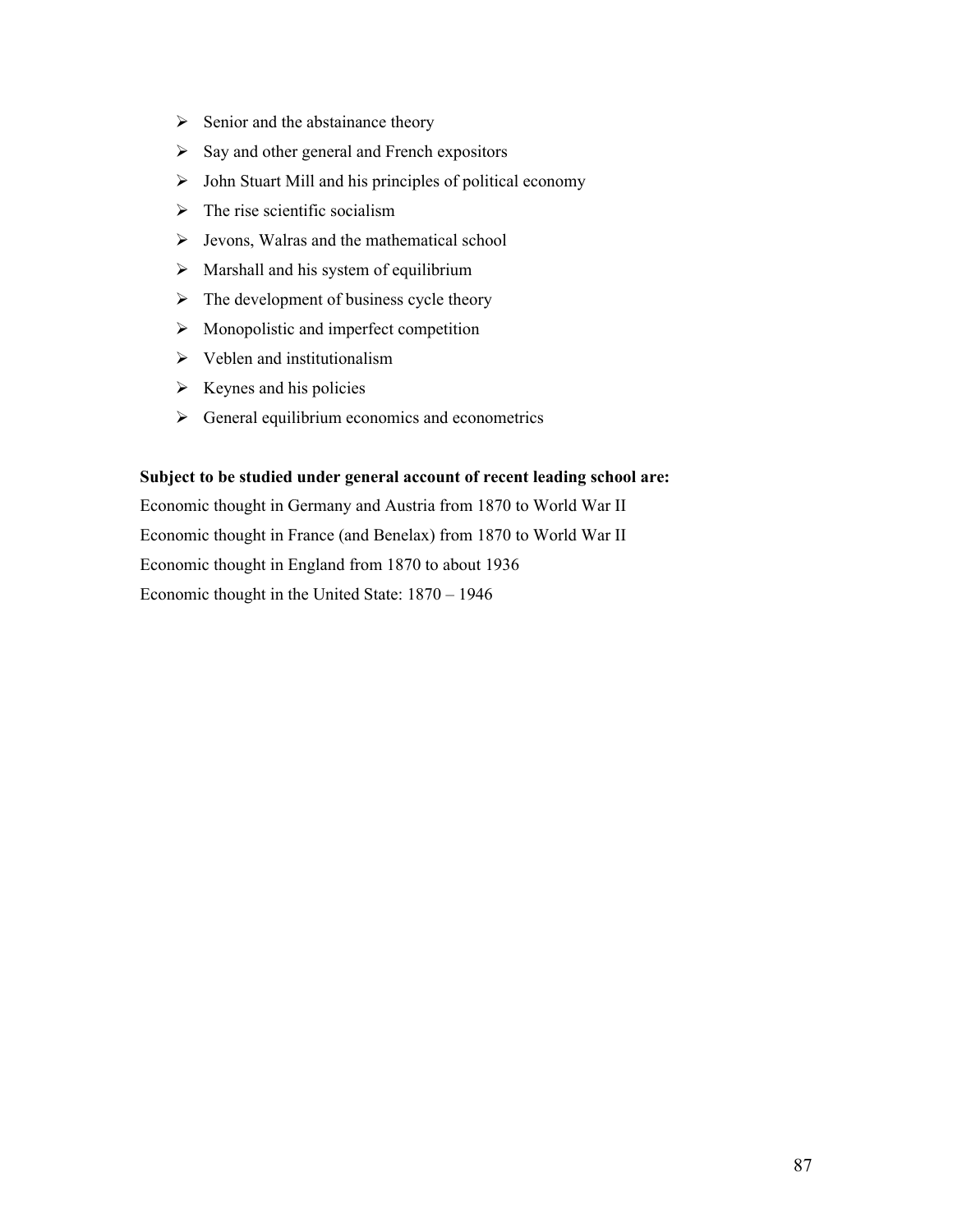### **Principles of Development Economics**

## **1. Course Name:** Principles of Development Economics

**2. Course Code:** This is a 1<sup>st</sup> Year Course and a requirement for Development Economics

### **3. Course Description**

The course will cover the following topics: introduction to development economics, economic growth and economic development, theories of development, challenges of economic development and education and development. Others will include health and development, foreign aid and foreign capital as well as country experience in economic development.

### **4. Course Objectives**

**To acquaint the students with the theory and concepts of development, so that they are able to understand the process of economic development in among different economies.** 

### **5. Detailed Course outline**

## **1.0 INTRODUCTION (4hrs)**

- $\triangleright$  Introduction to the concepts of development
- $\triangleright$  Why study Development Economics?
- $\triangleright$  Measuring Development
- $\triangleright$  Characteristics and problems of developing countries

#### **2.0 ECONOMIC GROWTH AND ECONOMIC DEVELOPMENT (6hrs)**

- **EXECUTE:** Definitions of Economic growth and Economic Development
- $\triangleright$  Differences and similarities
- $\triangleright$  Determinants/ causes of economic growth
- $\triangleright$  Obstacles to economic development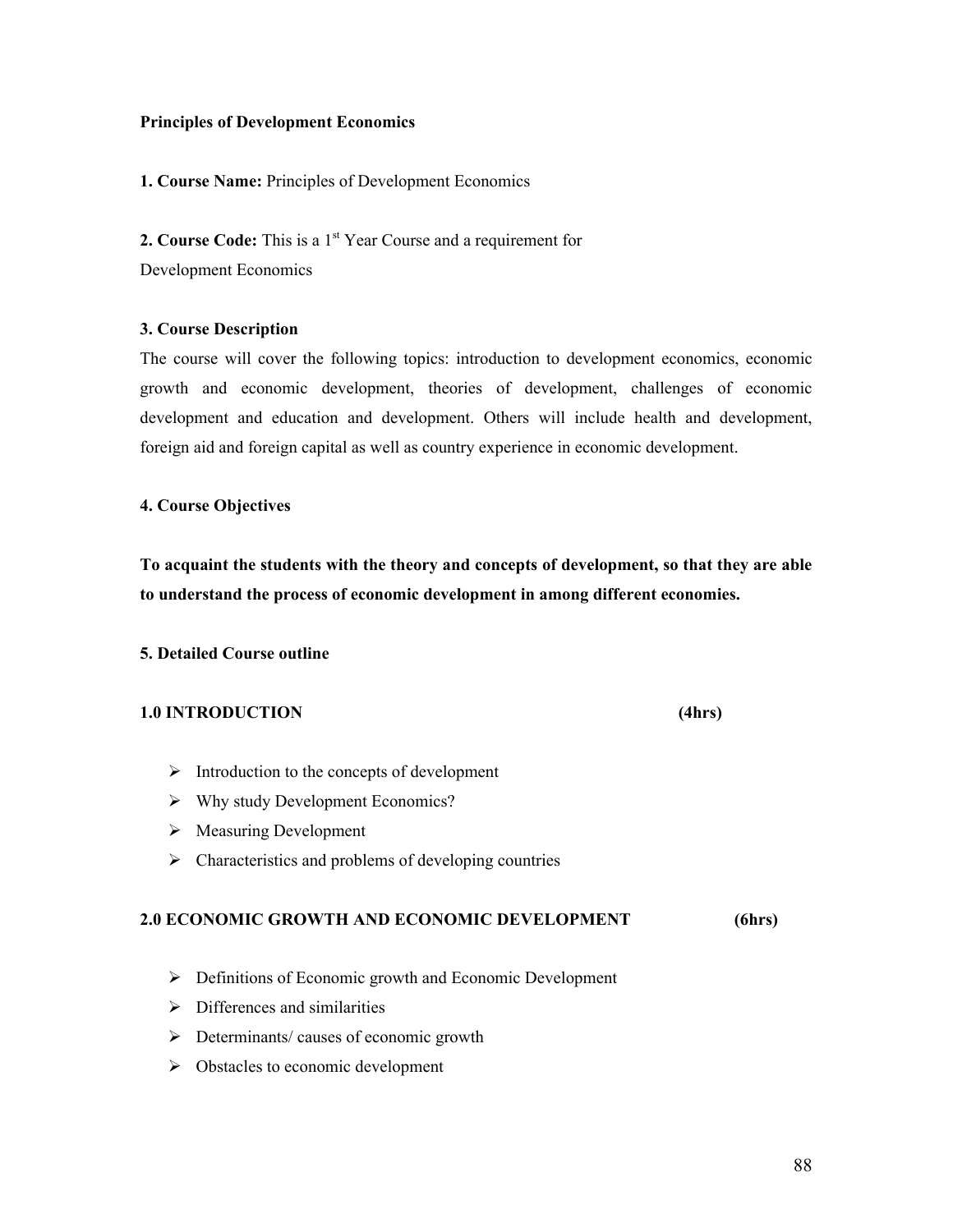## **3.0 THEORIES OF ECONOMIC DEVELOPMENT (10hrs)**

The classical theory: Adam Smith's theory of development

- $\triangleright$  Rostow's stages of economic growth
- $\triangleright$  Malthusian theory of economic development
- $\triangleright$  The Sectoral priority theories- Balanced growth theory and unbalanced theory
- $\triangleright$  Their relevancy to developing countries

## **4.0 CHALLENGES OF EONOMIC DEVELOPMENT**

#### 4.1 POVERTY (4hrs)

#### **Concepts and measures**

- $\triangleright$  Causes of poverty -Characteristics of the poor
- $\triangleright$  Policy options for reducing initigating poverty and income disparities in development countries: the experience of Uganda

# **4.2 AGRICULTURAL STAGNATION, TRANSFORMATION AND DEVELOPMENT IN DEVELOPING COUNTRIES (9hrs)**

- $\triangleright$  The role of Agriculture in economic development
- $\triangleright$  Problems facing the Agriculture sector
- $\triangleright$  Structure of the World Agriculture
- $\triangleright$  Transitional stages
- $\triangleright$  Agricultural policies and practices in Uganda: continuity and change
- $\triangleright$  The monetary and non-monetary sectors in agriculture -a case study of Uganda
- $\triangleright$  The role of women in the agricultural sector

## **5.0 EDUCATION AND DEVELOPMENT (9hrs)**

 $\triangleright$  The role of education in development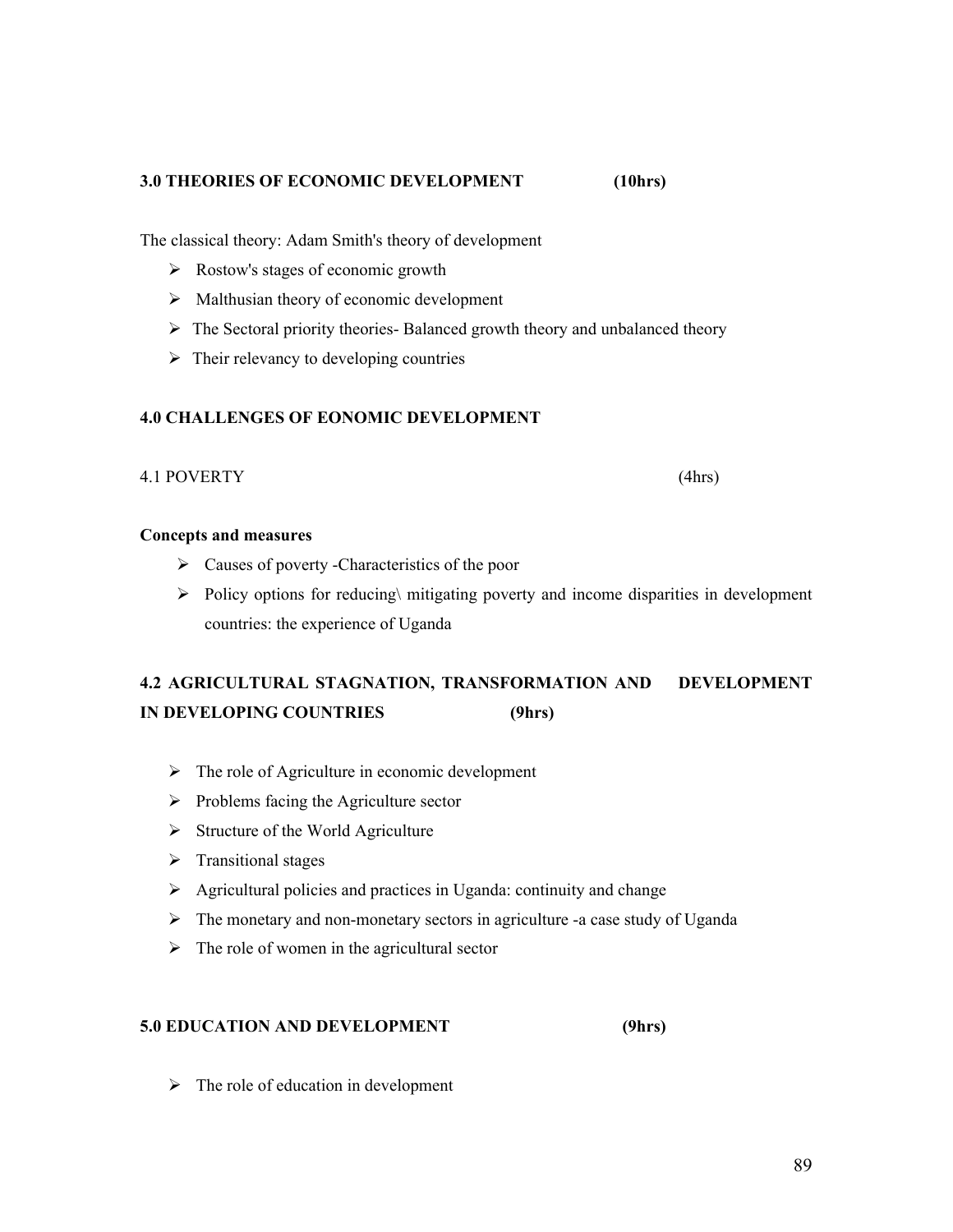- $\triangleright$  The formal and informal education
- $\triangleright$  The relevance of indigenous knowledge
- $\triangleright$  Education policies /systems in developing countries;
- $\triangleright$  The case Universal Primary Education (UPE).

#### **6.0 HEALTH AND DEVELOPMENT (3hrs)**

- $\triangleright$  The relationship between health and development
- $\triangleright$  Positive contributions of a healthy population to economic development

### **7.0 FOREIGN AID AND FOREIGN CAPITAL INVESTMENT**

 **(6hrs)**

- $\triangleright$  Meaning of foreign aid/ foreign capital
- $\triangleright$  Types of foreign aid
- $\triangleright$  Arguments for and against foreign aid
- $\triangleright$  Role of multi-national corporation (MNCs)

## **8.0 COUNTRY EXPERIENCE IN ECONOMIC DEVELOPMENT (10hrs)**

- $\triangleright$  Uganda
- > NICs: South Korea

Malaysia

China

Singapore

### **6. Suggested Reading List**

*Jhingan ML. (1998)*, The Economics of Development and Planning, 31<sup>st</sup> Revised and enlarged edition, Vrinda Publication *Nafzinger E. Weyre (1997), The Economics of Developing Countries, 3<sup>rd</sup> Edition Meier M. Gerald* , Leading Issues in Economic Development Ray Debraj, Development Economics *Todaro P. Micheal, Economic Development* (8<sup>th</sup> Edition) *Todaro P. Mcheal*, Economics for a Developing World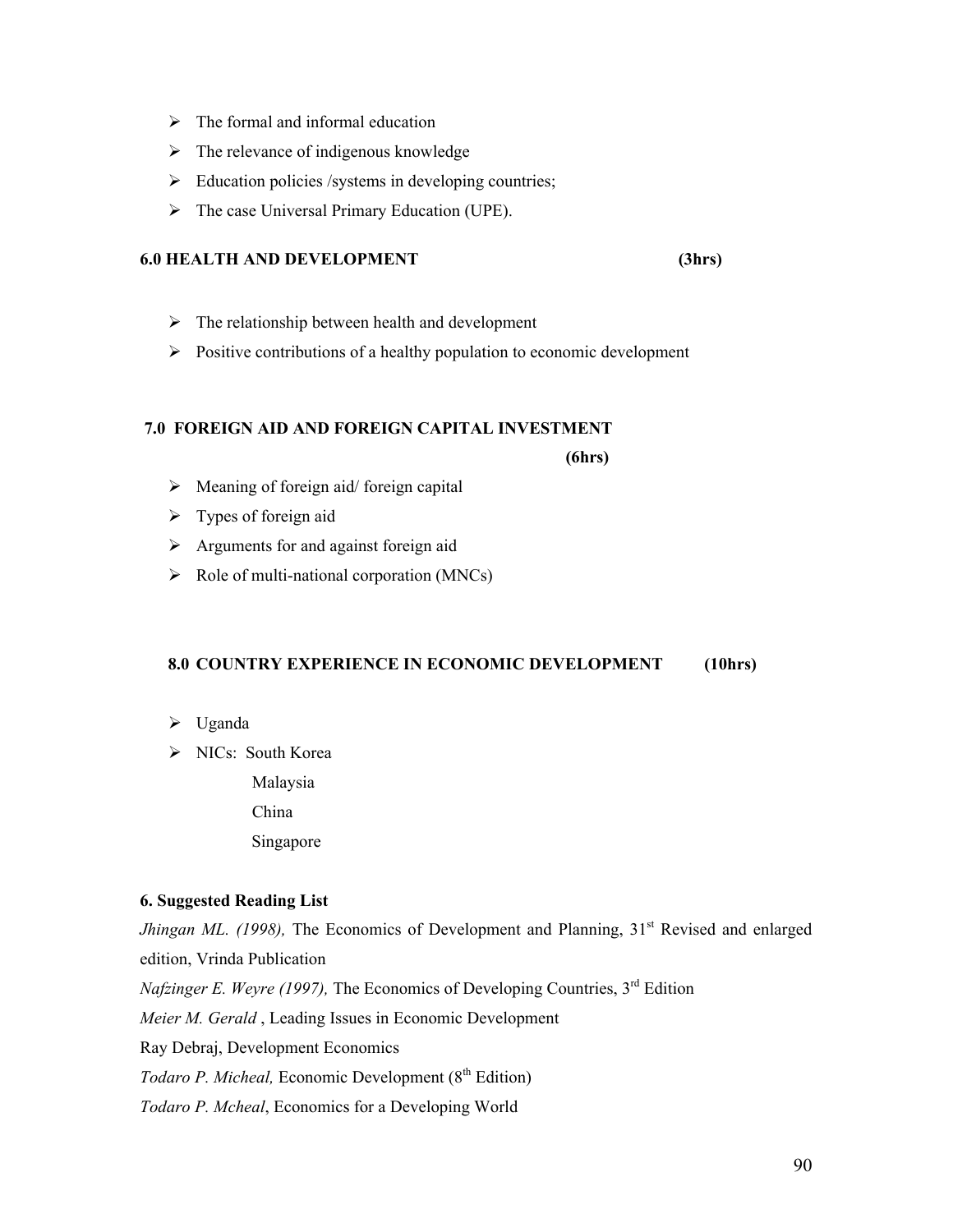## **QUANTITATIVE METHODS**

- **1. Course Name:** Quantitative Methods
- **2. Course Code:** This is a level 1 course for first year students

## **3. Course Description**

This course entails the basic principles of statistics, sampling techniques, statistical distribution and theory of probability. It prepares students to be able to organize, tabulate, analyze, test hypotheses and make inferences, estimations and predictions from data obtained from a field of study.

## **4. Course Objectives**

At the end of this course students should be able to:

- a) Present general statements in a precise and definite quantitative form
- b) Condense mass of data into a few significant figures
- c) Use figures to compare with others of the same kind
- d) Formulate and test hypotheses and develop new theories
- e) Provide helpful means of forecasting future events
- f) Provide the basic materials for framing suitable policies to tackle economic problems

## **5. Detailed Course Outline**

## • **Introduction (4 Hrs)**

- $\triangleright$  Nature of Statistics
- Definition of some Statistical Terms
- **Tabulation and Graphical Representation of Statistical Data (4 Hrs)**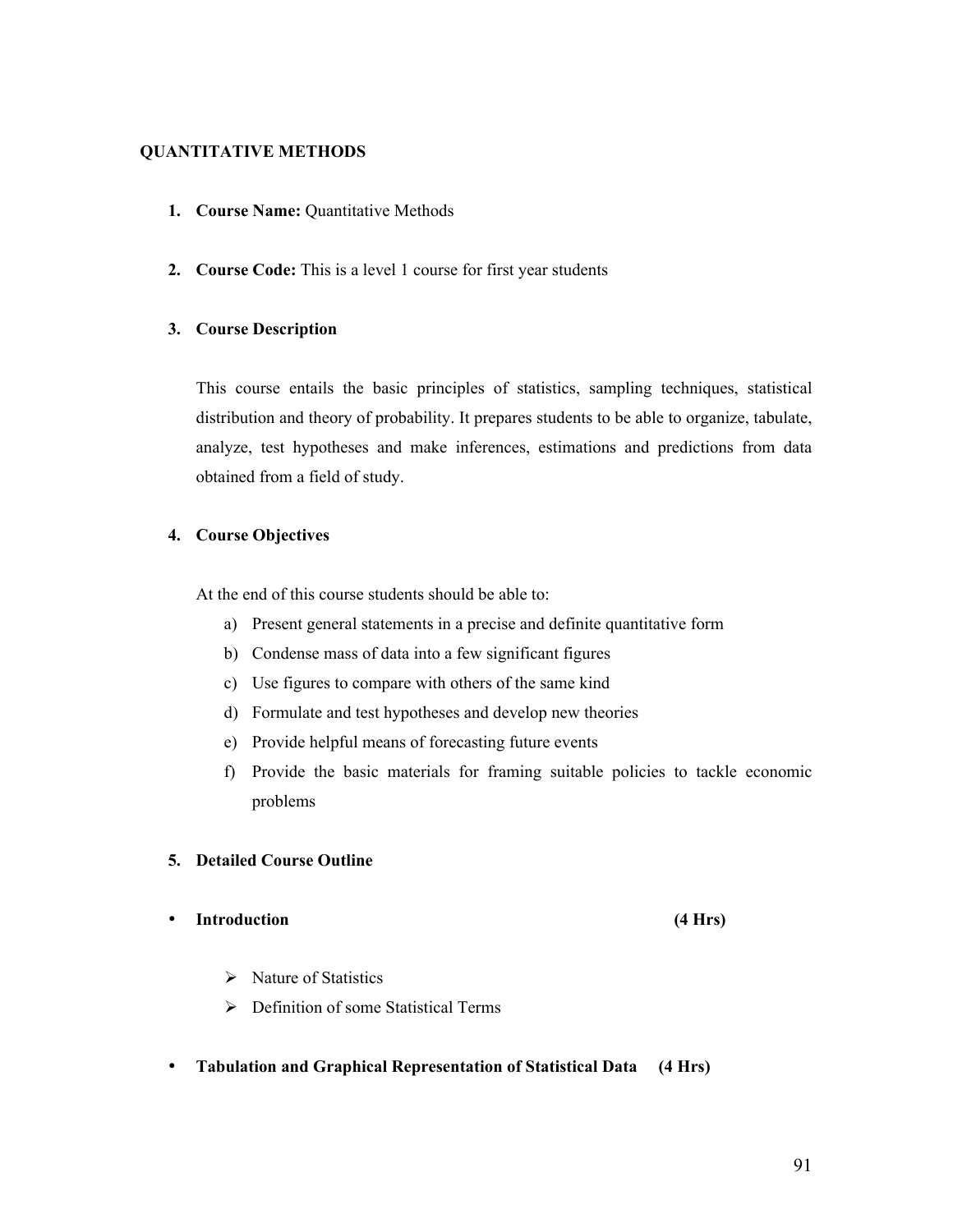## **Frequency Distribution**

 $\triangleright$  Graphs and Charts

## **Histograms**

- $\triangleright$  Frequency Polygon
- $\triangleright$  Ogives
- $\triangleright$  Pie Charts

## • **Elementary Probability Theory (6 Hrs)**

- $\triangleright$  Some Basic Concepts of Probability
- $\triangleright$  Sets and Events
- $\triangleright$  Axioms of Probability
- > Statistical Independence, Dependence and Conditional Probability
- $\triangleright$  Permutations and Combinations

## • **Measures of Location (8 Hrs)**

- Arithmetic Mean (Grouped and Ungrouped Data)
- $\triangleright$  The Median (Grouped and Ungrouped Data)
- $\triangleright$  The Mode
- $\triangleright$  Comparing the Mean, the Mode and the Median
- $\triangleright$  Geometric Mean and the Harmonic Mean
- $\triangleright$  Other Measures of Location; Quartile, Decile, Percentiles etc

## • **Measures of Dispersion (4 Hrs)**

- $\triangleright$  The Range
- $\triangleright$  The Mean (Average) Deviation
- $\triangleright$  The Variance and Standard Deviation
- $\triangleright$  The Coefficient of Variation
- **Distribution Theories and Measurement (10 Hrs)**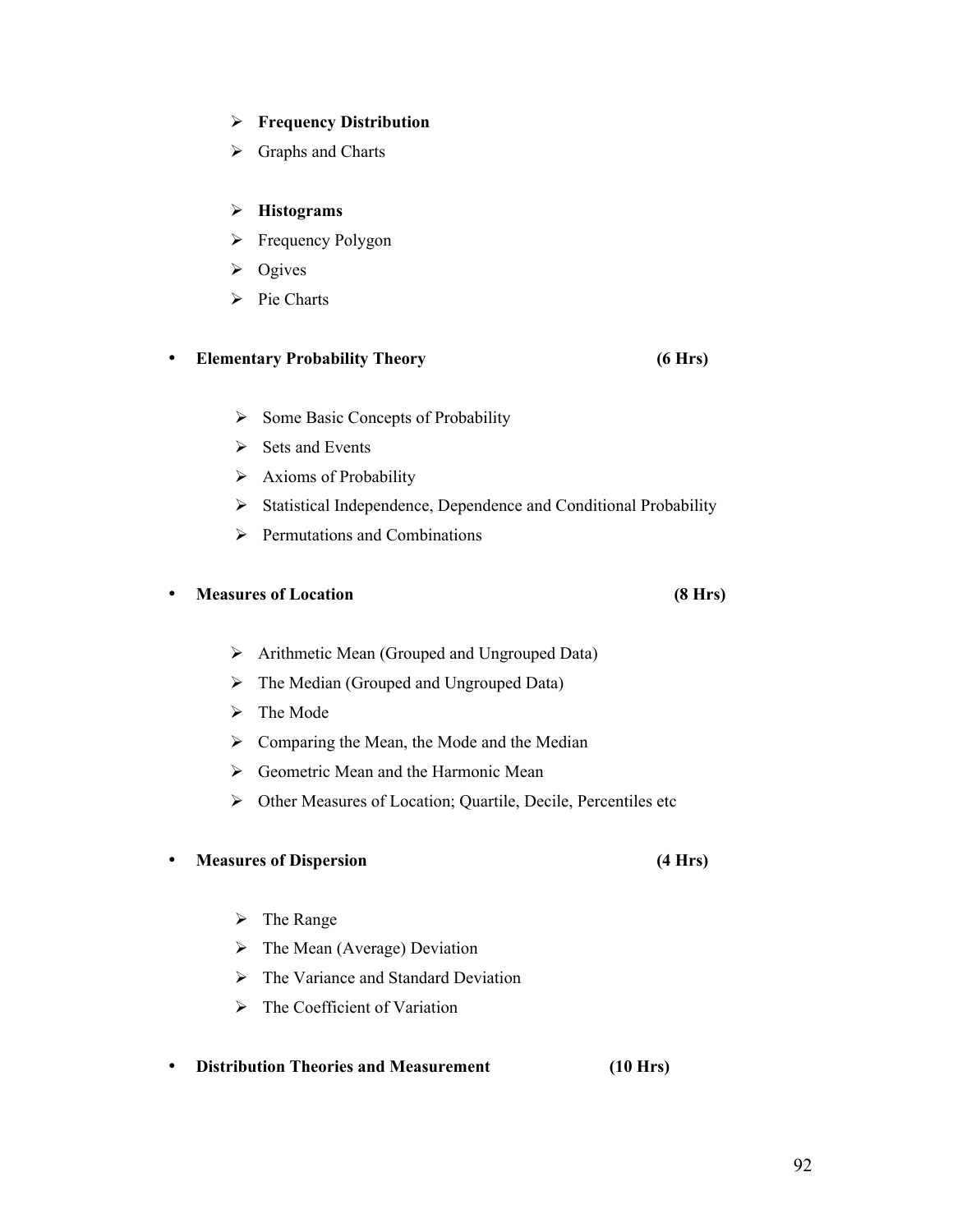- $\triangleright$  Normal Distribution
- $\triangleright$  Binomial Distribution
- $\triangleright$  Poisson Distribution
- $\triangleright$  Skewness
- $\triangleright$  Kurtosis

### • **Elementary Sampling Theory (6 Hrs)**

- $\triangleright$  Some Basic Concepts of Sampling
- $\triangleright$  Sampling Distribution
- $\triangleright$  Probability Sampling Techniques
- $\triangleright$  Non-Probability Sampling Techniques

### • **Hypothesis Testing (10 Hrs)**

- $\triangleright$  Test of significance using large samples
- $\triangleright$  Test of significance using small samples
- $\triangleright$  Test of significance using probability values
- $\triangleright$  Test of significance using proportions
- $\triangleright$  Chi-square and Goodness of Fit
- $\triangleright$  F-test and Analysis of Variance

#### • **Correlation and Regression Analysis (8 Hrs)**

- $\triangleright$  Correlation
- $\triangleright$  Partial and Multiple Correlation
- $\triangleright$  Linear and Multiple Regression
- $\triangleright$  Statistical Inference in Regression

## **6. Suggested Reading List**

NB Students are advised to read extensively on the text books recommended by the lecturer, notes prepared by the lecturer and any other relevant books, web site and resources in the libraries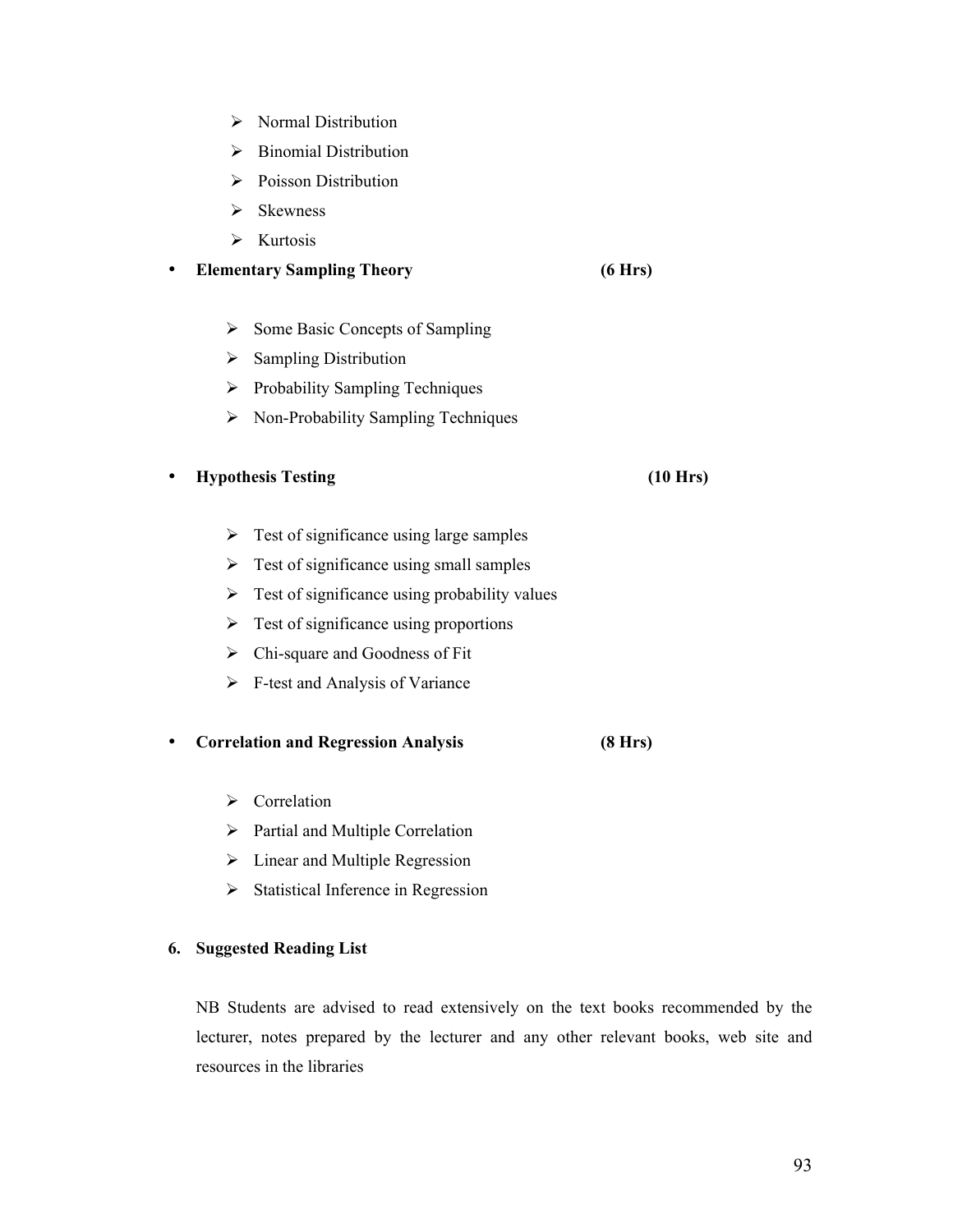The reading list will include but not limited to the following texts

Aggarwal, Y. P 1990. **Statistical Methods**. Delhi: Sterling Publishers

Anderson, D. R. Sweeney, D. J. & Williams T. A. 1987. **Statistics for Business and Economics**. New York: West Publishing Company

Gordon, S. P. & Gordon F. S. 1994. **Contemporary Statistics**. New York: McGraw Hill Inc.

Gupta, S. P. 2004. **Statistical Methods**, 33<sup>rd</sup> ed. New Delhi: Sultan Chand & Sons

Hartley, A. 1998. **Statistics**. Delhi: Asanta Book International

Mason, Lind & Marchal, 1999. **Statistical Techniques in Business and Economics**. New York: Irwin McGraw Hill

Ramathan, R. 1995. **Introduction to Econometrics with Application**, 3<sup>rd</sup> ed. London: Brace College Press

Triola, M. F. 1998. **Elementary Statistics** 7<sup>th</sup> ed. California: Addison-Wesley

Webster, A. L. 1956. **Elementary Statistics for Business and Economics**. London: Irwin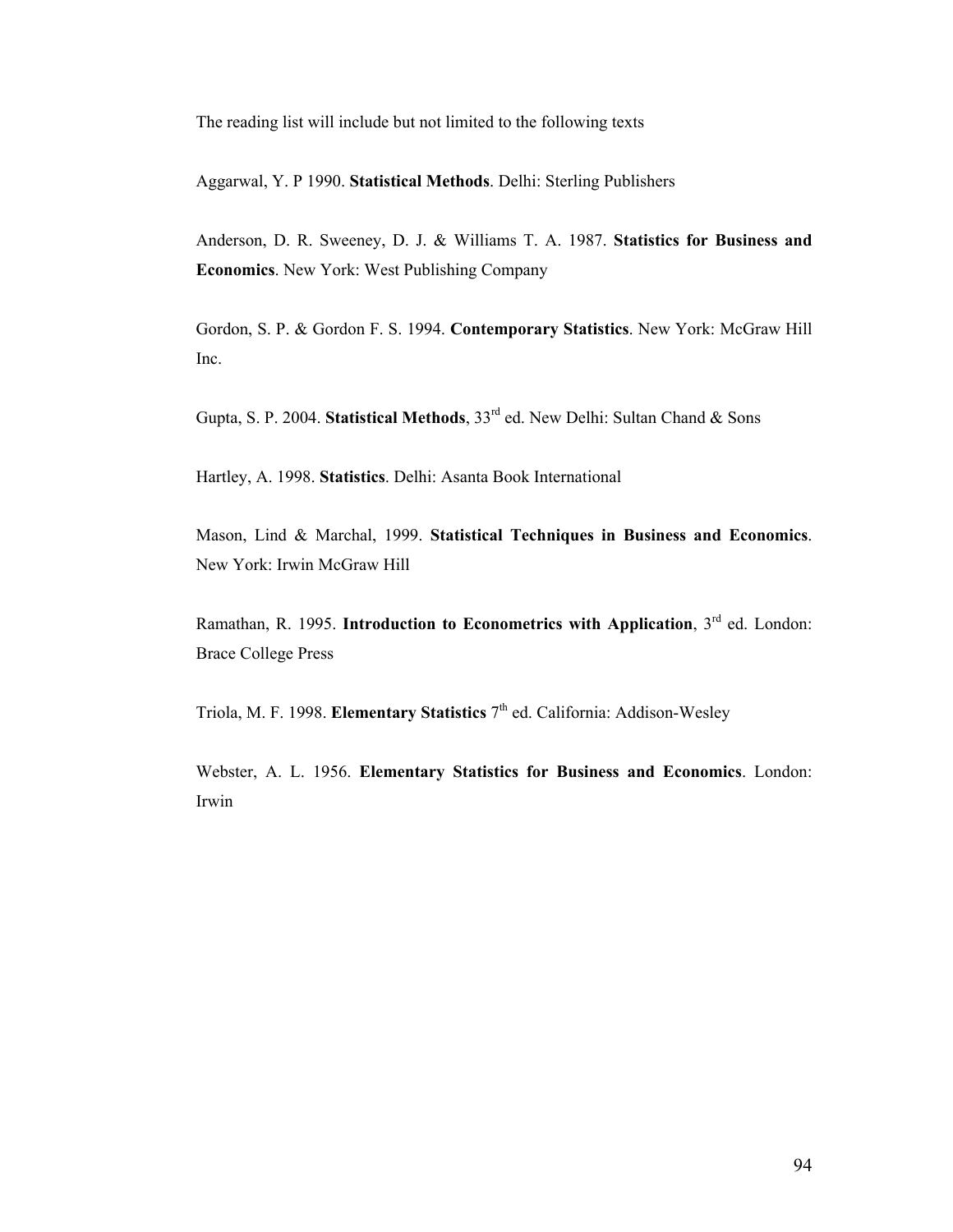## **Mathematical Economics**

- **1. Course Name**: Mathematical Economics
- **2. Course Code:** This is a level 1 course for first year students

## **3. Course Description**

The course covers frequently used mathematical techniques and their application in analyzing economic problems. The topics covered include:

- $\triangleright$  Set theory
- $\triangleright$  Static analysis
- $\triangleright$  Linear model and matrix algebra
- $\triangleright$  Functions and the rate of change
- $\triangleright$  The concept of the derivative and their application in economics
- $\triangleright$  Rules of differentiation and their use in comparative statistics
- $\triangleright$  Optimization problems
- $\triangleright$  Dynamic analysis
- $\triangleright$  Integral calculus
- $\triangleright$  Mathematic programming

## **4. Course Objectives**

The main objective of this course is to demonstrate how the use of formal mathematical reasoning can produce a deeper understanding of economic theory. The course focuses on mathematical tools and illustrates them with application to economic theory whose knowledge is assumed.

## **5. Detailed Course Outline**

• **Introduction (4 Hrs)**

 $\triangleright$  Nature of Economics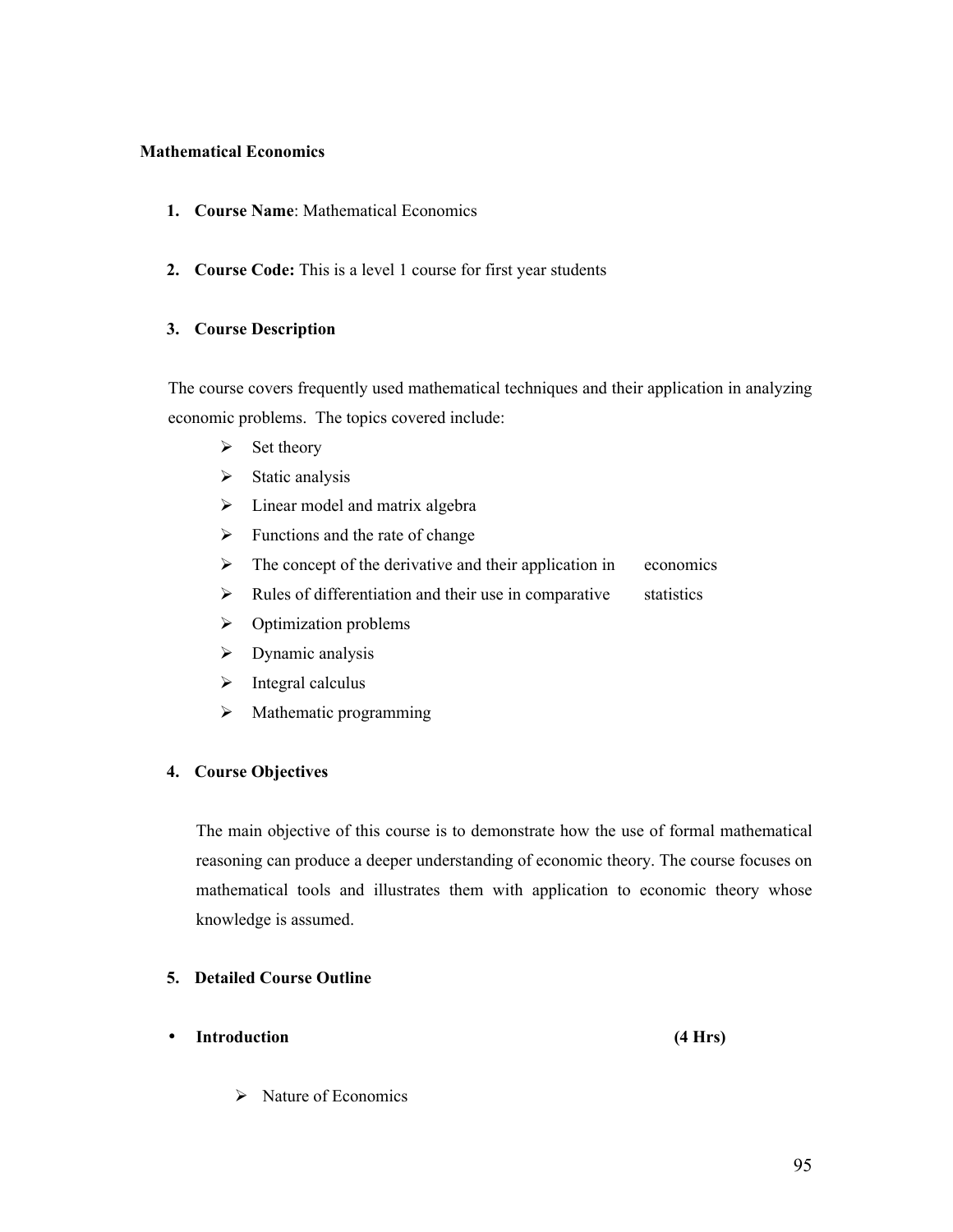- $\triangleright$  Modeling
- Number Systems
- $\triangleright$  Sets and Operations

## • **Fundamental Techniques in Algebra (4 Hrs)**

- $\triangleright$  Rules of Algebraic Expressions
- $\triangleright$  Exponents and Logarithms
- $\triangleright$  Binomial Expansion

## • **Matrix Algebra (6 Hrs)**

- $\triangleright$  Definition
- $\triangleright$  Properties of Matrices
- $\triangleright$  Matrix Addition, Subtraction and Multiplication
- $\triangleright$  Matrix Inversion
- Crammer's Rule
- $\triangleright$  Economic Application of Matrix Algebra

## • **Static Analysis (6 Hrs)**

# $\triangleright$  Single Commodity Market Model

- > National Income Model
- $\triangleright$  Input-Output Model
- $\triangleright$  Limitations of Static Analysis

## • **Comparative Static Analysis (6 Hrs)**

- > Implicit Function Theorem
- $\triangleright$  Application of Comparative Static Analysis
- $\triangleright$  Comparative Static in General
- $\triangleright$  Function Models

# • **Differential Calculus (8 Hrs)**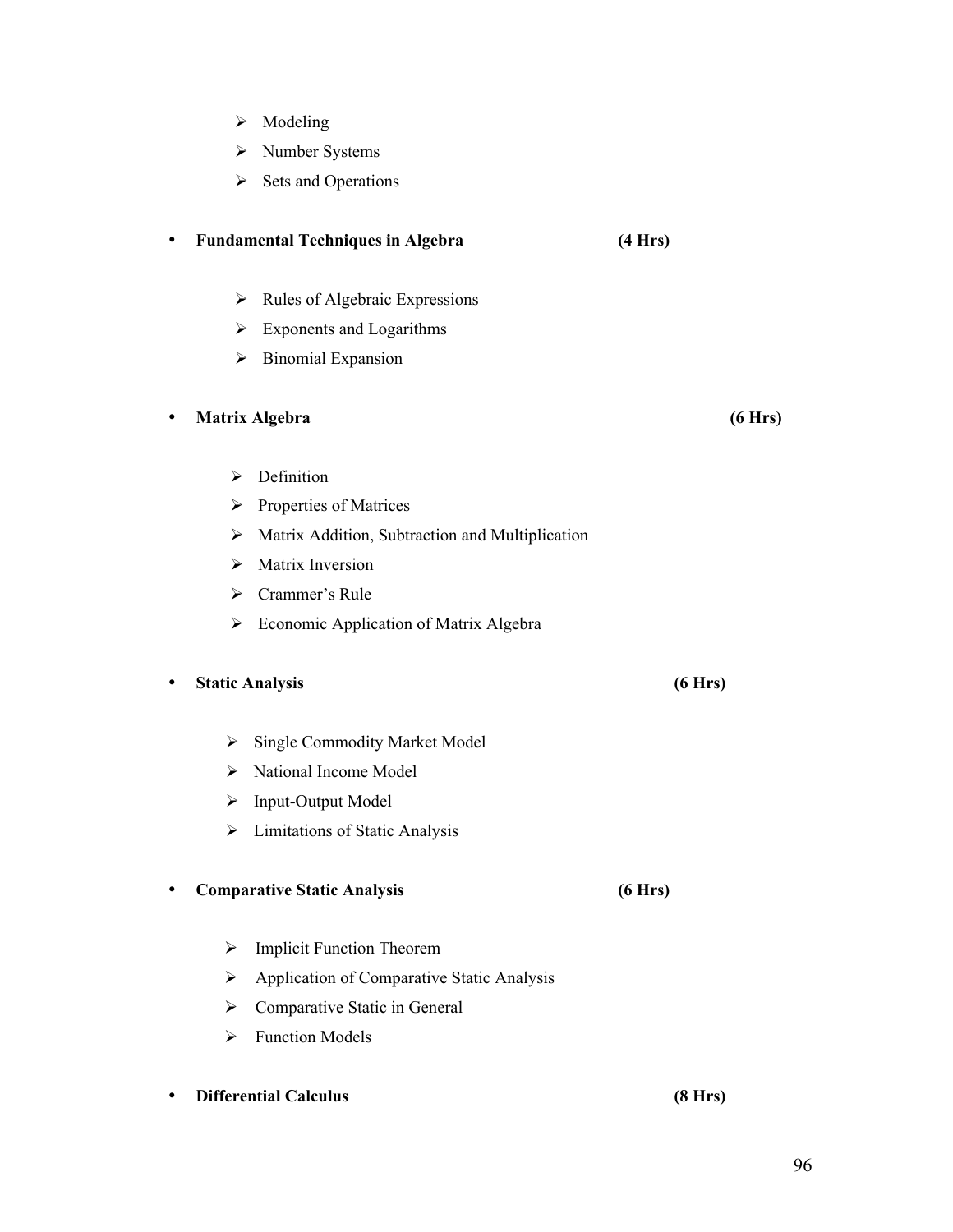• **Integral Calculus (8 Hrs)**  $\triangleright$  Indefinite Integrals  $\triangleright$  Definite Integrals  $\triangleright$  Economic Application of Integration • **Optimization (8 Hrs)**  $\triangleright$  Optimum Value and Extreme Value  $\triangleright$  Relative Maxima and Minima > Non-constrained Optimization Constrained Optimization Economic Application of Constrained and Non-constrained Optimization  $\triangleright$  Lagrangian Function and its Application  $\triangleright$  Effects of a Constrain Utility Maximization and Consumer Demand  $\triangleright$  Homogenous Functions **Executive Cost Combination of Inputs** • **Other Optimization Techniques (6 Hrs)** > Linear Programming Graphical Method  $\triangleright$  Simplex Method  $\triangleright$  Duality

- $\triangleright$  Derivatives and Differential Equations
- $\triangleright$  Economic Application of Derivatives
- $\triangleright$  Partial Differentiation
- $\triangleright$  Economic Application of Partial Differentiation

#### • **Optimization with Equality Constraints (4 Hrs)**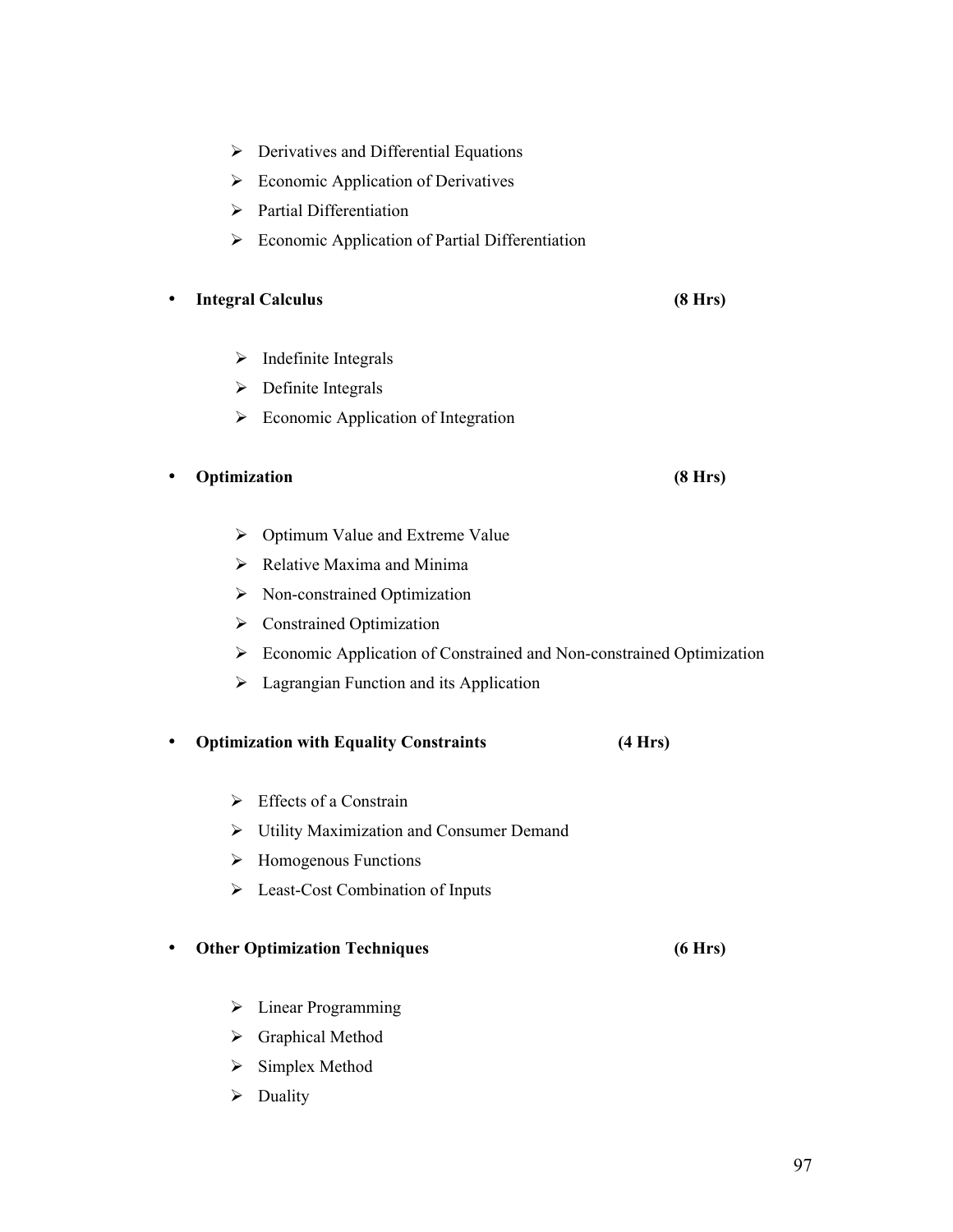#### **6. Suggested Reading List**

NB Students are advised to read extensively on the text books recommended by the lecturer, notes prepared by the lecturer and any other relevant books, web site and resources in the libraries.

The reading list will include but not limited to the following texts

- 1. Chiang, C. A. 1984. **Fundamental of Mathematical Economics**, 3rd ed. London: McGraw Hill
- 2. Dowling, E. F. **Mathematics for Economics**. McGraw Hill Book Co. Schaums Outline Series in Economics
- 3. Holder, K. & Pearson, A. W. **Introductory Mathematics for Economists**. Macmillan Press
- 4. Jacques, I. 1999. **Mathematics for Economics and Business**, 3rd ed. London: Prentice Hall
- 5. Mesquinta, A. G. 1978. **Business Mathematics and Statistics**. London: Longman
- 6. Mukras, M. S. 1978. **Elements of Mathematical Economics**. Nairobi: Kenya Literature Bureau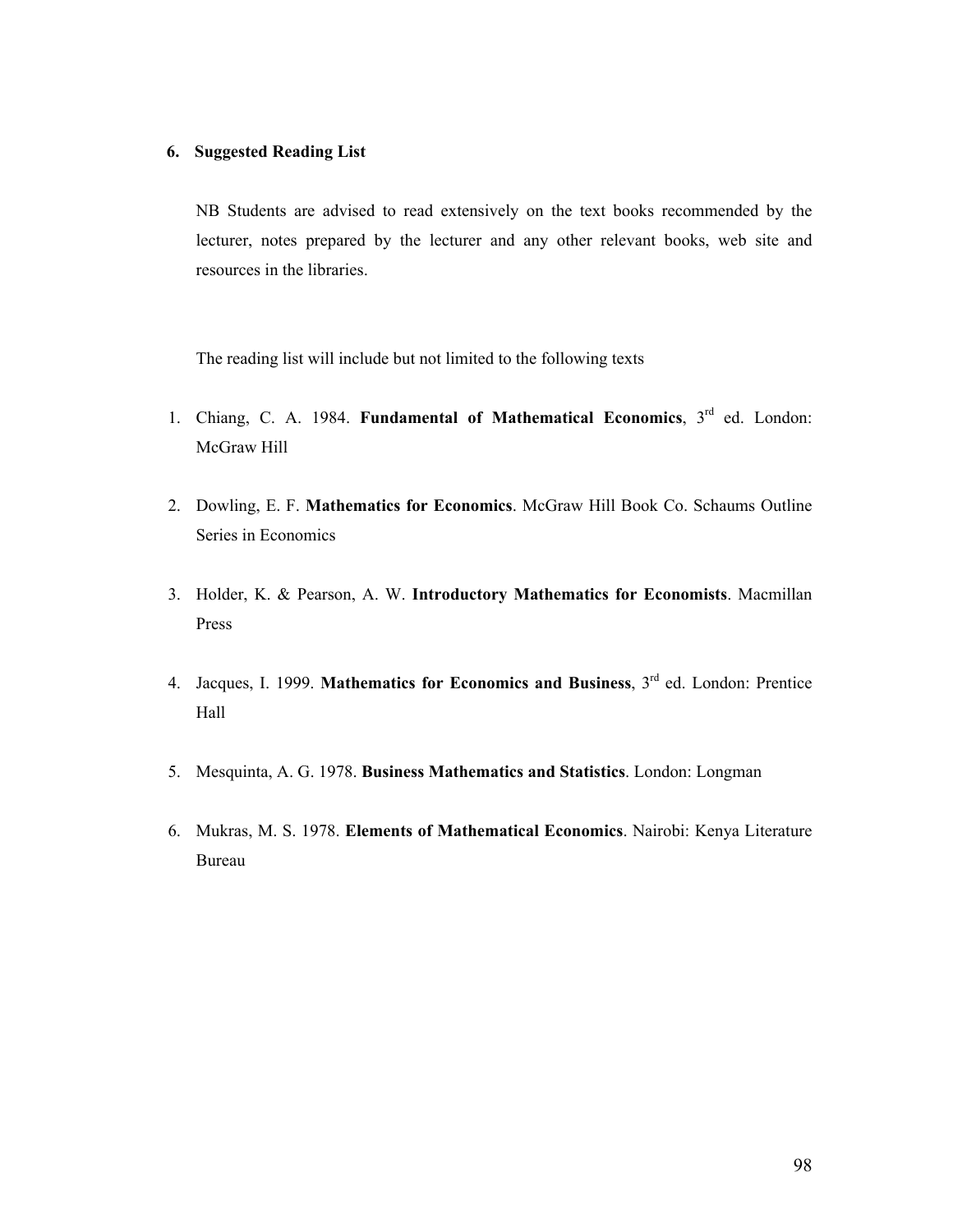### **Econometrics**

- **1. Course Name**: Econometrics
- **2. Course Code**: This is a level 3 course for third year students

## **3. Course Description**

This course entails the models and methods used to estimate relationships and test hypotheses pertaining to economic variables. This course applies many of the concepts and techniques learned in quantitative methods to regression analysis. Students are expected to be comfortable with basic algebra and matrices used to illustrate many of the important theoretical concepts. The course teaches students to understand as well as conduct basic empirical research in Economics. Topics include:

- $\triangleright$  Correlation
- $\triangleright$  Simple and Multiple Regression Analysis
- $\triangleright$  Homoskedasticity and Heteroskedasticity
- $\triangleright$  Autocorrelation
- $\triangleright$  Multicolinearity
- $\triangleright$  Simultaneous Equation Models

## **4. Course Objectives**

This course is intended to;

- $\triangleright$  enable the learner to explain the models and methods used in analyzing economic variables
- $\geq$  equip the learner with econometric analytical tools that can be used in analyzing economic variables
- $\triangleright$  enable the learner to use the analytical tools he/she has learned to compute and any given economic variable
- $\triangleright$  enable the learner attain proficiency in the use of econometric tools.

## **5. Detailed Course Outline**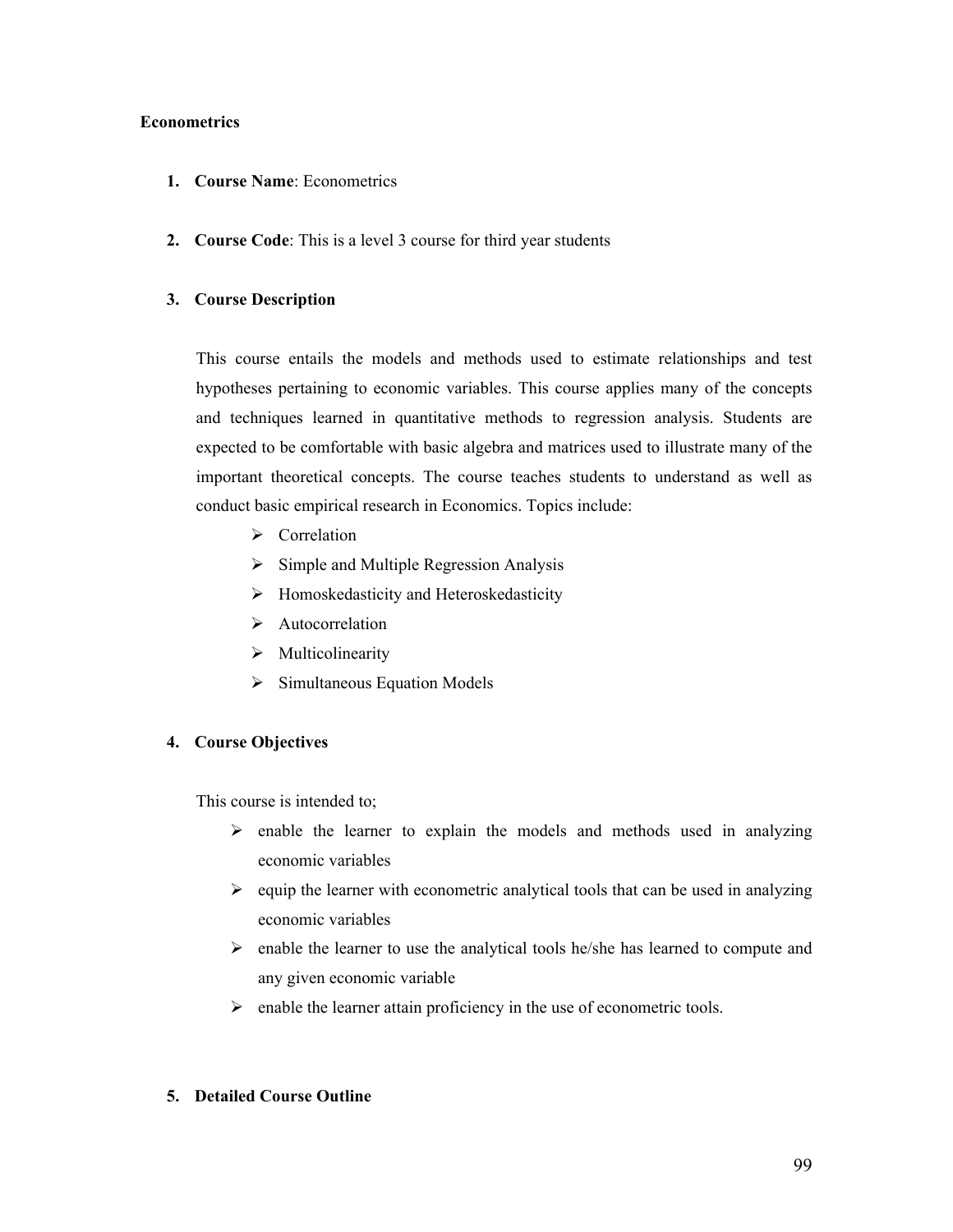# • **Nature of Econometrics (4 Hrs)**

- $\triangleright$  Terminology
- $\triangleright$  Probability and Distribution Theory
- $\triangleright$  Random Variables and Probability Distribution

## • **Correlation (4 Hrs)**

- $\triangleright$  The Correlation Coefficient
- The Rank Correlation Coefficient
- $\triangleright$  Partial Correlation Coefficient

## • **Regression Analysis (4 Hrs)**

- $\triangleright$  Simple Linear Regression Model (OSL-Method)
- $\triangleright$  Classical Regression Model and its Assumptions
- Generalized Least Square and the violation of Gauss-Makov Assumptions
- $\triangleright$  Goodness of Fit
- ▶ Non-Linear Regression
- $\triangleright$  Regression and Analysis of Variance (ANOVA)
- $\triangleright$  Multiple Linear Correlation

## • **Regression Diagnostics (4 Hrs)**

- $\triangleright$  Non-normality, Outliers, Leverage and Influential Points
- $\triangleright$  Testing for normality and use of transformed variables
- $\triangleright$  Residual Analysis
- **Modeling Mean and Explanatory Data Analysis (6 Hrs)**
	- $\triangleright$  Assumptions of Normality of Mean
	- > Homoskedasticity
	- ▶ Heteroskedasticity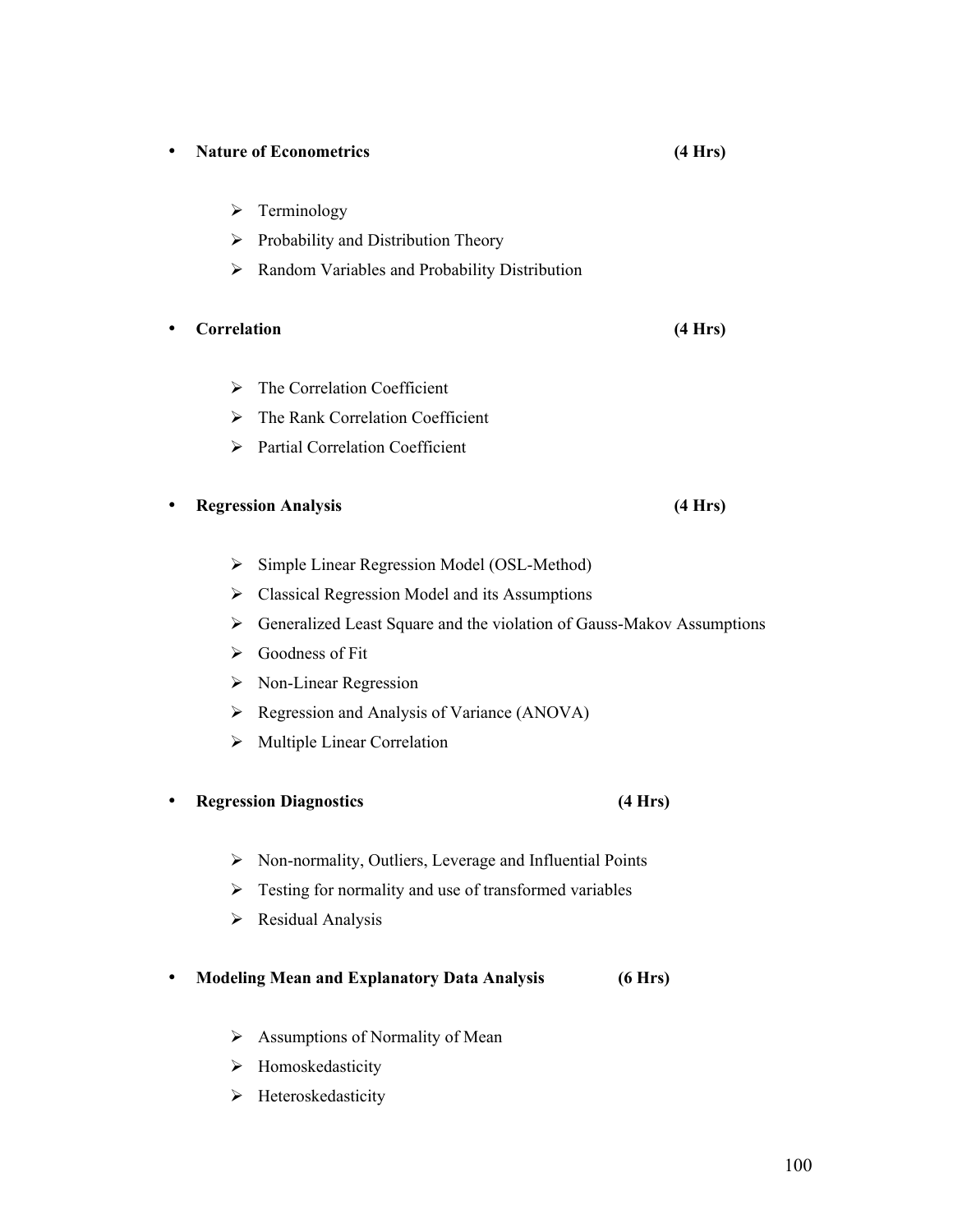## $\triangleright$  Outliers, Skewness and Data Transformation

• **Model Selection, Specification and Hypothesis Testing** 

 $\triangleright$  Specification errors and their consequences

- $\triangleright$  Misspecification tests in regression analysis
- $\triangleright$  Model selection approach

### • **Errors and Estimators (6 Hrs)**

- Standard Error Test
- $\triangleright$  The Z-test of Least Square Estimates
- > The Student T- test
- $\triangleright$  Confidence Intervals
- $\triangleright$  Tests of Significance

## • **Autocorrelation (8 Hrs)**

- $\triangleright$  Introduction
- $\triangleright$  Tests for Detecting Autocorrelation
- $\triangleright$  Correcting for Autocorrelation
- $\triangleright$  Methods for estimating Autocorrelation Parameters

## • **Multicollinearity (8 Hrs)**

- $\triangleright$  Introduction
- $\triangleright$  Testing for Multicollinearity
- $\triangleright$  Correcting for Multicollinearity
- $\triangleright$  Multicollinearity and Prediction
- **Simultaneous Equation Models (6 Hrs)**

 **(6 Hrs)**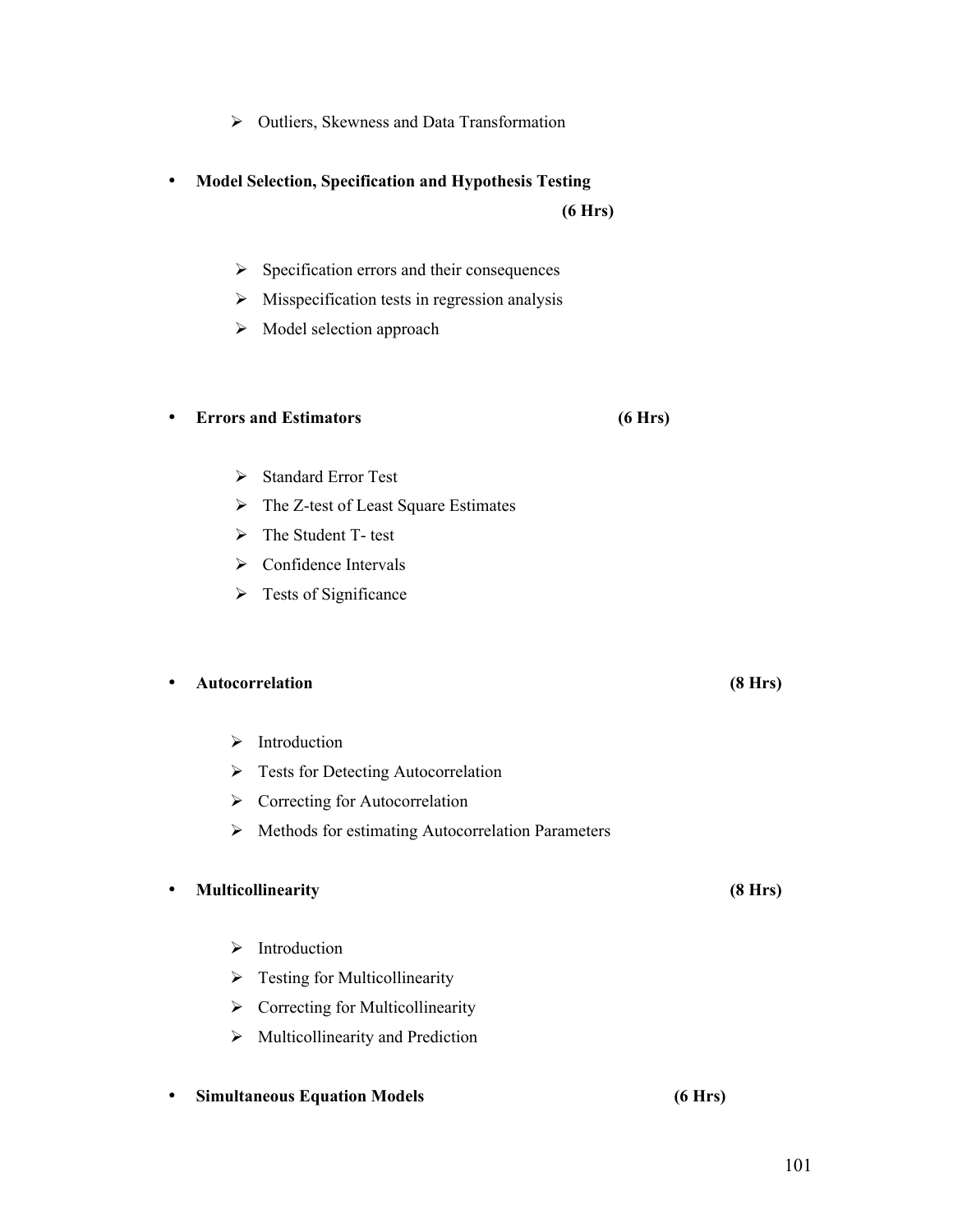- $\triangleright$  Specification and Estimation
- $\triangleright$  The Simultaneous Equation Bias > Inconsistency in OLS Estimetors
- $\triangleright$  The Identification Problem
- $\triangleright$  Estimation Methods : ILS, Recursive Models and 2SLS

## • **Introduction to Computer Statistical Applications (4 Hrs)**

- Statistical Package for Social Sciences (SPSS)
- $\triangleright$  Statistical Analysis System (SAS)

### **6. Suggested Reading List**

NB Students are advised to read extensively on the text books recommended by the lecturer, notes prepared by the lecturer and any other relevant books, web site and resources in the libraries

The reading list will include but not limited to the following texts

Gordon, S. P. & Gordon, F. S. 1994. **Contemporary Statistics**. New York: McGraw Hill Inc.

#### Gujerad, **Basic Econometrics**

Johnston, J. 1987. **Econometric Methods**, New York: McGraw Hill Inc.

Katz, A. D. 1982. **Econometric Theory and Applications**, London: Prentice Hall

Kmenta, J. 1986. **Elements of Econometrics**, Macmillan

Koutsoyiannis, A. 2001. **Theory of Econometrics**. Delhi> Replika Press Pvt. Ltd.

Maddala, G. S. **Econometrics**, McGraw Hills Inc.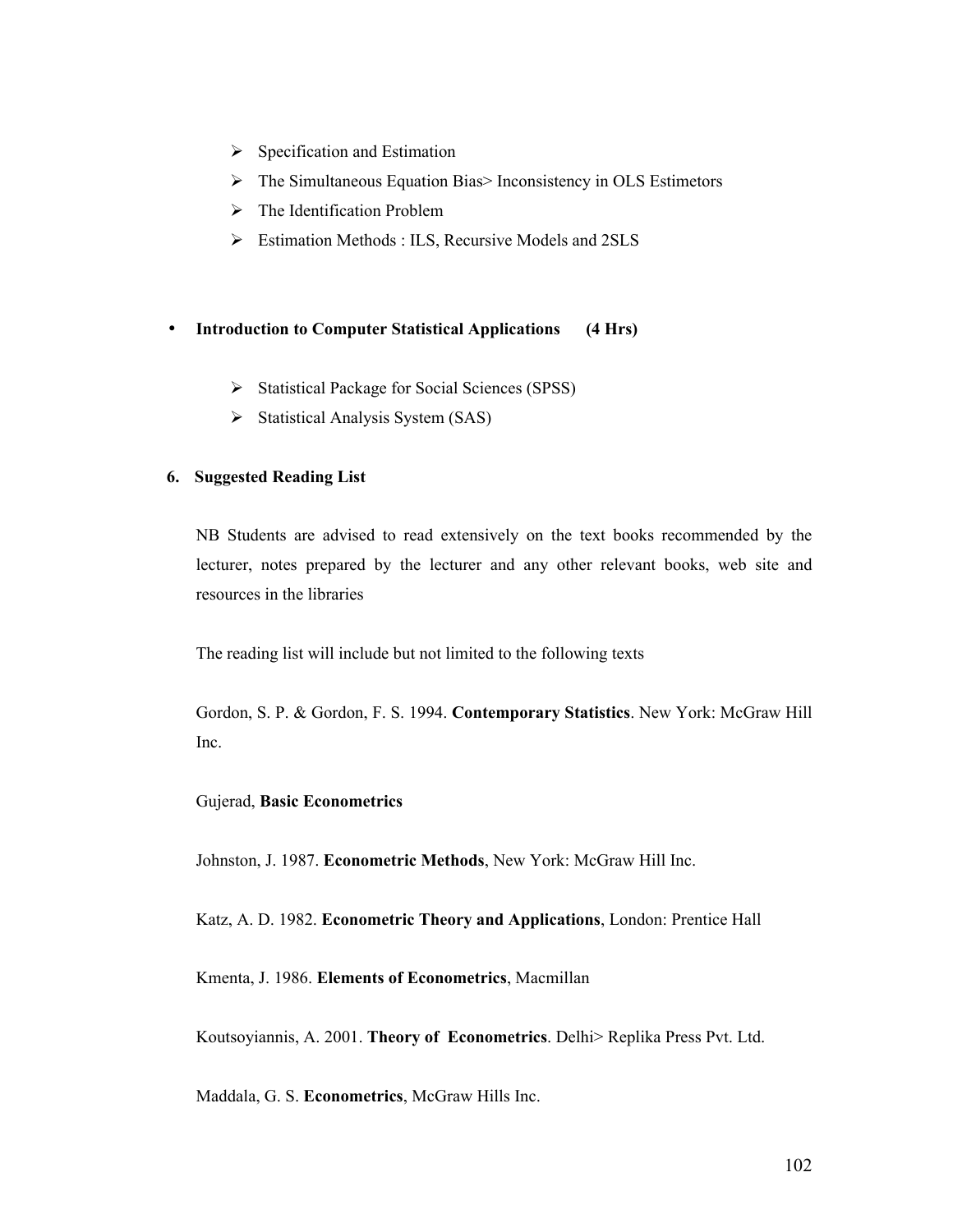## **7. Teaching mode and Assessment Pattern**

# *Duration of Course*

The course is to be covered in one academic semester (15-week) with three hours of instructions per week and one-hour tutorial session per week. The course will be equivalent to 4 Credit Units (CUs).

# **Mode of instruction**

- $\triangleright$  Lectures to be conducted by the lecturers
- $\triangleright$  Tutorials are to be conducted by teaching assistants
- Students are encouraged to seek guidance and assistance from other members of department/Faculty

## *Assessment Pattern*

At least one assignment and one test will be administered, all contributing to 30% of the final mark. At the end of the semester, one examination that accounts for 75% will be administered.

| Marks %  | Letter Grade  | Grade Point |
|----------|---------------|-------------|
| 80-100   | A             | 5.0         |
| 75-79.9  | $B+$          | 4.5         |
| 70-74.9  | $\mathbf B$   | 4.0         |
| 65-69.9  | $B-$          | 3.5         |
| 60-64.9  | $C+$          | 3.0         |
| 55-59.9  | $\mathcal{C}$ | 2.5         |
| 50-54.9  | $C-$          | 2.0         |
| 45-49.9  | $D+$          | 1.5         |
| 40-44.9  | D             | $1.0\,$     |
| 35-39.9  | $D-$          | 0.5         |
| Below 35 | E             | 0.0         |

The course will be graded as follows:

The pass mark shall be 50%.

## **8. Responsibility of the student**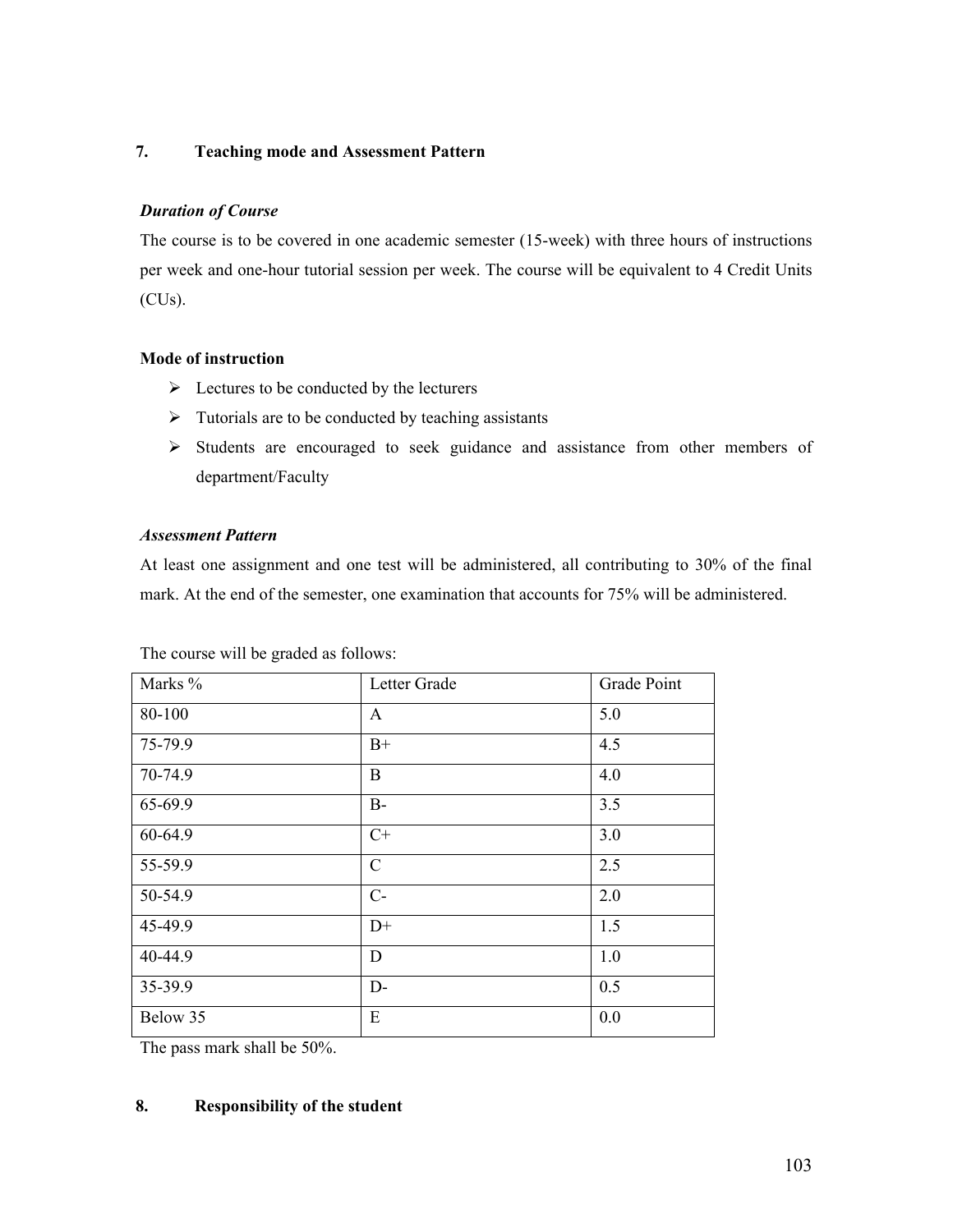- $\triangleright$  To regularly attend all lectures and tutorial sessions
- $\triangleright$  To do all course works, tests and examinations
- $\triangleright$  To participate actively during lectures and tutorial sessions

#### **9. Responsibility of the Course Lecturer**

 Regular and punctual teaching, accurate and prompt grading of assignments, tests and examinations.

## **Electives/Other Courses**

### **Urban Economics**

- **1. Course Name:** Urban Economics
- **2. Course Code:** This is a level 3 course for third year students

## **3. Course Description**

This course provides an introduction to urban economics within a context of public policy and planning. It is balanced between theory and application and targeted to students interested in better understanding the rationale for and effects of urban policy and planning. Urban real estate markets and the effects of public sector intervention, theoretical foundations of current urban problems and controversies and introductory microeconomics will be explored in this course.

## **4. Course Objectives**

- $\triangleright$  At the end of this course students should be able to:
- $\triangleright$  Develop a theoretical foundation in the economics of urban development and real estate markets, with special emphasis on the housing market.
- $\triangleright$  Develop familiarity with empirical research in urban economics
- $\triangleright$  Develop an understanding of the motivation for public intervention in urban markets and the instruments used by local governments to do so
- $\triangleright$  Apply theory to selected contemporary urban problems: urban sprawl,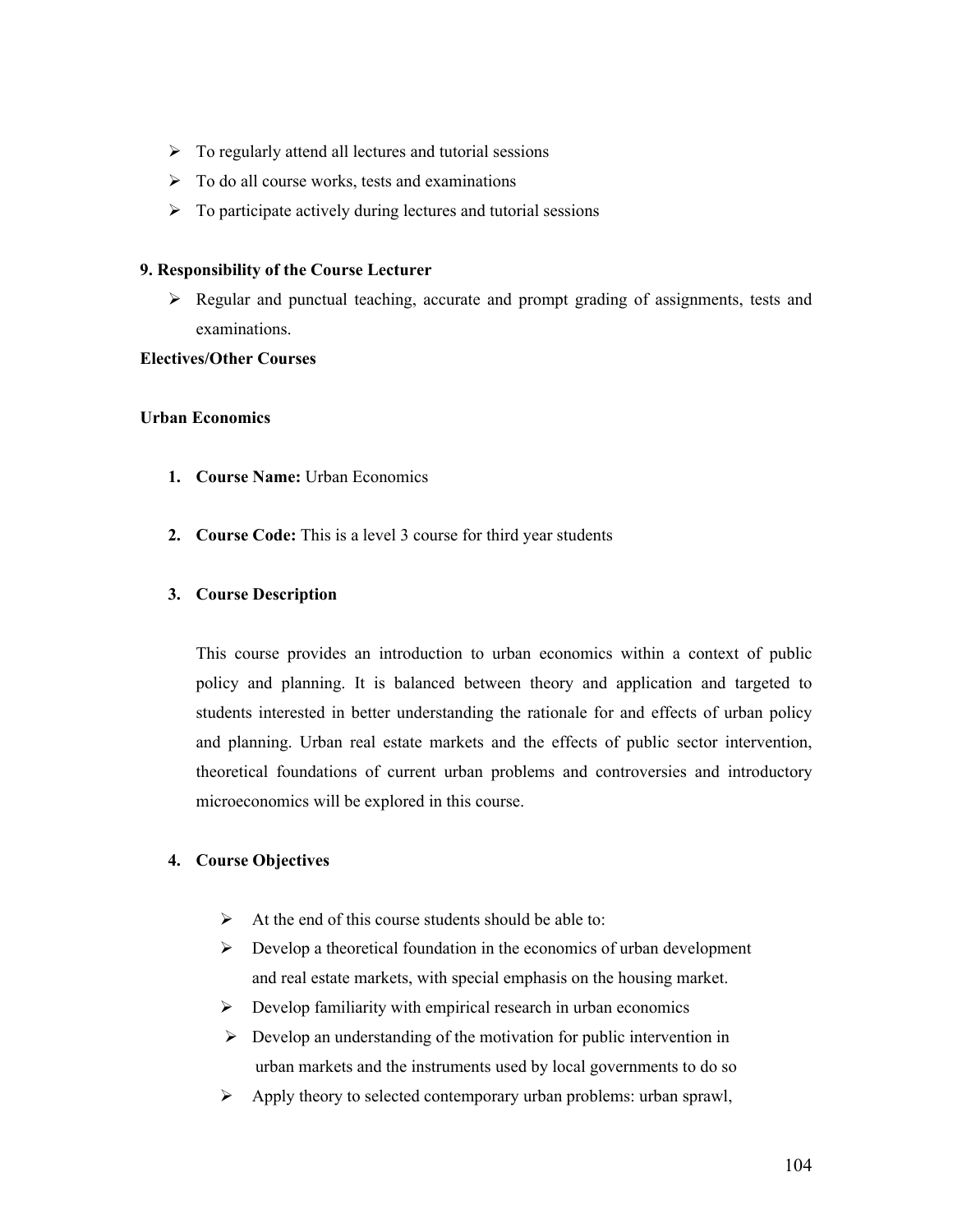traffic congestion, and housing affordability

 $\triangleright$  Apply theory to current controversies in urban planning and policy.

### **5. Detailed Course Outline**

• **Urban Economic Growth, Labor and Real Estate Markets** 

#### **(8 Hrs)**

- $\triangleright$  Local real estate markets
- $\triangleright$  Evolution of urban areas
- $\triangleright$  Employment patterns and trends
- $\triangleright$  Regulatory growth management programs
- > Monocentric model
- $\triangleright$  Firm location
- **Housing (8 Hrs)**
	- $\triangleright$  Housing policy
	- $\triangleright$  Urban sprawls and spatial structures
	- $\triangleright$  Housing market analysis
	- $\triangleright$  Housing affordability
	- $\triangleright$  Housing discrimination and racial segregation
	- $\triangleright$  Poverty concentration and spatial mismatch hypothesis
	- $\triangleright$  Neighborhood decline and revitalization
	- $\triangleright$  Government intervention
	- $\triangleright$  Rent control

# • **Traffic and Transit (6 Hrs)**

- $\triangleright$  Traffic congestion
- $\triangleright$  Urban land use models
- $\triangleright$  Highways
- $\triangleright$  Urban transportation problems
- $\triangleright$  Road and rail transit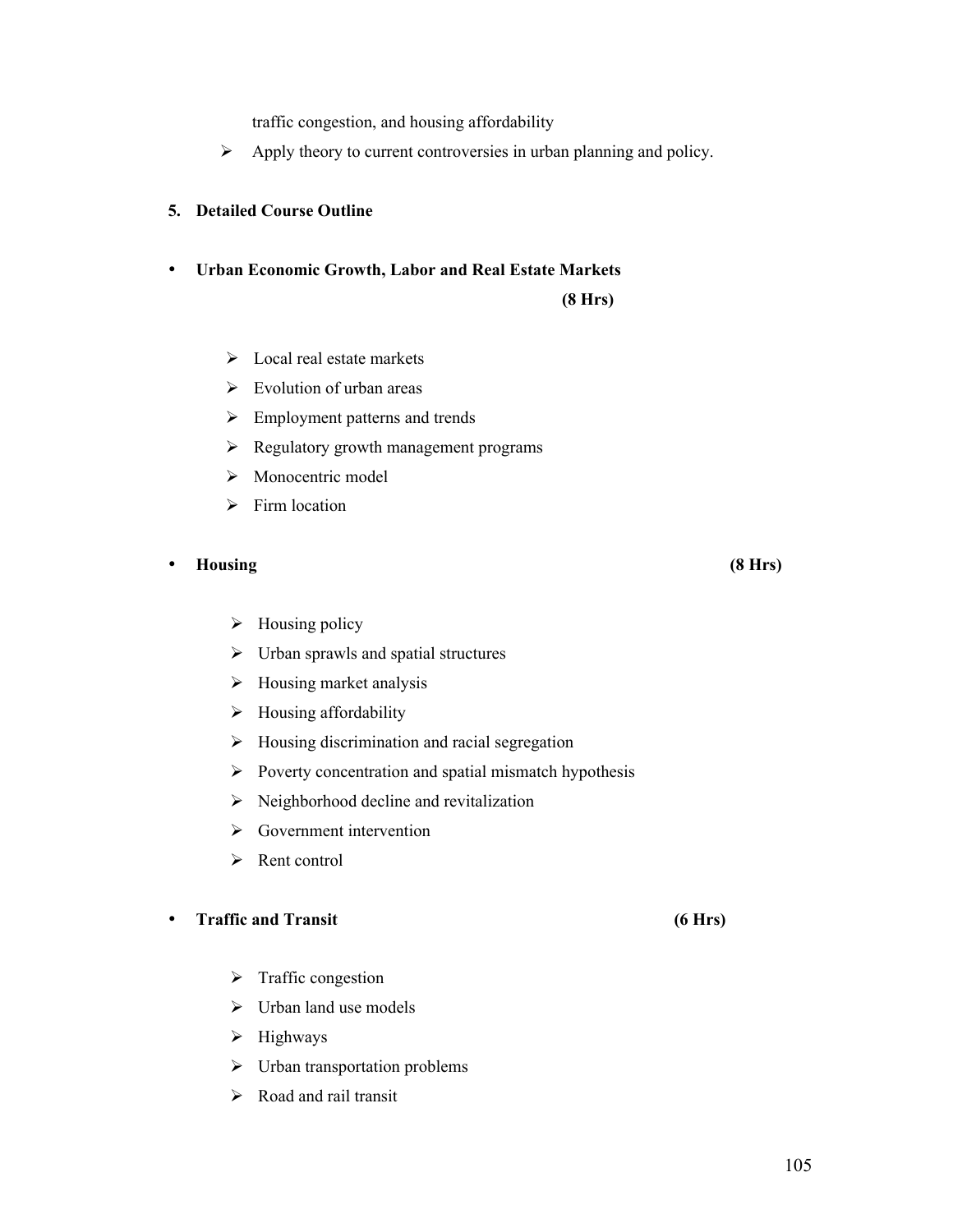| $\bullet$ |   | <b>Zoning and Property Taxes</b>                                 | (6 Hrs) |
|-----------|---|------------------------------------------------------------------|---------|
|           | ➤ | Zoning laws                                                      |         |
|           | ≻ | Zoning models                                                    |         |
|           | ➤ | Metropolitan fragmentation                                       |         |
|           |   | $\triangleright$ Central business unit                           |         |
| $\bullet$ |   | <b>Urban Economy and Industrialization</b>                       | (6 Hrs) |
|           | ➤ | Cottage Industries                                               |         |
|           | ➤ | Industrial policy and strategy                                   |         |
|           | ≻ | Industrial areas                                                 |         |
|           | ≻ | Industrial problems                                              |         |
| ٠         |   | <b>Urban Infrastructure</b>                                      | (6 Hrs) |
|           | ➤ | Financing infrastructure                                         |         |
|           | ➤ | Regulation for revenue                                           |         |
| $\bullet$ |   | <b>Urban Planning</b>                                            | (8 Hrs) |
|           |   | $\triangleright$ Need for urban planning                         |         |
|           |   | $\triangleright$ Urban planning strategies and models            |         |
|           |   | $\triangleright$ The crisis in urban planning and reconstruction |         |
|           | ⋗ | Urban planning and structures in Uganda                          |         |
|           | ➤ | Modernization                                                    |         |
|           |   | <b>Urban Economic Problems of LDC'S</b>                          | (6 Hrs) |
|           | ⋗ | Poor infrastructure                                              |         |
|           | ➤ | Urban unemployment                                               |         |
|           |   | $\triangleright$ Rural-urban migration                           |         |

> Homelessness and poverty concentration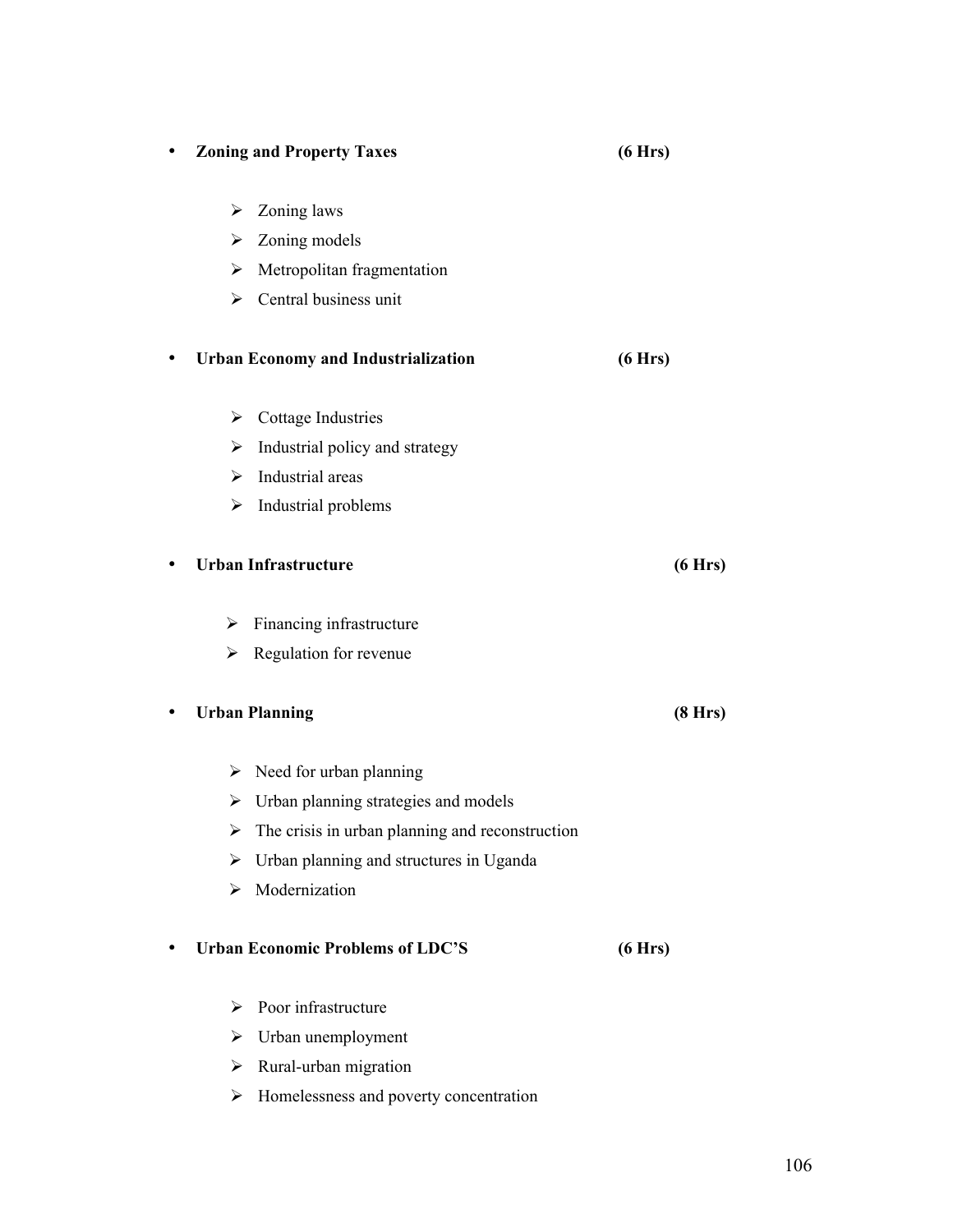- $\triangleright$  Development of slums
- **Urban Welfare Economics (6 Hrs)**
	- $\triangleright$  Education
	- > Food
	- $\triangleright$  Water
	- $\triangleright$  Shelter
	- $\triangleright$  communication

### **6. Suggested Reading List**

NB Students are advised to read extensively on the text books recommended by the lecturer, notes prepared by the lecturer and any other relevant books, web site and resources in the libraries

The reading list will include but not limited to the following texts

- DiPasquale, Denies and Wheaton, W.C. 1996. **Urban Economics and Real Estate Markets**. Prentice Hall: Englewood Cliffs, NJ. (D&W)
- Jhingan, M. L. **The Economics of Development and Planning**, New Delhi: Konark Publishers.  $34^{\text{th}}$ Ed.
- Meier, G. M. **Leading Issues in Economic Development**, New Delhi: Oxford University Press
- Singh, K. **Urban Sociology**, Lucknow: Prakashan Kendra
- Todaro, M. P. **Economic Development in the Third Word**, Hyderabad: Orient Longman

Toley, S. G. & Vinod, T. The Economics of Urban Policies in Developing Countries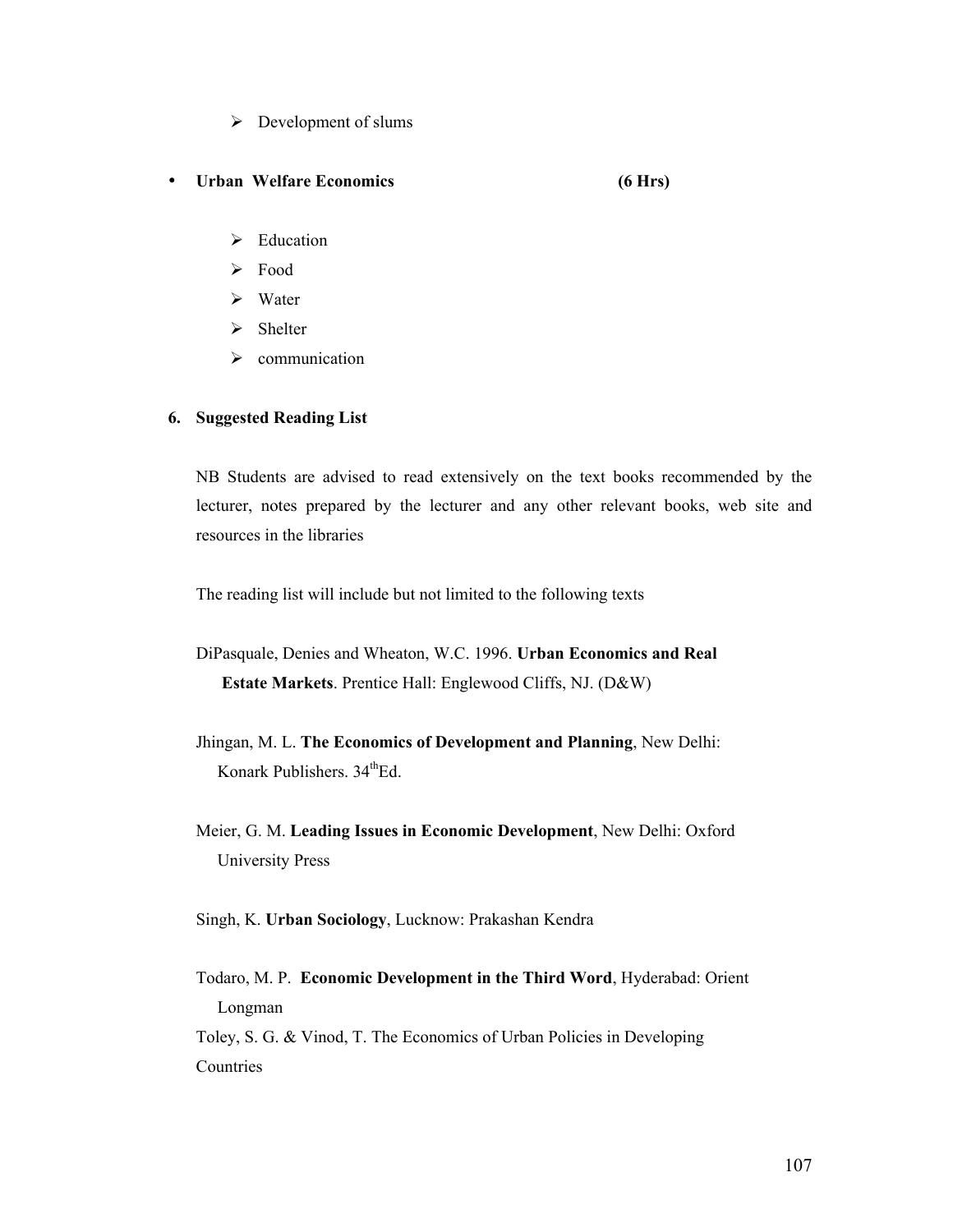#### **Rural Economics**

- **1. Course Name:** Rural Economics
- **2. Course Code:** This is a level 2 course for second year students

## **3. Course Description**

Lecture topics will cover the economic problem, market supply and demand, the theory of consumer behaviour, the theory of the firm, production efficiency and technical change, monopoly and an introduction to welfare economics including Pareto optimality and alternative views of equity. Tutorial topics may include the role of the market and the state, partial equilibrium analysis of the effects of sales tax, Theodore Schultz's "poor but efficient" hypothesis, peasant farm household models, sharecropping and interlocking markets. Uganda's rural economics, structures, organizations, institutions, and policy will also be disused in this course.

#### **4. Course Objectives**

At the end of this course students should be able to:

- $\triangleright$  articulate the basic concepts and underlying principles of microeconomic theory in rural economics
- $\triangleright$  explain the role of economists and the state in rural development
- $\triangleright$  explain the theories of production, consumption exchange and welfare
- $\triangleright$  relate these theories to rural structures and development problems in Uganda

### **5. Detailed Course Outline**

- **Introduction (4 Hrs)**
	-
	- $\triangleright$  Definition of Rural Economic
	- $\triangleright$  Production Theories
	- $\triangleright$  Consumption Theories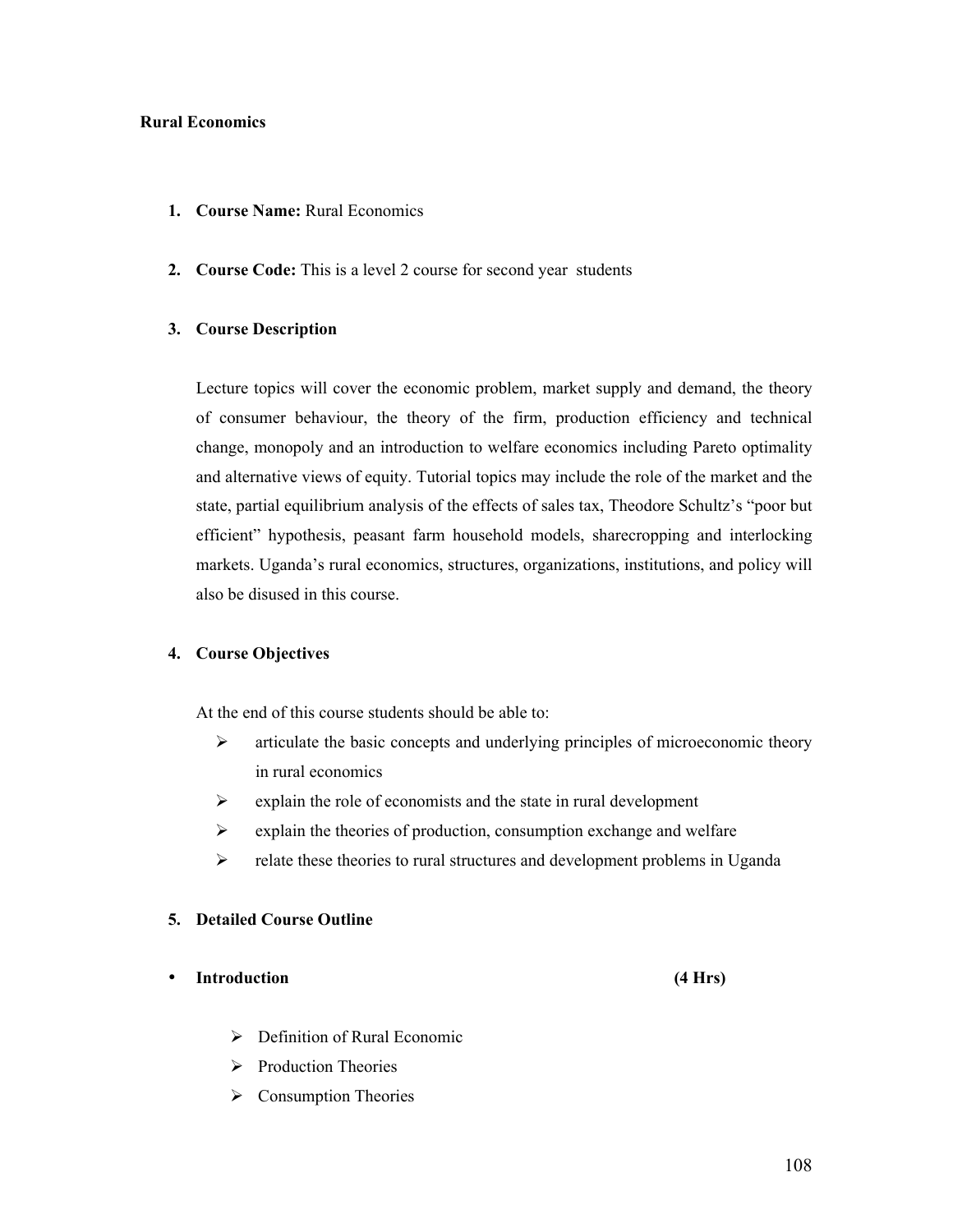- $\triangleright$  Theories of Exchange
- > Theories of Consumer Behaviour

## • **Rural Economy and its Structures (6 Hrs)**

- $\triangleright$  Features of Rural Economy
- $\triangleright$  Occupation of Rural Economy
- Land Tenure, Reforms and Measures
- $\triangleright$  Property in Rural Areas
- $\triangleright$  Poverty in Rural Areas

## • **Rural Economics, Markets and Development (6Hrs)**

- $\triangleright$  Foundation of New Institutional Economics
- $\triangleright$  The concepts of bounded rationality, asymmetric information, psychological characteristics of the economic agents
- $\triangleright$  Uncertainty and transaction costs
- $\triangleright$  Modern view on the nature and role of the rural market
- $\triangleright$  Institutional approach on the problems of rural development and growth

## • **Rural Economy and Agriculture (6 Hrs)**

- $\triangleright$  The Green Revolution
- $\triangleright$  Subsistence farming
- $\triangleright$  Commercial farming
- $\triangleright$  Cooperative farming
- $\triangleright$  Agricultural labour
- $\triangleright$  Agricultural constrains
- $\triangleright$  Uganda's rural agricultural system

## • **Rural Economy and Industrialization (6 Hrs)**

- $\triangleright$  Cottage Industries
- $\triangleright$  Industrialization and agricultural development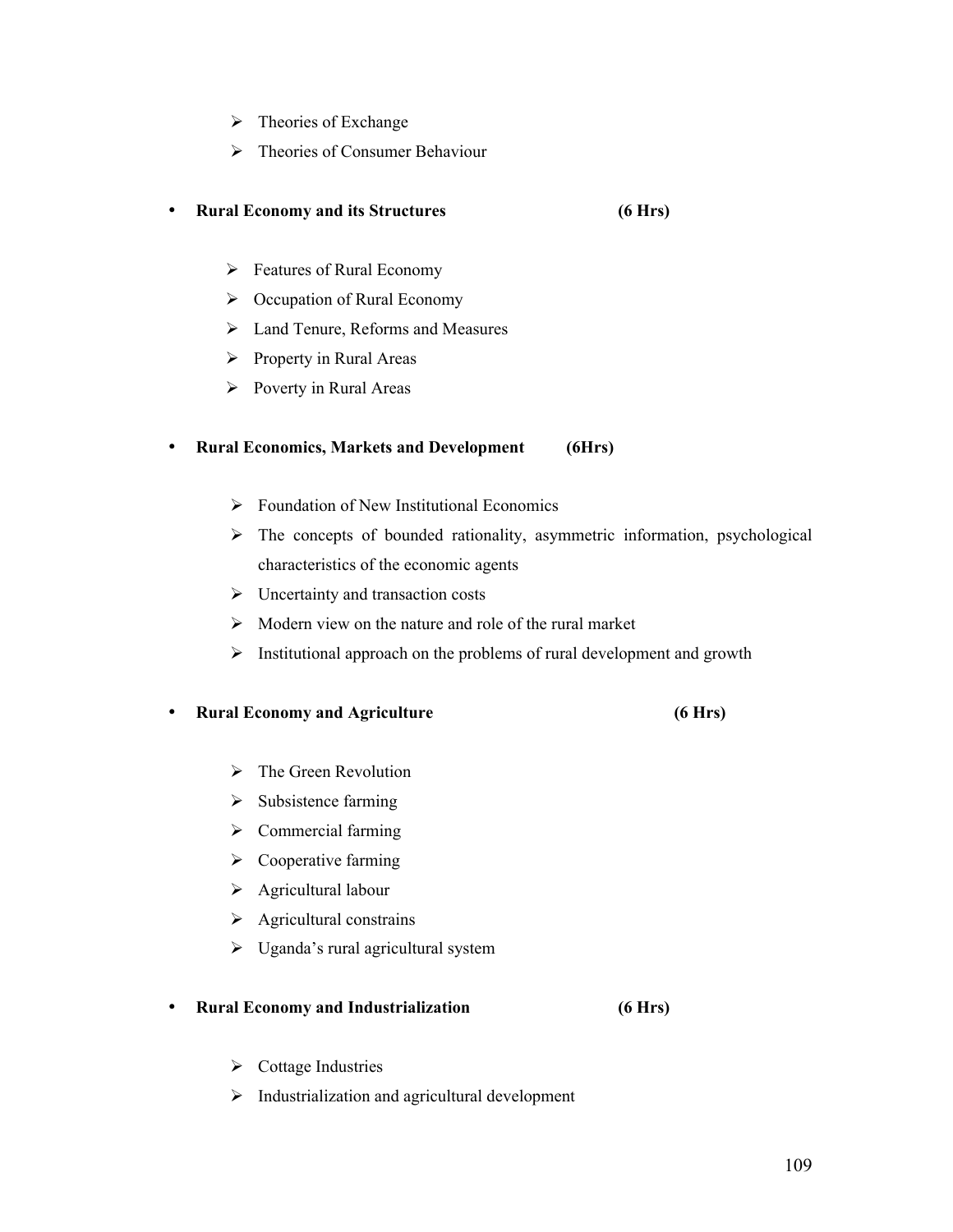- $\triangleright$  Industrialization and the food supply
- $\triangleright$  Industrialization and export agriculture
- $\triangleright$  The dual-sector models of Lewis, Fei-Ranis, and Jorgenson

## • **Rural Organizations and Contracts (4 Hrs)**

- $\triangleright$  Forms of internal and hybrid organization of the farmers transactions
- $\triangleright$  Contractual forms of farmers transactions
- Different types of contracts, their role in rural exchange, advantages and disadvantages

## • **Rural Institutions and International Organizations (6 Hrs)**

- $\triangleright$  Difference between Economics with and without institutions
- $\triangleright$  The nature, types, and functions of rural institutions
- $\triangleright$  Institutional approach to a wide range of agro-economic problems
- $\triangleright$  Specific institutions typical for different countries
- $\triangleright$  Major international organizations and initiatives that influence and direct rural development

## • **Rural Planning and Reconstruction (4 Hrs)**

- $\triangleright$  Need for rural planning
- $\triangleright$  Rural planning strategies and models
- $\triangleright$  The crisis in rural planning and reconstruction

## • **Rural Policy and Analytical Tools (6 Hrs)**

- $\triangleright$  Recently developed theories on modern rural policy
- $\triangleright$  The positions and goals of all stakeholders in rural development
- $\triangleright$  Various national, regional and international issues on rural policy
- $\triangleright$  The quantitative and appropriate mathematical analytical applications used in rural economic analysis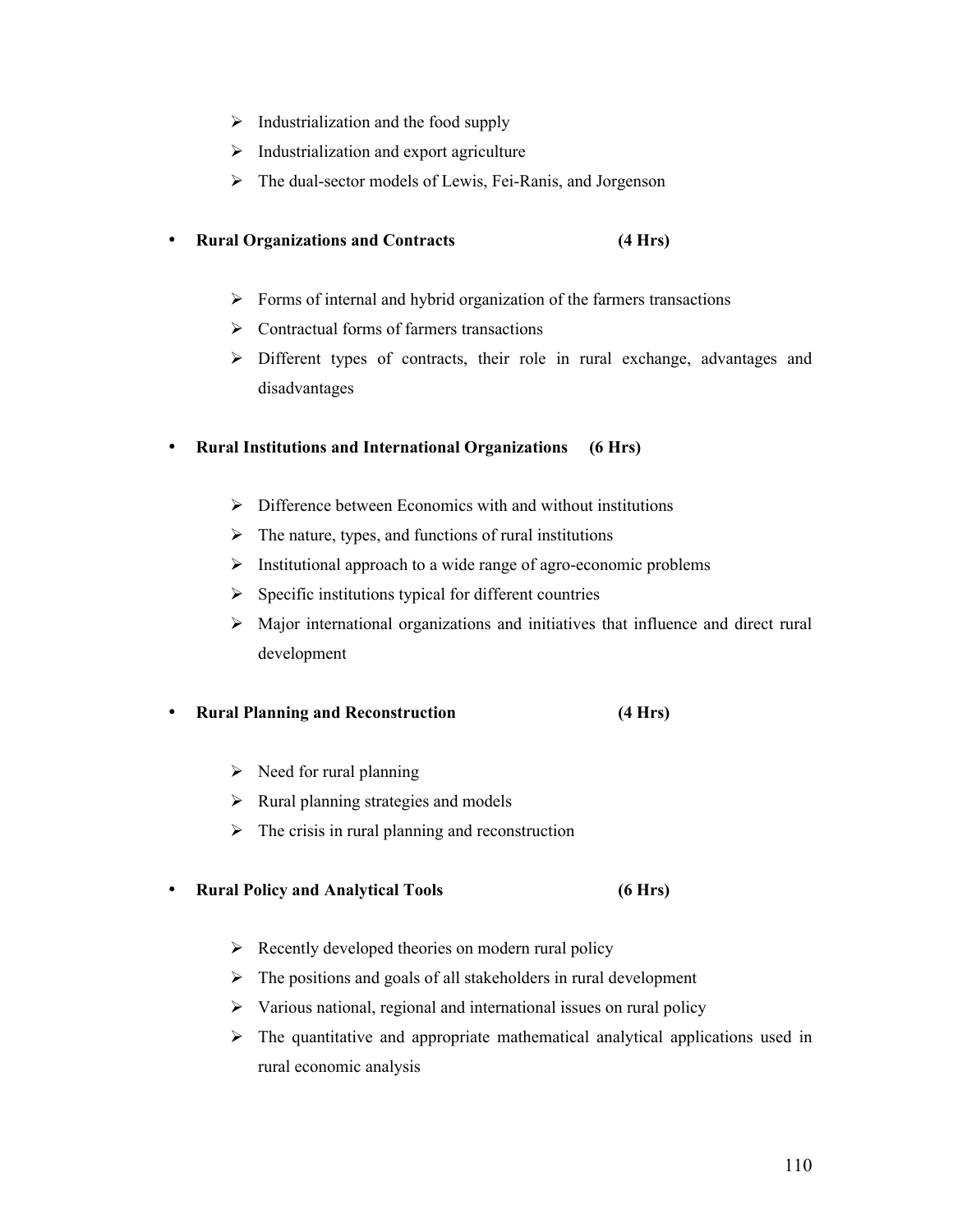## • **Rural Economic Problems (4 Hrs)**

- $\triangleright$  Rural infrastructure
- $\triangleright$  Rural income and unemployment
- $\triangleright$  Rural-urban migration
- $\triangleright$  Indebtedness

# • **Rural Research and Development (4 Hrs)**

- $\triangleright$  Modern research techniques
- $\triangleright$  Using empirical data for analysis
- $\triangleright$  Incorporating business approaches in rural research

## • **Rural Welfare Economics (4 Hrs)**

- $\blacktriangleright$  Education
- $\triangleright$  Food
- $\triangleright$  Water
- $\triangleright$  Shelter
- $\triangleright$  communication

# **6. Suggested Reading List**

NB Students are advised to read extensively on the text books recommended by the lecturer, notes prepared by the lecturer and any other relevant books, web site and resources in the libraries

The reading list will include but not limited to the following texts

Jhingan, M. L. **The Economics of Development and Planning**, New Delhi: Konark Publishers. 34<sup>th</sup>Ed.

Meier, G. M. **Leading Issues in Economic Development**, New Delhi: Oxford University Press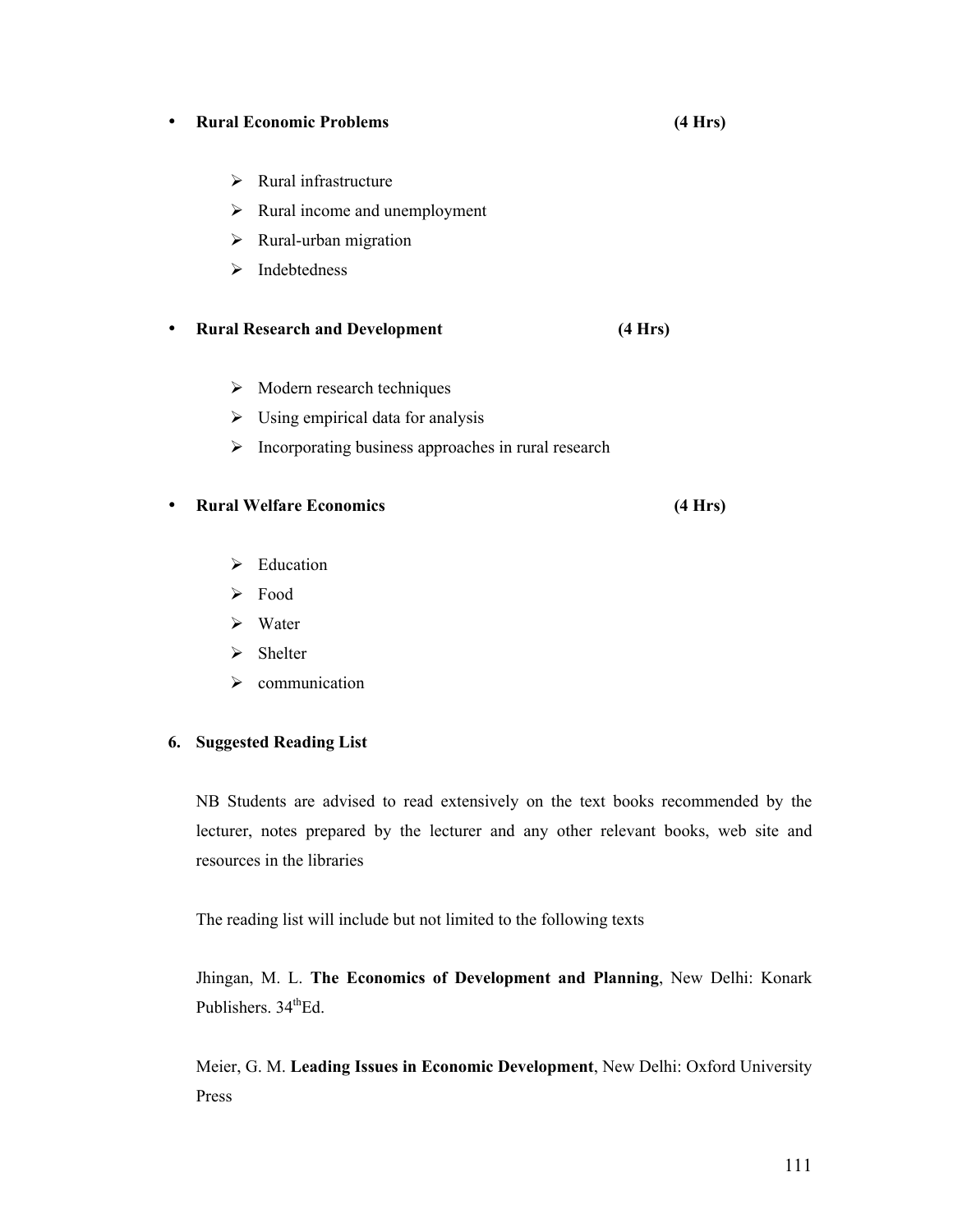Singh, K. **Rural Sociology**, Lucknow: Prakashan Kendra

Todaro, M. P. **Economic Development in the Third Word**, Hyderabad: Orient Longman

## **Transport Economics**

- **1. Course Name:** Transport Economics
- **2. Course Code:** This is a  $2^{nd}$  or  $3^{rd}$  year course

## **3. Course Description**

The Course examines the economic problems of transport operations and planning at firm, local and national government levels*.* Precisely it looks at transport providers, demand and supply transport, transport policies, intervention and regulation as well as transport planning models.

#### **4. Course Objectives**

To offer training in the application of economic techniques and skills to the problems of the transport sector. To make students appreciate the role of transport in the economic development of their countries.

### **5. Detailed Course outline**

## **1.0 Introduction (8hrs)**

- $\triangleright$  The context of transport economics
- $\triangleright$  Principles of transport economics
- > Transport infrastructure, transport providers and users;

 $\triangleright$  The role of transport in the national and regional economy,

 $\triangleright$  Transport, logistics and supply-chain management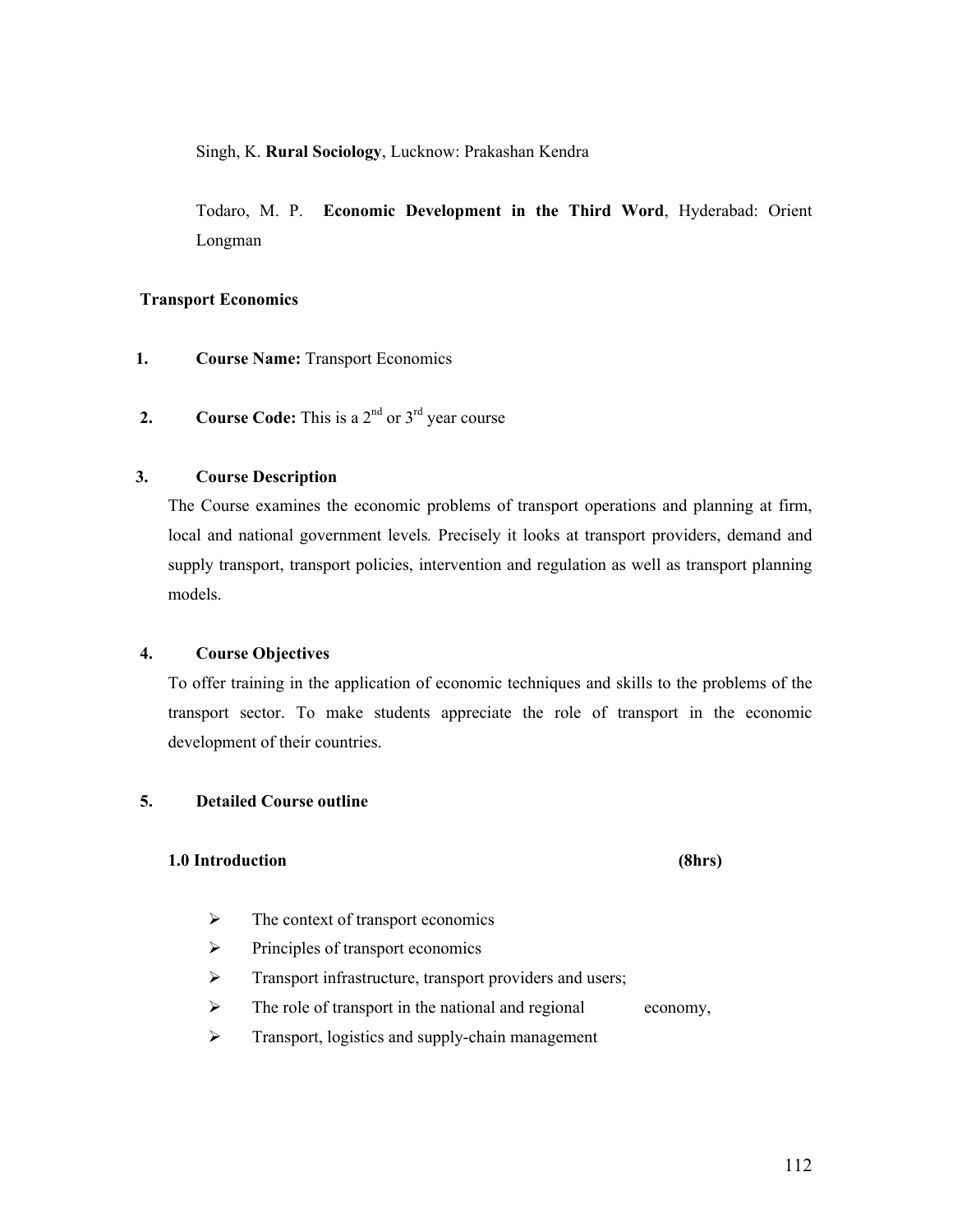$\triangleright$  Consideration of the economic, social and environmental impacts of transportation; Review of recent debates on relationship between transportation infrastructure and economic growth.

## **2.0 Transport providers - the transport firm and transport industries (6hrs)**

- Exercise Revenue, costs (shared, joint  $&$  common) and the supply function for transportation firms;
- $\triangleright$  Competition, contestability and monopolistic behaviour; production and costs functions Economies of scale, economies of density and economies of scope;
- $\triangleright$  Economics of freight versus passenger traffic.

## **3.0 Analysis of Transport Demand (5hrs)**

 $\triangleright$  Nature of transport demand; elasticities; consumer surplus; valuation of travel time; demand for car ownership; demand for public transport.

#### **4.0 Pricing policies (7hrs)**

- $\triangleright$  Provision of public infrastructure; Pricing/charging policies for uncongested facilities; Economic theory of public utility rate setting;
- $\triangleright$  Optimal charging/pricing systems for congested facilities;
- $\triangleright$  Capital recovery theorem; Examples of road pricing schemes; Issues (economic, political and legal) arising in relation to congestion charging.

#### **Cost-Benefit analysis (7hrs)**

- $\triangleright$  Economic concepts of costs and benefits;
- $\triangleright$  Comparison of private and public enterprise objectives; undertaking Cost-Benefit analysis for public transport projects;
- $\triangleright$  Valuation of benefits and costs; present value maximization; Case studies

# 113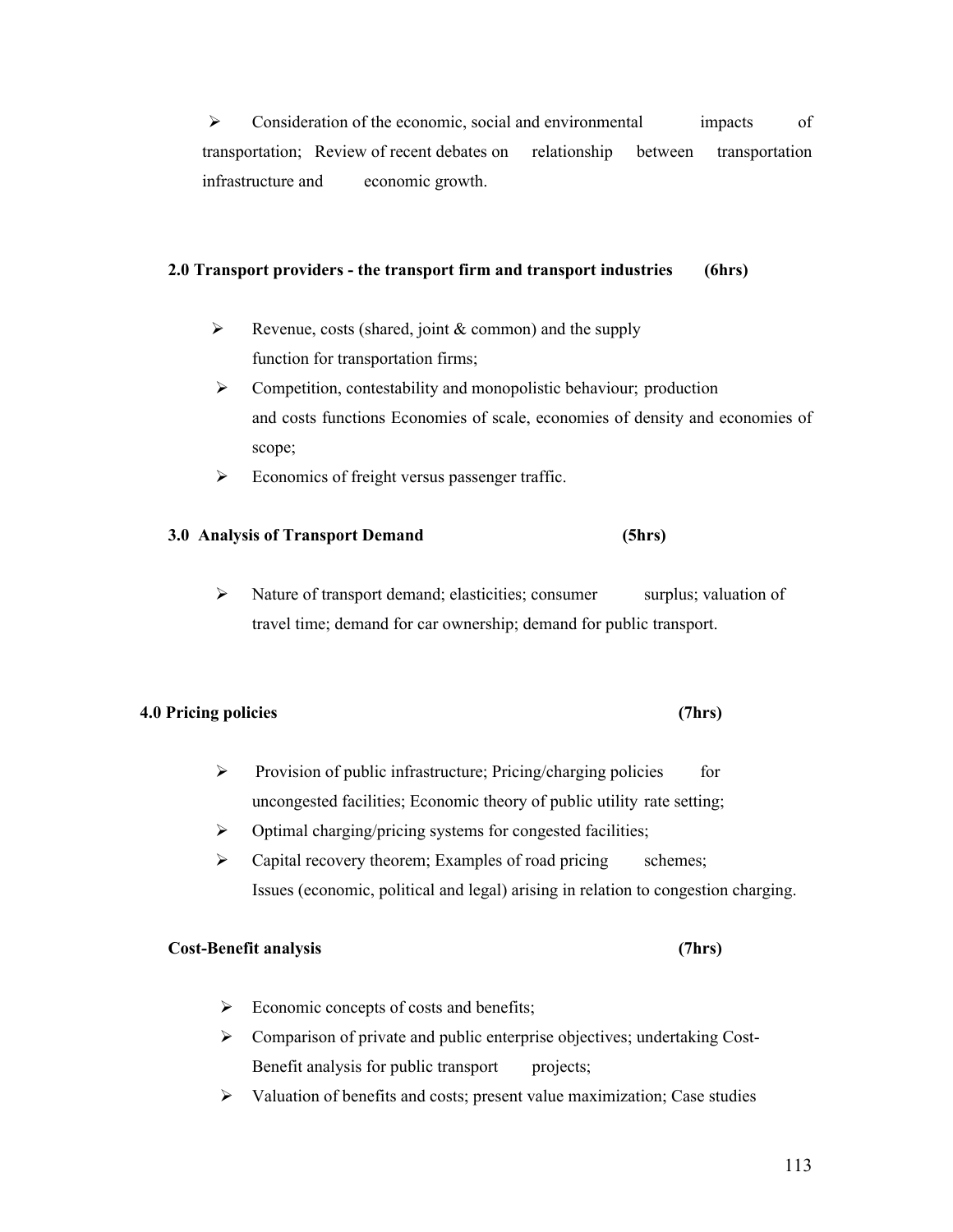of transport project evaluations: Road construction/improvement projects airport construction projects

#### **6.0 Intervention and regulation (7hrs)**

- $\triangleright$  Monopoly; safety; cross-subsidy; externalities; costs of regulation.
- $\triangleright$  Examples of regulation in the airline industry and the bus industry.
- $\triangleright$  Privatization of the transport

### **7. 0 Network design models and transportation planning (5hrs)**

Elements of a transport network; the transportation problem of linear programming; general form of network design models; gravity models and the concept of 'entropy' in transport networks.

## **6. Suggested Reading List**

- 1. Button Kenneth (Ed.) (2003), Recent Developments in Transport Economics, Edward Elgar Publishers
- 2. Button K.J. and D. Pitfield (eds) (1991) Transport Deregulation An International Movement, Macmillan, London
- 3. Button K.J. and D. Banister (eds) (1991) Transport in a Free Market Economy, Macmillan, London
- **4.** CampbellF Harry and Richard P. C. Brown (2003), Benefit-Cost Analysis**,** Cambridge University Press
- 5. Cole Stuart (2005), Applied Transport Economics,  $3<sup>rd</sup>$  Edition
- **6.** Hensher A. David and Ann M. Brewer (2001), Transport: An Economics and Management Perspective. Oxford University Press.
- 7. Mccarthy Patrick (2001), Transportation Economics, Blackwell Publishers